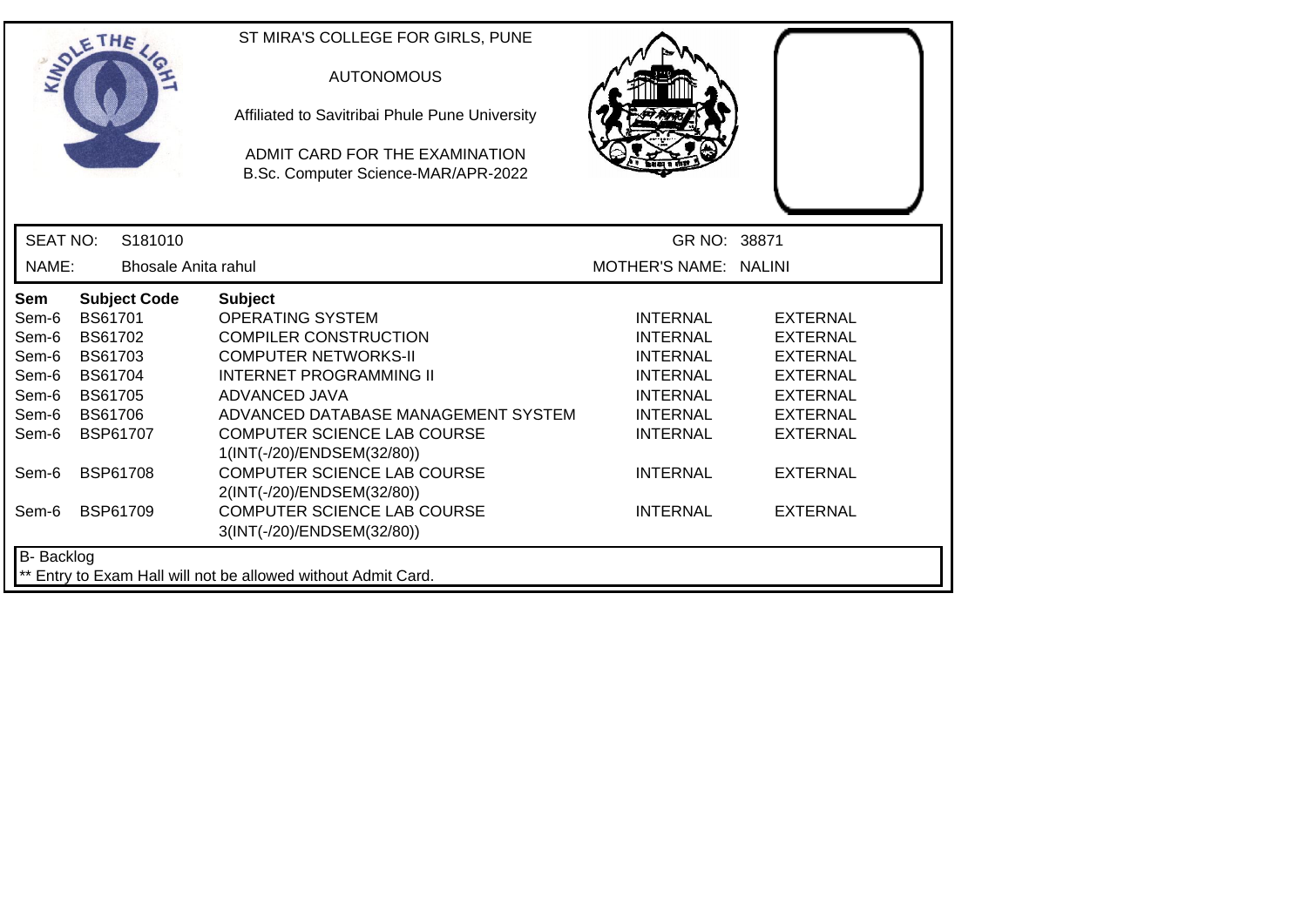| SOLETHE .         |                                    |                     | ST MIRA'S COLLEGE FOR GIRLS, PUNE<br><b>AUTONOMOUS</b><br>Affiliated to Savitribai Phule Pune University<br>ADMIT CARD FOR THE EXAMINATION<br>B.Sc. Computer Science-MAR/APR-2022 |                                    |                                    |
|-------------------|------------------------------------|---------------------|-----------------------------------------------------------------------------------------------------------------------------------------------------------------------------------|------------------------------------|------------------------------------|
| <b>SEAT NO:</b>   |                                    | S181019             |                                                                                                                                                                                   |                                    | GR NO: 38853                       |
| NAME:             |                                    |                     | Gudda Bhakti Siddheshwar                                                                                                                                                          | MOTHER'S NAME: MINAKSHI            |                                    |
| <b>Sem</b>        |                                    | <b>Subject Code</b> | <b>Subject</b>                                                                                                                                                                    |                                    |                                    |
| Sem-6             | BS61701                            |                     | <b>OPERATING SYSTEM</b>                                                                                                                                                           | <b>INTERNAL</b>                    | <b>EXTERNAL</b>                    |
| Sem-6             | BS61702                            |                     | <b>COMPILER CONSTRUCTION</b>                                                                                                                                                      | <b>INTERNAL</b>                    | <b>EXTERNAL</b>                    |
| Sem-6             | BS61703                            |                     | <b>COMPUTER NETWORKS-II</b>                                                                                                                                                       | <b>INTERNAL</b>                    | <b>EXTERNAL</b>                    |
| Sem-6             | <b>BS61704</b>                     |                     | <b>INTERNET PROGRAMMING II</b>                                                                                                                                                    | <b>INTERNAL</b>                    | <b>EXTERNAL</b>                    |
| Sem-6             | <b>BS61705</b>                     |                     | ADVANCED JAVA                                                                                                                                                                     | <b>INTERNAL</b>                    | <b>EXTERNAL</b>                    |
| Sem-6             | <b>BS61706</b>                     |                     | ADVANCED DATABASE MANAGEMENT SYSTEM                                                                                                                                               | <b>INTERNAL</b>                    | <b>EXTERNAL</b>                    |
| Sem-6             | <b>BSP61707</b>                    |                     | <b>COMPUTER SCIENCE LAB COURSE</b>                                                                                                                                                | <b>INTERNAL</b>                    | <b>EXTERNAL</b>                    |
|                   |                                    |                     |                                                                                                                                                                                   |                                    |                                    |
|                   |                                    |                     |                                                                                                                                                                                   |                                    |                                    |
|                   |                                    |                     | <b>COMPUTER SCIENCE LAB COURSE</b>                                                                                                                                                |                                    |                                    |
|                   |                                    |                     | 3(INT(-/20)/ENDSEM(32/80))                                                                                                                                                        |                                    |                                    |
| <b>B-</b> Backlog |                                    |                     |                                                                                                                                                                                   |                                    |                                    |
| Sem-6<br>Sem-6    | <b>BSP61708</b><br><b>BSP61709</b> |                     | 1(INT(-/20)/ENDSEM(32/80))<br><b>COMPUTER SCIENCE LAB COURSE</b><br>2(INT(-/20)/ENDSEM(32/80))<br>** Entry to Exam Hall will not be allowed without Admit Card.                   | <b>INTERNAL</b><br><b>INTERNAL</b> | <b>EXTERNAL</b><br><b>EXTERNAL</b> |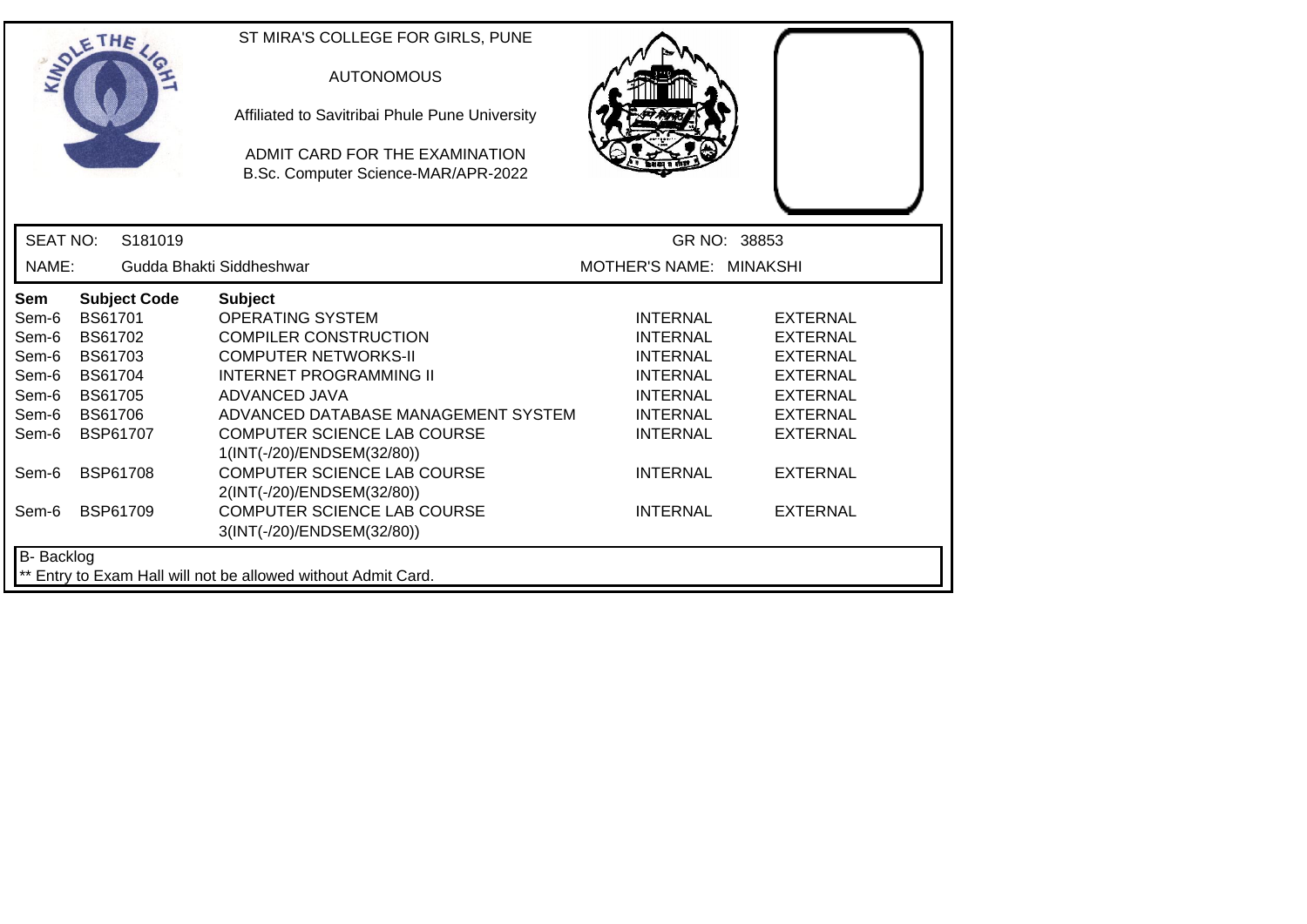|                   | THE                   | ST MIRA'S COLLEGE FOR GIRLS, PUNE                                     |                       |                 |
|-------------------|-----------------------|-----------------------------------------------------------------------|-----------------------|-----------------|
|                   |                       | <b>AUTONOMOUS</b>                                                     |                       |                 |
|                   |                       | Affiliated to Savitribai Phule Pune University                        |                       |                 |
|                   |                       | ADMIT CARD FOR THE EXAMINATION<br>B.Sc. Computer Science-MAR/APR-2022 |                       |                 |
|                   |                       |                                                                       |                       |                 |
| <b>SEAT NO:</b>   | S181040               |                                                                       | GR NO: 38861          |                 |
| NAME:             | Padale Srushti Sanjay |                                                                       | MOTHER'S NAME: SIYONA |                 |
| Sem               | <b>Subject Code</b>   | <b>Subject</b>                                                        |                       |                 |
| Sem-4             | BS41603               | <b>COMPUTATIONAL GEOMETRY</b>                                         |                       | (B) EXTERNAL    |
| Sem-6             | BS61701               | <b>OPERATING SYSTEM</b>                                               | <b>INTERNAL</b>       | <b>EXTERNAL</b> |
| Sem-6             | BS61702               | <b>COMPILER CONSTRUCTION</b>                                          | <b>INTERNAL</b>       | <b>EXTERNAL</b> |
| Sem-6             | BS61703               | <b>COMPUTER NETWORKS-II</b>                                           | <b>INTERNAL</b>       | <b>EXTERNAL</b> |
| Sem-6             | BS61704               | <b>INTERNET PROGRAMMING II</b>                                        | <b>INTERNAL</b>       | <b>EXTERNAL</b> |
| Sem-6             | <b>BS61705</b>        | ADVANCED JAVA                                                         | <b>INTERNAL</b>       | <b>EXTERNAL</b> |
| Sem-6             | <b>BS61706</b>        | ADVANCED DATABASE MANAGEMENT SYSTEM                                   | <b>INTERNAL</b>       | <b>EXTERNAL</b> |
| Sem-6             | <b>BSP61707</b>       | COMPUTER SCIENCE LAB COURSE                                           | <b>INTERNAL</b>       | <b>EXTERNAL</b> |
|                   |                       | 1(INT(-/20)/ENDSEM(32/80))                                            |                       |                 |
| Sem-6             | <b>BSP61708</b>       | <b>COMPUTER SCIENCE LAB COURSE</b>                                    | <b>INTERNAL</b>       | <b>EXTERNAL</b> |
|                   |                       | 2(INT(-/20)/ENDSEM(32/80))                                            |                       |                 |
| Sem-6             | <b>BSP61709</b>       | COMPUTER SCIENCE LAB COURSE                                           | <b>INTERNAL</b>       | <b>EXTERNAL</b> |
|                   |                       | 3(INT(-/20)/ENDSEM(32/80))                                            |                       |                 |
| <b>B-</b> Backlog |                       |                                                                       |                       |                 |
|                   |                       | ** Entry to Exam Hall will not be allowed without Admit Card.         |                       |                 |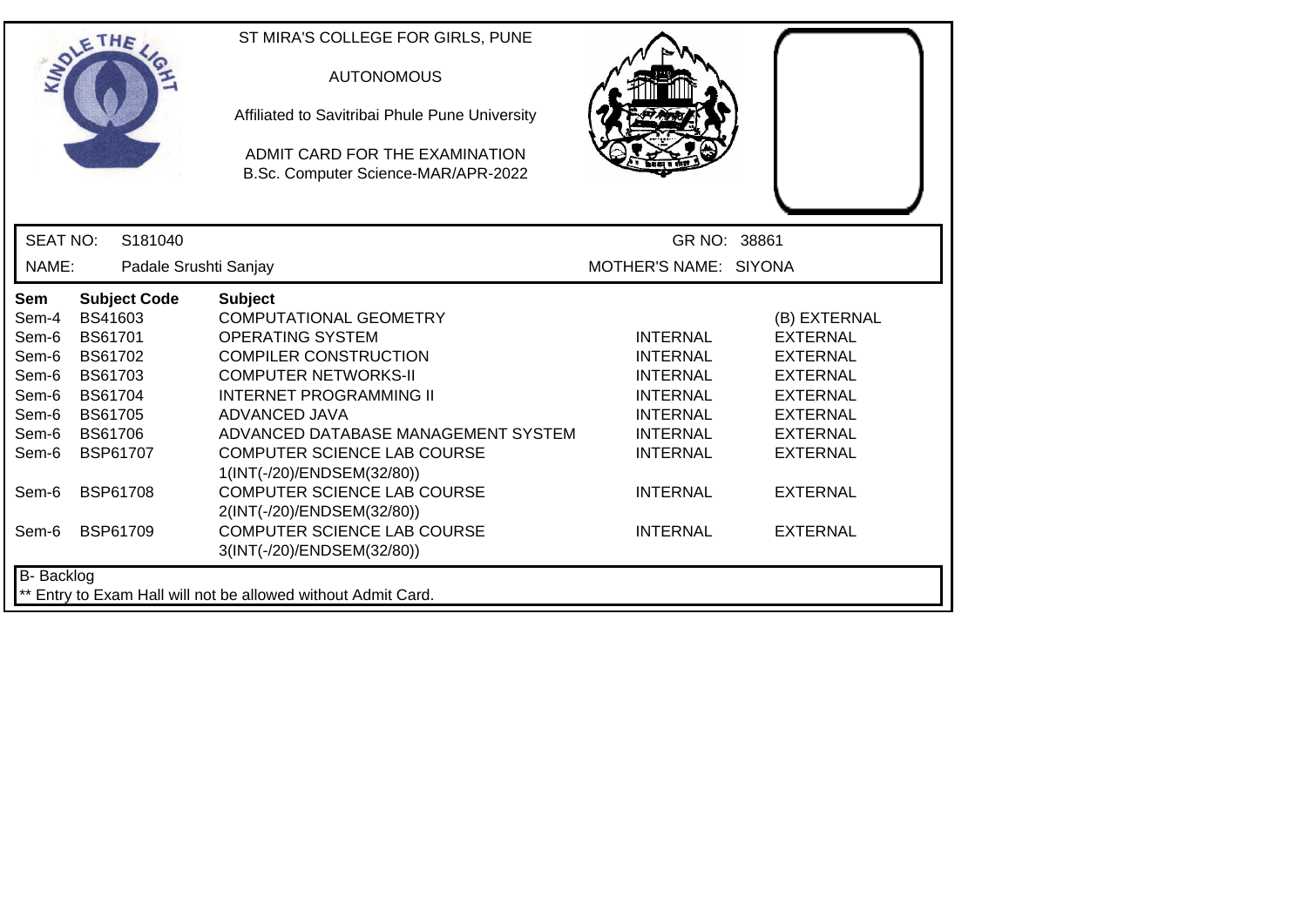|                   | THE                 | ST MIRA'S COLLEGE FOR GIRLS, PUNE                                     |                      |                 |
|-------------------|---------------------|-----------------------------------------------------------------------|----------------------|-----------------|
|                   |                     | <b>AUTONOMOUS</b>                                                     |                      |                 |
|                   |                     | Affiliated to Savitribai Phule Pune University                        |                      |                 |
|                   |                     | ADMIT CARD FOR THE EXAMINATION<br>B.Sc. Computer Science-MAR/APR-2022 |                      |                 |
|                   |                     |                                                                       |                      |                 |
| <b>SEAT NO:</b>   | S181046             |                                                                       | GR NO: 36473         |                 |
| NAME:             | Ranware Sakshi Anil |                                                                       | MOTHER'S NAME: RAKHI |                 |
| Sem               | <b>Subject Code</b> | <b>Subject</b>                                                        |                      |                 |
| Sem-5             | <b>BS51701</b>      | <b>SYSTEMS PROGRAMMING</b>                                            | (B) INTERNAL         |                 |
| Sem-6             | BS61701             | <b>OPERATING SYSTEM</b>                                               | <b>INTERNAL</b>      | <b>EXTERNAL</b> |
| Sem-6             | BS61702             | <b>COMPILER CONSTRUCTION</b>                                          | <b>INTERNAL</b>      | <b>EXTERNAL</b> |
| Sem-6             | BS61703             | <b>COMPUTER NETWORKS-II</b>                                           | <b>INTERNAL</b>      | <b>EXTERNAL</b> |
| Sem-6             | <b>BS61704</b>      | <b>INTERNET PROGRAMMING II</b>                                        | <b>INTERNAL</b>      | <b>EXTERNAL</b> |
| Sem-6             | <b>BS61705</b>      | ADVANCED JAVA                                                         | <b>INTERNAL</b>      | <b>EXTERNAL</b> |
| Sem-6             | <b>BS61706</b>      | ADVANCED DATABASE MANAGEMENT SYSTEM                                   | <b>INTERNAL</b>      | <b>EXTERNAL</b> |
| Sem-6             | BSP61707            | <b>COMPUTER SCIENCE LAB COURSE</b>                                    | <b>INTERNAL</b>      | <b>EXTERNAL</b> |
|                   |                     | 1(INT(-/20)/ENDSEM(32/80))                                            |                      |                 |
| Sem-6             | <b>BSP61708</b>     | <b>COMPUTER SCIENCE LAB COURSE</b>                                    | <b>INTERNAL</b>      | <b>EXTERNAL</b> |
|                   |                     | 2(INT(-/20)/ENDSEM(32/80))                                            |                      |                 |
| Sem-6             | <b>BSP61709</b>     | COMPUTER SCIENCE LAB COURSE                                           | <b>INTERNAL</b>      | <b>EXTERNAL</b> |
|                   |                     | 3(INT(-/20)/ENDSEM(32/80))                                            |                      |                 |
| <b>B-</b> Backlog |                     |                                                                       |                      |                 |
|                   |                     | Entry to Exam Hall will not be allowed without Admit Card.            |                      |                 |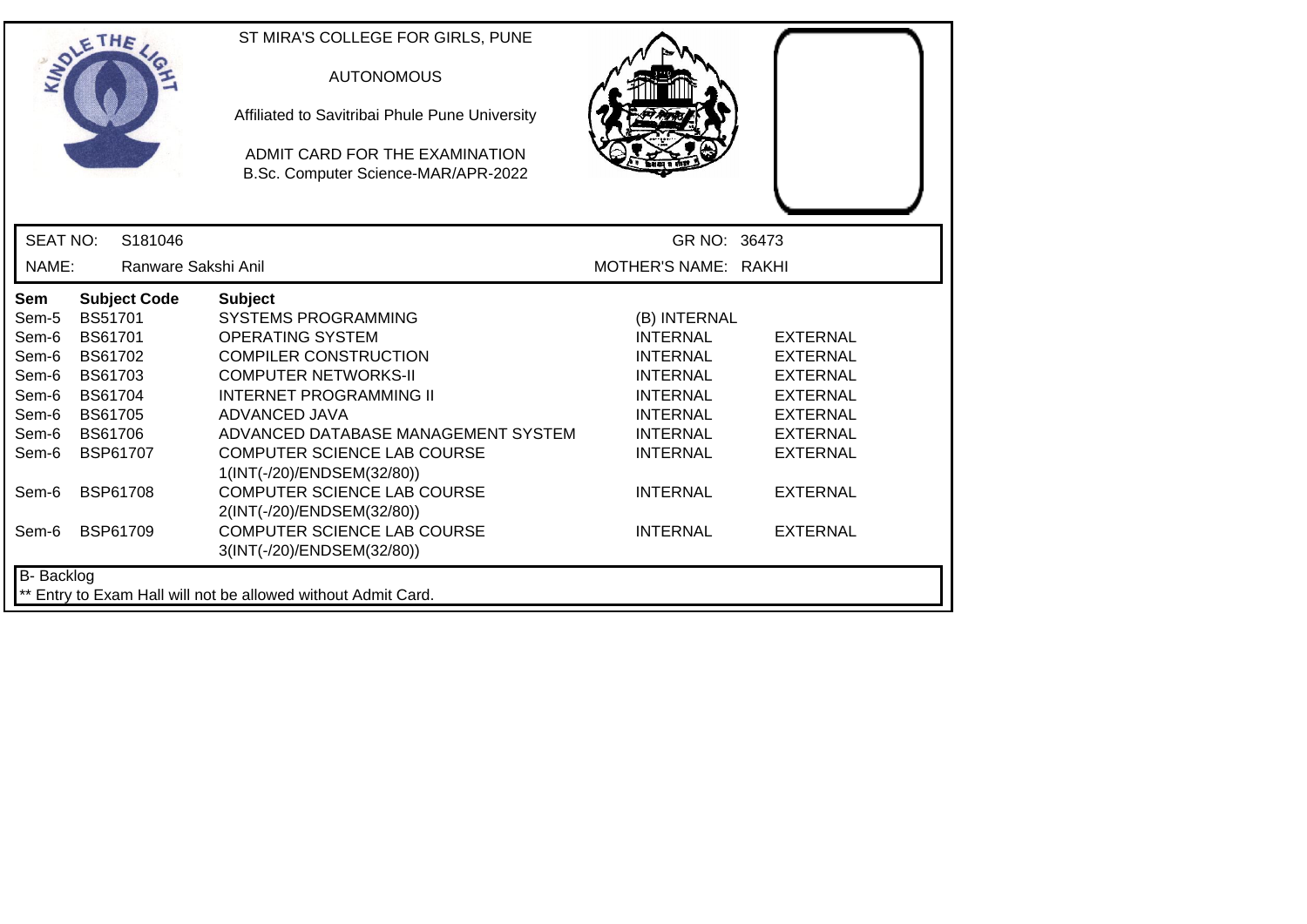|                                                               | SOLETHE .           | ST MIRA'S COLLEGE FOR GIRLS, PUNE<br><b>AUTONOMOUS</b><br>Affiliated to Savitribai Phule Pune University<br>ADMIT CARD FOR THE EXAMINATION<br>B.Sc. Computer Science-MAR/APR-2022 |                                |                 |  |
|---------------------------------------------------------------|---------------------|-----------------------------------------------------------------------------------------------------------------------------------------------------------------------------------|--------------------------------|-----------------|--|
| <b>SEAT NO:</b>                                               | S191001             |                                                                                                                                                                                   | GR NO: 38908                   |                 |  |
| NAME:                                                         |                     | <b>GHANTA AVANTIKA AMOL</b>                                                                                                                                                       | MOTHER'S NAME: AKANKSHA GHNATA |                 |  |
| Sem                                                           | <b>Subject Code</b> | <b>Subject</b>                                                                                                                                                                    |                                |                 |  |
| Sem-6                                                         | <b>BS61701</b>      | <b>OPERATING SYSTEM</b>                                                                                                                                                           | <b>INTERNAL</b>                | <b>EXTERNAL</b> |  |
| Sem-6                                                         | <b>BS61702</b>      | <b>COMPILER CONSTRUCTION</b>                                                                                                                                                      | <b>INTERNAL</b>                | <b>EXTERNAL</b> |  |
| Sem-6                                                         | <b>BS61703</b>      | <b>COMPUTER NETWORKS-II</b>                                                                                                                                                       | <b>INTERNAL</b>                | <b>EXTERNAL</b> |  |
| Sem-6                                                         | <b>BS61704</b>      | <b>INTERNET PROGRAMMING II</b>                                                                                                                                                    | <b>INTERNAL</b>                | <b>EXTERNAL</b> |  |
| Sem-6                                                         | <b>BS61705</b>      | ADVANCED JAVA                                                                                                                                                                     | <b>INTERNAL</b>                | <b>EXTERNAL</b> |  |
| Sem-6                                                         | <b>BS61706</b>      | ADVANCED DATABASE MANAGEMENT SYSTEM                                                                                                                                               | <b>INTERNAL</b>                | <b>EXTERNAL</b> |  |
| Sem-6                                                         | BSP61707            | <b>COMPUTER SCIENCE LAB COURSE</b>                                                                                                                                                | <b>INTERNAL</b>                | <b>EXTERNAL</b> |  |
|                                                               |                     | 1(INT(-/20)/ENDSEM(32/80))                                                                                                                                                        |                                |                 |  |
| Sem-6                                                         | <b>BSP61708</b>     | <b>COMPUTER SCIENCE LAB COURSE</b>                                                                                                                                                | <b>INTERNAL</b>                | <b>EXTERNAL</b> |  |
|                                                               |                     | 2(INT(-/20)/ENDSEM(32/80))                                                                                                                                                        |                                |                 |  |
| Sem-6                                                         | <b>BSP61709</b>     | <b>COMPUTER SCIENCE LAB COURSE</b>                                                                                                                                                | <b>INTERNAL</b>                | <b>EXTERNAL</b> |  |
|                                                               |                     | 3(INT(-/20)/ENDSEM(32/80))                                                                                                                                                        |                                |                 |  |
| <b>B-</b> Backlog                                             |                     |                                                                                                                                                                                   |                                |                 |  |
| ** Entry to Exam Hall will not be allowed without Admit Card. |                     |                                                                                                                                                                                   |                                |                 |  |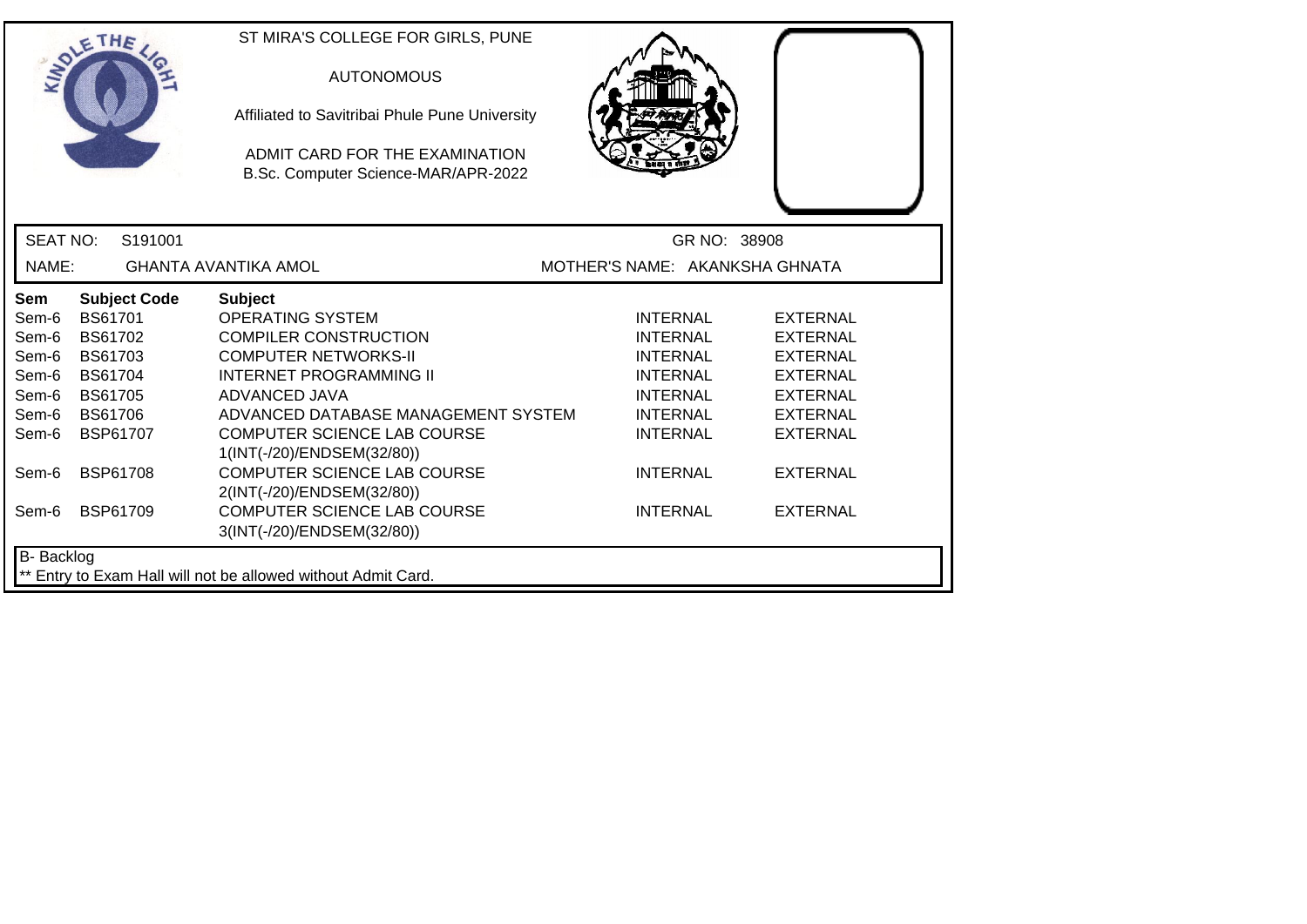|                   | SOLETHE .      |                     | ST MIRA'S COLLEGE FOR GIRLS, PUNE                                     |                      |                 |
|-------------------|----------------|---------------------|-----------------------------------------------------------------------|----------------------|-----------------|
|                   |                |                     | <b>AUTONOMOUS</b>                                                     |                      |                 |
|                   |                |                     | Affiliated to Savitribai Phule Pune University                        |                      |                 |
|                   |                |                     | ADMIT CARD FOR THE EXAMINATION<br>B.Sc. Computer Science-MAR/APR-2022 |                      |                 |
| <b>SEAT NO:</b>   |                | S191002             |                                                                       | GR NO: 38887         |                 |
| NAME:             |                |                     | <b>SEQUEIRA INGRID IGNATIUS</b>                                       | MOTHER'S NAME: GRETA |                 |
| <b>Sem</b>        |                | <b>Subject Code</b> | <b>Subject</b>                                                        |                      |                 |
| Sem-6             | <b>BS61701</b> |                     | <b>OPERATING SYSTEM</b>                                               | <b>INTERNAL</b>      | EXTERNAL        |
| Sem-6             | <b>BS61702</b> |                     | <b>COMPILER CONSTRUCTION</b>                                          | <b>INTERNAL</b>      | <b>EXTERNAL</b> |
| Sem-6             | BS61703        |                     | <b>COMPUTER NETWORKS-II</b>                                           | <b>INTERNAL</b>      | <b>EXTERNAL</b> |
| Sem-6             | <b>BS61704</b> |                     | <b>INTERNET PROGRAMMING II</b>                                        | <b>INTERNAL</b>      | <b>EXTERNAL</b> |
| Sem-6             | <b>BS61705</b> |                     | ADVANCED JAVA                                                         | <b>INTERNAL</b>      | <b>EXTERNAL</b> |
| Sem-6             | <b>BS61706</b> |                     | ADVANCED DATABASE MANAGEMENT SYSTEM                                   | <b>INTERNAL</b>      | <b>EXTERNAL</b> |
| Sem-6             |                | <b>BSP61707</b>     | <b>COMPUTER SCIENCE LAB COURSE</b><br>1(INT(-/20)/ENDSEM(32/80))      | <b>INTERNAL</b>      | <b>EXTERNAL</b> |
| Sem-6             |                | <b>BSP61708</b>     | <b>COMPUTER SCIENCE LAB COURSE</b><br>2(INT(-/20)/ENDSEM(32/80))      | <b>INTERNAL</b>      | <b>EXTERNAL</b> |
| Sem-6             |                | <b>BSP61709</b>     | COMPUTER SCIENCE LAB COURSE<br>3(INT(-/20)/ENDSEM(32/80))             | <b>INTERNAL</b>      | <b>EXTERNAL</b> |
| <b>B-</b> Backlog |                |                     |                                                                       |                      |                 |
|                   |                |                     | ** Entry to Exam Hall will not be allowed without Admit Card.         |                      |                 |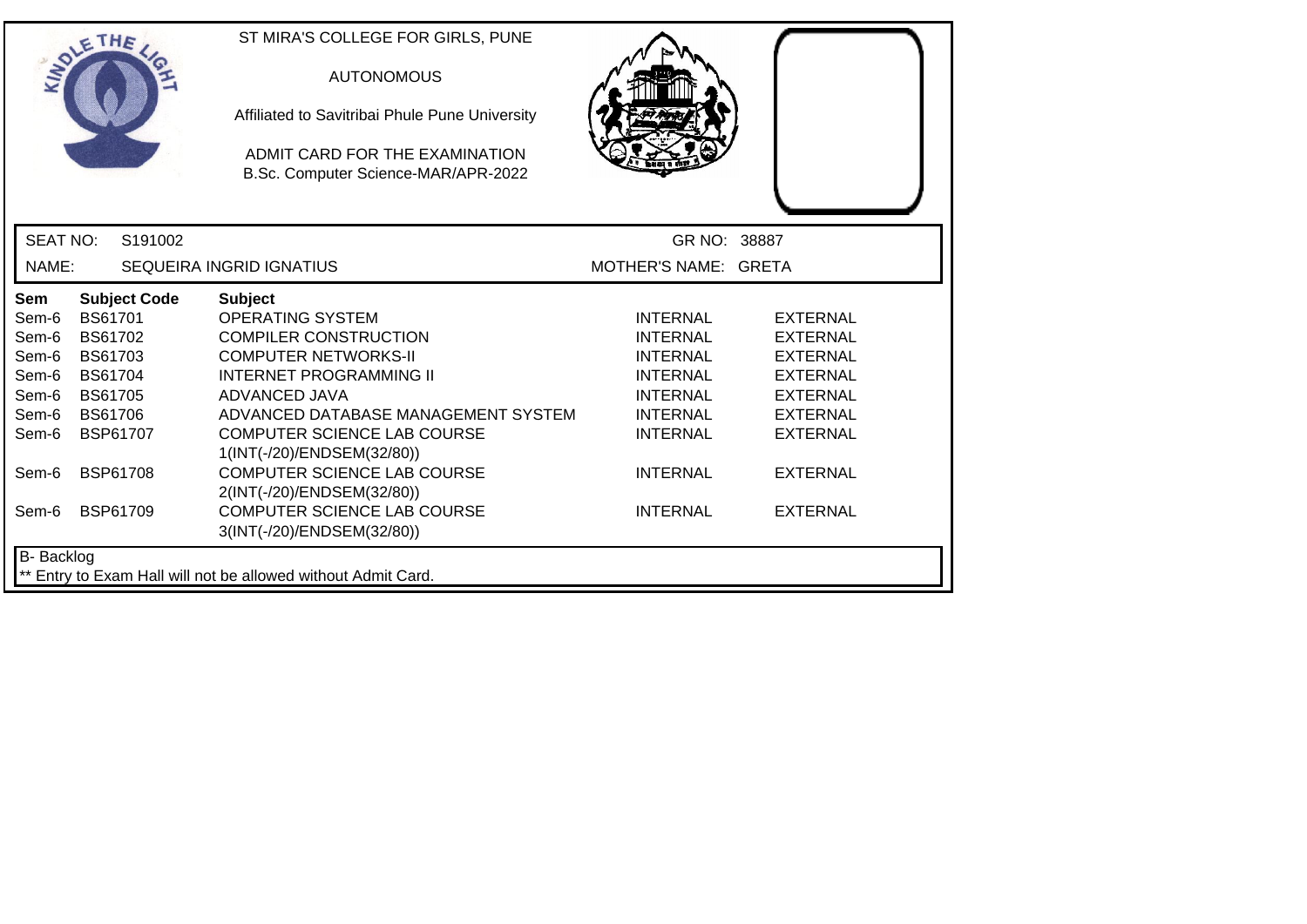|                   | <b>OLETHE</b>       | ST MIRA'S COLLEGE FOR GIRLS, PUNE                                     |                      |                 |
|-------------------|---------------------|-----------------------------------------------------------------------|----------------------|-----------------|
|                   |                     | <b>AUTONOMOUS</b>                                                     |                      |                 |
|                   |                     | Affiliated to Savitribai Phule Pune University                        |                      |                 |
|                   |                     | ADMIT CARD FOR THE EXAMINATION<br>B.Sc. Computer Science-MAR/APR-2022 |                      |                 |
| <b>SEAT NO:</b>   | S191003             |                                                                       | GR NO: 38897         |                 |
| NAME:             |                     | <b>JAGTAP SAKSHI SHASHIKANT</b>                                       | MOTHER'S NAME: TEJAL |                 |
| <b>Sem</b>        | <b>Subject Code</b> | <b>Subject</b>                                                        |                      |                 |
| Sem-6             | <b>BS61701</b>      | <b>OPERATING SYSTEM</b>                                               | <b>INTERNAL</b>      | <b>EXTERNAL</b> |
| Sem-6             | <b>BS61702</b>      | <b>COMPILER CONSTRUCTION</b>                                          | <b>INTERNAL</b>      | <b>EXTERNAL</b> |
| Sem-6             | BS61703             | <b>COMPUTER NETWORKS-II</b>                                           | <b>INTERNAL</b>      | <b>EXTERNAL</b> |
| Sem-6             | <b>BS61704</b>      | <b>INTERNET PROGRAMMING II</b>                                        | <b>INTERNAL</b>      | <b>EXTERNAL</b> |
| Sem-6             | <b>BS61705</b>      | ADVANCED JAVA                                                         | <b>INTERNAL</b>      | <b>EXTERNAL</b> |
| Sem-6             | <b>BS61706</b>      | ADVANCED DATABASE MANAGEMENT SYSTEM                                   | <b>INTERNAL</b>      | <b>EXTERNAL</b> |
| Sem-6             | <b>BSP61707</b>     | <b>COMPUTER SCIENCE LAB COURSE</b><br>1(INT(-/20)/ENDSEM(32/80))      | <b>INTERNAL</b>      | <b>EXTERNAL</b> |
| Sem-6             | <b>BSP61708</b>     | <b>COMPUTER SCIENCE LAB COURSE</b><br>2(INT(-/20)/ENDSEM(32/80))      | <b>INTERNAL</b>      | <b>EXTERNAL</b> |
| Sem-6             | <b>BSP61709</b>     | COMPUTER SCIENCE LAB COURSE<br>3(INT(-/20)/ENDSEM(32/80))             | <b>INTERNAL</b>      | <b>EXTERNAL</b> |
| <b>B-</b> Backlog |                     |                                                                       |                      |                 |
|                   |                     | ** Entry to Exam Hall will not be allowed without Admit Card.         |                      |                 |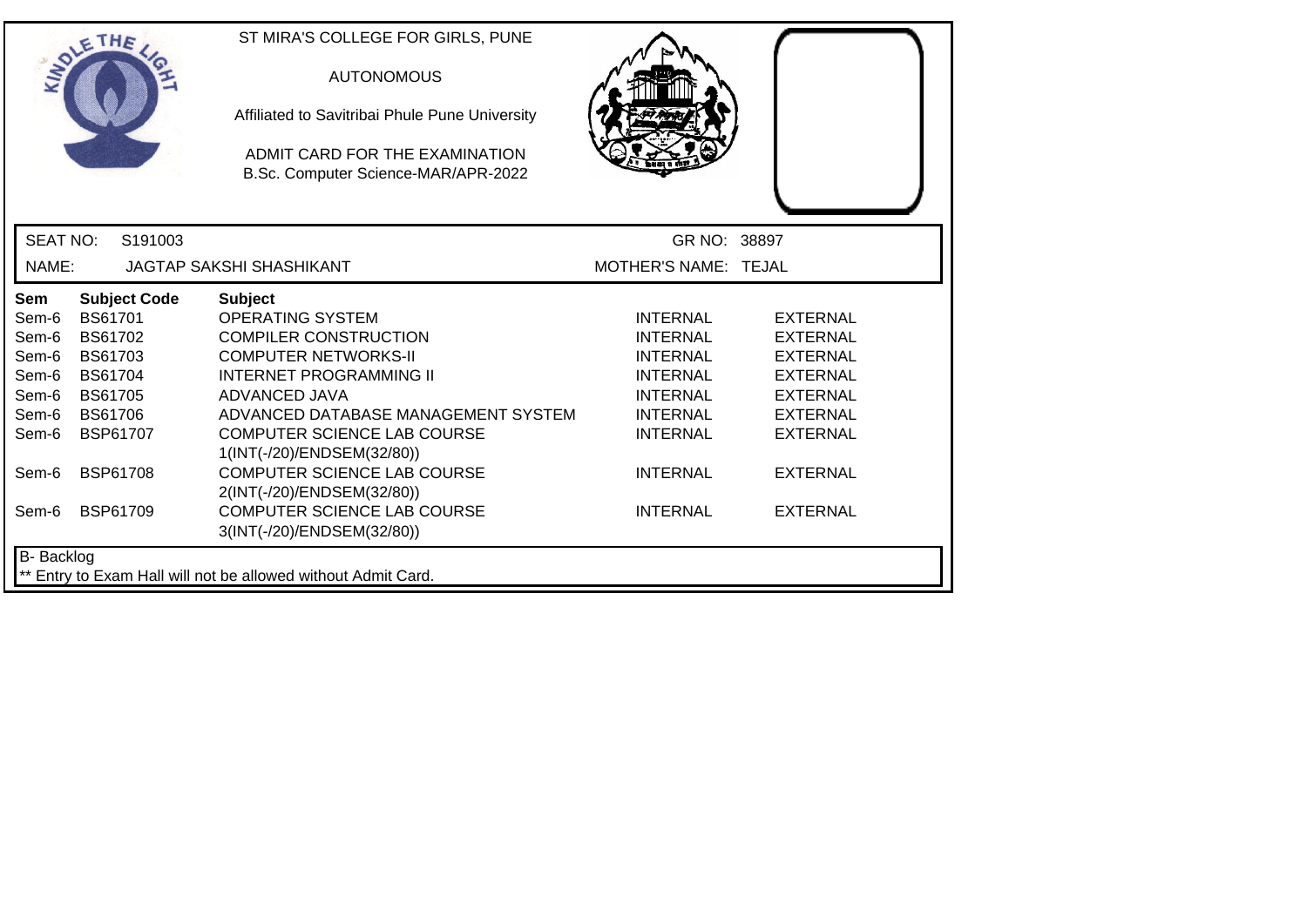|                                                               | SOLE THE            | ST MIRA'S COLLEGE FOR GIRLS, PUNE<br><b>AUTONOMOUS</b><br>Affiliated to Savitribai Phule Pune University<br>ADMIT CARD FOR THE EXAMINATION<br>B.Sc. Computer Science-MAR/APR-2022 |                           |                 |  |  |
|---------------------------------------------------------------|---------------------|-----------------------------------------------------------------------------------------------------------------------------------------------------------------------------------|---------------------------|-----------------|--|--|
| <b>SEAT NO:</b>                                               | S191004             |                                                                                                                                                                                   | GR NO: 38879              |                 |  |  |
| NAME:                                                         |                     | KANCHWALA UMMESALAMAH MUSTAFA                                                                                                                                                     | MOTHER'S NAME: UMMEKULSUM |                 |  |  |
| Sem                                                           | <b>Subject Code</b> | <b>Subject</b>                                                                                                                                                                    |                           |                 |  |  |
| Sem-6                                                         | <b>BS61701</b>      | <b>OPERATING SYSTEM</b>                                                                                                                                                           | <b>INTERNAL</b>           | <b>EXTERNAL</b> |  |  |
| Sem-6                                                         | <b>BS61702</b>      | <b>COMPILER CONSTRUCTION</b>                                                                                                                                                      | <b>INTERNAL</b>           | <b>EXTERNAL</b> |  |  |
| Sem-6                                                         | BS61703             | <b>COMPUTER NETWORKS-II</b>                                                                                                                                                       | <b>INTERNAL</b>           | <b>EXTERNAL</b> |  |  |
| Sem-6                                                         | <b>BS61704</b>      | <b>INTERNET PROGRAMMING II</b>                                                                                                                                                    | <b>INTERNAL</b>           | <b>EXTERNAL</b> |  |  |
| Sem-6                                                         | <b>BS61705</b>      | ADVANCED JAVA                                                                                                                                                                     | <b>INTERNAL</b>           | <b>EXTERNAL</b> |  |  |
| Sem-6                                                         | <b>BS61706</b>      | ADVANCED DATABASE MANAGEMENT SYSTEM                                                                                                                                               | <b>INTERNAL</b>           | <b>EXTERNAL</b> |  |  |
| Sem-6                                                         | <b>BSP61707</b>     | <b>COMPUTER SCIENCE LAB COURSE</b>                                                                                                                                                | <b>INTERNAL</b>           | <b>EXTERNAL</b> |  |  |
|                                                               |                     | 1(INT(-/20)/ENDSEM(32/80))                                                                                                                                                        |                           |                 |  |  |
| Sem-6                                                         | <b>BSP61708</b>     | <b>COMPUTER SCIENCE LAB COURSE</b>                                                                                                                                                | <b>INTERNAL</b>           | <b>EXTERNAL</b> |  |  |
|                                                               |                     | 2(INT(-/20)/ENDSEM(32/80))                                                                                                                                                        |                           |                 |  |  |
| Sem-6                                                         | <b>BSP61709</b>     | <b>COMPUTER SCIENCE LAB COURSE</b>                                                                                                                                                | <b>INTERNAL</b>           | <b>EXTERNAL</b> |  |  |
|                                                               |                     | 3(INT(-/20)/ENDSEM(32/80))                                                                                                                                                        |                           |                 |  |  |
| <b>B-</b> Backlog                                             |                     |                                                                                                                                                                                   |                           |                 |  |  |
| ** Entry to Exam Hall will not be allowed without Admit Card. |                     |                                                                                                                                                                                   |                           |                 |  |  |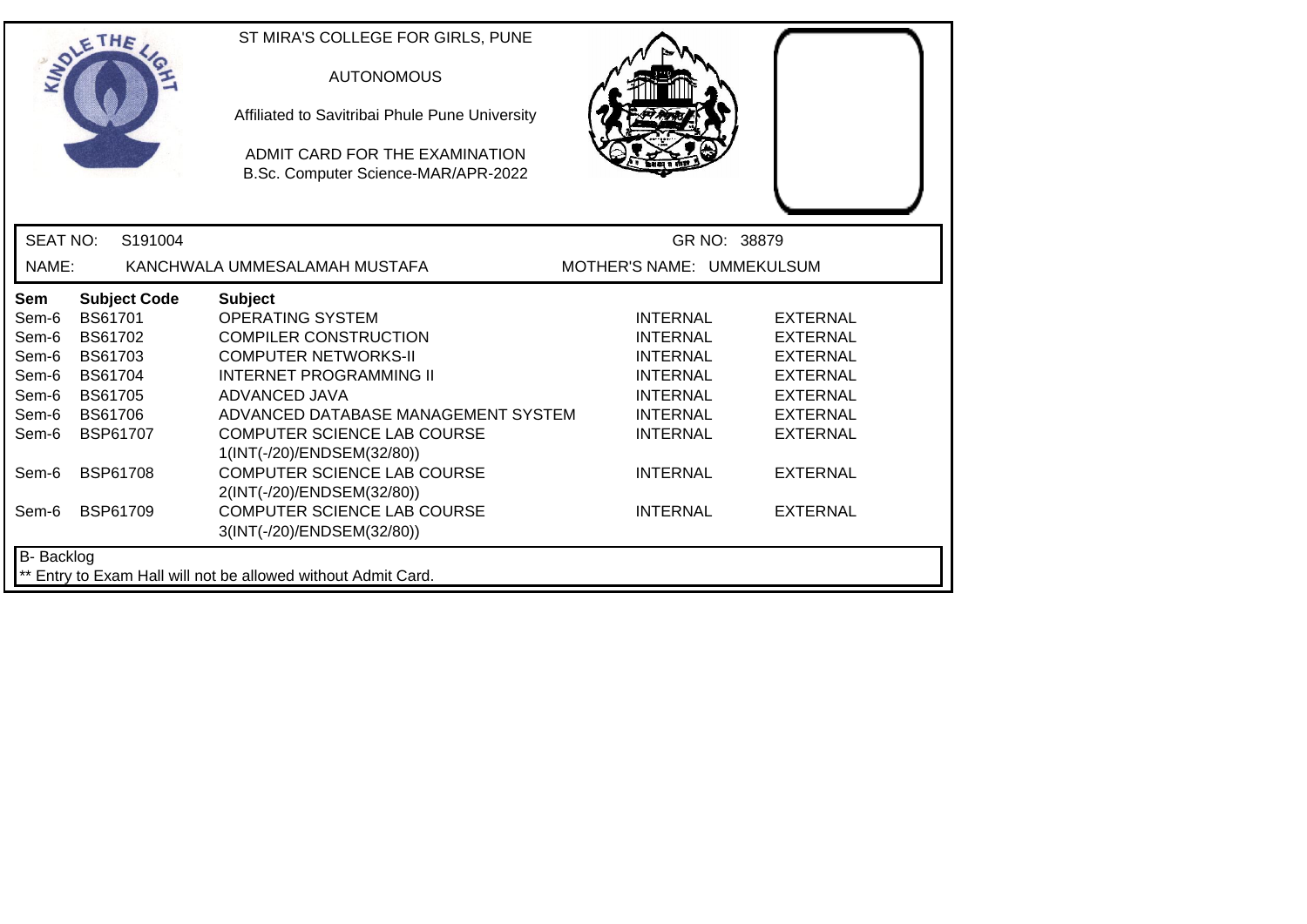|                 | THE                 | ST MIRA'S COLLEGE FOR GIRLS, PUNE                                     |                                   |                 |
|-----------------|---------------------|-----------------------------------------------------------------------|-----------------------------------|-----------------|
|                 |                     | <b>AUTONOMOUS</b>                                                     |                                   |                 |
|                 |                     | Affiliated to Savitribai Phule Pune University                        |                                   |                 |
|                 |                     | ADMIT CARD FOR THE EXAMINATION<br>B.Sc. Computer Science-MAR/APR-2022 |                                   |                 |
|                 |                     |                                                                       |                                   |                 |
| <b>SEAT NO:</b> | S191006             |                                                                       | GR NO: 38912                      |                 |
| NAME:           |                     | PRASIDDHI MANNI NAIR                                                  | MOTHER'S NAME: SUPRIVA MANNI NAIR |                 |
| Sem             | <b>Subject Code</b> | <b>Subject</b>                                                        |                                   |                 |
| Sem-4           | BSP41611            | <b>ELECTRONICS PRACTICAL</b>                                          | (B) EXTERNAL                      |                 |
| Sem-6           | BS61701             | <b>OPERATING SYSTEM</b>                                               | <b>INTERNAL</b>                   | <b>EXTERNAL</b> |
| Sem-6           | <b>BS61702</b>      | <b>COMPILER CONSTRUCTION</b>                                          | <b>INTERNAL</b>                   | <b>EXTERNAL</b> |
| Sem-6           | BS61703             | <b>COMPUTER NETWORKS-II</b>                                           | <b>INTERNAL</b>                   | <b>EXTERNAL</b> |
| Sem-6           | <b>BS61704</b>      | <b>INTERNET PROGRAMMING II</b>                                        | <b>INTERNAL</b>                   | <b>EXTERNAL</b> |
| Sem-6           | <b>BS61705</b>      | ADVANCED JAVA                                                         | <b>INTERNAL</b>                   | <b>EXTERNAL</b> |
| Sem-6           | <b>BS61706</b>      | ADVANCED DATABASE MANAGEMENT SYSTEM                                   | <b>INTERNAL</b>                   | <b>EXTERNAL</b> |
| Sem-6           | BSP61707            | COMPUTER SCIENCE LAB COURSE<br>1(INT(-/20)/ENDSEM(32/80))             | <b>INTERNAL</b>                   | <b>EXTERNAL</b> |
| Sem-6           | <b>BSP61708</b>     | <b>COMPUTER SCIENCE LAB COURSE</b><br>2(INT(-/20)/ENDSEM(32/80))      | <b>INTERNAL</b>                   | <b>EXTERNAL</b> |
| Sem-6           | <b>BSP61709</b>     | COMPUTER SCIENCE LAB COURSE<br>3(INT(-/20)/ENDSEM(32/80))             | <b>INTERNAL</b>                   | <b>EXTERNAL</b> |
| B- Backlog      |                     |                                                                       |                                   |                 |
|                 |                     | ** Entry to Exam Hall will not be allowed without Admit Card.         |                                   |                 |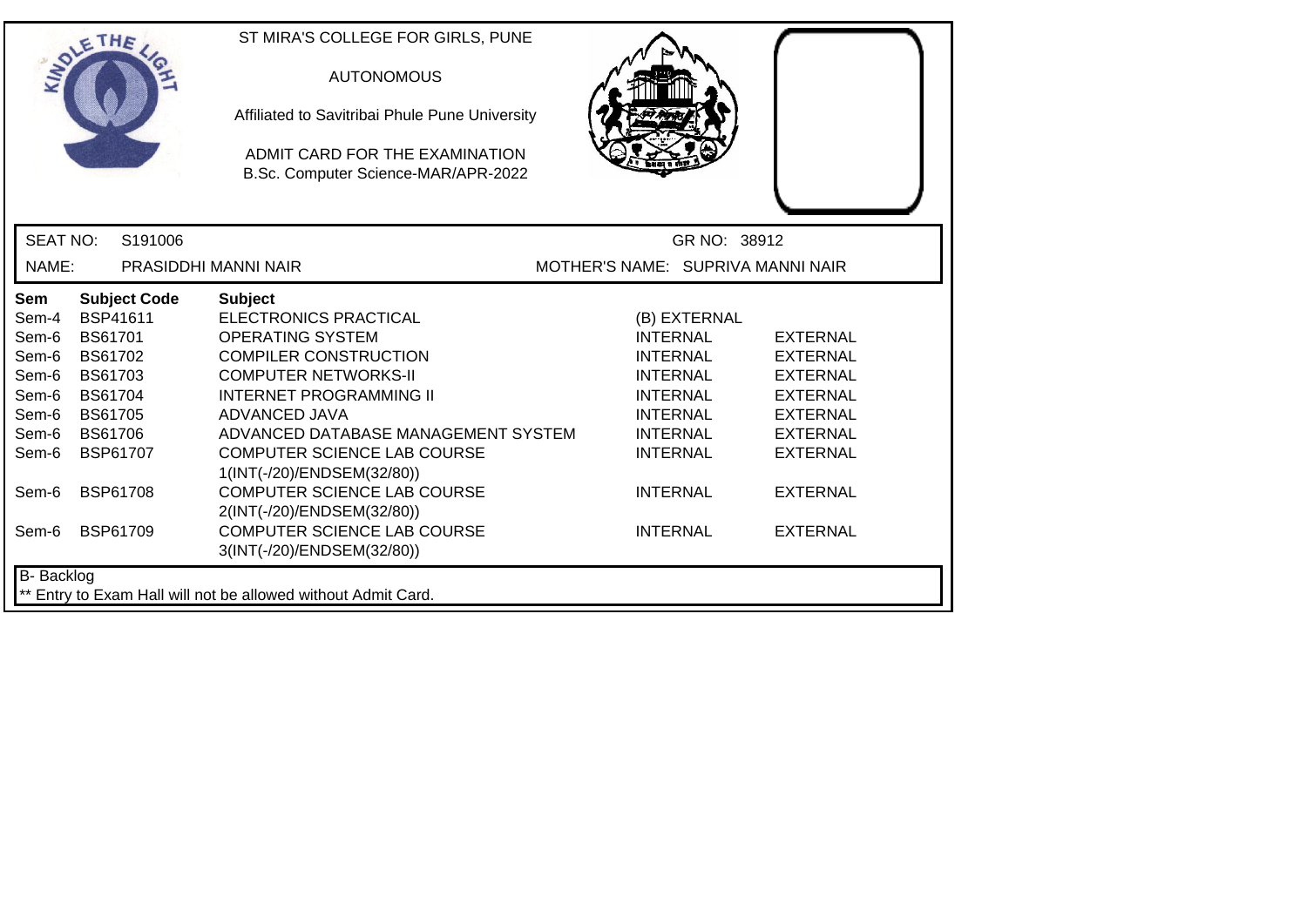| SOLE THE          |                                                               |                     | ST MIRA'S COLLEGE FOR GIRLS, PUNE<br><b>AUTONOMOUS</b><br>Affiliated to Savitribai Phule Pune University<br>ADMIT CARD FOR THE EXAMINATION<br>B.Sc. Computer Science-MAR/APR-2022 |                       |                 |  |
|-------------------|---------------------------------------------------------------|---------------------|-----------------------------------------------------------------------------------------------------------------------------------------------------------------------------------|-----------------------|-----------------|--|
| <b>SEAT NO:</b>   |                                                               | S191007             |                                                                                                                                                                                   |                       | GR NO: 38884    |  |
| NAME:             |                                                               |                     | PATIL ANUJA RAMCHANDRA                                                                                                                                                            | MOTHER'S NAME: SHOBHA |                 |  |
| <b>Sem</b>        |                                                               | <b>Subject Code</b> | <b>Subject</b>                                                                                                                                                                    |                       |                 |  |
| Sem-6             | <b>BS61701</b>                                                |                     | <b>OPERATING SYSTEM</b>                                                                                                                                                           | <b>INTERNAL</b>       | <b>EXTERNAL</b> |  |
| Sem-6             | BS61702                                                       |                     | <b>COMPILER CONSTRUCTION</b>                                                                                                                                                      | <b>INTERNAL</b>       | <b>EXTERNAL</b> |  |
| Sem-6             | BS61703                                                       |                     | <b>COMPUTER NETWORKS-II</b>                                                                                                                                                       | <b>INTERNAL</b>       | <b>EXTERNAL</b> |  |
| Sem-6             | <b>BS61704</b>                                                |                     | <b>INTERNET PROGRAMMING II</b>                                                                                                                                                    | <b>INTERNAL</b>       | <b>EXTERNAL</b> |  |
| Sem-6             | <b>BS61705</b>                                                |                     | ADVANCED JAVA                                                                                                                                                                     | <b>INTERNAL</b>       | <b>EXTERNAL</b> |  |
| Sem-6             | <b>BS61706</b>                                                |                     | ADVANCED DATABASE MANAGEMENT SYSTEM                                                                                                                                               | <b>INTERNAL</b>       | <b>EXTERNAL</b> |  |
| Sem-6             | BSP61707                                                      |                     | <b>COMPUTER SCIENCE LAB COURSE</b>                                                                                                                                                | <b>INTERNAL</b>       | <b>EXTERNAL</b> |  |
|                   |                                                               |                     | 1(INT(-/20)/ENDSEM(32/80))                                                                                                                                                        |                       |                 |  |
| Sem-6             | <b>BSP61708</b>                                               |                     | <b>COMPUTER SCIENCE LAB COURSE</b>                                                                                                                                                | <b>INTERNAL</b>       | <b>EXTERNAL</b> |  |
|                   |                                                               |                     | 2(INT(-/20)/ENDSEM(32/80))                                                                                                                                                        |                       |                 |  |
| Sem-6             | <b>BSP61709</b>                                               |                     | <b>COMPUTER SCIENCE LAB COURSE</b>                                                                                                                                                | <b>INTERNAL</b>       | <b>EXTERNAL</b> |  |
|                   |                                                               |                     | 3(INT(-/20)/ENDSEM(32/80))                                                                                                                                                        |                       |                 |  |
| <b>B-</b> Backlog |                                                               |                     |                                                                                                                                                                                   |                       |                 |  |
|                   | ** Entry to Exam Hall will not be allowed without Admit Card. |                     |                                                                                                                                                                                   |                       |                 |  |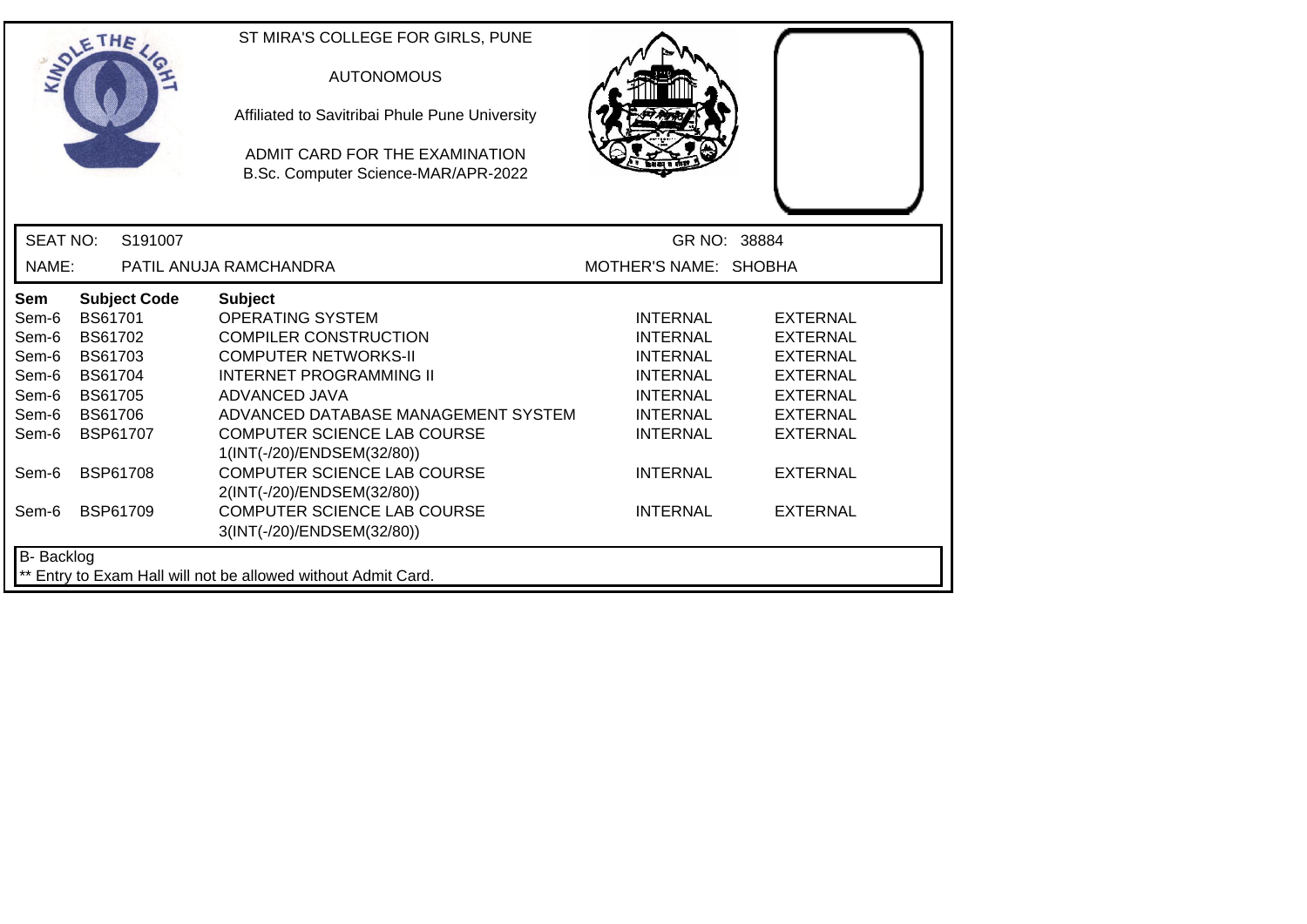|                                                                                             | <b>SOLETHE</b>                                                                                                                                             |                     | ST MIRA'S COLLEGE FOR GIRLS, PUNE<br><b>AUTONOMOUS</b><br>Affiliated to Savitribai Phule Pune University<br>ADMIT CARD FOR THE EXAMINATION                                                                                                                                                                                                                                                              |                                                                                                                                                                  |                                                                                                                                                                         |
|---------------------------------------------------------------------------------------------|------------------------------------------------------------------------------------------------------------------------------------------------------------|---------------------|---------------------------------------------------------------------------------------------------------------------------------------------------------------------------------------------------------------------------------------------------------------------------------------------------------------------------------------------------------------------------------------------------------|------------------------------------------------------------------------------------------------------------------------------------------------------------------|-------------------------------------------------------------------------------------------------------------------------------------------------------------------------|
| <b>SEAT NO:</b>                                                                             |                                                                                                                                                            | S191008             | B.Sc. Computer Science-MAR/APR-2022                                                                                                                                                                                                                                                                                                                                                                     | GR NO: 38914                                                                                                                                                     |                                                                                                                                                                         |
| NAME:                                                                                       |                                                                                                                                                            |                     | <b>MENEZES RIEYONA PATRICIA RONAL</b>                                                                                                                                                                                                                                                                                                                                                                   | MOTHER'S NAME: WILMA                                                                                                                                             |                                                                                                                                                                         |
| <b>Sem</b><br>Sem-6<br>Sem-6<br>Sem-6<br>Sem-6<br>Sem-6<br>Sem-6<br>Sem-6<br>Sem-6<br>Sem-6 | <b>BS61701</b><br><b>BS61702</b><br>BS61703<br><b>BS61704</b><br><b>BS61705</b><br><b>BS61706</b><br><b>BSP61707</b><br><b>BSP61708</b><br><b>BSP61709</b> | <b>Subject Code</b> | <b>Subject</b><br><b>OPERATING SYSTEM</b><br><b>COMPILER CONSTRUCTION</b><br><b>COMPUTER NETWORKS-II</b><br><b>INTERNET PROGRAMMING II</b><br>ADVANCED JAVA<br>ADVANCED DATABASE MANAGEMENT SYSTEM<br><b>COMPUTER SCIENCE LAB COURSE</b><br>1(INT(-/20)/ENDSEM(32/80))<br><b>COMPUTER SCIENCE LAB COURSE</b><br>2(INT(-/20)/ENDSEM(32/80))<br>COMPUTER SCIENCE LAB COURSE<br>3(INT(-/20)/ENDSEM(32/80)) | <b>INTERNAL</b><br>INTERNAL<br><b>INTERNAL</b><br><b>INTERNAL</b><br><b>INTERNAL</b><br><b>INTERNAL</b><br><b>INTERNAL</b><br><b>INTERNAL</b><br><b>INTERNAL</b> | <b>EXTERNAL</b><br><b>EXTERNAL</b><br><b>EXTERNAL</b><br><b>EXTERNAL</b><br><b>EXTERNAL</b><br><b>EXTERNAL</b><br><b>EXTERNAL</b><br><b>EXTERNAL</b><br><b>EXTERNAL</b> |
| <b>B-</b> Backlog                                                                           |                                                                                                                                                            |                     | ** Entry to Exam Hall will not be allowed without Admit Card.                                                                                                                                                                                                                                                                                                                                           |                                                                                                                                                                  |                                                                                                                                                                         |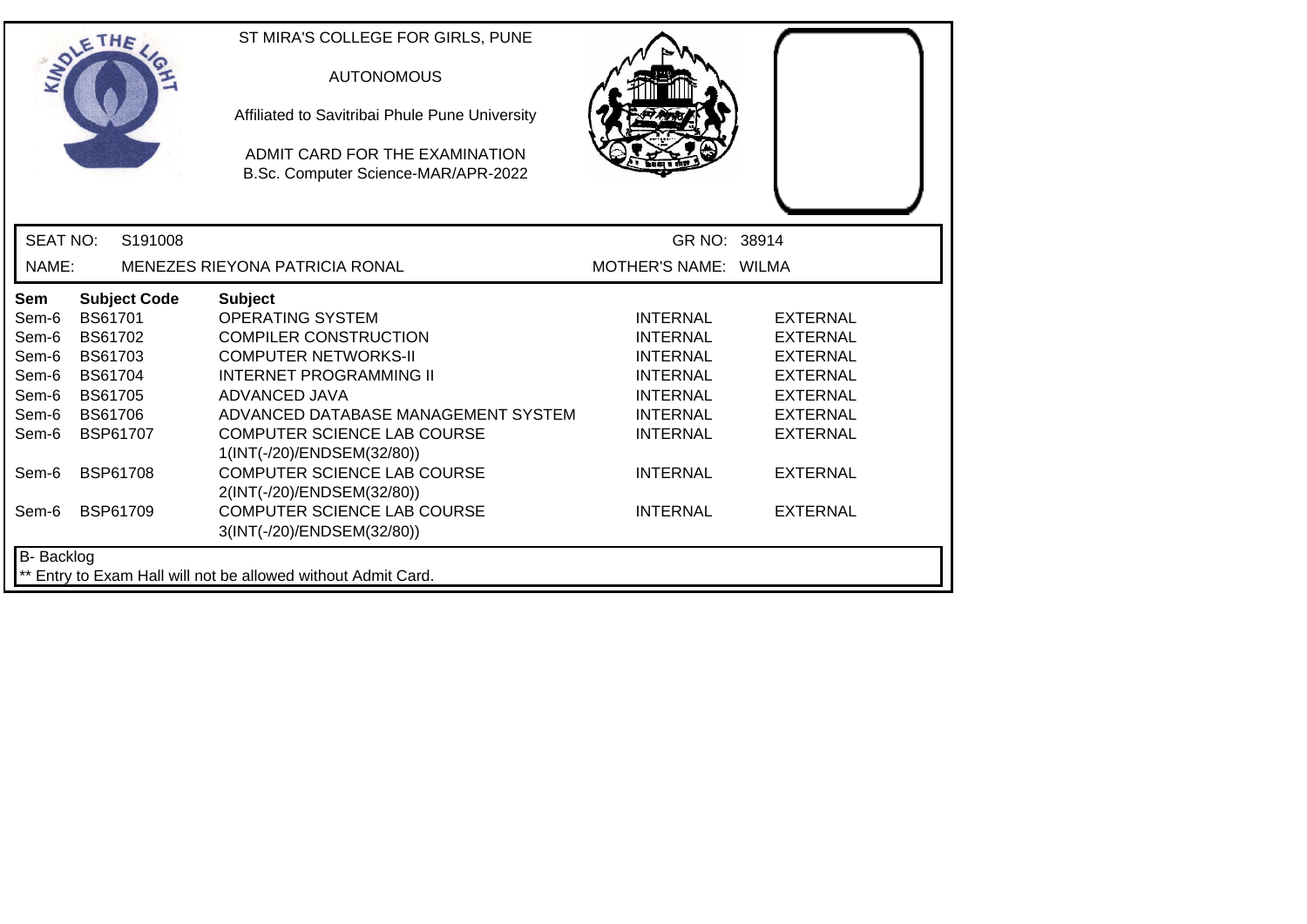|                 | THE                 | ST MIRA'S COLLEGE FOR GIRLS, PUNE<br><b>AUTONOMOUS</b><br>Affiliated to Savitribai Phule Pune University<br>ADMIT CARD FOR THE EXAMINATION |                       |                 |
|-----------------|---------------------|--------------------------------------------------------------------------------------------------------------------------------------------|-----------------------|-----------------|
|                 |                     | B.Sc. Computer Science-MAR/APR-2022                                                                                                        |                       |                 |
| <b>SEAT NO:</b> | S191011             |                                                                                                                                            | GR NO: 38900          |                 |
| NAME:           |                     | BABAR DARSHANI SAMBHAJI                                                                                                                    | MOTHER'S NAME: ROHINI |                 |
| Sem             | <b>Subject Code</b> | <b>Subject</b>                                                                                                                             |                       |                 |
| Sem-4           | BSP41611            | <b>ELECTRONICS PRACTICAL</b>                                                                                                               | (B) EXTERNAL          |                 |
| Sem-6           | BS61701             | <b>OPERATING SYSTEM</b>                                                                                                                    | <b>INTERNAL</b>       | <b>EXTERNAL</b> |
| Sem-6           | BS61702             | <b>COMPILER CONSTRUCTION</b>                                                                                                               | <b>INTERNAL</b>       | <b>EXTERNAL</b> |
| Sem-6           | BS61703             | <b>COMPUTER NETWORKS-II</b>                                                                                                                | <b>INTERNAL</b>       | <b>EXTERNAL</b> |
| Sem-6           | <b>BS61704</b>      | <b>INTERNET PROGRAMMING II</b>                                                                                                             | <b>INTERNAL</b>       | <b>EXTERNAL</b> |
| Sem-6           | <b>BS61705</b>      | ADVANCED JAVA                                                                                                                              | <b>INTERNAL</b>       | <b>EXTERNAL</b> |
| Sem-6           | <b>BS61706</b>      | ADVANCED DATABASE MANAGEMENT SYSTEM                                                                                                        | <b>INTERNAL</b>       | <b>EXTERNAL</b> |
| Sem-6           | BSP61707            | COMPUTER SCIENCE LAB COURSE                                                                                                                | <b>INTERNAL</b>       | <b>EXTERNAL</b> |
|                 |                     | 1(INT(-/20)/ENDSEM(32/80))                                                                                                                 |                       |                 |
| Sem-6           | <b>BSP61708</b>     | <b>COMPUTER SCIENCE LAB COURSE</b>                                                                                                         | <b>INTERNAL</b>       | <b>EXTERNAL</b> |
|                 |                     | 2(INT(-/20)/ENDSEM(32/80))                                                                                                                 |                       |                 |
| Sem-6           | BSP61709            | COMPUTER SCIENCE LAB COURSE                                                                                                                | <b>INTERNAL</b>       | <b>EXTERNAL</b> |
|                 |                     | 3(INT(-/20)/ENDSEM(32/80))                                                                                                                 |                       |                 |
| B- Backlog      |                     |                                                                                                                                            |                       |                 |
|                 |                     | ** Entry to Exam Hall will not be allowed without Admit Card.                                                                              |                       |                 |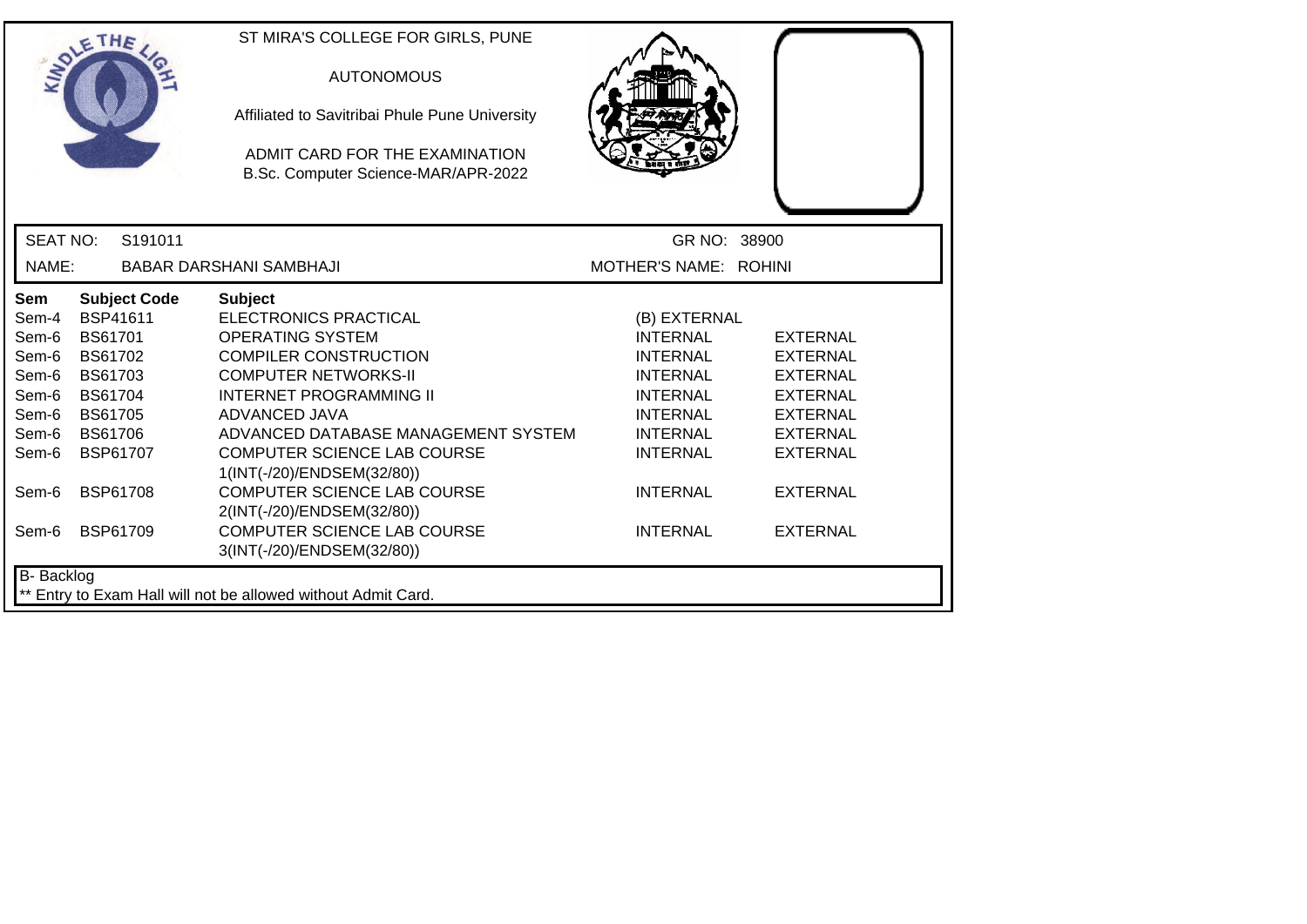| SOLETHE           |                |                     | ST MIRA'S COLLEGE FOR GIRLS, PUNE<br><b>AUTONOMOUS</b><br>Affiliated to Savitribai Phule Pune University |                      |                 |
|-------------------|----------------|---------------------|----------------------------------------------------------------------------------------------------------|----------------------|-----------------|
|                   |                |                     | ADMIT CARD FOR THE EXAMINATION<br>B.Sc. Computer Science-MAR/APR-2022                                    |                      |                 |
| <b>SEAT NO:</b>   |                | S <sub>191013</sub> |                                                                                                          | GR NO: 38901         |                 |
| NAME:             |                |                     | <b>BHANDARE MOKSHADA NITIN</b>                                                                           | MOTHER'S NAME: ARUNA |                 |
| <b>Sem</b>        |                | <b>Subject Code</b> | <b>Subject</b>                                                                                           |                      |                 |
| Sem-6             | BS61701        |                     | <b>OPERATING SYSTEM</b>                                                                                  | <b>INTERNAL</b>      | <b>EXTERNAL</b> |
| Sem-6             | BS61702        |                     | <b>COMPILER CONSTRUCTION</b>                                                                             | <b>INTERNAL</b>      | <b>EXTERNAL</b> |
| Sem-6             | BS61703        |                     | <b>COMPUTER NETWORKS-II</b>                                                                              | <b>INTERNAL</b>      | <b>EXTERNAL</b> |
| Sem-6             | <b>BS61704</b> |                     | <b>INTERNET PROGRAMMING II</b>                                                                           | <b>INTERNAL</b>      | <b>EXTERNAL</b> |
| Sem-6             | <b>BS61705</b> |                     | ADVANCED JAVA                                                                                            | <b>INTERNAL</b>      | <b>EXTERNAL</b> |
| Sem-6             | BS61706        |                     | ADVANCED DATABASE MANAGEMENT SYSTEM                                                                      | <b>INTERNAL</b>      | <b>EXTERNAL</b> |
| Sem-6             |                | BSP61707            | <b>COMPUTER SCIENCE LAB COURSE</b><br>1(INT(-/20)/ENDSEM(32/80))                                         | <b>INTERNAL</b>      | <b>EXTERNAL</b> |
| Sem-6             |                | <b>BSP61708</b>     | <b>COMPUTER SCIENCE LAB COURSE</b><br>2(INT(-/20)/ENDSEM(32/80))                                         | <b>INTERNAL</b>      | <b>EXTERNAL</b> |
| Sem-6             |                | <b>BSP61709</b>     | <b>COMPUTER SCIENCE LAB COURSE</b><br>3(INT(-/20)/ENDSEM(32/80))                                         | <b>INTERNAL</b>      | <b>EXTERNAL</b> |
| <b>B-</b> Backlog |                |                     |                                                                                                          |                      |                 |
|                   |                |                     | ** Entry to Exam Hall will not be allowed without Admit Card.                                            |                      |                 |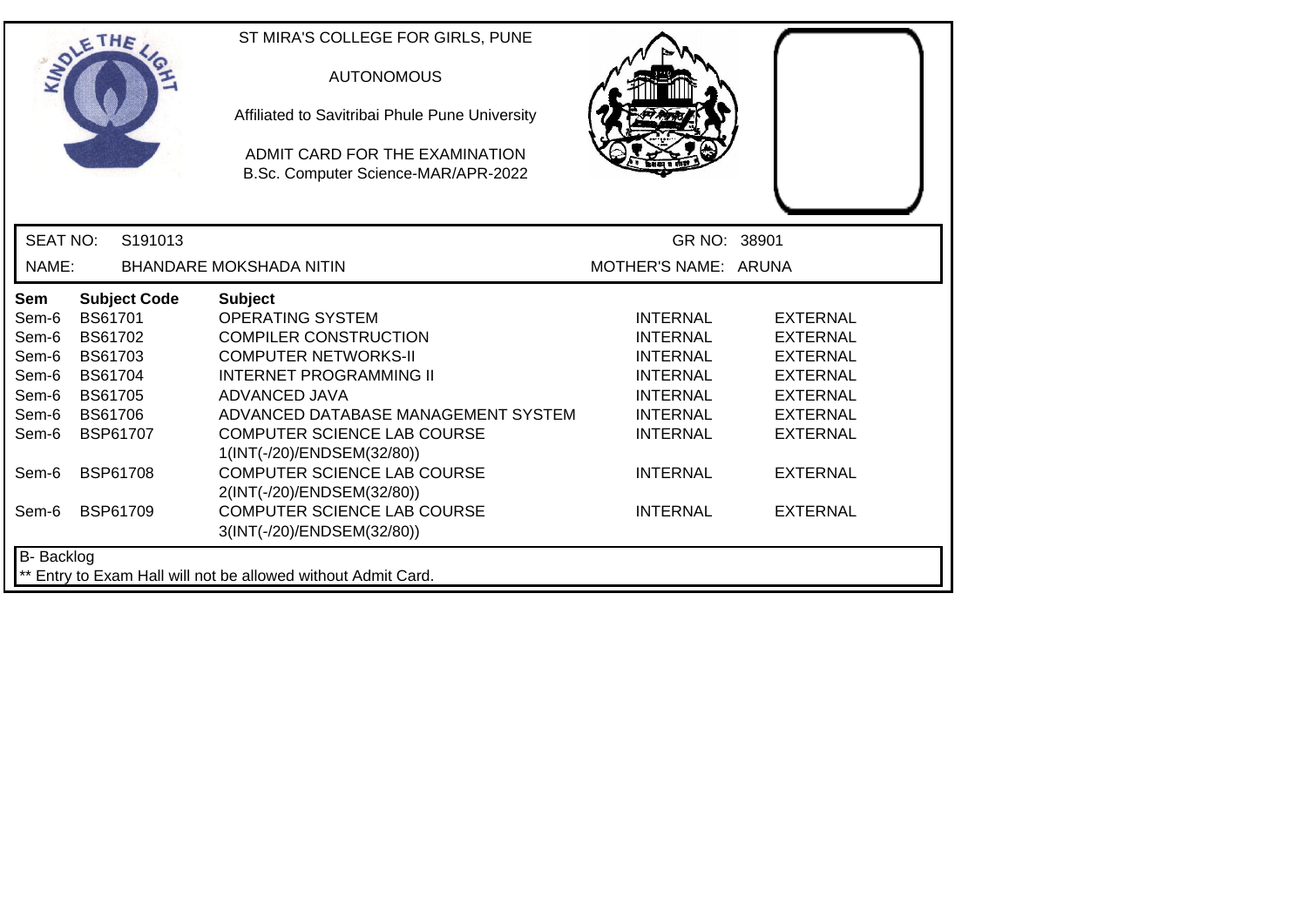| SOLE THE          |                 |                     | ST MIRA'S COLLEGE FOR GIRLS, PUNE<br><b>AUTONOMOUS</b><br>Affiliated to Savitribai Phule Pune University<br>ADMIT CARD FOR THE EXAMINATION<br>B.Sc. Computer Science-MAR/APR-2022 |                         |                 |
|-------------------|-----------------|---------------------|-----------------------------------------------------------------------------------------------------------------------------------------------------------------------------------|-------------------------|-----------------|
| <b>SEAT NO:</b>   |                 | S191014             |                                                                                                                                                                                   |                         | GR NO: 38898    |
| NAME:             |                 |                     | <b>BURGE PRATIKSHA SANTOSH</b>                                                                                                                                                    | MOTHER'S NAME: RAJASHRI |                 |
| <b>Sem</b>        |                 | <b>Subject Code</b> | <b>Subject</b>                                                                                                                                                                    |                         |                 |
| Sem-6             | BS61701         |                     | <b>OPERATING SYSTEM</b>                                                                                                                                                           | <b>INTERNAL</b>         | <b>EXTERNAL</b> |
| Sem-6             | <b>BS61702</b>  |                     | <b>COMPILER CONSTRUCTION</b>                                                                                                                                                      | <b>INTERNAL</b>         | <b>EXTERNAL</b> |
| Sem-6             | <b>BS61703</b>  |                     | <b>COMPUTER NETWORKS-II</b>                                                                                                                                                       | <b>INTERNAL</b>         | <b>EXTERNAL</b> |
| Sem-6             | <b>BS61704</b>  |                     | <b>INTERNET PROGRAMMING II</b>                                                                                                                                                    | <b>INTERNAL</b>         | <b>EXTERNAL</b> |
| Sem-6             | BS61705         |                     | ADVANCED JAVA                                                                                                                                                                     | <b>INTERNAL</b>         | <b>EXTERNAL</b> |
| Sem-6             | <b>BS61706</b>  |                     | ADVANCED DATABASE MANAGEMENT SYSTEM                                                                                                                                               | <b>INTERNAL</b>         | <b>EXTERNAL</b> |
| Sem-6             |                 | <b>BSP61707</b>     | COMPUTER SCIENCE LAB COURSE                                                                                                                                                       | <b>INTERNAL</b>         | <b>EXTERNAL</b> |
|                   |                 |                     | 1(INT(-/20)/ENDSEM(32/80))                                                                                                                                                        |                         |                 |
| Sem-6             | <b>BSP61708</b> |                     | <b>COMPUTER SCIENCE LAB COURSE</b>                                                                                                                                                | <b>INTERNAL</b>         | <b>EXTERNAL</b> |
|                   |                 |                     | 2(INT(-/20)/ENDSEM(32/80))                                                                                                                                                        |                         |                 |
| Sem-6             | BSP61709        |                     | <b>COMPUTER SCIENCE LAB COURSE</b>                                                                                                                                                | <b>INTERNAL</b>         | <b>EXTERNAL</b> |
|                   |                 |                     | 3(INT(-/20)/ENDSEM(32/80))                                                                                                                                                        |                         |                 |
| <b>B-</b> Backlog |                 |                     |                                                                                                                                                                                   |                         |                 |
|                   |                 |                     | ** Entry to Exam Hall will not be allowed without Admit Card.                                                                                                                     |                         |                 |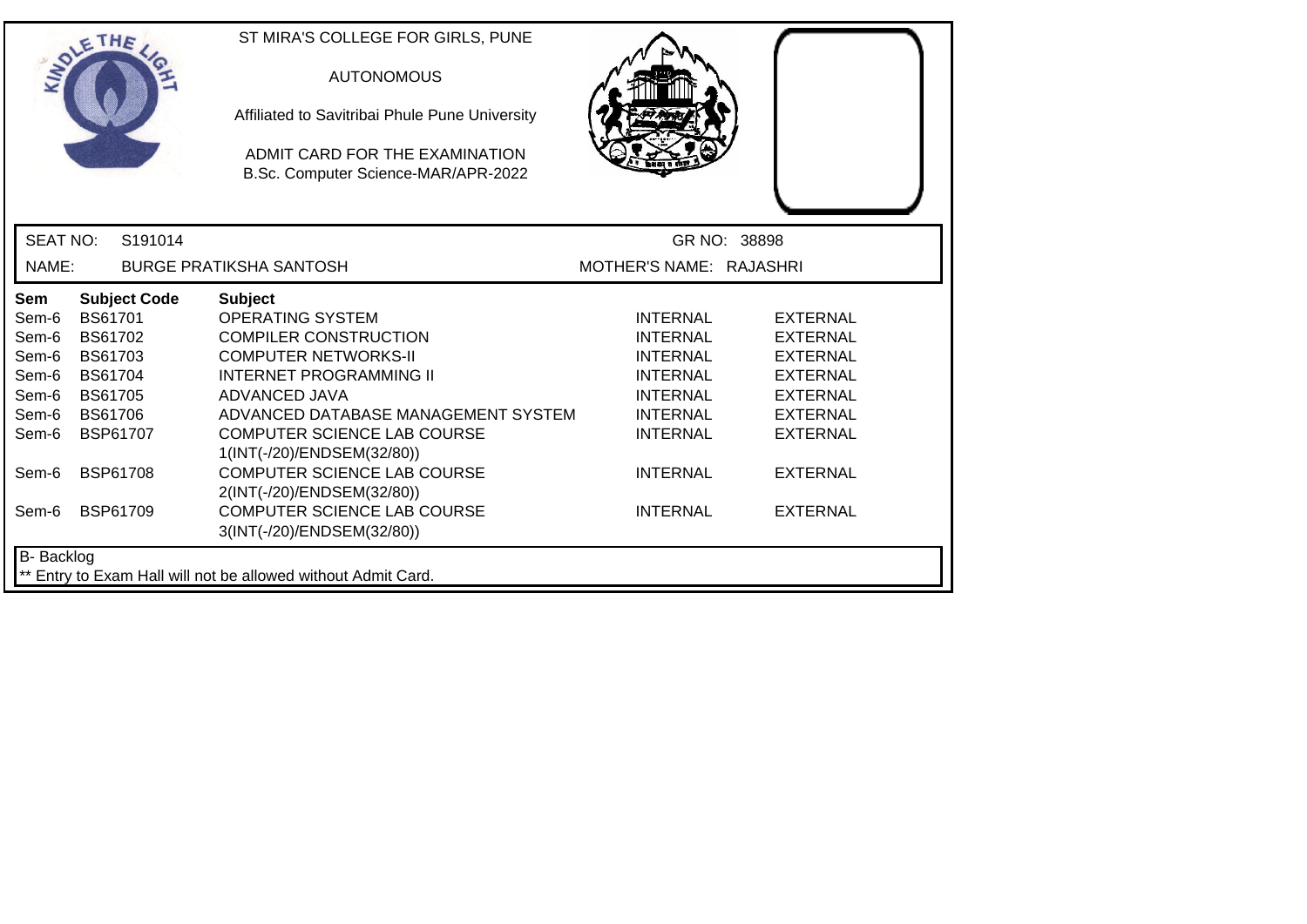| SOLETHE ,                                                                                                                         | ST MIRA'S COLLEGE FOR GIRLS, PUNE<br><b>AUTONOMOUS</b><br>Affiliated to Savitribai Phule Pune University<br>ADMIT CARD FOR THE EXAMINATION<br>B.Sc. Computer Science-MAR/APR-2022 |                                              |              |
|-----------------------------------------------------------------------------------------------------------------------------------|-----------------------------------------------------------------------------------------------------------------------------------------------------------------------------------|----------------------------------------------|--------------|
| <b>SEAT NO:</b><br>S191015                                                                                                        |                                                                                                                                                                                   | GR NO: 39288                                 |              |
| NAME:                                                                                                                             | CHAVAN SEJAL PRAKASH                                                                                                                                                              | MOTHER'S NAME: MEENA                         |              |
| <b>Subject Code</b><br>Sem<br><b>BSP21513</b><br>Sem-2<br><b>BS41601</b><br>Sem-4<br>Sem-4<br>BS41603<br><b>BSP41611</b><br>Sem-4 | <b>Subject</b><br>ELECTRONICS PRACTICAL(INT(-/20)/ENDSEM(32/80))<br>OBJECT ORIENTED CONCEPTS USING C++<br><b>COMPUTATIONAL GEOMETRY</b><br>ELECTRONICS PRACTICAL                  | (B) INTERNAL<br>(B) INTERNAL<br>(B) EXTERNAL | (B) EXTERNAL |
| <b>B-</b> Backlog                                                                                                                 | ** Entry to Exam Hall will not be allowed without Admit Card.                                                                                                                     |                                              |              |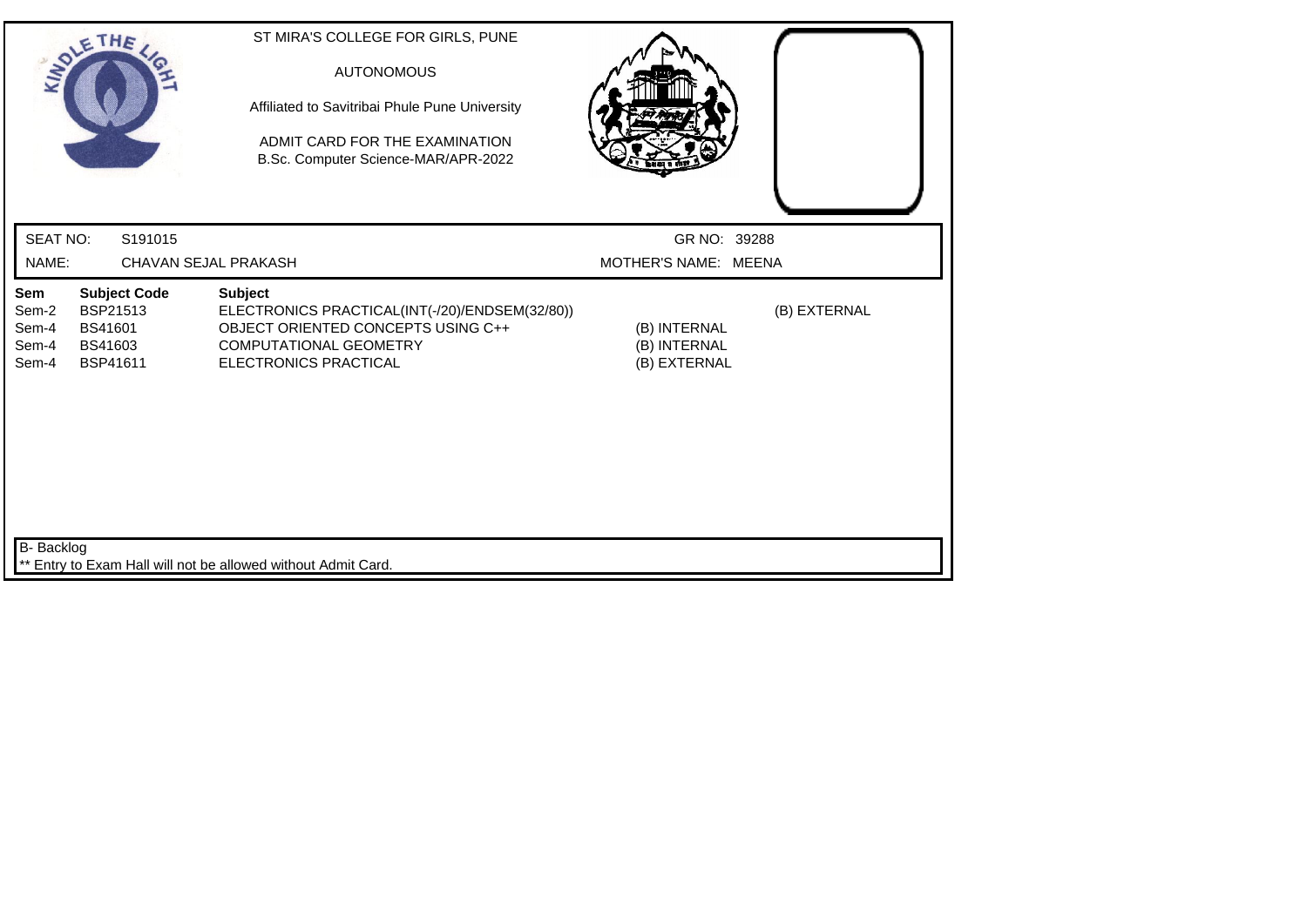| SOLE THE          |                                                               |                     | ST MIRA'S COLLEGE FOR GIRLS, PUNE<br><b>AUTONOMOUS</b><br>Affiliated to Savitribai Phule Pune University<br>ADMIT CARD FOR THE EXAMINATION<br>B.Sc. Computer Science-MAR/APR-2022 |                        |                 |  |
|-------------------|---------------------------------------------------------------|---------------------|-----------------------------------------------------------------------------------------------------------------------------------------------------------------------------------|------------------------|-----------------|--|
| <b>SEAT NO:</b>   |                                                               | S191016             |                                                                                                                                                                                   |                        | GR NO: 38893    |  |
| NAME:             |                                                               |                     | CHAVAN VAIBHAVI SUDAM                                                                                                                                                             | MOTHER'S NAME: VANDANA |                 |  |
| Sem               |                                                               | <b>Subject Code</b> | <b>Subject</b>                                                                                                                                                                    |                        |                 |  |
| Sem-6             | <b>BS61701</b>                                                |                     | <b>OPERATING SYSTEM</b>                                                                                                                                                           | <b>INTERNAL</b>        | <b>EXTERNAL</b> |  |
| Sem-6             | BS61702                                                       |                     | <b>COMPILER CONSTRUCTION</b>                                                                                                                                                      | <b>INTERNAL</b>        | <b>EXTERNAL</b> |  |
| Sem-6             | <b>BS61703</b>                                                |                     | <b>COMPUTER NETWORKS-II</b>                                                                                                                                                       | <b>INTERNAL</b>        | <b>EXTERNAL</b> |  |
| Sem-6             | <b>BS61704</b>                                                |                     | <b>INTERNET PROGRAMMING II</b>                                                                                                                                                    | <b>INTERNAL</b>        | <b>EXTERNAL</b> |  |
| Sem-6             | <b>BS61705</b>                                                |                     | ADVANCED JAVA                                                                                                                                                                     | <b>INTERNAL</b>        | <b>EXTERNAL</b> |  |
| Sem-6             | <b>BS61706</b>                                                |                     | ADVANCED DATABASE MANAGEMENT SYSTEM                                                                                                                                               | <b>INTERNAL</b>        | <b>EXTERNAL</b> |  |
| Sem-6             |                                                               | BSP61707            | COMPUTER SCIENCE LAB COURSE                                                                                                                                                       | <b>INTERNAL</b>        | <b>EXTERNAL</b> |  |
|                   |                                                               |                     | 1(INT(-/20)/ENDSEM(32/80))                                                                                                                                                        |                        |                 |  |
| Sem-6             |                                                               | <b>BSP61708</b>     | <b>COMPUTER SCIENCE LAB COURSE</b>                                                                                                                                                | <b>INTERNAL</b>        | <b>EXTERNAL</b> |  |
|                   |                                                               |                     | 2(INT(-/20)/ENDSEM(32/80))                                                                                                                                                        |                        |                 |  |
| Sem-6             |                                                               | <b>BSP61709</b>     | <b>COMPUTER SCIENCE LAB COURSE</b>                                                                                                                                                | <b>INTERNAL</b>        | <b>EXTERNAL</b> |  |
|                   |                                                               |                     | 3(INT(-/20)/ENDSEM(32/80))                                                                                                                                                        |                        |                 |  |
| <b>B-</b> Backlog |                                                               |                     |                                                                                                                                                                                   |                        |                 |  |
|                   | ** Entry to Exam Hall will not be allowed without Admit Card. |                     |                                                                                                                                                                                   |                        |                 |  |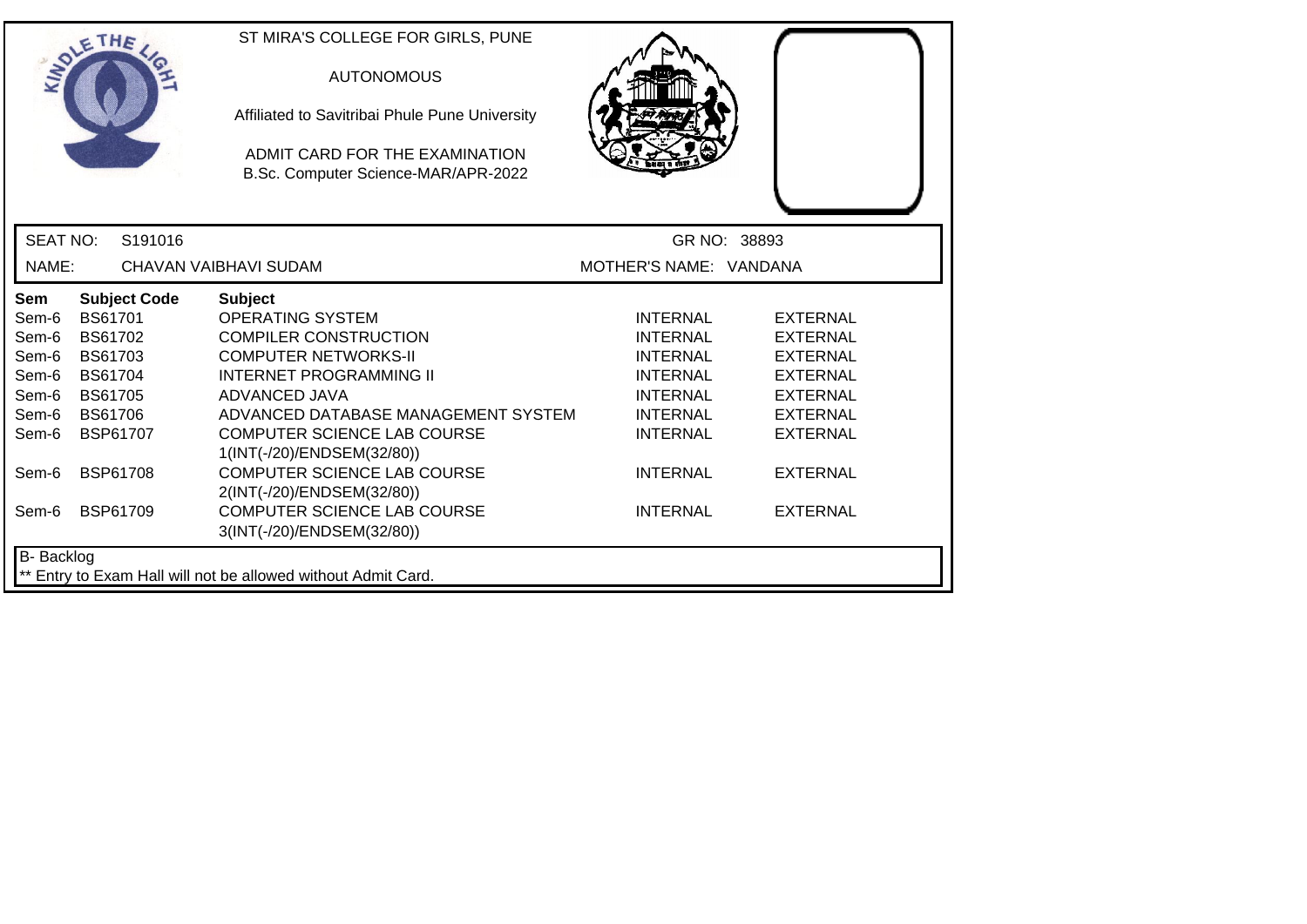|                                                                                                                          | ETHE                                                                                                                                                                                                               | ST MIRA'S COLLEGE FOR GIRLS, PUNE<br><b>AUTONOMOUS</b><br>Affiliated to Savitribai Phule Pune University<br>ADMIT CARD FOR THE EXAMINATION<br>B.Sc. Computer Science-MAR/APR-2022                                                                                                                                                                                                                                                                                             |                                                                                                                                                                                                                                      |                                                                                                                                                      |
|--------------------------------------------------------------------------------------------------------------------------|--------------------------------------------------------------------------------------------------------------------------------------------------------------------------------------------------------------------|-------------------------------------------------------------------------------------------------------------------------------------------------------------------------------------------------------------------------------------------------------------------------------------------------------------------------------------------------------------------------------------------------------------------------------------------------------------------------------|--------------------------------------------------------------------------------------------------------------------------------------------------------------------------------------------------------------------------------------|------------------------------------------------------------------------------------------------------------------------------------------------------|
| <b>SEAT NO:</b>                                                                                                          | S191017                                                                                                                                                                                                            |                                                                                                                                                                                                                                                                                                                                                                                                                                                                               | GR NO: 38885                                                                                                                                                                                                                         |                                                                                                                                                      |
| NAME:                                                                                                                    |                                                                                                                                                                                                                    | DAS SHEJAL DON BOSCO                                                                                                                                                                                                                                                                                                                                                                                                                                                          | MOTHER'S NAME: ARCHANA                                                                                                                                                                                                               |                                                                                                                                                      |
| Sem<br>Sem-4<br>Sem-4<br>Sem-4<br>Sem-4<br>Sem-5<br>Sem-6<br>Sem-6<br>Sem-6<br>Sem-6<br>Sem-6<br>Sem-6<br>Sem-6<br>Sem-6 | <b>Subject Code</b><br>BSP41608<br><b>BSP41609</b><br>BSP41610<br>BSP41611<br><b>BS51701</b><br>BS61701<br>BS61702<br>BS61703<br><b>BS61704</b><br><b>BS61705</b><br><b>BS61706</b><br>BSP61707<br><b>BSP61708</b> | <b>Subject</b><br>COMPUTER SCIENCE LABORATORY COURSE-1<br>COMPUTER SCIENCE LABORATORY COURSE-II<br><b>MATHEMATICS PRACTICAL</b><br>ELECTRONICS PRACTICAL<br><b>SYSTEMS PROGRAMMING</b><br><b>OPERATING SYSTEM</b><br><b>COMPILER CONSTRUCTION</b><br><b>COMPUTER NETWORKS-II</b><br><b>INTERNET PROGRAMMING II</b><br>ADVANCED JAVA<br>ADVANCED DATABASE MANAGEMENT SYSTEM<br>COMPUTER SCIENCE LAB COURSE<br>1(INT(-/20)/ENDSEM(32/80))<br><b>COMPUTER SCIENCE LAB COURSE</b> | (B) EXTERNAL<br>(B) EXTERNAL<br>(B) EXTERNAL<br>(B) EXTERNAL<br>(B) INTERNAL<br><b>INTERNAL</b><br><b>INTERNAL</b><br><b>INTERNAL</b><br><b>INTERNAL</b><br><b>INTERNAL</b><br><b>INTERNAL</b><br><b>INTERNAL</b><br><b>INTERNAL</b> | <b>EXTERNAL</b><br><b>EXTERNAL</b><br><b>EXTERNAL</b><br><b>EXTERNAL</b><br><b>EXTERNAL</b><br><b>EXTERNAL</b><br><b>EXTERNAL</b><br><b>EXTERNAL</b> |
| Sem-6                                                                                                                    | <b>BSP61709</b>                                                                                                                                                                                                    | 2(INT(-/20)/ENDSEM(32/80))<br><b>COMPUTER SCIENCE LAB COURSE</b><br>3(INT(-/20)/ENDSEM(32/80))                                                                                                                                                                                                                                                                                                                                                                                | <b>INTERNAL</b>                                                                                                                                                                                                                      | <b>EXTERNAL</b>                                                                                                                                      |
| <b>B-</b> Backlog                                                                                                        |                                                                                                                                                                                                                    | ** Entry to Exam Hall will not be allowed without Admit Card.                                                                                                                                                                                                                                                                                                                                                                                                                 |                                                                                                                                                                                                                                      |                                                                                                                                                      |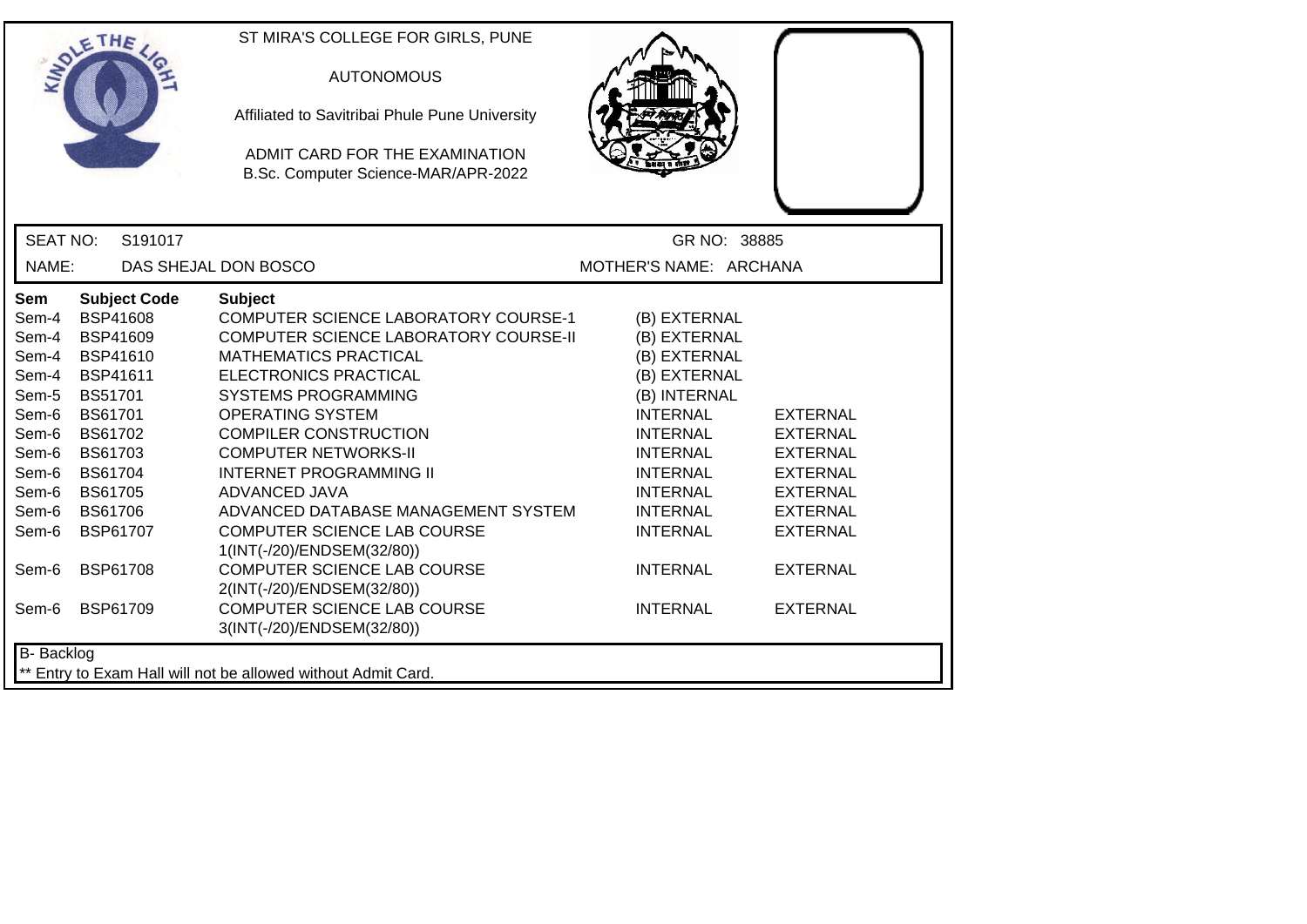|                 | SOLE THE        |                     | ST MIRA'S COLLEGE FOR GIRLS, PUNE<br><b>AUTONOMOUS</b><br>Affiliated to Savitribai Phule Pune University<br>ADMIT CARD FOR THE EXAMINATION<br>B.Sc. Computer Science-MAR/APR-2022 |                     |                 |
|-----------------|-----------------|---------------------|-----------------------------------------------------------------------------------------------------------------------------------------------------------------------------------|---------------------|-----------------|
| <b>SEAT NO:</b> |                 | S191019             |                                                                                                                                                                                   | GR NO: 34934        |                 |
| NAME:           |                 |                     | HARGOLI MANISHA RAMESH                                                                                                                                                            | MOTHER'S NAME: BABY |                 |
| <b>Sem</b>      |                 | <b>Subject Code</b> | <b>Subject</b>                                                                                                                                                                    |                     |                 |
| Sem-6           | <b>BS61701</b>  |                     | <b>OPERATING SYSTEM</b>                                                                                                                                                           | <b>INTERNAL</b>     | <b>EXTERNAL</b> |
| Sem-6           | BS61702         |                     | <b>COMPILER CONSTRUCTION</b>                                                                                                                                                      | <b>INTERNAL</b>     | <b>EXTERNAL</b> |
| Sem-6           | <b>BS61703</b>  |                     | <b>COMPUTER NETWORKS-II</b>                                                                                                                                                       | <b>INTERNAL</b>     | <b>EXTERNAL</b> |
| Sem-6           | <b>BS61704</b>  |                     | <b>INTERNET PROGRAMMING II</b>                                                                                                                                                    | <b>INTERNAL</b>     | <b>EXTERNAL</b> |
| Sem-6           | <b>BS61705</b>  |                     | <b>ADVANCED JAVA</b>                                                                                                                                                              | <b>INTERNAL</b>     | <b>EXTERNAL</b> |
| Sem-6           | <b>BS61706</b>  |                     | ADVANCED DATABASE MANAGEMENT SYSTEM                                                                                                                                               | <b>INTERNAL</b>     | <b>EXTERNAL</b> |
| Sem-6           | BSP61707        |                     | COMPUTER SCIENCE LAB COURSE                                                                                                                                                       | <b>INTERNAL</b>     | <b>EXTERNAL</b> |
|                 |                 |                     | 1(INT(-/20)/ENDSEM(32/80))                                                                                                                                                        |                     |                 |
| Sem-6           | <b>BSP61708</b> |                     | <b>COMPUTER SCIENCE LAB COURSE</b>                                                                                                                                                | <b>INTERNAL</b>     | <b>EXTERNAL</b> |
|                 |                 |                     | 2(INT(-/20)/ENDSEM(32/80))                                                                                                                                                        |                     |                 |
| Sem-6           | <b>BSP61709</b> |                     | <b>COMPUTER SCIENCE LAB COURSE</b>                                                                                                                                                | <b>INTERNAL</b>     | <b>EXTERNAL</b> |
|                 |                 |                     | 3(INT(-/20)/ENDSEM(32/80))                                                                                                                                                        |                     |                 |
| B- Backlog      |                 |                     |                                                                                                                                                                                   |                     |                 |
|                 |                 |                     | ** Entry to Exam Hall will not be allowed without Admit Card.                                                                                                                     |                     |                 |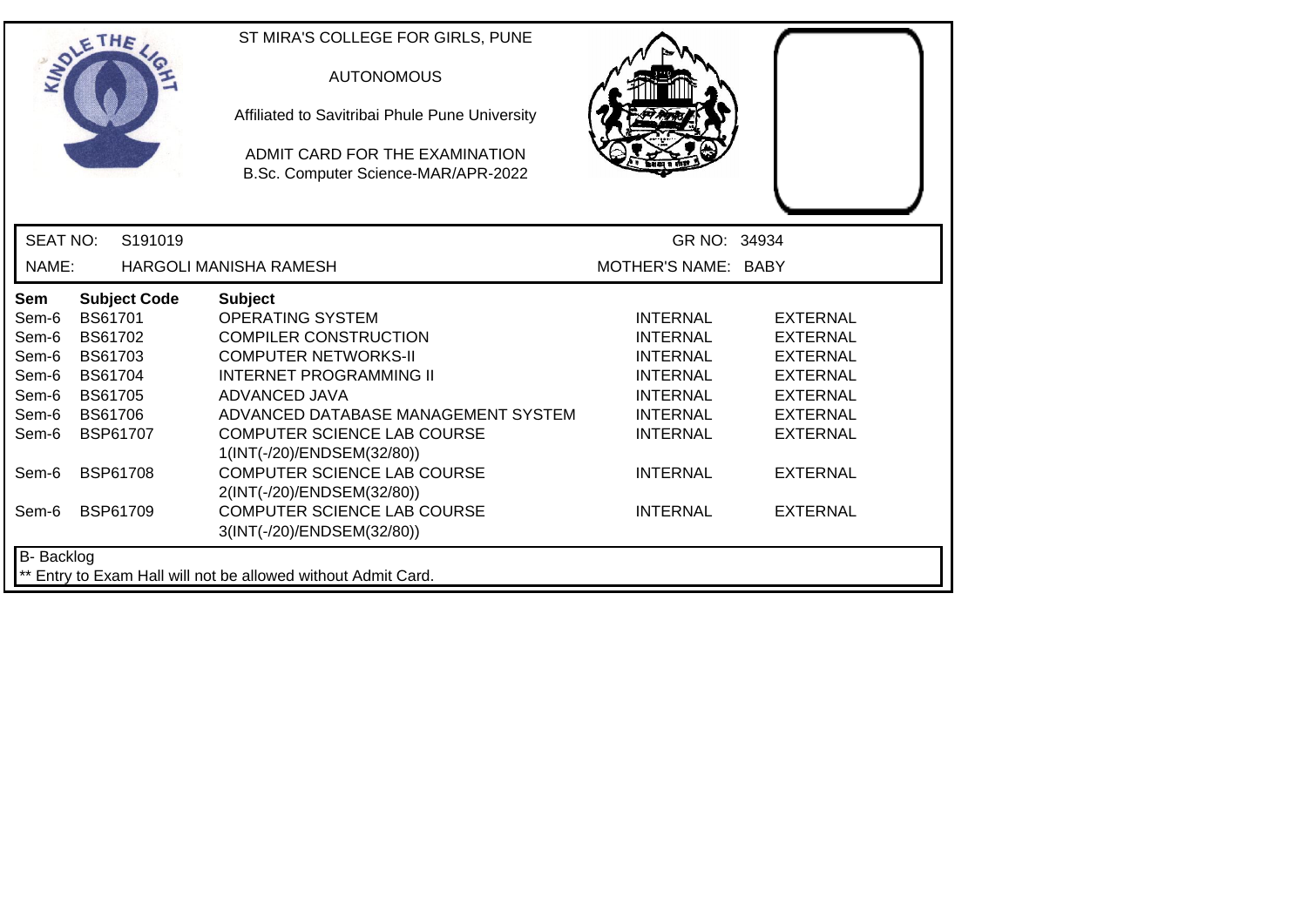|                   | <b>OLETHE</b>  |                     | ST MIRA'S COLLEGE FOR GIRLS, PUNE                                     |                        |                 |
|-------------------|----------------|---------------------|-----------------------------------------------------------------------|------------------------|-----------------|
|                   |                |                     | <b>AUTONOMOUS</b>                                                     |                        |                 |
|                   |                |                     | Affiliated to Savitribai Phule Pune University                        |                        |                 |
|                   |                |                     | ADMIT CARD FOR THE EXAMINATION<br>B.Sc. Computer Science-MAR/APR-2022 |                        |                 |
| <b>SEAT NO:</b>   |                | S191020             |                                                                       | GR NO: 38881           |                 |
| NAME:             |                |                     | HINGADE SIDDHITA DATTATRAY                                            | MOTHER'S NAME: RADHIKA |                 |
| <b>Sem</b>        |                | <b>Subject Code</b> | <b>Subject</b>                                                        |                        |                 |
| Sem-6             | <b>BS61701</b> |                     | <b>OPERATING SYSTEM</b>                                               | <b>INTERNAL</b>        | <b>EXTERNAL</b> |
| Sem-6             | <b>BS61702</b> |                     | <b>COMPILER CONSTRUCTION</b>                                          | <b>INTERNAL</b>        | <b>EXTERNAL</b> |
| Sem-6             | BS61703        |                     | <b>COMPUTER NETWORKS-II</b>                                           | <b>INTERNAL</b>        | <b>EXTERNAL</b> |
| Sem-6             | <b>BS61704</b> |                     | <b>INTERNET PROGRAMMING II</b>                                        | <b>INTERNAL</b>        | <b>EXTERNAL</b> |
| Sem-6             | <b>BS61705</b> |                     | ADVANCED JAVA                                                         | <b>INTERNAL</b>        | <b>EXTERNAL</b> |
| Sem-6             | <b>BS61706</b> |                     | ADVANCED DATABASE MANAGEMENT SYSTEM                                   | <b>INTERNAL</b>        | <b>EXTERNAL</b> |
| Sem-6             |                | <b>BSP61707</b>     | <b>COMPUTER SCIENCE LAB COURSE</b><br>1(INT(-/20)/ENDSEM(32/80))      | <b>INTERNAL</b>        | <b>EXTERNAL</b> |
| Sem-6             |                | <b>BSP61708</b>     | <b>COMPUTER SCIENCE LAB COURSE</b><br>2(INT(-/20)/ENDSEM(32/80))      | <b>INTERNAL</b>        | <b>EXTERNAL</b> |
| Sem-6             |                | <b>BSP61709</b>     | COMPUTER SCIENCE LAB COURSE<br>3(INT(-/20)/ENDSEM(32/80))             | <b>INTERNAL</b>        | <b>EXTERNAL</b> |
| <b>B-</b> Backlog |                |                     |                                                                       |                        |                 |
|                   |                |                     | ** Entry to Exam Hall will not be allowed without Admit Card.         |                        |                 |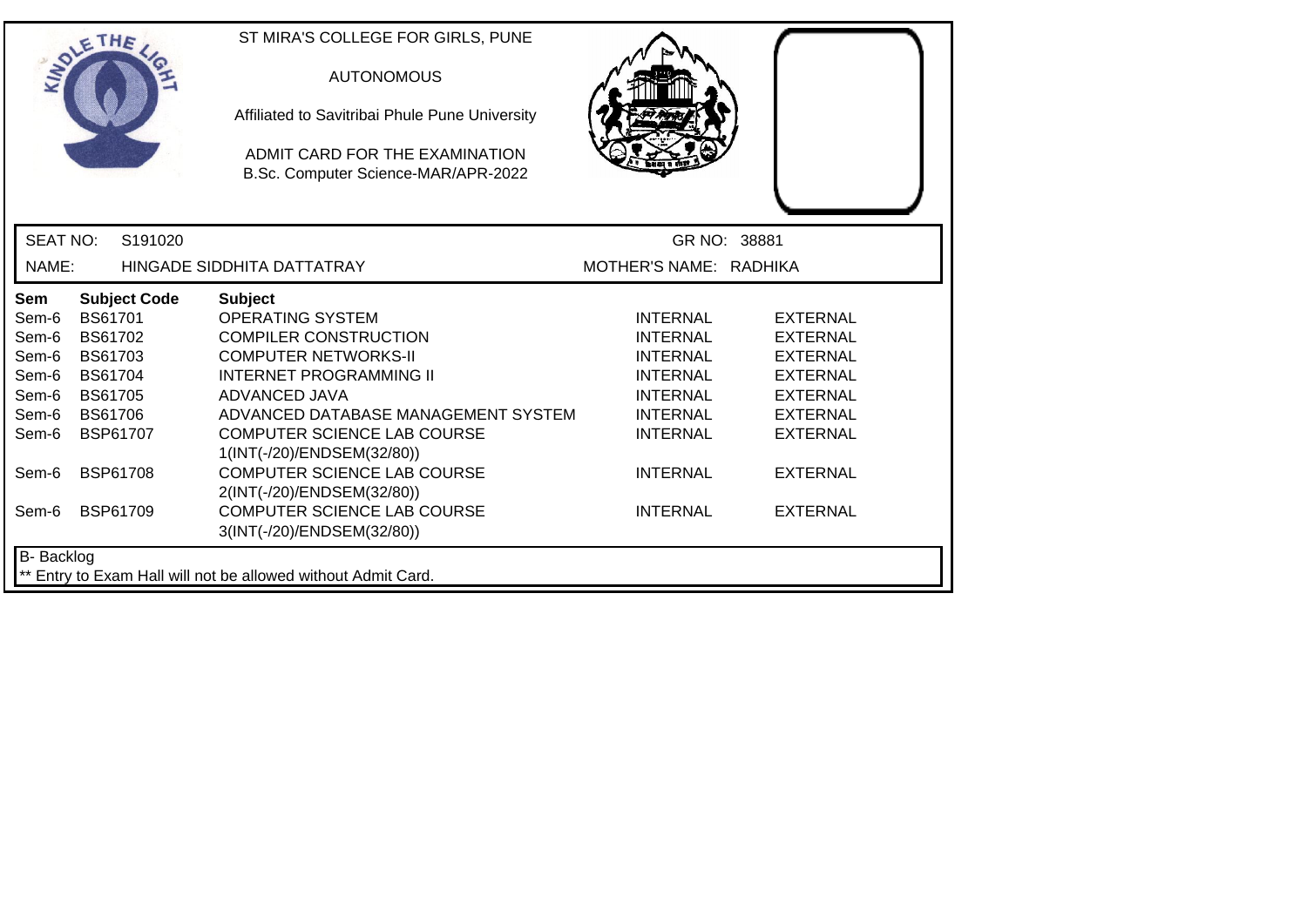| ST MIRA'S COLLEGE FOR GIRLS, PUNE<br>THE<br><b>AUTONOMOUS</b><br>Affiliated to Savitribai Phule Pune University<br>ADMIT CARD FOR THE EXAMINATION<br>B.Sc. Computer Science-MAR/APR-2022 |  |
|------------------------------------------------------------------------------------------------------------------------------------------------------------------------------------------|--|
| <b>SEAT NO:</b><br>S191021<br>GR NO: 37611                                                                                                                                               |  |
| NAME:<br>MOTHER'S NAME: MADHURI<br><b>INGAWALE MANSEE VIJAY</b>                                                                                                                          |  |
| <b>Subject Code</b><br>Sem<br><b>Subject</b>                                                                                                                                             |  |
| BSP41611<br><b>ELECTRONICS PRACTICAL</b><br>Sem-4<br>(B) EXTERNAL                                                                                                                        |  |
| Sem-6<br>BS61701<br><b>OPERATING SYSTEM</b><br><b>INTERNAL</b><br><b>EXTERNAL</b>                                                                                                        |  |
| <b>COMPILER CONSTRUCTION</b><br><b>INTERNAL</b><br><b>EXTERNAL</b><br>Sem-6<br>BS61702                                                                                                   |  |
| <b>COMPUTER NETWORKS-II</b><br><b>INTERNAL</b><br><b>EXTERNAL</b><br>Sem-6<br>BS61703                                                                                                    |  |
| <b>BS61704</b><br><b>INTERNET PROGRAMMING II</b><br><b>INTERNAL</b><br><b>EXTERNAL</b><br>Sem-6                                                                                          |  |
| Sem-6<br>ADVANCED JAVA<br><b>INTERNAL</b><br><b>BS61705</b><br><b>EXTERNAL</b>                                                                                                           |  |
| ADVANCED DATABASE MANAGEMENT SYSTEM<br>Sem-6<br><b>BS61706</b><br><b>INTERNAL</b><br><b>EXTERNAL</b>                                                                                     |  |
| COMPUTER SCIENCE LAB COURSE<br>BSP61707<br><b>INTERNAL</b><br><b>EXTERNAL</b><br>Sem-6                                                                                                   |  |
| 1(INT(-/20)/ENDSEM(32/80))                                                                                                                                                               |  |
| <b>COMPUTER SCIENCE LAB COURSE</b><br><b>BSP61708</b><br><b>INTERNAL</b><br><b>EXTERNAL</b><br>Sem-6                                                                                     |  |
| 2(INT(-/20)/ENDSEM(32/80))                                                                                                                                                               |  |
| COMPUTER SCIENCE LAB COURSE<br>BSP61709<br><b>INTERNAL</b><br><b>EXTERNAL</b><br>Sem-6                                                                                                   |  |
| 3(INT(-/20)/ENDSEM(32/80))                                                                                                                                                               |  |
| B- Backlog                                                                                                                                                                               |  |
| ** Entry to Exam Hall will not be allowed without Admit Card.                                                                                                                            |  |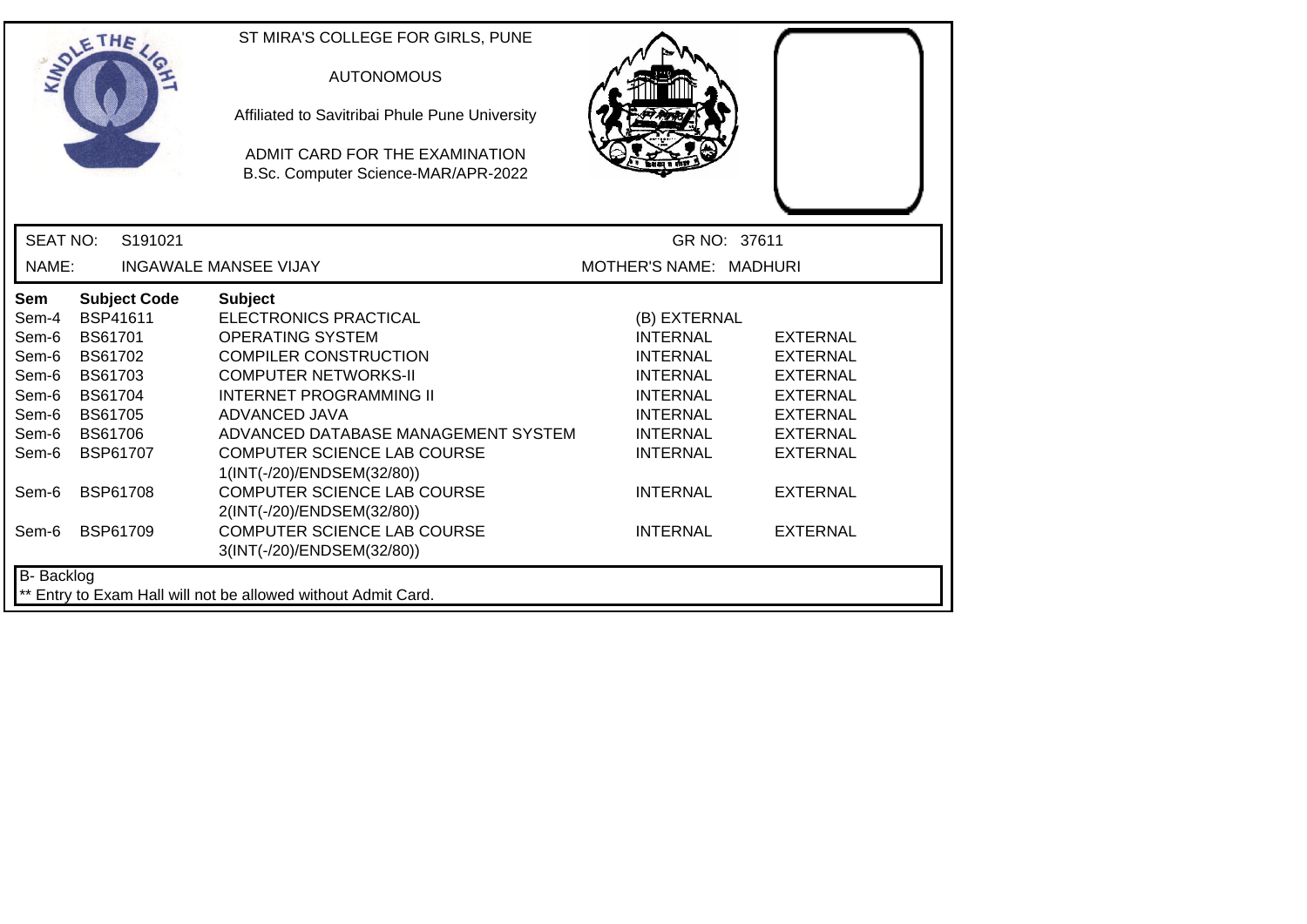|                          | THE                 | ST MIRA'S COLLEGE FOR GIRLS, PUNE                                     |                       |                 |
|--------------------------|---------------------|-----------------------------------------------------------------------|-----------------------|-----------------|
|                          |                     | <b>AUTONOMOUS</b>                                                     |                       |                 |
|                          |                     | Affiliated to Savitribai Phule Pune University                        |                       |                 |
|                          |                     | ADMIT CARD FOR THE EXAMINATION<br>B.Sc. Computer Science-MAR/APR-2022 |                       |                 |
|                          |                     |                                                                       |                       |                 |
| <b>SEAT NO:</b>          | S191022             |                                                                       | GR NO: 38883          |                 |
| NAME:                    |                     | <b>JADHAV SANJANA SANJAY</b>                                          | MOTHER'S NAME: SAVITA |                 |
| <b>Sem</b>               | <b>Subject Code</b> | <b>Subject</b>                                                        |                       |                 |
| Sem-4                    | BSP41611            | <b>ELECTRONICS PRACTICAL</b>                                          | (B) EXTERNAL          |                 |
| Sem-6                    | <b>BS61701</b>      | <b>OPERATING SYSTEM</b>                                               | <b>INTERNAL</b>       | <b>EXTERNAL</b> |
| Sem-6                    | <b>BS61702</b>      | <b>COMPILER CONSTRUCTION</b>                                          | <b>INTERNAL</b>       | <b>EXTERNAL</b> |
| Sem-6                    | BS61703             | <b>COMPUTER NETWORKS-II</b>                                           | <b>INTERNAL</b>       | <b>EXTERNAL</b> |
| Sem-6                    | <b>BS61704</b>      | <b>INTERNET PROGRAMMING II</b>                                        | <b>INTERNAL</b>       | <b>EXTERNAL</b> |
| Sem-6                    | <b>BS61705</b>      | ADVANCED JAVA                                                         | <b>INTERNAL</b>       | <b>EXTERNAL</b> |
| Sem-6                    | <b>BS61706</b>      | ADVANCED DATABASE MANAGEMENT SYSTEM                                   | <b>INTERNAL</b>       | <b>EXTERNAL</b> |
| Sem-6                    | BSP61707            | COMPUTER SCIENCE LAB COURSE                                           | <b>INTERNAL</b>       | <b>EXTERNAL</b> |
|                          |                     | 1(INT(-/20)/ENDSEM(32/80))                                            |                       |                 |
| Sem-6                    | <b>BSP61708</b>     | <b>COMPUTER SCIENCE LAB COURSE</b>                                    | <b>INTERNAL</b>       | <b>EXTERNAL</b> |
|                          |                     | 2(INT(-/20)/ENDSEM(32/80))                                            |                       |                 |
| <b>BSP61709</b><br>Sem-6 |                     | COMPUTER SCIENCE LAB COURSE                                           | <b>INTERNAL</b>       | <b>EXTERNAL</b> |
|                          |                     | 3(INT(-/20)/ENDSEM(32/80))                                            |                       |                 |
| <b>B-</b> Backlog        |                     |                                                                       |                       |                 |
|                          |                     | ** Entry to Exam Hall will not be allowed without Admit Card.         |                       |                 |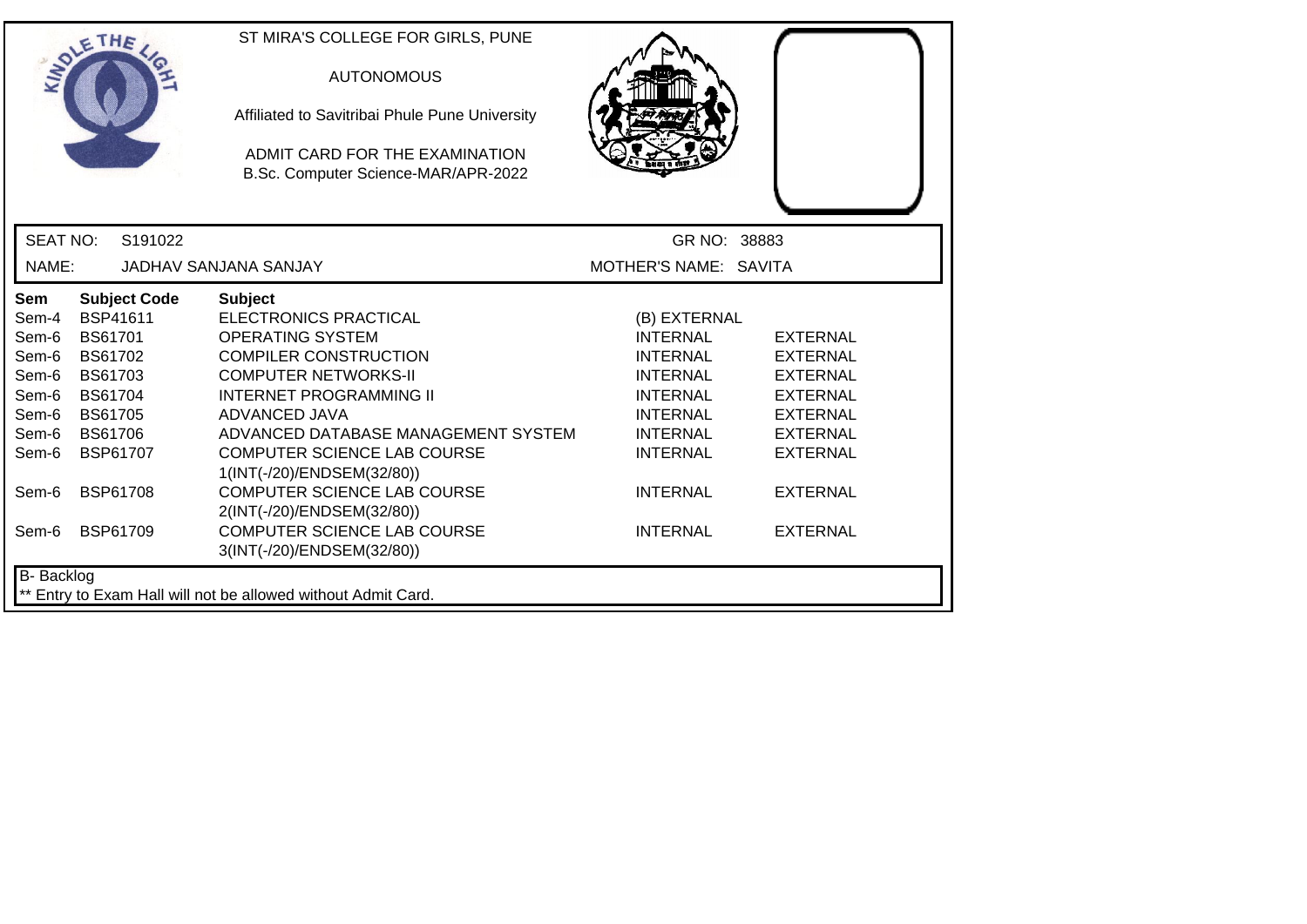|                   | SOLE THE            | ST MIRA'S COLLEGE FOR GIRLS, PUNE<br><b>AUTONOMOUS</b><br>Affiliated to Savitribai Phule Pune University<br>ADMIT CARD FOR THE EXAMINATION<br>B.Sc. Computer Science-MAR/APR-2022 |                         |                 |
|-------------------|---------------------|-----------------------------------------------------------------------------------------------------------------------------------------------------------------------------------|-------------------------|-----------------|
| <b>SEAT NO:</b>   | S191023             |                                                                                                                                                                                   | GR NO: 38922            |                 |
| NAME:             |                     | <b>JADHAV MRUNAL VISHAL</b>                                                                                                                                                       | MOTHER'S NAME: VAISHALI |                 |
| Sem               | <b>Subject Code</b> | <b>Subject</b>                                                                                                                                                                    |                         |                 |
| Sem-6             | <b>BS61701</b>      | <b>OPERATING SYSTEM</b>                                                                                                                                                           | <b>INTERNAL</b>         | <b>EXTERNAL</b> |
| Sem-6             | BS61702             | <b>COMPILER CONSTRUCTION</b>                                                                                                                                                      | <b>INTERNAL</b>         | <b>EXTERNAL</b> |
| Sem-6             | BS61703             | <b>COMPUTER NETWORKS-II</b>                                                                                                                                                       | <b>INTERNAL</b>         | <b>EXTERNAL</b> |
| Sem-6             | <b>BS61704</b>      | <b>INTERNET PROGRAMMING II</b>                                                                                                                                                    | <b>INTERNAL</b>         | <b>EXTERNAL</b> |
| Sem-6             | BS61705             | ADVANCED JAVA                                                                                                                                                                     | <b>INTERNAL</b>         | <b>EXTERNAL</b> |
| Sem-6             | <b>BS61706</b>      | ADVANCED DATABASE MANAGEMENT SYSTEM                                                                                                                                               | <b>INTERNAL</b>         | <b>EXTERNAL</b> |
| Sem-6             | <b>BSP61707</b>     | <b>COMPUTER SCIENCE LAB COURSE</b>                                                                                                                                                | <b>INTERNAL</b>         | <b>EXTERNAL</b> |
|                   |                     | 1(INT(-/20)/ENDSEM(32/80))                                                                                                                                                        |                         |                 |
| Sem-6             | <b>BSP61708</b>     | <b>COMPUTER SCIENCE LAB COURSE</b>                                                                                                                                                | <b>INTERNAL</b>         | <b>EXTERNAL</b> |
|                   |                     | 2(INT(-/20)/ENDSEM(32/80))                                                                                                                                                        |                         |                 |
| Sem-6             | <b>BSP61709</b>     | <b>COMPUTER SCIENCE LAB COURSE</b>                                                                                                                                                | <b>INTERNAL</b>         | <b>EXTERNAL</b> |
|                   |                     | 3(INT(-/20)/ENDSEM(32/80))                                                                                                                                                        |                         |                 |
| <b>B-</b> Backlog |                     |                                                                                                                                                                                   |                         |                 |
|                   |                     | ** Entry to Exam Hall will not be allowed without Admit Card.                                                                                                                     |                         |                 |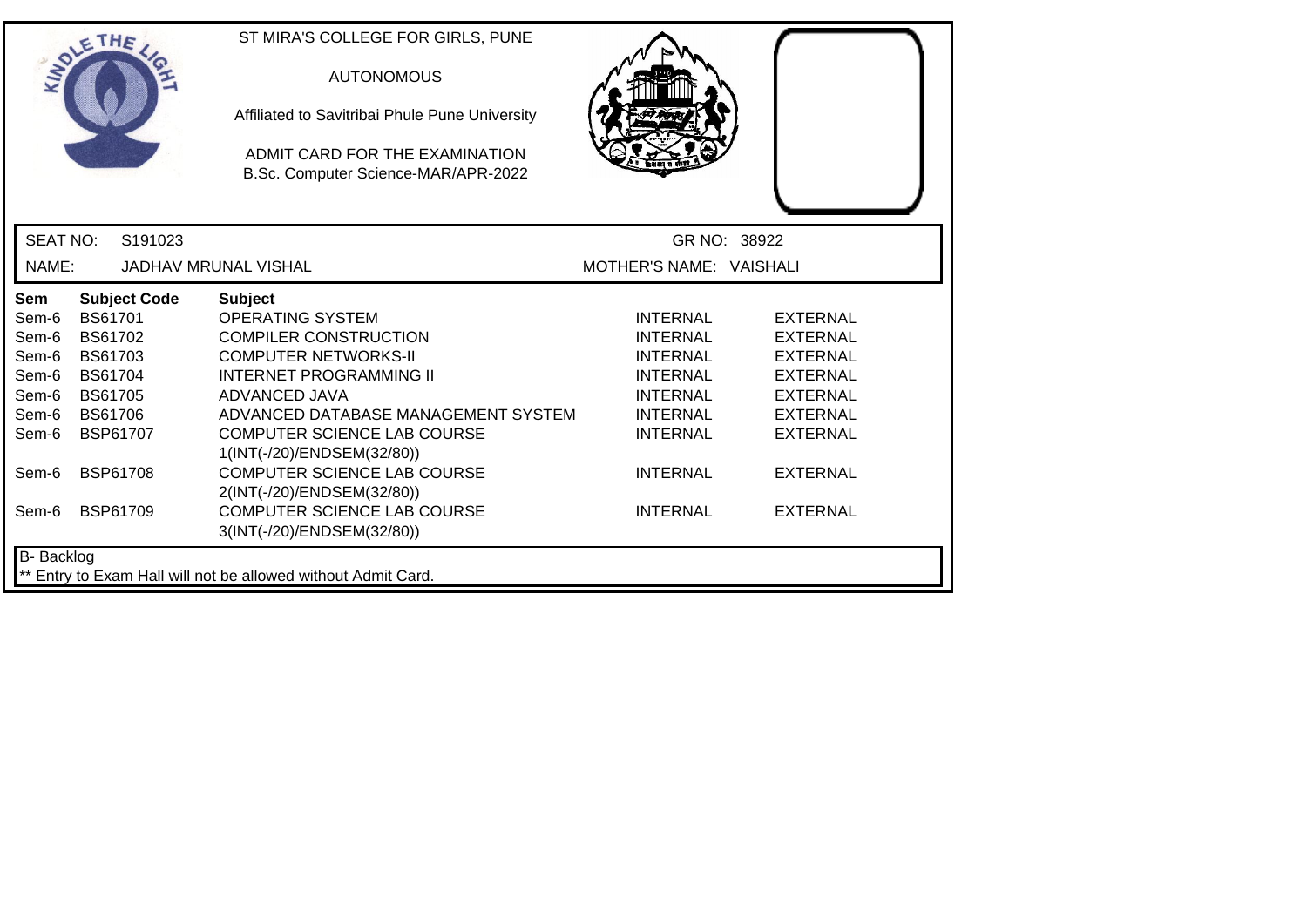|                 | OLETHE              |         | ST MIRA'S COLLEGE FOR GIRLS, PUNE                                     |                       |                 |
|-----------------|---------------------|---------|-----------------------------------------------------------------------|-----------------------|-----------------|
|                 |                     |         | <b>AUTONOMOUS</b>                                                     |                       |                 |
|                 |                     |         | Affiliated to Savitribai Phule Pune University                        |                       |                 |
|                 |                     |         | ADMIT CARD FOR THE EXAMINATION<br>B.Sc. Computer Science-MAR/APR-2022 |                       |                 |
|                 |                     |         |                                                                       |                       |                 |
| <b>SEAT NO:</b> |                     | S191025 |                                                                       | GR NO: 37562          |                 |
| NAME:           |                     |         | <b>JAGTAP MAYURI DILIP</b>                                            | MOTHER'S NAME: SAVITA |                 |
| <b>Sem</b>      | <b>Subject Code</b> |         | <b>Subject</b>                                                        |                       |                 |
| Sem-6           | <b>BS61701</b>      |         | <b>OPERATING SYSTEM</b>                                               | <b>INTERNAL</b>       | <b>EXTERNAL</b> |
| Sem-6           | <b>BS61702</b>      |         | <b>COMPILER CONSTRUCTION</b>                                          | <b>INTERNAL</b>       | <b>EXTERNAL</b> |
| Sem-6           | <b>BS61703</b>      |         | <b>COMPUTER NETWORKS-II</b>                                           | <b>INTERNAL</b>       | <b>EXTERNAL</b> |
| Sem-6           | <b>BS61704</b>      |         | <b>INTERNET PROGRAMMING II</b>                                        | <b>INTERNAL</b>       | <b>EXTERNAL</b> |
| Sem-6           | <b>BS61705</b>      |         | ADVANCED JAVA                                                         | <b>INTERNAL</b>       | <b>EXTERNAL</b> |
| Sem-6           | BS61706             |         | ADVANCED DATABASE MANAGEMENT SYSTEM                                   | <b>INTERNAL</b>       | <b>EXTERNAL</b> |
| Sem-6           | <b>BSP61707</b>     |         | <b>COMPUTER SCIENCE LAB COURSE</b><br>1(INT(-/20)/ENDSEM(32/80))      | <b>INTERNAL</b>       | <b>EXTERNAL</b> |
| Sem-6           | <b>BSP61708</b>     |         | <b>COMPUTER SCIENCE LAB COURSE</b><br>2(INT(-/20)/ENDSEM(32/80))      | <b>INTERNAL</b>       | <b>EXTERNAL</b> |
| Sem-6           | <b>BSP61709</b>     |         | COMPUTER SCIENCE LAB COURSE<br>3(INT(-/20)/ENDSEM(32/80))             | <b>INTERNAL</b>       | <b>EXTERNAL</b> |
| B- Backlog      |                     |         |                                                                       |                       |                 |
|                 |                     |         | ** Entry to Exam Hall will not be allowed without Admit Card.         |                       |                 |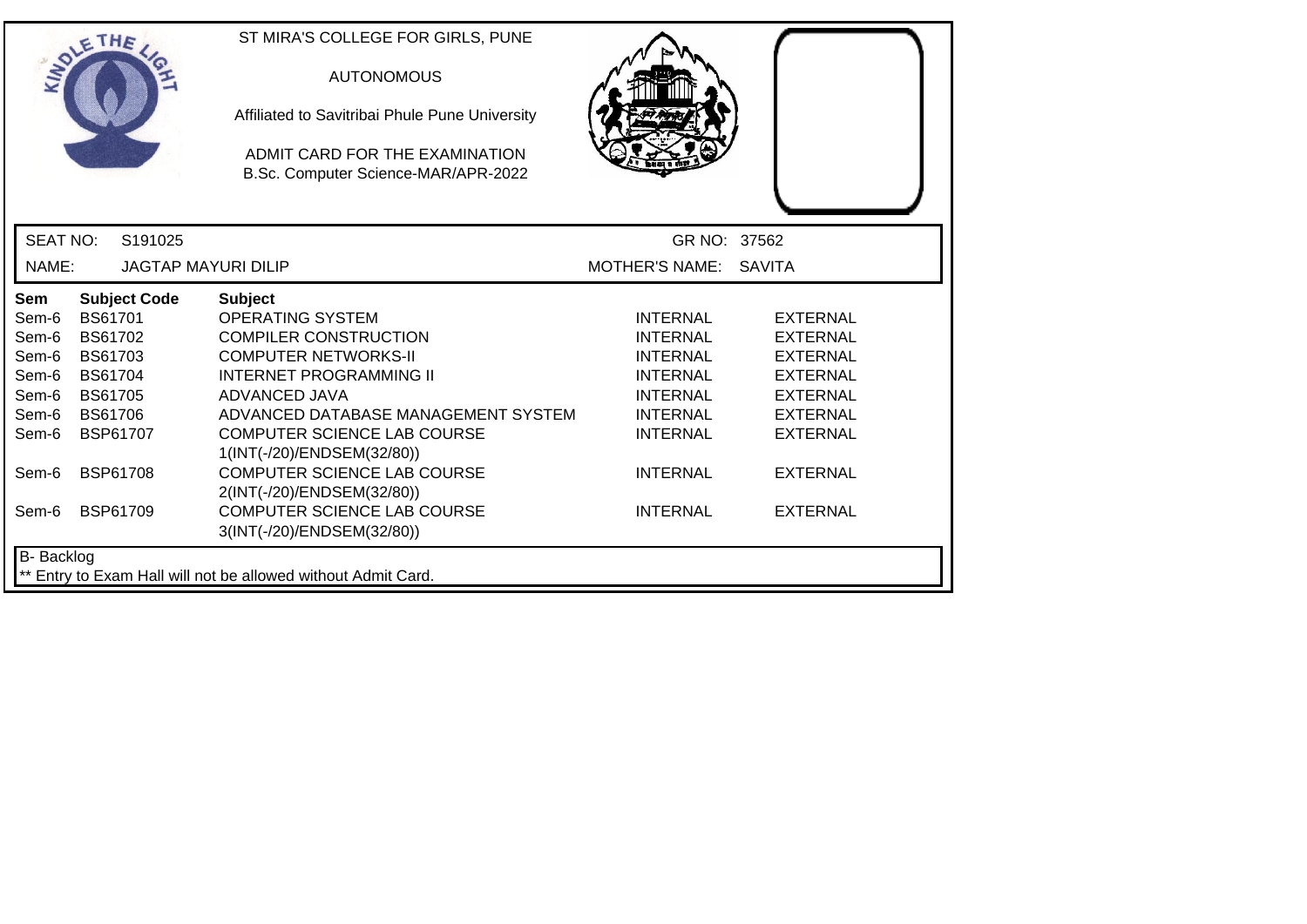|                   | OLETHE          |                     | ST MIRA'S COLLEGE FOR GIRLS, PUNE                                     |                      |                 |
|-------------------|-----------------|---------------------|-----------------------------------------------------------------------|----------------------|-----------------|
|                   |                 |                     | <b>AUTONOMOUS</b>                                                     |                      |                 |
|                   |                 |                     | Affiliated to Savitribai Phule Pune University                        |                      |                 |
|                   |                 |                     | ADMIT CARD FOR THE EXAMINATION<br>B.Sc. Computer Science-MAR/APR-2022 |                      |                 |
| <b>SEAT NO:</b>   |                 | S191028             |                                                                       | GR NO: 37560         |                 |
| NAME:             |                 |                     | <b>JOSHI DEVSHRI DINESH</b>                                           | MOTHER'S NAME: NEETA |                 |
| <b>Sem</b>        |                 | <b>Subject Code</b> | <b>Subject</b>                                                        |                      |                 |
| Sem-6             | <b>BS61701</b>  |                     | <b>OPERATING SYSTEM</b>                                               | <b>INTERNAL</b>      | <b>EXTERNAL</b> |
| Sem-6             | <b>BS61702</b>  |                     | <b>COMPILER CONSTRUCTION</b>                                          | <b>INTERNAL</b>      | <b>EXTERNAL</b> |
| Sem-6             | BS61703         |                     | <b>COMPUTER NETWORKS-II</b>                                           | <b>INTERNAL</b>      | <b>EXTERNAL</b> |
| Sem-6             | <b>BS61704</b>  |                     | <b>INTERNET PROGRAMMING II</b>                                        | <b>INTERNAL</b>      | <b>EXTERNAL</b> |
| Sem-6             | <b>BS61705</b>  |                     | ADVANCED JAVA                                                         | <b>INTERNAL</b>      | <b>EXTERNAL</b> |
| Sem-6             | <b>BS61706</b>  |                     | ADVANCED DATABASE MANAGEMENT SYSTEM                                   | <b>INTERNAL</b>      | <b>EXTERNAL</b> |
| Sem-6             | <b>BSP61707</b> |                     | <b>COMPUTER SCIENCE LAB COURSE</b><br>1(INT(-/20)/ENDSEM(32/80))      | <b>INTERNAL</b>      | <b>EXTERNAL</b> |
| Sem-6             | <b>BSP61708</b> |                     | <b>COMPUTER SCIENCE LAB COURSE</b><br>2(INT(-/20)/ENDSEM(32/80))      | <b>INTERNAL</b>      | <b>EXTERNAL</b> |
| Sem-6             | <b>BSP61709</b> |                     | <b>COMPUTER SCIENCE LAB COURSE</b><br>3(INT(-/20)/ENDSEM(32/80))      | <b>INTERNAL</b>      | <b>EXTERNAL</b> |
| <b>B-</b> Backlog |                 |                     |                                                                       |                      |                 |
|                   |                 |                     | ** Entry to Exam Hall will not be allowed without Admit Card.         |                      |                 |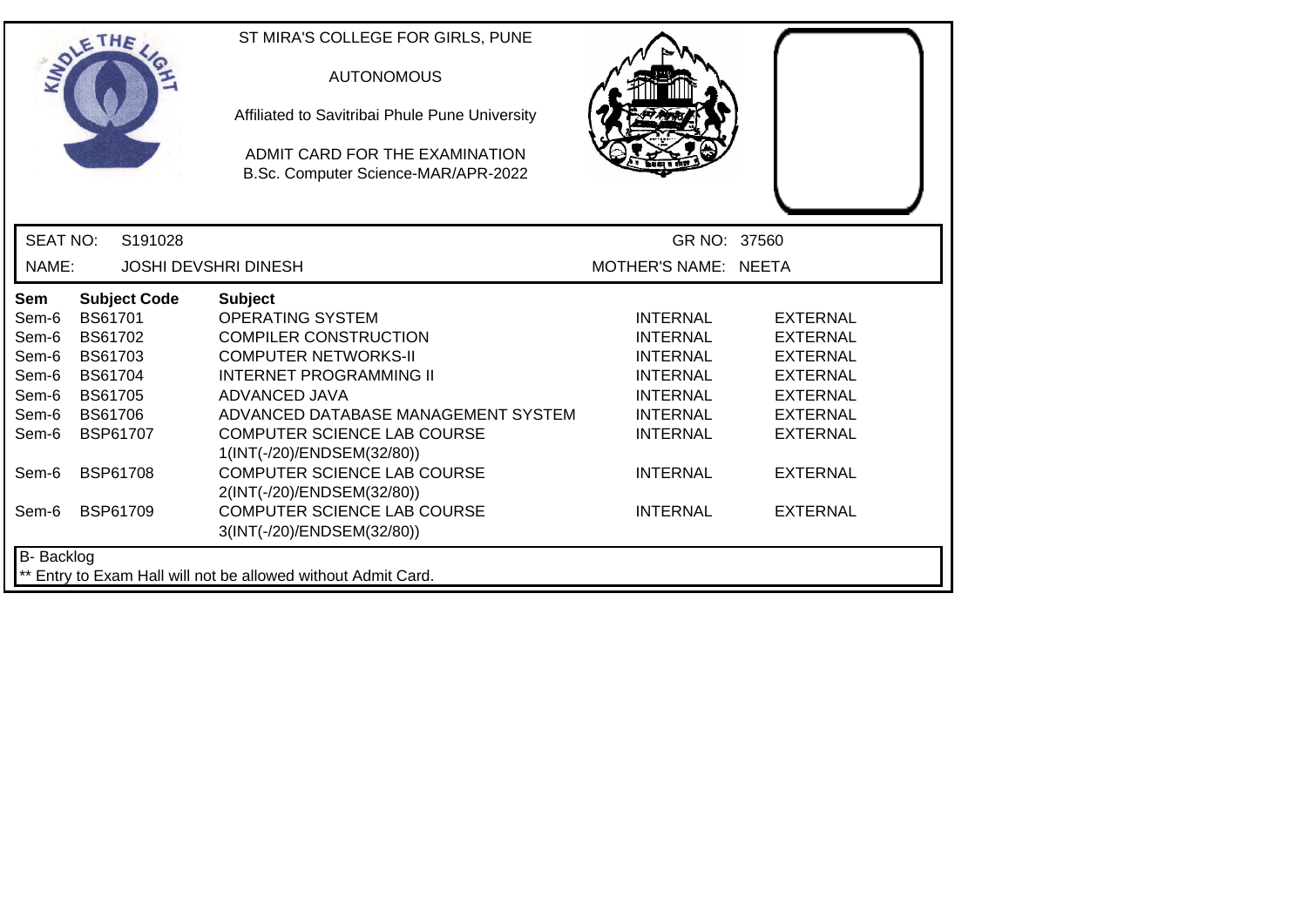|                   | SOLE THE            | ST MIRA'S COLLEGE FOR GIRLS, PUNE<br><b>AUTONOMOUS</b><br>Affiliated to Savitribai Phule Pune University<br>ADMIT CARD FOR THE EXAMINATION<br>B.Sc. Computer Science-MAR/APR-2022 |                              |                 |
|-------------------|---------------------|-----------------------------------------------------------------------------------------------------------------------------------------------------------------------------------|------------------------------|-----------------|
| <b>SEAT NO:</b>   | S191030             |                                                                                                                                                                                   | GR NO: 38916                 |                 |
| NAME:             |                     | KAWDE RIDDHI LAXMAN                                                                                                                                                               | <b>MOTHER'S NAME: RUPALI</b> |                 |
| Sem               | <b>Subject Code</b> | <b>Subject</b>                                                                                                                                                                    |                              |                 |
| Sem-6             | BS61701             | <b>OPERATING SYSTEM</b>                                                                                                                                                           | <b>INTERNAL</b>              | <b>EXTERNAL</b> |
| Sem-6             | BS61702             | <b>COMPILER CONSTRUCTION</b>                                                                                                                                                      | <b>INTERNAL</b>              | <b>EXTERNAL</b> |
| Sem-6             | <b>BS61703</b>      | <b>COMPUTER NETWORKS-II</b>                                                                                                                                                       | <b>INTERNAL</b>              | <b>EXTERNAL</b> |
| Sem-6             | <b>BS61704</b>      | <b>INTERNET PROGRAMMING II</b>                                                                                                                                                    | <b>INTERNAL</b>              | <b>EXTERNAL</b> |
| Sem-6             | BS61705             | ADVANCED JAVA                                                                                                                                                                     | <b>INTERNAL</b>              | <b>EXTERNAL</b> |
| Sem-6             | <b>BS61706</b>      | ADVANCED DATABASE MANAGEMENT SYSTEM                                                                                                                                               | <b>INTERNAL</b>              | <b>EXTERNAL</b> |
| Sem-6             | <b>BSP61707</b>     | COMPUTER SCIENCE LAB COURSE<br>1(INT(-/20)/ENDSEM(32/80))                                                                                                                         | <b>INTERNAL</b>              | <b>EXTERNAL</b> |
| Sem-6             | <b>BSP61708</b>     | <b>COMPUTER SCIENCE LAB COURSE</b>                                                                                                                                                | <b>INTERNAL</b>              | <b>EXTERNAL</b> |
|                   |                     | 2(INT(-/20)/ENDSEM(32/80))                                                                                                                                                        |                              |                 |
| Sem-6             | <b>BSP61709</b>     | <b>COMPUTER SCIENCE LAB COURSE</b>                                                                                                                                                | <b>INTERNAL</b>              | <b>EXTERNAL</b> |
|                   |                     | 3(INT(-/20)/ENDSEM(32/80))                                                                                                                                                        |                              |                 |
| <b>B-</b> Backlog |                     | ** Entry to Exam Hall will not be allowed without Admit Card.                                                                                                                     |                              |                 |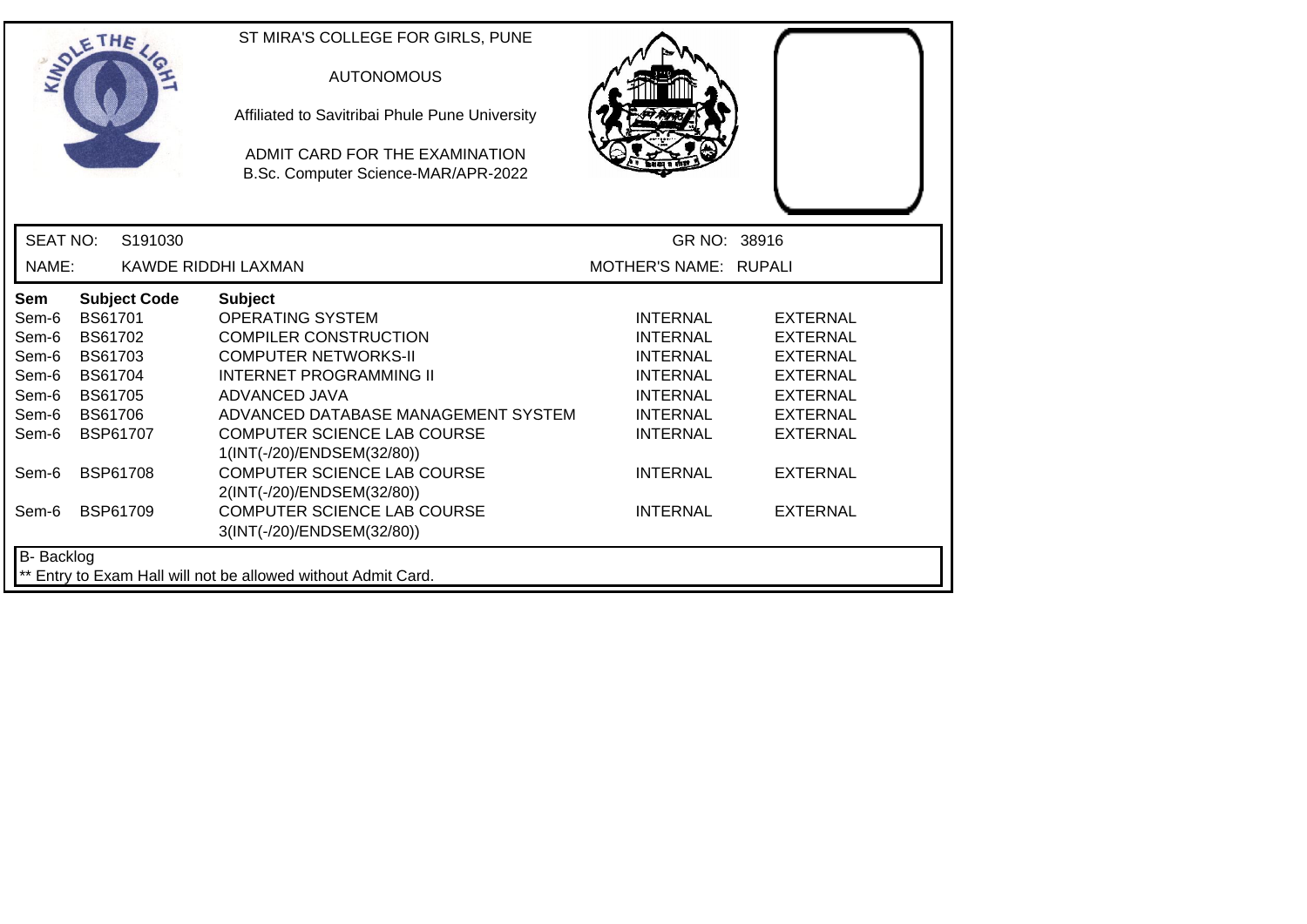|                 | SOLE THE            | ST MIRA'S COLLEGE FOR GIRLS, PUNE<br><b>AUTONOMOUS</b><br>Affiliated to Savitribai Phule Pune University<br>ADMIT CARD FOR THE EXAMINATION<br>B.Sc. Computer Science-MAR/APR-2022 |                       |                 |
|-----------------|---------------------|-----------------------------------------------------------------------------------------------------------------------------------------------------------------------------------|-----------------------|-----------------|
| <b>SEAT NO:</b> | S191031             |                                                                                                                                                                                   |                       | GR NO: 39287    |
| NAME:           |                     | KHANDVE BHAGYASHREE NAMDEV                                                                                                                                                        | MOTHER'S NAME: CHHAYA |                 |
| Sem             | <b>Subject Code</b> | <b>Subject</b>                                                                                                                                                                    |                       |                 |
| Sem-6           | <b>BS61701</b>      | <b>OPERATING SYSTEM</b>                                                                                                                                                           | <b>INTERNAL</b>       | <b>EXTERNAL</b> |
| Sem-6           | <b>BS61702</b>      | <b>COMPILER CONSTRUCTION</b>                                                                                                                                                      | <b>INTERNAL</b>       | <b>EXTERNAL</b> |
| Sem-6           | BS61703             | <b>COMPUTER NETWORKS-II</b>                                                                                                                                                       | <b>INTERNAL</b>       | <b>EXTERNAL</b> |
| Sem-6           | <b>BS61704</b>      | <b>INTERNET PROGRAMMING II</b>                                                                                                                                                    | <b>INTERNAL</b>       | <b>EXTERNAL</b> |
| Sem-6           | BS61705             | ADVANCED JAVA                                                                                                                                                                     | <b>INTERNAL</b>       | <b>EXTERNAL</b> |
| Sem-6           | <b>BS61706</b>      | ADVANCED DATABASE MANAGEMENT SYSTEM                                                                                                                                               | <b>INTERNAL</b>       | <b>EXTERNAL</b> |
| Sem-6           | BSP61707            | COMPUTER SCIENCE LAB COURSE                                                                                                                                                       | <b>INTERNAL</b>       | <b>EXTERNAL</b> |
|                 |                     | 1(INT(-/20)/ENDSEM(32/80))                                                                                                                                                        |                       |                 |
| Sem-6           | <b>BSP61708</b>     | <b>COMPUTER SCIENCE LAB COURSE</b>                                                                                                                                                | <b>INTERNAL</b>       | <b>EXTERNAL</b> |
| Sem-6           | <b>BSP61709</b>     | 2(INT(-/20)/ENDSEM(32/80))<br><b>COMPUTER SCIENCE LAB COURSE</b>                                                                                                                  | <b>INTERNAL</b>       | <b>EXTERNAL</b> |
|                 |                     | 3(INT(-/20)/ENDSEM(32/80))                                                                                                                                                        |                       |                 |
| B- Backlog      |                     | ** Entry to Exam Hall will not be allowed without Admit Card.                                                                                                                     |                       |                 |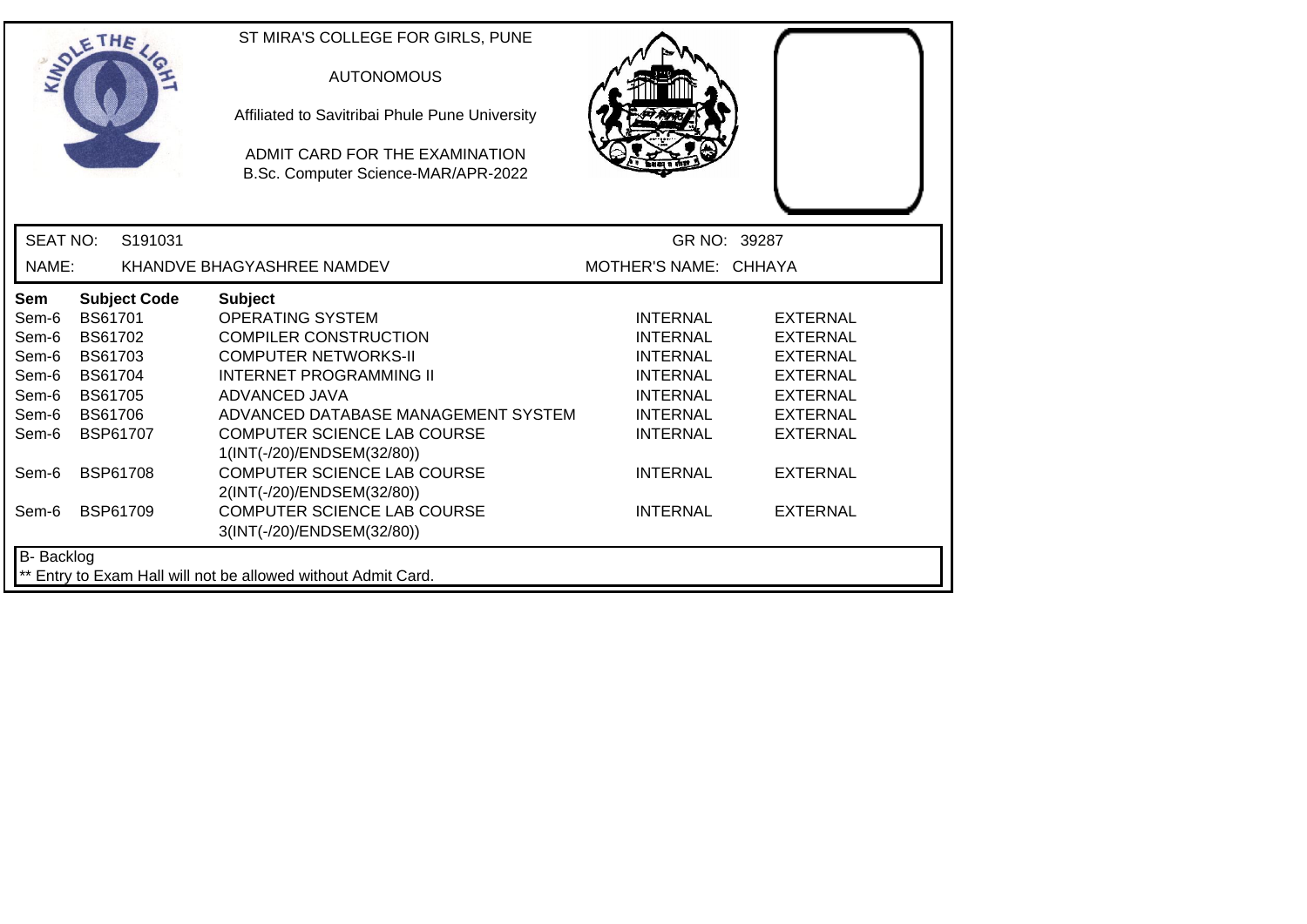|                   | SOLETHE .      |                     | ST MIRA'S COLLEGE FOR GIRLS, PUNE                                     |                        |                 |
|-------------------|----------------|---------------------|-----------------------------------------------------------------------|------------------------|-----------------|
|                   |                |                     | <b>AUTONOMOUS</b>                                                     |                        |                 |
|                   |                |                     | Affiliated to Savitribai Phule Pune University                        |                        |                 |
|                   |                |                     | ADMIT CARD FOR THE EXAMINATION<br>B.Sc. Computer Science-MAR/APR-2022 |                        |                 |
| <b>SEAT NO:</b>   |                | S191032             |                                                                       |                        | GR NO: 39282    |
| NAME:             |                |                     | <b>KOKRE MRINAL ANAND</b>                                             | MOTHER'S NAME: SUMITRA |                 |
| Sem               |                | <b>Subject Code</b> | <b>Subject</b>                                                        |                        |                 |
| Sem-6             | <b>BS61701</b> |                     | <b>OPERATING SYSTEM</b>                                               | <b>INTERNAL</b>        | EXTERNAL        |
| Sem-6             | <b>BS61702</b> |                     | <b>COMPILER CONSTRUCTION</b>                                          | <b>INTERNAL</b>        | <b>EXTERNAL</b> |
| Sem-6             | BS61703        |                     | <b>COMPUTER NETWORKS-II</b>                                           | <b>INTERNAL</b>        | <b>EXTERNAL</b> |
| Sem-6             | <b>BS61704</b> |                     | <b>INTERNET PROGRAMMING II</b>                                        | <b>INTERNAL</b>        | <b>EXTERNAL</b> |
| Sem-6             | <b>BS61705</b> |                     | ADVANCED JAVA                                                         | <b>INTERNAL</b>        | <b>EXTERNAL</b> |
| Sem-6             | <b>BS61706</b> |                     | ADVANCED DATABASE MANAGEMENT SYSTEM                                   | <b>INTERNAL</b>        | <b>EXTERNAL</b> |
| Sem-6             |                | <b>BSP61707</b>     | <b>COMPUTER SCIENCE LAB COURSE</b><br>1(INT(-/20)/ENDSEM(32/80))      | <b>INTERNAL</b>        | <b>EXTERNAL</b> |
| Sem-6             |                | <b>BSP61708</b>     | <b>COMPUTER SCIENCE LAB COURSE</b><br>2(INT(-/20)/ENDSEM(32/80))      | <b>INTERNAL</b>        | <b>EXTERNAL</b> |
| Sem-6             |                | <b>BSP61709</b>     | <b>COMPUTER SCIENCE LAB COURSE</b><br>3(INT(-/20)/ENDSEM(32/80))      | <b>INTERNAL</b>        | <b>EXTERNAL</b> |
| <b>B-</b> Backlog |                |                     |                                                                       |                        |                 |
|                   |                |                     | ** Entry to Exam Hall will not be allowed without Admit Card.         |                        |                 |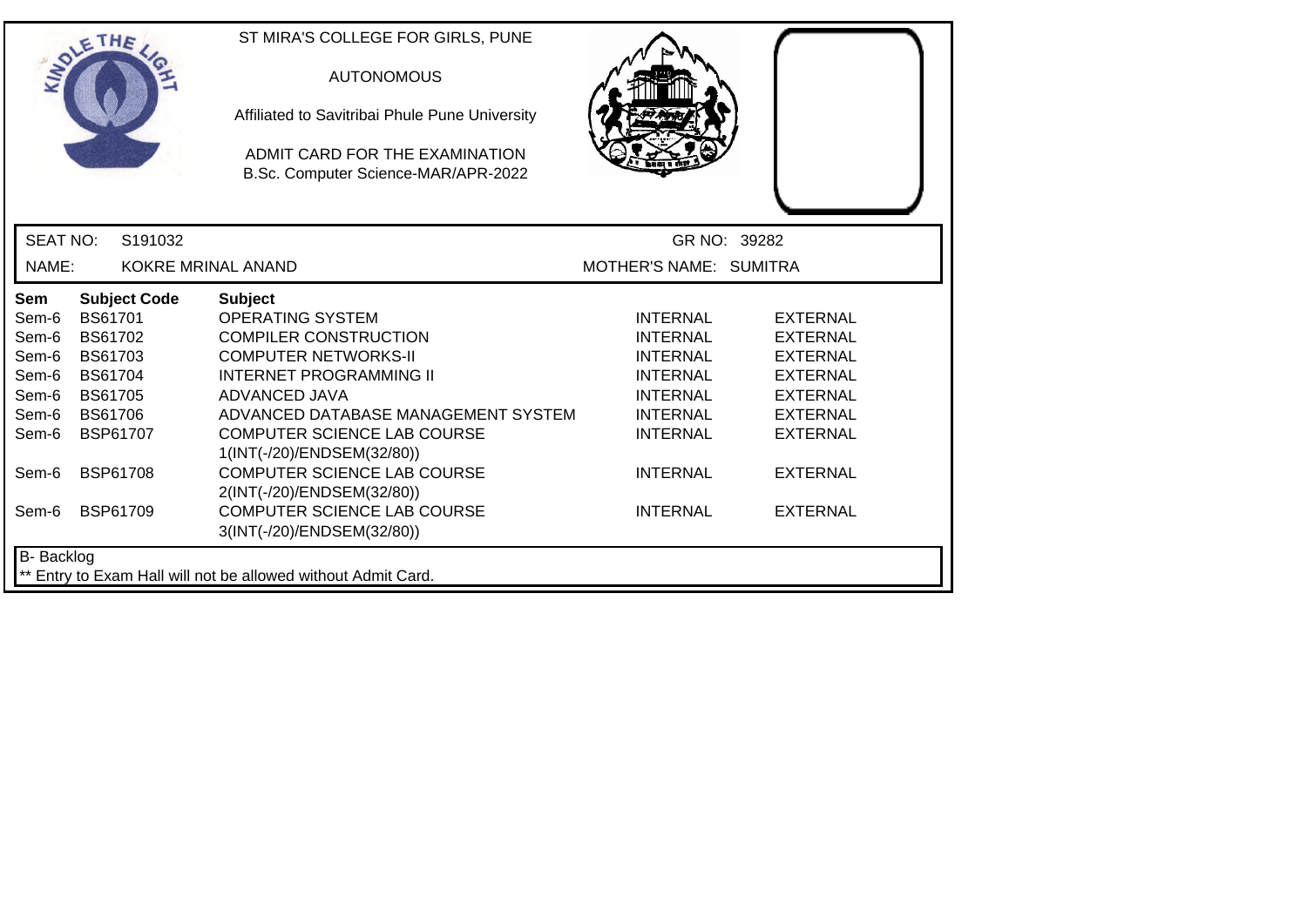|                   | OLETHE          |                     | ST MIRA'S COLLEGE FOR GIRLS, PUNE<br><b>AUTONOMOUS</b><br>Affiliated to Savitribai Phule Pune University<br>ADMIT CARD FOR THE EXAMINATION<br>B.Sc. Computer Science-MAR/APR-2022 |                      |                 |
|-------------------|-----------------|---------------------|-----------------------------------------------------------------------------------------------------------------------------------------------------------------------------------|----------------------|-----------------|
| <b>SEAT NO:</b>   |                 | S191033             |                                                                                                                                                                                   | GR NO: 37581         |                 |
| NAME:             |                 |                     | KOPPALA ANUSHA VENGAIAH                                                                                                                                                           | MOTHER'S NAME: TULSI |                 |
| Sem               |                 | <b>Subject Code</b> | <b>Subject</b>                                                                                                                                                                    |                      |                 |
| Sem-6             | BS61701         |                     | <b>OPERATING SYSTEM</b>                                                                                                                                                           | <b>INTERNAL</b>      | <b>EXTERNAL</b> |
| Sem-6             | BS61702         |                     | <b>COMPILER CONSTRUCTION</b>                                                                                                                                                      | <b>INTERNAL</b>      | <b>EXTERNAL</b> |
| Sem-6             | BS61703         |                     | <b>COMPUTER NETWORKS-II</b>                                                                                                                                                       | <b>INTERNAL</b>      | <b>EXTERNAL</b> |
| Sem-6             | <b>BS61704</b>  |                     | <b>INTERNET PROGRAMMING II</b>                                                                                                                                                    | <b>INTERNAL</b>      | <b>EXTERNAL</b> |
| Sem-6             | <b>BS61705</b>  |                     | ADVANCED JAVA                                                                                                                                                                     | <b>INTERNAL</b>      | <b>EXTERNAL</b> |
| Sem-6             | <b>BS61706</b>  |                     | ADVANCED DATABASE MANAGEMENT SYSTEM                                                                                                                                               | <b>INTERNAL</b>      | <b>EXTERNAL</b> |
| Sem-6             | BSP61707        |                     | <b>COMPUTER SCIENCE LAB COURSE</b>                                                                                                                                                | <b>INTERNAL</b>      | <b>EXTERNAL</b> |
|                   |                 |                     | 1(INT(-/20)/ENDSEM(32/80))                                                                                                                                                        |                      |                 |
| Sem-6             | <b>BSP61708</b> |                     | <b>COMPUTER SCIENCE LAB COURSE</b>                                                                                                                                                | <b>INTERNAL</b>      | <b>EXTERNAL</b> |
|                   |                 |                     | 2(INT(-/20)/ENDSEM(32/80))                                                                                                                                                        |                      |                 |
| Sem-6             | BSP61709        |                     | <b>COMPUTER SCIENCE LAB COURSE</b>                                                                                                                                                | <b>INTERNAL</b>      | <b>EXTERNAL</b> |
|                   |                 |                     | 3(INT(-/20)/ENDSEM(32/80))                                                                                                                                                        |                      |                 |
| <b>B-</b> Backlog |                 |                     |                                                                                                                                                                                   |                      |                 |
|                   |                 |                     | ** Entry to Exam Hall will not be allowed without Admit Card.                                                                                                                     |                      |                 |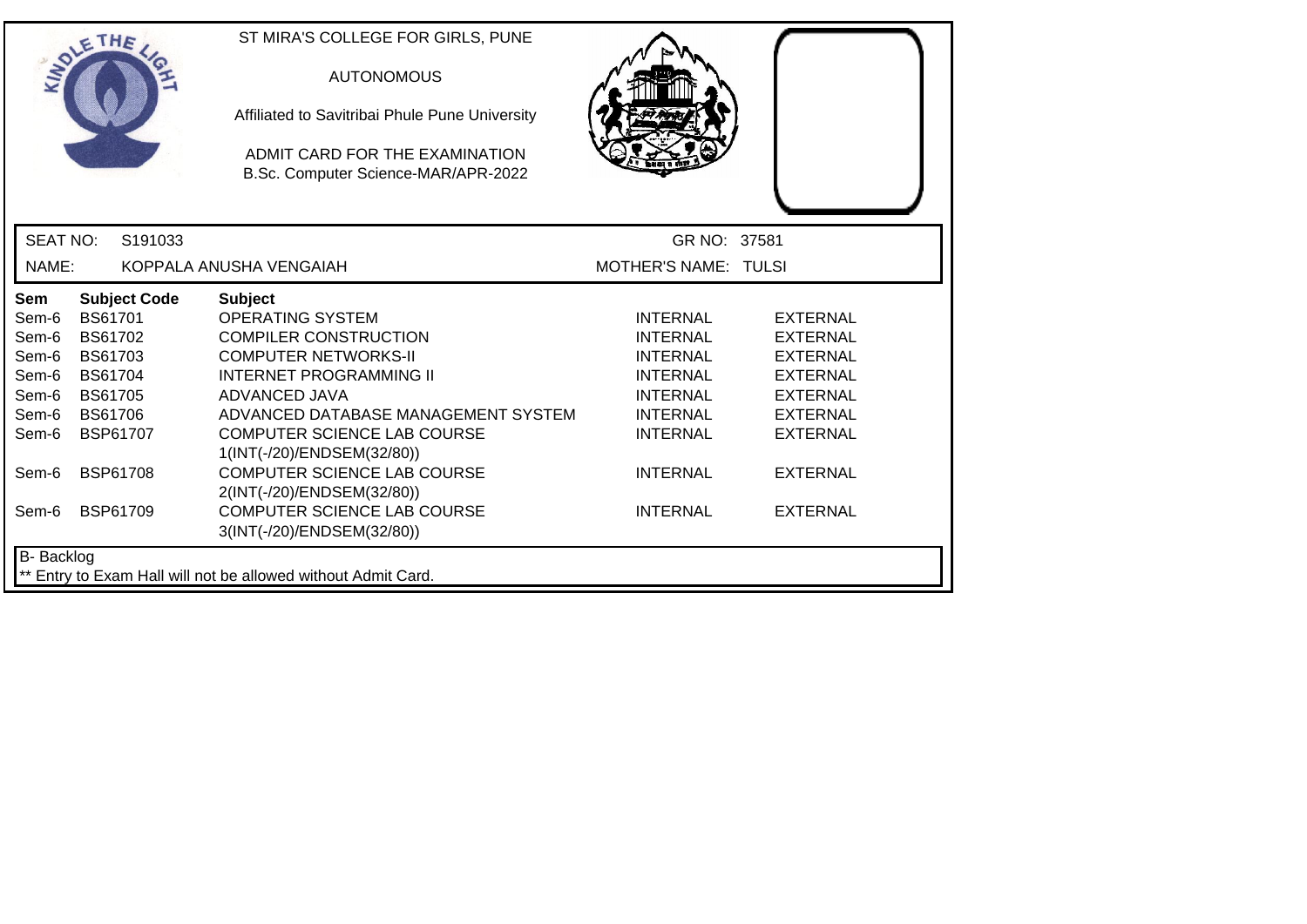|                   | SOLE THE        |                     | ST MIRA'S COLLEGE FOR GIRLS, PUNE<br><b>AUTONOMOUS</b><br>Affiliated to Savitribai Phule Pune University<br>ADMIT CARD FOR THE EXAMINATION<br>B.Sc. Computer Science-MAR/APR-2022 |                        |                 |
|-------------------|-----------------|---------------------|-----------------------------------------------------------------------------------------------------------------------------------------------------------------------------------|------------------------|-----------------|
| <b>SEAT NO:</b>   |                 | S191037             |                                                                                                                                                                                   | GR NO: 38904           |                 |
| NAME:             |                 |                     | MAHALE ADITI AVINASH.                                                                                                                                                             | MOTHER'S NAME: DIPMALA |                 |
| Sem               |                 | <b>Subject Code</b> | <b>Subject</b>                                                                                                                                                                    |                        |                 |
| Sem-6             | <b>BS61701</b>  |                     | <b>OPERATING SYSTEM</b>                                                                                                                                                           | <b>INTERNAL</b>        | <b>EXTERNAL</b> |
| Sem-6             | BS61702         |                     | <b>COMPILER CONSTRUCTION</b>                                                                                                                                                      | <b>INTERNAL</b>        | <b>EXTERNAL</b> |
| Sem-6             | <b>BS61703</b>  |                     | <b>COMPUTER NETWORKS-II</b>                                                                                                                                                       | <b>INTERNAL</b>        | <b>EXTERNAL</b> |
| Sem-6             | <b>BS61704</b>  |                     | <b>INTERNET PROGRAMMING II</b>                                                                                                                                                    | <b>INTERNAL</b>        | <b>EXTERNAL</b> |
| Sem-6             | BS61705         |                     | ADVANCED JAVA                                                                                                                                                                     | <b>INTERNAL</b>        | <b>EXTERNAL</b> |
| Sem-6             | <b>BS61706</b>  |                     | ADVANCED DATABASE MANAGEMENT SYSTEM                                                                                                                                               | <b>INTERNAL</b>        | <b>EXTERNAL</b> |
| Sem-6             | <b>BSP61707</b> |                     | <b>COMPUTER SCIENCE LAB COURSE</b>                                                                                                                                                | <b>INTERNAL</b>        | <b>EXTERNAL</b> |
|                   |                 |                     | 1(INT(-/20)/ENDSEM(32/80))                                                                                                                                                        |                        |                 |
| Sem-6             | <b>BSP61708</b> |                     | <b>COMPUTER SCIENCE LAB COURSE</b>                                                                                                                                                | <b>INTERNAL</b>        | <b>EXTERNAL</b> |
|                   |                 |                     | 2(INT(-/20)/ENDSEM(32/80))                                                                                                                                                        |                        |                 |
| Sem-6             | <b>BSP61709</b> |                     | <b>COMPUTER SCIENCE LAB COURSE</b>                                                                                                                                                | <b>INTERNAL</b>        | <b>EXTERNAL</b> |
|                   |                 |                     | 3(INT(-/20)/ENDSEM(32/80))                                                                                                                                                        |                        |                 |
| <b>B-</b> Backlog |                 |                     |                                                                                                                                                                                   |                        |                 |
|                   |                 |                     | ** Entry to Exam Hall will not be allowed without Admit Card.                                                                                                                     |                        |                 |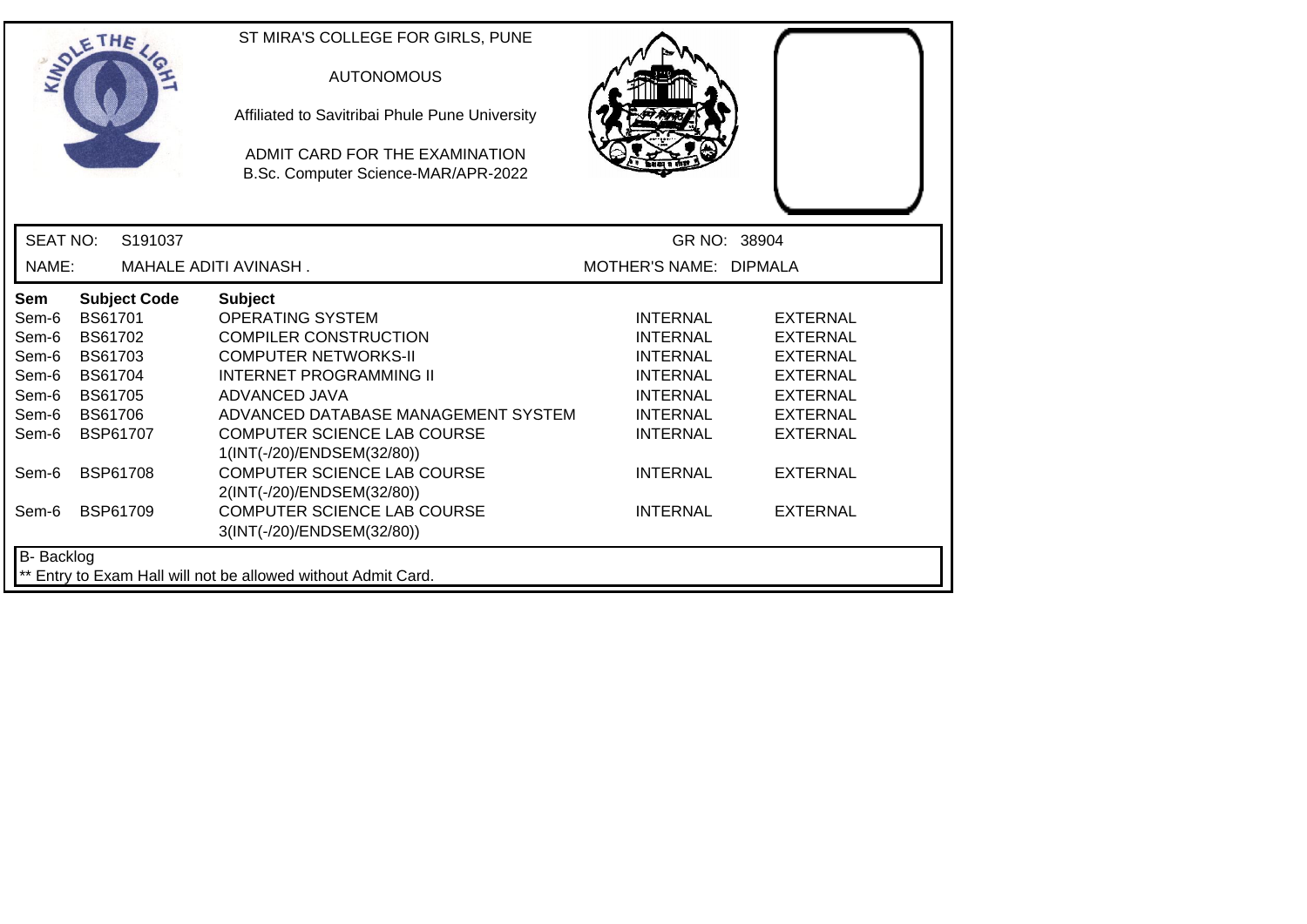|                 | THE                 | ST MIRA'S COLLEGE FOR GIRLS, PUNE                                     |                         |                 |
|-----------------|---------------------|-----------------------------------------------------------------------|-------------------------|-----------------|
|                 |                     | <b>AUTONOMOUS</b>                                                     |                         |                 |
|                 |                     | Affiliated to Savitribai Phule Pune University                        |                         |                 |
|                 |                     | ADMIT CARD FOR THE EXAMINATION<br>B.Sc. Computer Science-MAR/APR-2022 |                         |                 |
|                 |                     |                                                                       |                         |                 |
| <b>SEAT NO:</b> | S191038             |                                                                       | GR NO: 38880            |                 |
| NAME:           |                     | MAJALKAR SHRAVANI RAJENDRA                                            | MOTHER'S NAME: RAJESHRI |                 |
| Sem             | <b>Subject Code</b> | <b>Subject</b>                                                        |                         |                 |
| Sem-4           | BSP41611            | <b>ELECTRONICS PRACTICAL</b>                                          | (B) EXTERNAL            |                 |
| Sem-6           | <b>BS61701</b>      | <b>OPERATING SYSTEM</b>                                               | <b>INTERNAL</b>         | EXTERNAL        |
| Sem-6           | BS61702             | <b>COMPILER CONSTRUCTION</b>                                          | <b>INTERNAL</b>         | <b>EXTERNAL</b> |
| Sem-6           | BS61703             | <b>COMPUTER NETWORKS-II</b>                                           | <b>INTERNAL</b>         | <b>EXTERNAL</b> |
| Sem-6           | <b>BS61704</b>      | <b>INTERNET PROGRAMMING II</b>                                        | <b>INTERNAL</b>         | <b>EXTERNAL</b> |
| Sem-6           | <b>BS61705</b>      | ADVANCED JAVA                                                         | <b>INTERNAL</b>         | <b>EXTERNAL</b> |
| Sem-6           | <b>BS61706</b>      | ADVANCED DATABASE MANAGEMENT SYSTEM                                   | <b>INTERNAL</b>         | <b>EXTERNAL</b> |
| Sem-6           | <b>BSP61707</b>     | COMPUTER SCIENCE LAB COURSE<br>1(INT(-/20)/ENDSEM(32/80))             | <b>INTERNAL</b>         | <b>EXTERNAL</b> |
| Sem-6           | <b>BSP61708</b>     | <b>COMPUTER SCIENCE LAB COURSE</b><br>2(INT(-/20)/ENDSEM(32/80))      | <b>INTERNAL</b>         | <b>EXTERNAL</b> |
| Sem-6           | <b>BSP61709</b>     | <b>COMPUTER SCIENCE LAB COURSE</b><br>3(INT(-/20)/ENDSEM(32/80))      | <b>INTERNAL</b>         | <b>EXTERNAL</b> |
| B- Backlog      |                     |                                                                       |                         |                 |
|                 |                     | ** Entry to Exam Hall will not be allowed without Admit Card.         |                         |                 |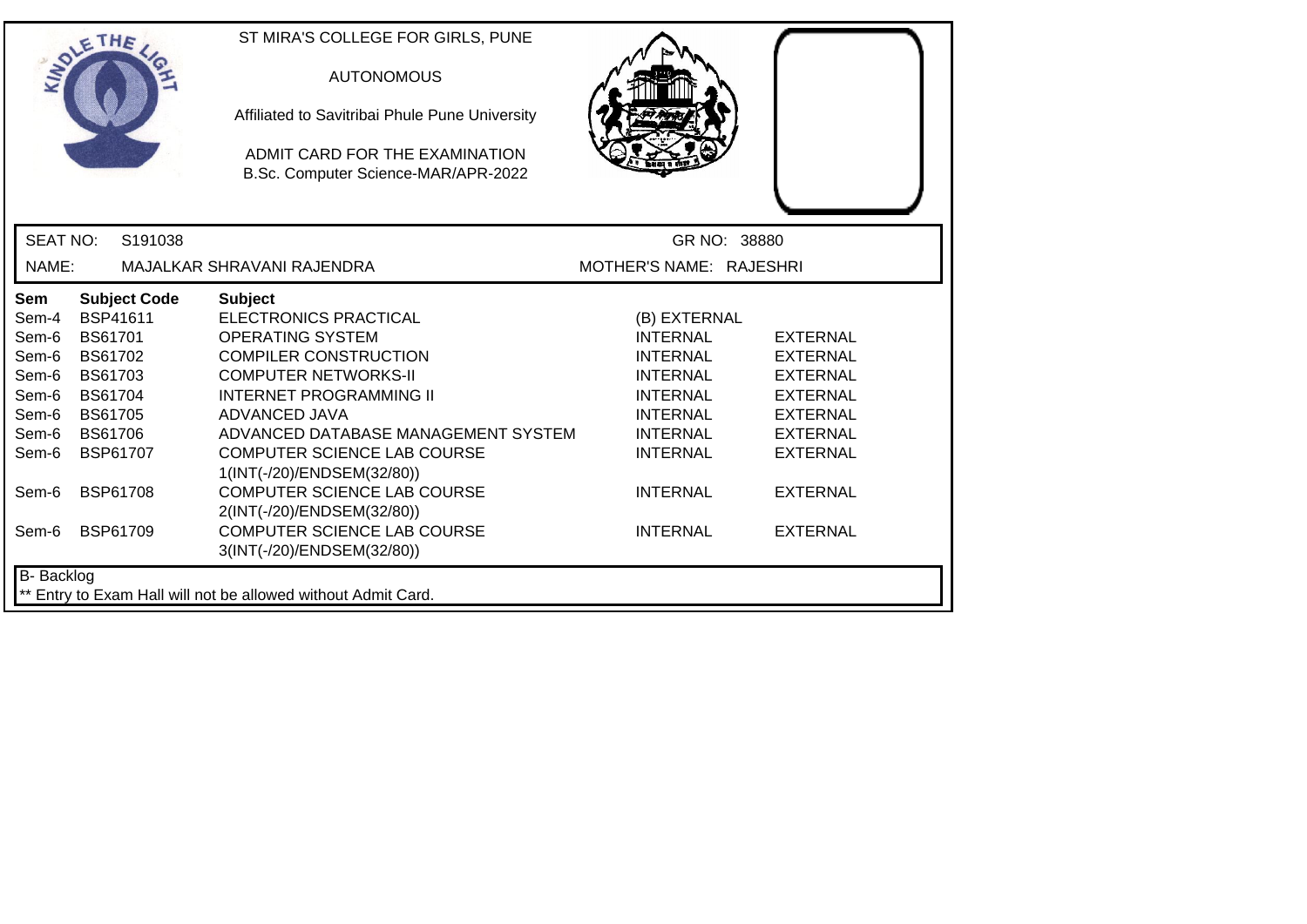|                   | OLETHE         |                     | ST MIRA'S COLLEGE FOR GIRLS, PUNE                                     |                      |                 |
|-------------------|----------------|---------------------|-----------------------------------------------------------------------|----------------------|-----------------|
|                   |                |                     | <b>AUTONOMOUS</b>                                                     |                      |                 |
|                   |                |                     | Affiliated to Savitribai Phule Pune University                        |                      |                 |
|                   |                |                     | ADMIT CARD FOR THE EXAMINATION<br>B.Sc. Computer Science-MAR/APR-2022 |                      |                 |
| <b>SEAT NO:</b>   |                | S191039             |                                                                       | GR NO: 38886         |                 |
| NAME:             |                |                     | <b>MANDAL TANIMA SOUMEN</b>                                           | MOTHER'S NAME: ANITA |                 |
| <b>Sem</b>        |                | <b>Subject Code</b> | <b>Subject</b>                                                        |                      |                 |
| Sem-6             | <b>BS61701</b> |                     | <b>OPERATING SYSTEM</b>                                               | <b>INTERNAL</b>      | <b>EXTERNAL</b> |
| Sem-6             | <b>BS61702</b> |                     | <b>COMPILER CONSTRUCTION</b>                                          | <b>INTERNAL</b>      | <b>EXTERNAL</b> |
| Sem-6             | BS61703        |                     | <b>COMPUTER NETWORKS-II</b>                                           | INTERNAL             | EXTERNAL        |
| Sem-6             | <b>BS61704</b> |                     | <b>INTERNET PROGRAMMING II</b>                                        | <b>INTERNAL</b>      | <b>EXTERNAL</b> |
| Sem-6             | <b>BS61705</b> |                     | ADVANCED JAVA                                                         | <b>INTERNAL</b>      | <b>EXTERNAL</b> |
| Sem-6             | <b>BS61706</b> |                     | ADVANCED DATABASE MANAGEMENT SYSTEM                                   | <b>INTERNAL</b>      | <b>EXTERNAL</b> |
| Sem-6             |                | <b>BSP61707</b>     | <b>COMPUTER SCIENCE LAB COURSE</b><br>1(INT(-/20)/ENDSEM(32/80))      | <b>INTERNAL</b>      | <b>EXTERNAL</b> |
| Sem-6             |                | <b>BSP61708</b>     | <b>COMPUTER SCIENCE LAB COURSE</b><br>2(INT(-/20)/ENDSEM(32/80))      | <b>INTERNAL</b>      | <b>EXTERNAL</b> |
| Sem-6             |                | <b>BSP61709</b>     | <b>COMPUTER SCIENCE LAB COURSE</b><br>3(INT(-/20)/ENDSEM(32/80))      | <b>INTERNAL</b>      | <b>EXTERNAL</b> |
| <b>B-</b> Backlog |                |                     |                                                                       |                      |                 |
|                   |                |                     | ** Entry to Exam Hall will not be allowed without Admit Card.         |                      |                 |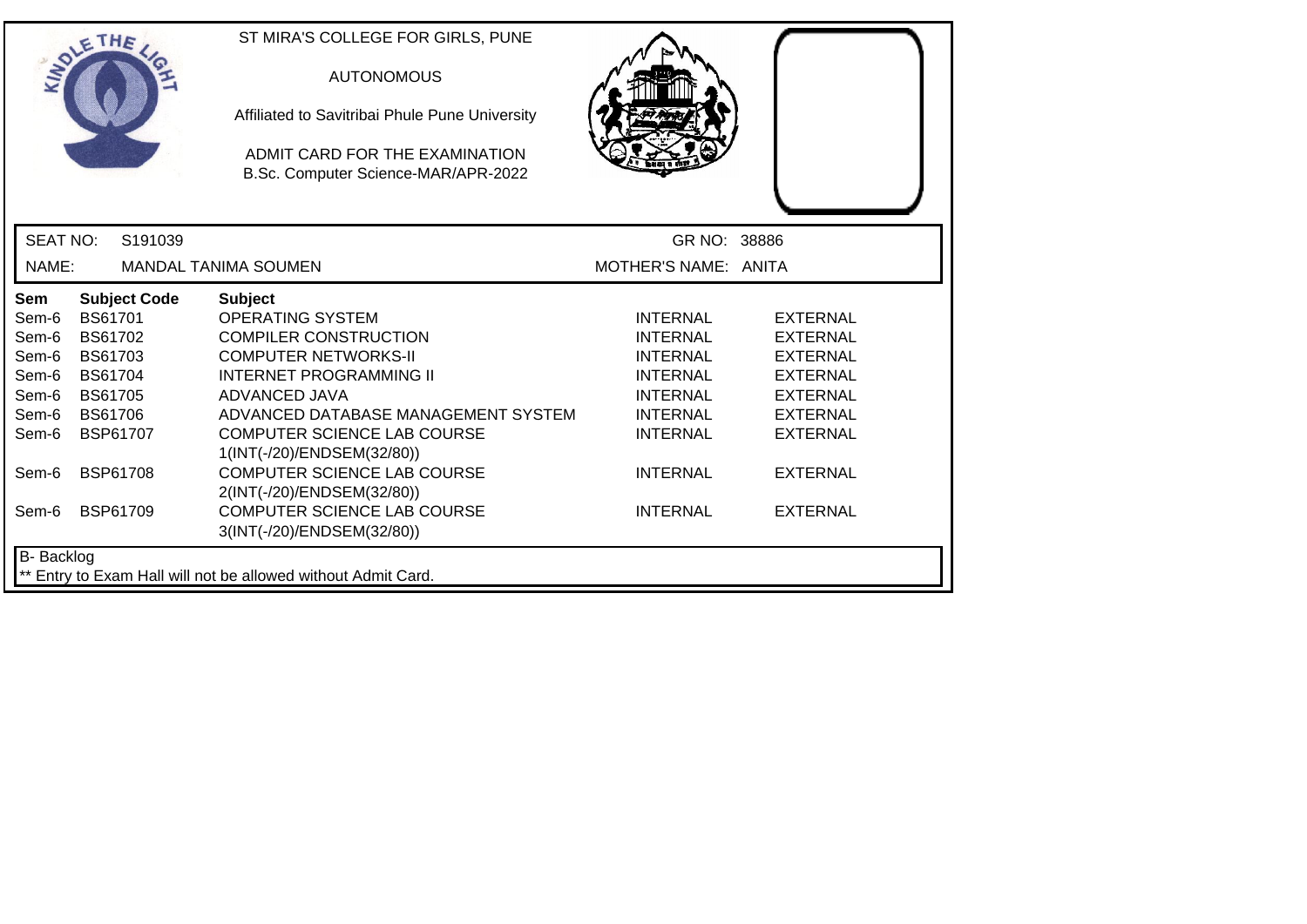|                 | SOLE THE        |                     | ST MIRA'S COLLEGE FOR GIRLS, PUNE<br><b>AUTONOMOUS</b><br>Affiliated to Savitribai Phule Pune University<br>ADMIT CARD FOR THE EXAMINATION<br>B.Sc. Computer Science-MAR/APR-2022 |                         |                 |
|-----------------|-----------------|---------------------|-----------------------------------------------------------------------------------------------------------------------------------------------------------------------------------|-------------------------|-----------------|
| <b>SEAT NO:</b> |                 | S191040             |                                                                                                                                                                                   |                         | GR NO: 38907    |
| NAME:           |                 |                     | MANJARE HARSHADA BALASAHEB                                                                                                                                                        | MOTHER'S NAME: VAISHALI |                 |
| Sem             |                 | <b>Subject Code</b> | <b>Subject</b>                                                                                                                                                                    |                         |                 |
| Sem-6           | <b>BS61701</b>  |                     | <b>OPERATING SYSTEM</b>                                                                                                                                                           | <b>INTERNAL</b>         | <b>EXTERNAL</b> |
| Sem-6           | <b>BS61702</b>  |                     | <b>COMPILER CONSTRUCTION</b>                                                                                                                                                      | <b>INTERNAL</b>         | <b>EXTERNAL</b> |
| Sem-6           | BS61703         |                     | <b>COMPUTER NETWORKS-II</b>                                                                                                                                                       | <b>INTERNAL</b>         | <b>EXTERNAL</b> |
| Sem-6           | <b>BS61704</b>  |                     | <b>INTERNET PROGRAMMING II</b>                                                                                                                                                    | <b>INTERNAL</b>         | <b>EXTERNAL</b> |
| Sem-6           | <b>BS61705</b>  |                     | ADVANCED JAVA                                                                                                                                                                     | <b>INTERNAL</b>         | <b>EXTERNAL</b> |
| Sem-6           | <b>BS61706</b>  |                     | ADVANCED DATABASE MANAGEMENT SYSTEM                                                                                                                                               | <b>INTERNAL</b>         | <b>EXTERNAL</b> |
| Sem-6           | BSP61707        |                     | COMPUTER SCIENCE LAB COURSE                                                                                                                                                       | <b>INTERNAL</b>         | <b>EXTERNAL</b> |
|                 |                 |                     | 1(INT(-/20)/ENDSEM(32/80))                                                                                                                                                        |                         |                 |
| Sem-6           | <b>BSP61708</b> |                     | <b>COMPUTER SCIENCE LAB COURSE</b>                                                                                                                                                | <b>INTERNAL</b>         | <b>EXTERNAL</b> |
|                 |                 |                     | 2(INT(-/20)/ENDSEM(32/80))                                                                                                                                                        |                         |                 |
| Sem-6           | <b>BSP61709</b> |                     | <b>COMPUTER SCIENCE LAB COURSE</b>                                                                                                                                                | <b>INTERNAL</b>         | <b>EXTERNAL</b> |
|                 |                 |                     | 3(INT(-/20)/ENDSEM(32/80))                                                                                                                                                        |                         |                 |
| B- Backlog      |                 |                     |                                                                                                                                                                                   |                         |                 |
|                 |                 |                     | ** Entry to Exam Hall will not be allowed without Admit Card.                                                                                                                     |                         |                 |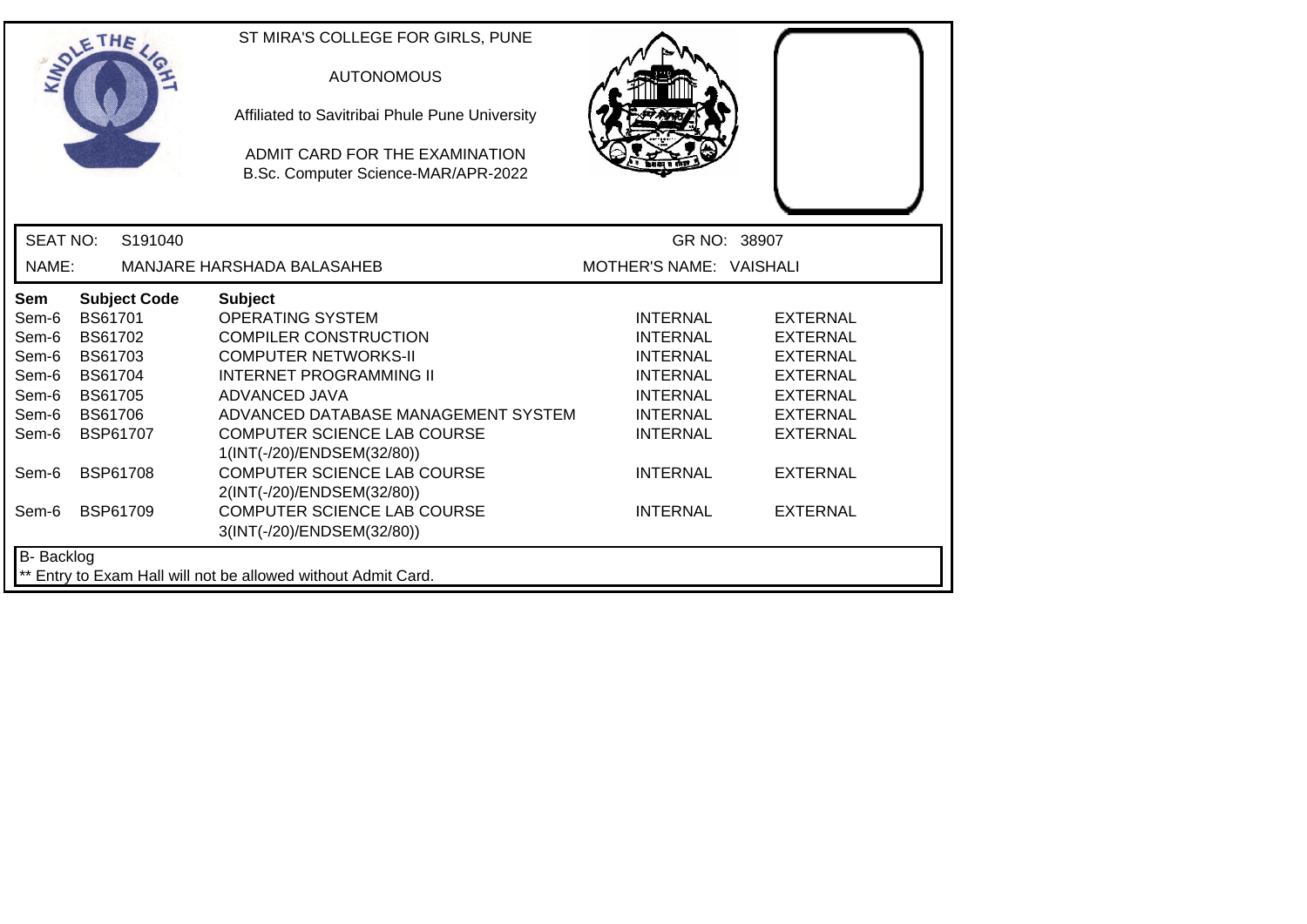|                   | OLETHE          |                     | ST MIRA'S COLLEGE FOR GIRLS, PUNE                                     |                       |                 |
|-------------------|-----------------|---------------------|-----------------------------------------------------------------------|-----------------------|-----------------|
|                   |                 |                     | <b>AUTONOMOUS</b>                                                     |                       |                 |
|                   |                 |                     | Affiliated to Savitribai Phule Pune University                        |                       |                 |
|                   |                 |                     | ADMIT CARD FOR THE EXAMINATION<br>B.Sc. Computer Science-MAR/APR-2022 |                       |                 |
| <b>SEAT NO:</b>   |                 | S <sub>191041</sub> |                                                                       | GR NO: 37540          |                 |
| NAME:             |                 |                     | <b>MENON KAVYA SUSHIL</b>                                             | MOTHER'S NAME: KAVITA |                 |
| <b>Sem</b>        |                 | <b>Subject Code</b> | <b>Subject</b>                                                        |                       |                 |
| Sem-6             | <b>BS61701</b>  |                     | <b>OPERATING SYSTEM</b>                                               | <b>INTERNAL</b>       | <b>EXTERNAL</b> |
| Sem-6             | <b>BS61702</b>  |                     | <b>COMPILER CONSTRUCTION</b>                                          | <b>INTERNAL</b>       | <b>EXTERNAL</b> |
| Sem-6             | BS61703         |                     | <b>COMPUTER NETWORKS-II</b>                                           | <b>INTERNAL</b>       | <b>EXTERNAL</b> |
| Sem-6             | <b>BS61704</b>  |                     | <b>INTERNET PROGRAMMING II</b>                                        | <b>INTERNAL</b>       | <b>EXTERNAL</b> |
| Sem-6             | <b>BS61705</b>  |                     | ADVANCED JAVA                                                         | <b>INTERNAL</b>       | <b>EXTERNAL</b> |
| Sem-6             | <b>BS61706</b>  |                     | ADVANCED DATABASE MANAGEMENT SYSTEM                                   | <b>INTERNAL</b>       | <b>EXTERNAL</b> |
| Sem-6             | <b>BSP61707</b> |                     | <b>COMPUTER SCIENCE LAB COURSE</b><br>1(INT(-/20)/ENDSEM(32/80))      | <b>INTERNAL</b>       | <b>EXTERNAL</b> |
| Sem-6             | <b>BSP61708</b> |                     | <b>COMPUTER SCIENCE LAB COURSE</b><br>2(INT(-/20)/ENDSEM(32/80))      | <b>INTERNAL</b>       | <b>EXTERNAL</b> |
| Sem-6             | <b>BSP61709</b> |                     | <b>COMPUTER SCIENCE LAB COURSE</b><br>3(INT(-/20)/ENDSEM(32/80))      | <b>INTERNAL</b>       | <b>EXTERNAL</b> |
| <b>B-</b> Backlog |                 |                     |                                                                       |                       |                 |
|                   |                 |                     | ** Entry to Exam Hall will not be allowed without Admit Card.         |                       |                 |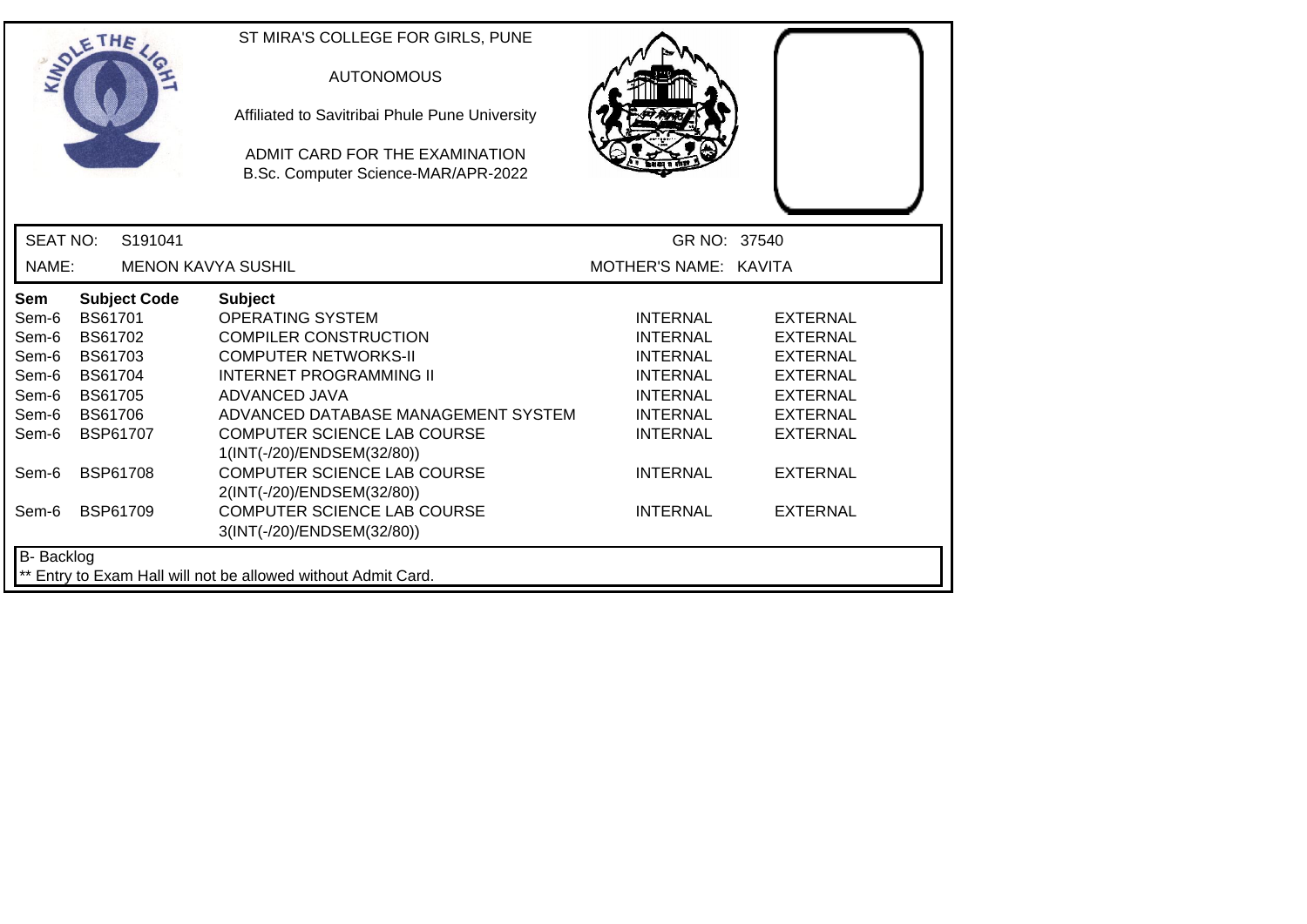| SOLETHE .         |                |                     | ST MIRA'S COLLEGE FOR GIRLS, PUNE<br><b>AUTONOMOUS</b>                |                        |                 |
|-------------------|----------------|---------------------|-----------------------------------------------------------------------|------------------------|-----------------|
|                   |                |                     | Affiliated to Savitribai Phule Pune University                        |                        |                 |
|                   |                |                     | ADMIT CARD FOR THE EXAMINATION<br>B.Sc. Computer Science-MAR/APR-2022 |                        |                 |
| <b>SEAT NO:</b>   |                | S191043             |                                                                       |                        | GR NO: 38919    |
| NAME:             |                |                     | <b>NALAGE PALLAVI VIJAY</b>                                           | MOTHER'S NAME: SANGITA |                 |
| <b>Sem</b>        |                | <b>Subject Code</b> | <b>Subject</b>                                                        |                        |                 |
| Sem-6             | <b>BS61701</b> |                     | <b>OPERATING SYSTEM</b>                                               | <b>INTERNAL</b>        | <b>EXTERNAL</b> |
| Sem-6             | <b>BS61702</b> |                     | <b>COMPILER CONSTRUCTION</b>                                          | <b>INTERNAL</b>        | <b>EXTERNAL</b> |
| Sem-6             | BS61703        |                     | <b>COMPUTER NETWORKS-II</b>                                           | <b>INTERNAL</b>        | <b>EXTERNAL</b> |
| Sem-6             | <b>BS61704</b> |                     | <b>INTERNET PROGRAMMING II</b>                                        | <b>INTERNAL</b>        | <b>EXTERNAL</b> |
| Sem-6             | <b>BS61705</b> |                     | ADVANCED JAVA                                                         | <b>INTERNAL</b>        | <b>EXTERNAL</b> |
| Sem-6             | <b>BS61706</b> |                     | ADVANCED DATABASE MANAGEMENT SYSTEM                                   | <b>INTERNAL</b>        | <b>EXTERNAL</b> |
| Sem-6             |                | <b>BSP61707</b>     | <b>COMPUTER SCIENCE LAB COURSE</b><br>1(INT(-/20)/ENDSEM(32/80))      | <b>INTERNAL</b>        | <b>EXTERNAL</b> |
| Sem-6             |                | <b>BSP61708</b>     | <b>COMPUTER SCIENCE LAB COURSE</b><br>2(INT(-/20)/ENDSEM(32/80))      | <b>INTERNAL</b>        | <b>EXTERNAL</b> |
| Sem-6             |                | <b>BSP61709</b>     | <b>COMPUTER SCIENCE LAB COURSE</b><br>3(INT(-/20)/ENDSEM(32/80))      | <b>INTERNAL</b>        | <b>EXTERNAL</b> |
| <b>B-</b> Backlog |                |                     |                                                                       |                        |                 |
|                   |                |                     | ** Entry to Exam Hall will not be allowed without Admit Card.         |                        |                 |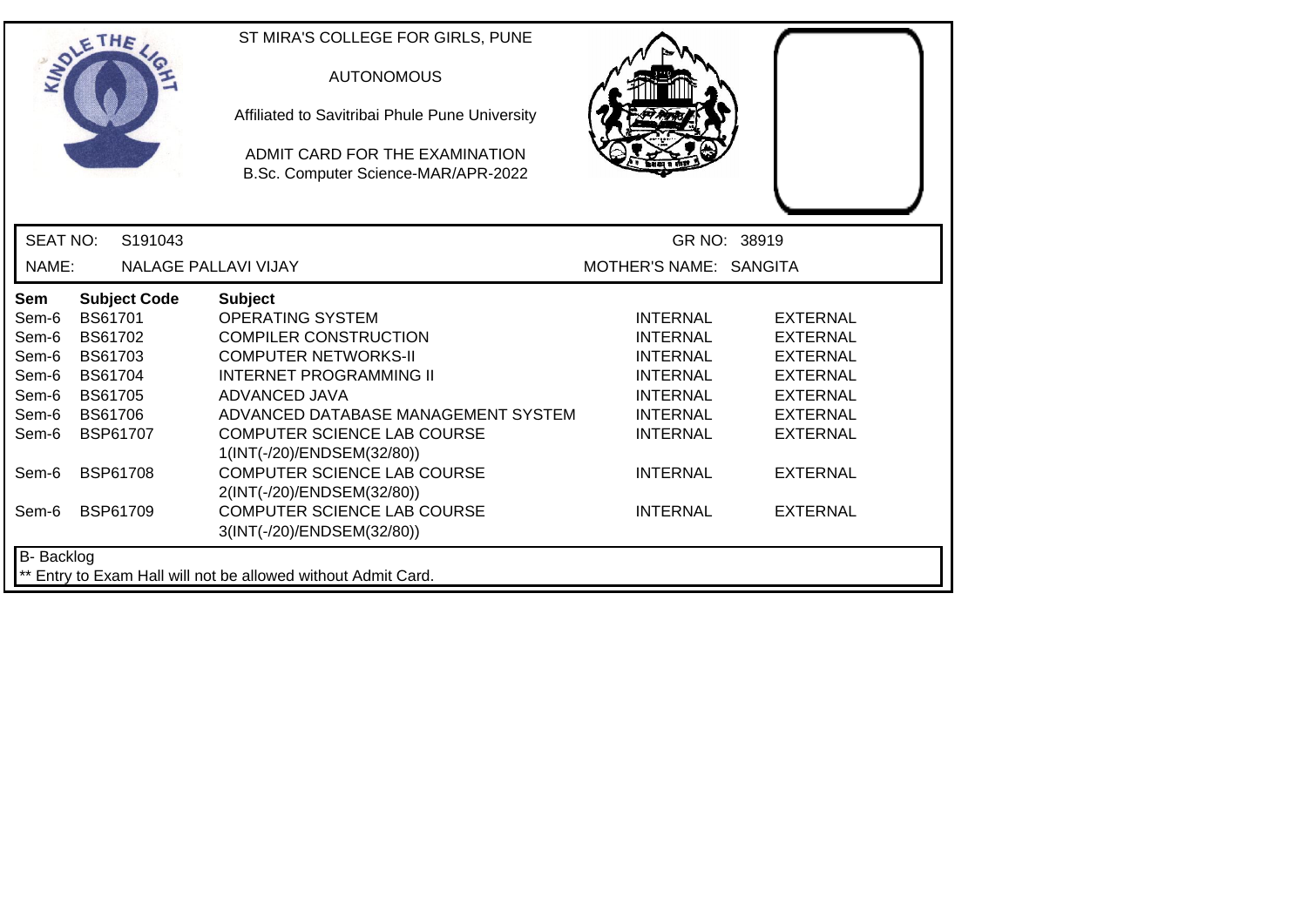|                   | SOLE THE        |                     | ST MIRA'S COLLEGE FOR GIRLS, PUNE<br><b>AUTONOMOUS</b><br>Affiliated to Savitribai Phule Pune University<br>ADMIT CARD FOR THE EXAMINATION<br>B.Sc. Computer Science-MAR/APR-2022 |                        |                 |
|-------------------|-----------------|---------------------|-----------------------------------------------------------------------------------------------------------------------------------------------------------------------------------|------------------------|-----------------|
| <b>SEAT NO:</b>   |                 | S191044             |                                                                                                                                                                                   | GR NO: 39285           |                 |
| NAME:             |                 |                     | NARALE SHRUTI KISANRAO                                                                                                                                                            | MOTHER'S NAME: MANISHA |                 |
| <b>Sem</b>        |                 | <b>Subject Code</b> | <b>Subject</b>                                                                                                                                                                    |                        |                 |
| Sem-6             | <b>BS61701</b>  |                     | <b>OPERATING SYSTEM</b>                                                                                                                                                           | <b>INTERNAL</b>        | <b>EXTERNAL</b> |
| Sem-6             | BS61702         |                     | <b>COMPILER CONSTRUCTION</b>                                                                                                                                                      | <b>INTERNAL</b>        | <b>EXTERNAL</b> |
| Sem-6             | BS61703         |                     | <b>COMPUTER NETWORKS-II</b>                                                                                                                                                       | <b>INTERNAL</b>        | <b>EXTERNAL</b> |
| Sem-6             | <b>BS61704</b>  |                     | <b>INTERNET PROGRAMMING II</b>                                                                                                                                                    | <b>INTERNAL</b>        | <b>EXTERNAL</b> |
| Sem-6             | <b>BS61705</b>  |                     | ADVANCED JAVA                                                                                                                                                                     | <b>INTERNAL</b>        | <b>EXTERNAL</b> |
| Sem-6             | <b>BS61706</b>  |                     | ADVANCED DATABASE MANAGEMENT SYSTEM                                                                                                                                               | <b>INTERNAL</b>        | <b>EXTERNAL</b> |
| Sem-6             | BSP61707        |                     | <b>COMPUTER SCIENCE LAB COURSE</b>                                                                                                                                                | <b>INTERNAL</b>        | <b>EXTERNAL</b> |
|                   |                 |                     | 1(INT(-/20)/ENDSEM(32/80))                                                                                                                                                        |                        |                 |
| Sem-6             | <b>BSP61708</b> |                     | <b>COMPUTER SCIENCE LAB COURSE</b>                                                                                                                                                | <b>INTERNAL</b>        | <b>EXTERNAL</b> |
|                   |                 |                     | 2(INT(-/20)/ENDSEM(32/80))                                                                                                                                                        |                        |                 |
| Sem-6             | <b>BSP61709</b> |                     | <b>COMPUTER SCIENCE LAB COURSE</b>                                                                                                                                                | <b>INTERNAL</b>        | <b>EXTERNAL</b> |
|                   |                 |                     | 3(INT(-/20)/ENDSEM(32/80))                                                                                                                                                        |                        |                 |
| <b>B-</b> Backlog |                 |                     |                                                                                                                                                                                   |                        |                 |
|                   |                 |                     | ** Entry to Exam Hall will not be allowed without Admit Card.                                                                                                                     |                        |                 |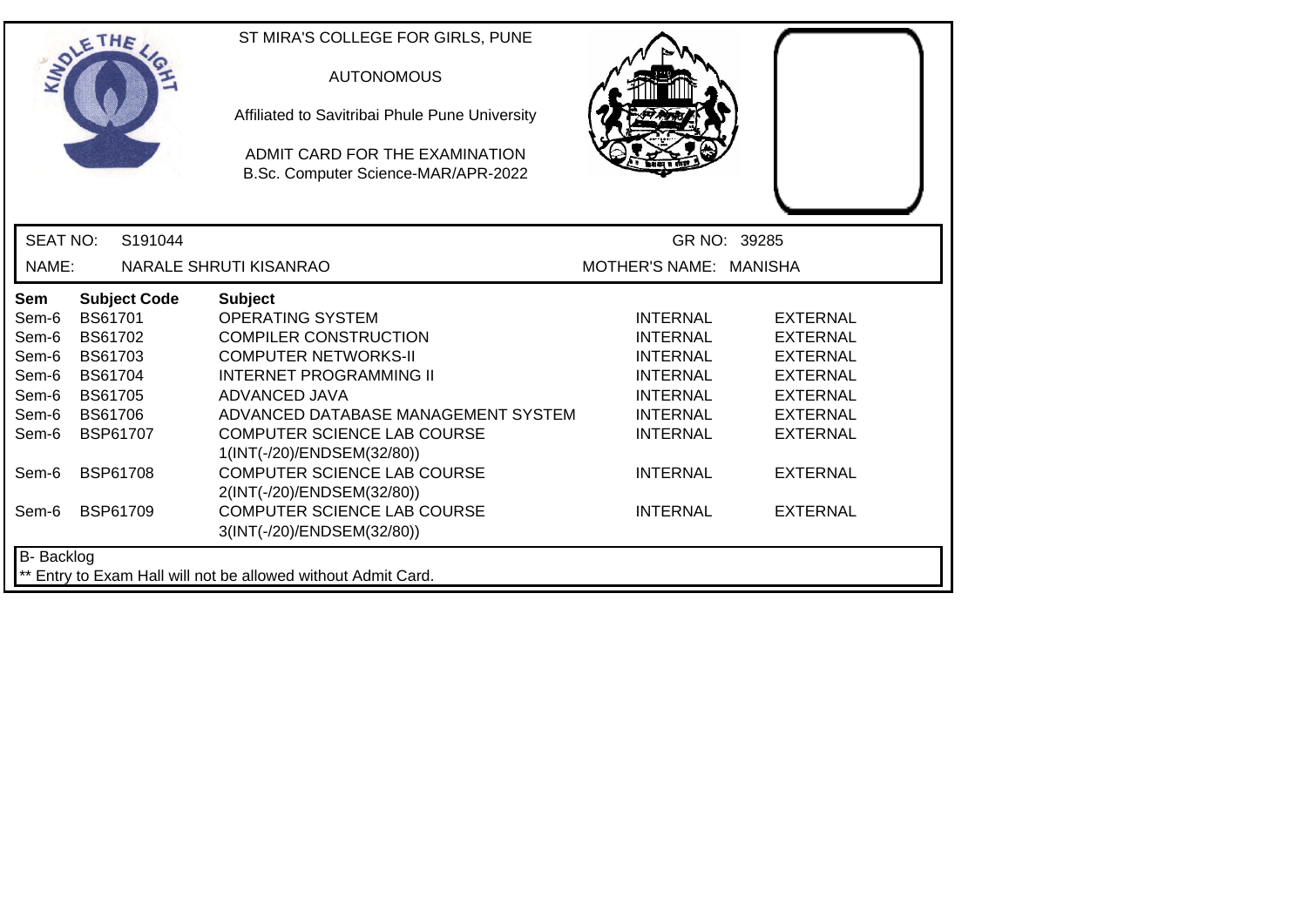| SOLETHE,                                                                                                     | ST MIRA'S COLLEGE FOR GIRLS, PUNE<br><b>AUTONOMOUS</b><br>Affiliated to Savitribai Phule Pune University<br>ADMIT CARD FOR THE EXAMINATION<br>B.Sc. Computer Science-MAR/APR-2022 |                                              |  |
|--------------------------------------------------------------------------------------------------------------|-----------------------------------------------------------------------------------------------------------------------------------------------------------------------------------|----------------------------------------------|--|
| <b>SEAT NO:</b><br>S191045                                                                                   |                                                                                                                                                                                   | GR NO: 38882                                 |  |
| NAME:                                                                                                        | OVHAL PRATIKSHA NARAYAN                                                                                                                                                           | MOTHER'S NAME: MANDA                         |  |
| <b>Subject Code</b><br>Sem<br><b>BS21504</b><br>Sem-2<br>Sem-2<br><b>BS21505</b><br>Sem-2<br><b>BSP21513</b> | <b>Subject</b><br><b>LINEAR ALGEBRA</b><br><b>STATISTICAL METHODS I</b><br>ELECTRONICS PRACTICAL(INT(-/20)/ENDSEM(32/80))                                                         | (B) INTERNAL<br>(B) INTERNAL<br>(B) EXTERNAL |  |
| <b>B-</b> Backlog                                                                                            | ** Entry to Exam Hall will not be allowed without Admit Card.                                                                                                                     |                                              |  |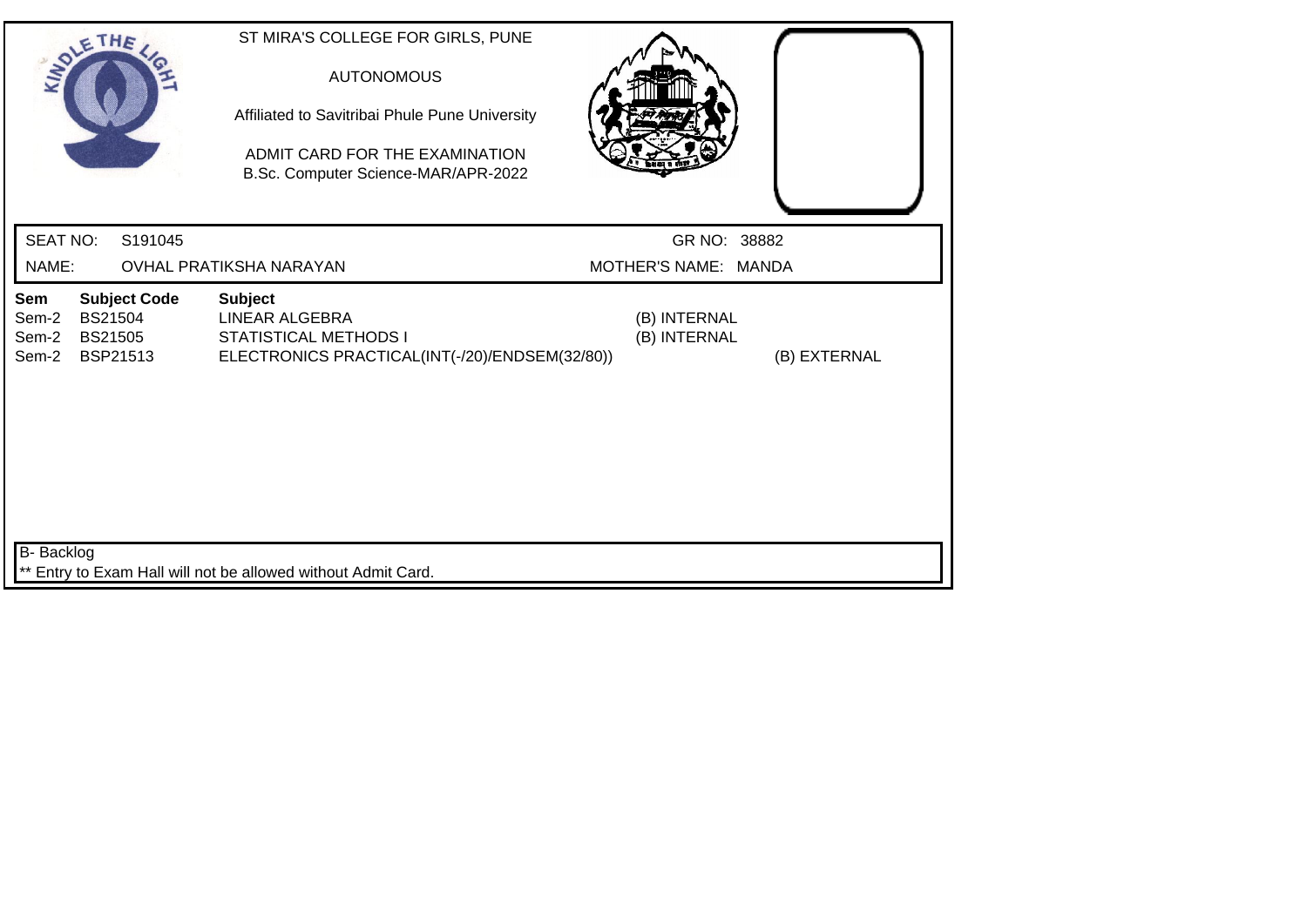|                 | SOLE THE            | ST MIRA'S COLLEGE FOR GIRLS, PUNE<br><b>AUTONOMOUS</b><br>Affiliated to Savitribai Phule Pune University<br>ADMIT CARD FOR THE EXAMINATION<br>B.Sc. Computer Science-MAR/APR-2022 |                          |                 |
|-----------------|---------------------|-----------------------------------------------------------------------------------------------------------------------------------------------------------------------------------|--------------------------|-----------------|
| <b>SEAT NO:</b> | S191046             |                                                                                                                                                                                   |                          | GR NO: 37571    |
| NAME:           |                     | PATANGE TANVI DATTATRAY                                                                                                                                                           | MOTHER'S NAME: DAMAYANTI |                 |
| Sem             | <b>Subject Code</b> | <b>Subject</b>                                                                                                                                                                    |                          |                 |
| Sem-6           | <b>BS61701</b>      | <b>OPERATING SYSTEM</b>                                                                                                                                                           | <b>INTERNAL</b>          | <b>EXTERNAL</b> |
| Sem-6           | BS61702             | <b>COMPILER CONSTRUCTION</b>                                                                                                                                                      | <b>INTERNAL</b>          | <b>EXTERNAL</b> |
| Sem-6           | BS61703             | <b>COMPUTER NETWORKS-II</b>                                                                                                                                                       | <b>INTERNAL</b>          | <b>EXTERNAL</b> |
| Sem-6           | <b>BS61704</b>      | <b>INTERNET PROGRAMMING II</b>                                                                                                                                                    | <b>INTERNAL</b>          | <b>EXTERNAL</b> |
| Sem-6           | <b>BS61705</b>      | ADVANCED JAVA                                                                                                                                                                     | <b>INTERNAL</b>          | <b>EXTERNAL</b> |
| Sem-6           | <b>BS61706</b>      | ADVANCED DATABASE MANAGEMENT SYSTEM                                                                                                                                               | <b>INTERNAL</b>          | <b>EXTERNAL</b> |
| Sem-6           | <b>BSP61707</b>     | COMPUTER SCIENCE LAB COURSE                                                                                                                                                       | <b>INTERNAL</b>          | <b>EXTERNAL</b> |
|                 | BSP61708            | 1(INT(-/20)/ENDSEM(32/80))<br><b>COMPUTER SCIENCE LAB COURSE</b>                                                                                                                  |                          |                 |
| Sem-6           |                     | 2(INT(-/20)/ENDSEM(32/80))                                                                                                                                                        | <b>INTERNAL</b>          | <b>EXTERNAL</b> |
| Sem-6           | <b>BSP61709</b>     | <b>COMPUTER SCIENCE LAB COURSE</b>                                                                                                                                                | <b>INTERNAL</b>          | <b>EXTERNAL</b> |
|                 |                     | 3(INT(-/20)/ENDSEM(32/80))                                                                                                                                                        |                          |                 |
| B- Backlog      |                     | ** Entry to Exam Hall will not be allowed without Admit Card.                                                                                                                     |                          |                 |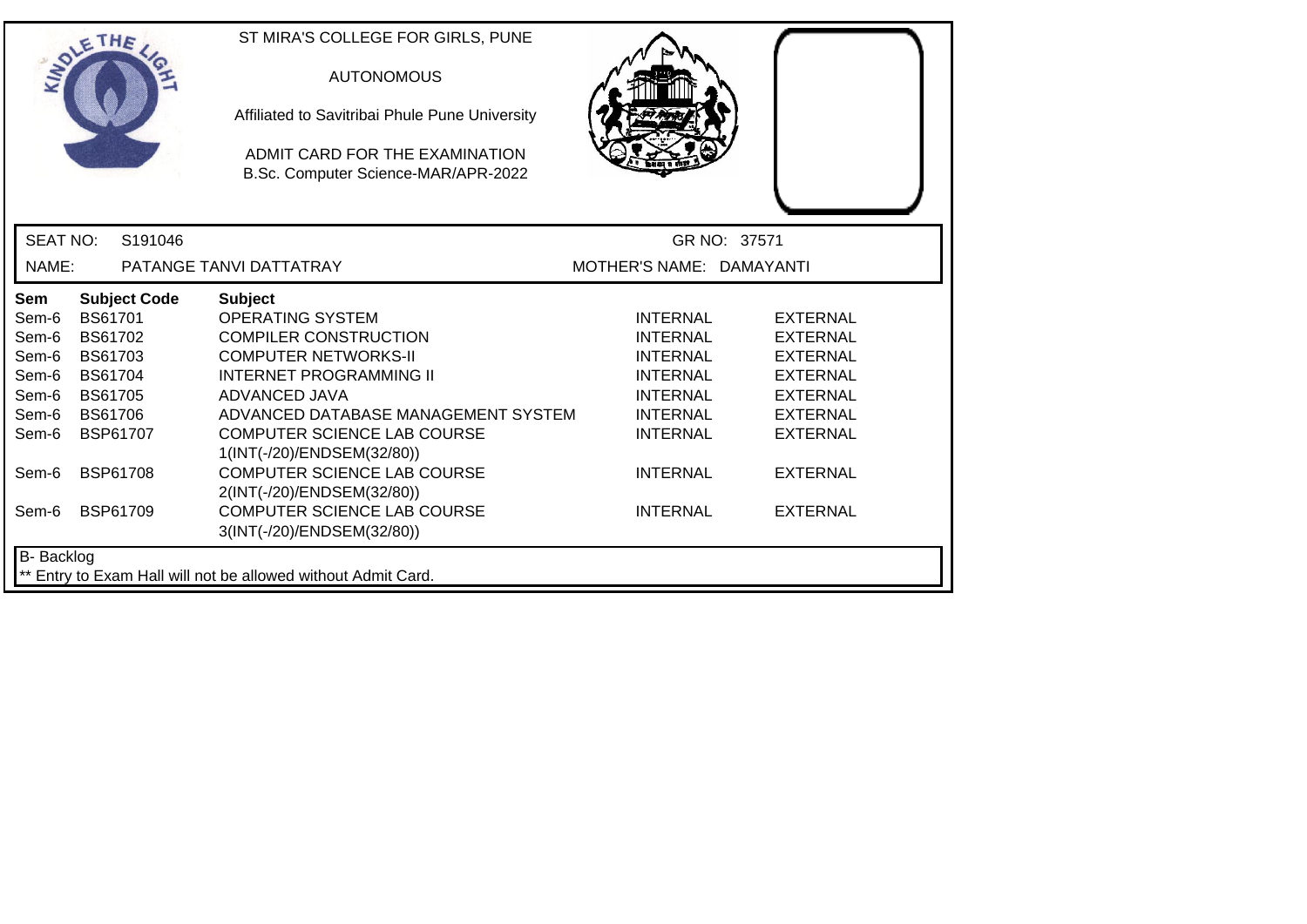|                   | SOLE THE            |         | ST MIRA'S COLLEGE FOR GIRLS, PUNE<br><b>AUTONOMOUS</b><br>Affiliated to Savitribai Phule Pune University<br>ADMIT CARD FOR THE EXAMINATION<br>B.Sc. Computer Science-MAR/APR-2022 |                           |                 |
|-------------------|---------------------|---------|-----------------------------------------------------------------------------------------------------------------------------------------------------------------------------------|---------------------------|-----------------|
| <b>SEAT NO:</b>   |                     | S191047 |                                                                                                                                                                                   |                           | GR NO: 37525    |
| NAME:             |                     |         | POLAI BIPASINI BISHWONATH                                                                                                                                                         | MOTHER'S NAME: SHOBHABATI |                 |
| Sem               | <b>Subject Code</b> |         | <b>Subject</b>                                                                                                                                                                    |                           |                 |
| Sem-6             | <b>BS61701</b>      |         | <b>OPERATING SYSTEM</b>                                                                                                                                                           | <b>INTERNAL</b>           | <b>EXTERNAL</b> |
| Sem-6             | <b>BS61702</b>      |         | <b>COMPILER CONSTRUCTION</b>                                                                                                                                                      | <b>INTERNAL</b>           | <b>EXTERNAL</b> |
| Sem-6             | <b>BS61703</b>      |         | <b>COMPUTER NETWORKS-II</b>                                                                                                                                                       | <b>INTERNAL</b>           | <b>EXTERNAL</b> |
| Sem-6             | <b>BS61704</b>      |         | <b>INTERNET PROGRAMMING II</b>                                                                                                                                                    | <b>INTERNAL</b>           | <b>EXTERNAL</b> |
| Sem-6             | <b>BS61705</b>      |         | ADVANCED JAVA                                                                                                                                                                     | <b>INTERNAL</b>           | <b>EXTERNAL</b> |
| Sem-6             | <b>BS61706</b>      |         | ADVANCED DATABASE MANAGEMENT SYSTEM                                                                                                                                               | <b>INTERNAL</b>           | <b>EXTERNAL</b> |
| Sem-6             | BSP61707            |         | <b>COMPUTER SCIENCE LAB COURSE</b>                                                                                                                                                | <b>INTERNAL</b>           | <b>EXTERNAL</b> |
|                   |                     |         | 1(INT(-/20)/ENDSEM(32/80))                                                                                                                                                        |                           |                 |
| Sem-6             | <b>BSP61708</b>     |         | <b>COMPUTER SCIENCE LAB COURSE</b>                                                                                                                                                | <b>INTERNAL</b>           | <b>EXTERNAL</b> |
|                   |                     |         | 2(INT(-/20)/ENDSEM(32/80))                                                                                                                                                        |                           |                 |
| Sem-6             | <b>BSP61709</b>     |         | <b>COMPUTER SCIENCE LAB COURSE</b>                                                                                                                                                | <b>INTERNAL</b>           | <b>EXTERNAL</b> |
|                   |                     |         | 3(INT(-/20)/ENDSEM(32/80))                                                                                                                                                        |                           |                 |
| <b>B-</b> Backlog |                     |         |                                                                                                                                                                                   |                           |                 |
|                   |                     |         | ** Entry to Exam Hall will not be allowed without Admit Card.                                                                                                                     |                           |                 |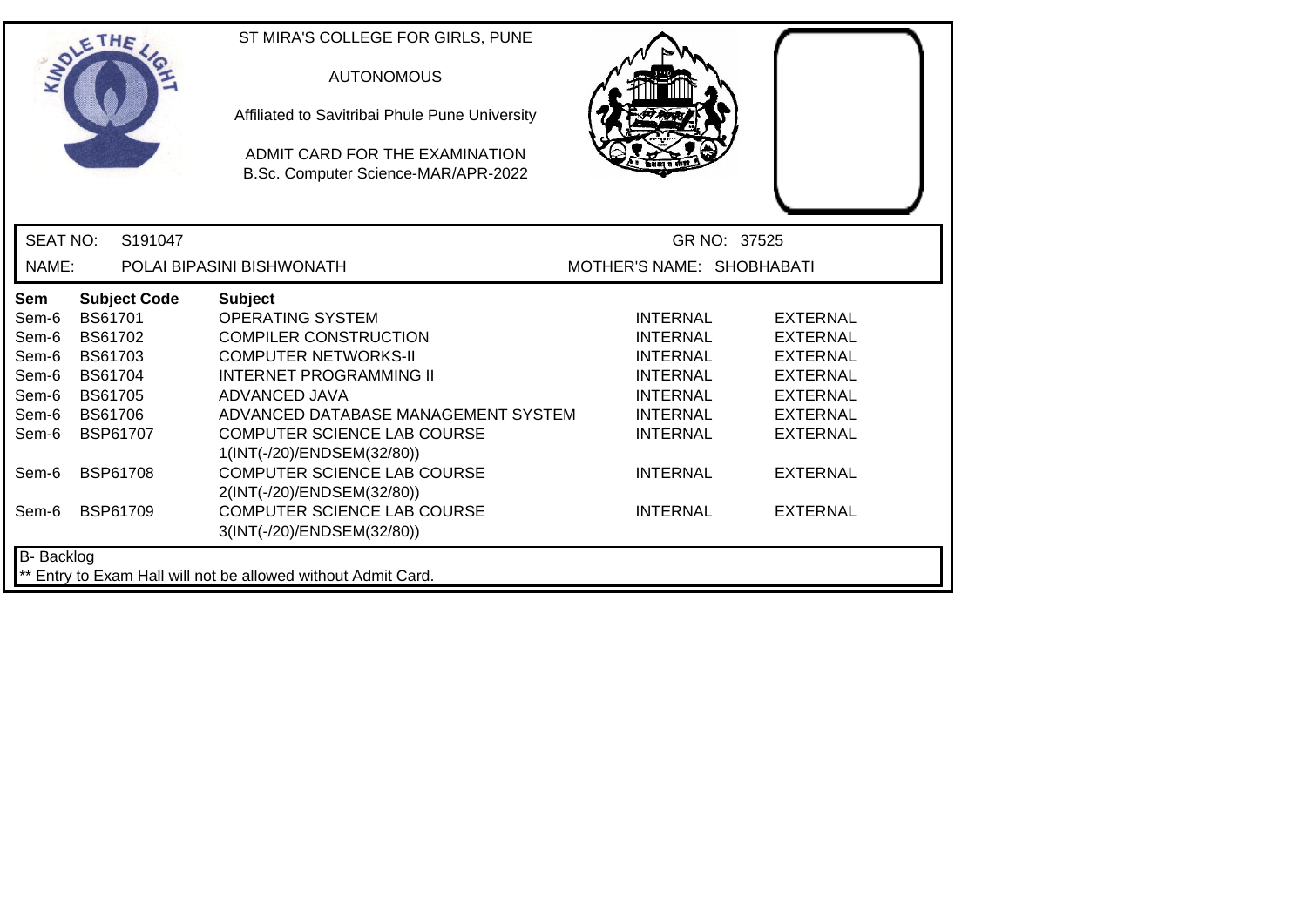|                   | SOLETHE .       |                     | ST MIRA'S COLLEGE FOR GIRLS, PUNE<br><b>AUTONOMOUS</b><br>Affiliated to Savitribai Phule Pune University<br>ADMIT CARD FOR THE EXAMINATION<br>B.Sc. Computer Science-MAR/APR-2022 |                         |                 |
|-------------------|-----------------|---------------------|-----------------------------------------------------------------------------------------------------------------------------------------------------------------------------------|-------------------------|-----------------|
| <b>SEAT NO:</b>   |                 | S191049             |                                                                                                                                                                                   | GR NO: 38891            |                 |
| NAME:             |                 |                     | PUJARI GAYATRI SHRIPAD                                                                                                                                                            | MOTHER'S NAME: VAISHALI |                 |
| Sem               |                 | <b>Subject Code</b> | <b>Subject</b>                                                                                                                                                                    |                         |                 |
| Sem-6             | <b>BS61701</b>  |                     | <b>OPERATING SYSTEM</b>                                                                                                                                                           | <b>INTERNAL</b>         | <b>EXTERNAL</b> |
| Sem-6             | <b>BS61702</b>  |                     | <b>COMPILER CONSTRUCTION</b>                                                                                                                                                      | <b>INTERNAL</b>         | <b>EXTERNAL</b> |
| Sem-6             | <b>BS61703</b>  |                     | <b>COMPUTER NETWORKS-II</b>                                                                                                                                                       | <b>INTERNAL</b>         | <b>EXTERNAL</b> |
| Sem-6             | <b>BS61704</b>  |                     | <b>INTERNET PROGRAMMING II</b>                                                                                                                                                    | <b>INTERNAL</b>         | <b>EXTERNAL</b> |
| Sem-6             | <b>BS61705</b>  |                     | ADVANCED JAVA                                                                                                                                                                     | <b>INTERNAL</b>         | <b>EXTERNAL</b> |
| Sem-6             | <b>BS61706</b>  |                     | ADVANCED DATABASE MANAGEMENT SYSTEM                                                                                                                                               | <b>INTERNAL</b>         | <b>EXTERNAL</b> |
| Sem-6             | BSP61707        |                     | COMPUTER SCIENCE LAB COURSE                                                                                                                                                       | <b>INTERNAL</b>         | <b>EXTERNAL</b> |
|                   |                 |                     | 1(INT(-/20)/ENDSEM(32/80))                                                                                                                                                        |                         |                 |
| Sem-6             | <b>BSP61708</b> |                     | <b>COMPUTER SCIENCE LAB COURSE</b>                                                                                                                                                | <b>INTERNAL</b>         | <b>EXTERNAL</b> |
|                   |                 |                     | 2(INT(-/20)/ENDSEM(32/80))                                                                                                                                                        |                         |                 |
| Sem-6             | <b>BSP61709</b> |                     | <b>COMPUTER SCIENCE LAB COURSE</b>                                                                                                                                                | <b>INTERNAL</b>         | <b>EXTERNAL</b> |
|                   |                 |                     | 3(INT(-/20)/ENDSEM(32/80))                                                                                                                                                        |                         |                 |
| <b>B-</b> Backlog |                 |                     |                                                                                                                                                                                   |                         |                 |
|                   |                 |                     | ** Entry to Exam Hall will not be allowed without Admit Card.                                                                                                                     |                         |                 |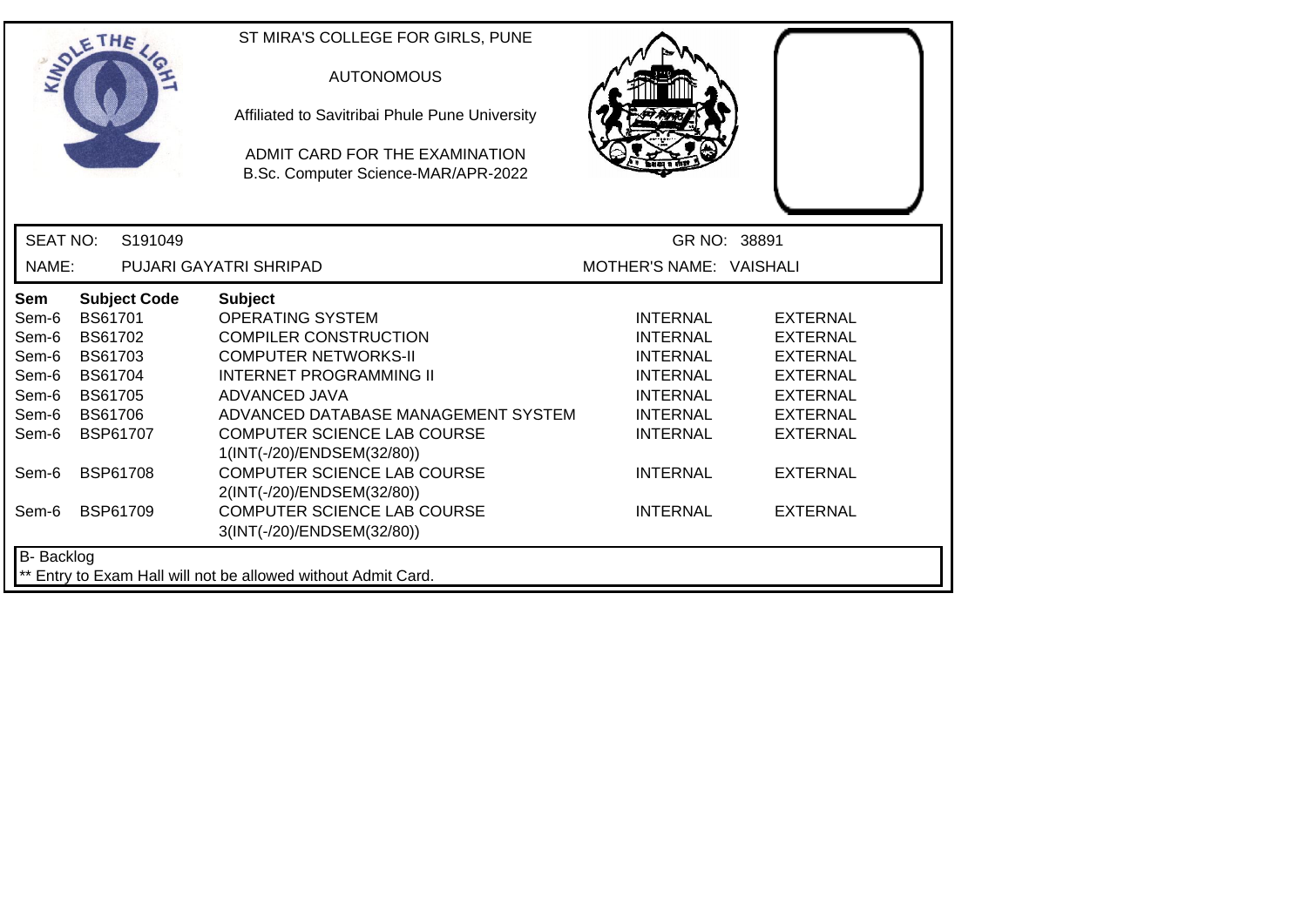|                   | THE                 | ST MIRA'S COLLEGE FOR GIRLS, PUNE                                     |                       |                 |
|-------------------|---------------------|-----------------------------------------------------------------------|-----------------------|-----------------|
|                   |                     | <b>AUTONOMOUS</b>                                                     |                       |                 |
|                   |                     | Affiliated to Savitribai Phule Pune University                        |                       |                 |
|                   |                     | ADMIT CARD FOR THE EXAMINATION<br>B.Sc. Computer Science-MAR/APR-2022 |                       |                 |
|                   |                     |                                                                       |                       |                 |
| <b>SEAT NO:</b>   | S <sub>191050</sub> |                                                                       | GR NO: 38911          |                 |
| NAME:             | RANADE ZINDU MANOJ  |                                                                       | MOTHER'S NAME: MANASI |                 |
| <b>Sem</b>        | <b>Subject Code</b> | <b>Subject</b>                                                        |                       |                 |
| Sem-5             | <b>BS51705</b>      | <b>PROGRAMMING IN JAVA-I</b>                                          |                       | (B) EXTERNAL    |
| Sem-6             | <b>BS61701</b>      | <b>OPERATING SYSTEM</b>                                               | <b>INTERNAL</b>       | <b>EXTERNAL</b> |
| Sem-6             | <b>BS61702</b>      | <b>COMPILER CONSTRUCTION</b>                                          | <b>INTERNAL</b>       | <b>EXTERNAL</b> |
| Sem-6             | BS61703             | <b>COMPUTER NETWORKS-II</b>                                           | <b>INTERNAL</b>       | <b>EXTERNAL</b> |
| Sem-6             | <b>BS61704</b>      | <b>INTERNET PROGRAMMING II</b>                                        | <b>INTERNAL</b>       | <b>EXTERNAL</b> |
| Sem-6             | <b>BS61705</b>      | ADVANCED JAVA                                                         | <b>INTERNAL</b>       | <b>EXTERNAL</b> |
| Sem-6             | <b>BS61706</b>      | ADVANCED DATABASE MANAGEMENT SYSTEM                                   | <b>INTERNAL</b>       | <b>EXTERNAL</b> |
| Sem-6             | BSP61707            | COMPUTER SCIENCE LAB COURSE                                           | <b>INTERNAL</b>       | <b>EXTERNAL</b> |
|                   |                     | 1(INT(-/20)/ENDSEM(32/80))                                            |                       |                 |
| Sem-6             | <b>BSP61708</b>     | <b>COMPUTER SCIENCE LAB COURSE</b>                                    | <b>INTERNAL</b>       | <b>EXTERNAL</b> |
|                   |                     | 2(INT(-/20)/ENDSEM(32/80))                                            |                       |                 |
| Sem-6             | <b>BSP61709</b>     | <b>COMPUTER SCIENCE LAB COURSE</b>                                    | <b>INTERNAL</b>       | <b>EXTERNAL</b> |
|                   |                     | 3(INT(-/20)/ENDSEM(32/80))                                            |                       |                 |
| <b>B-</b> Backlog |                     |                                                                       |                       |                 |
|                   |                     | ** Entry to Exam Hall will not be allowed without Admit Card.         |                       |                 |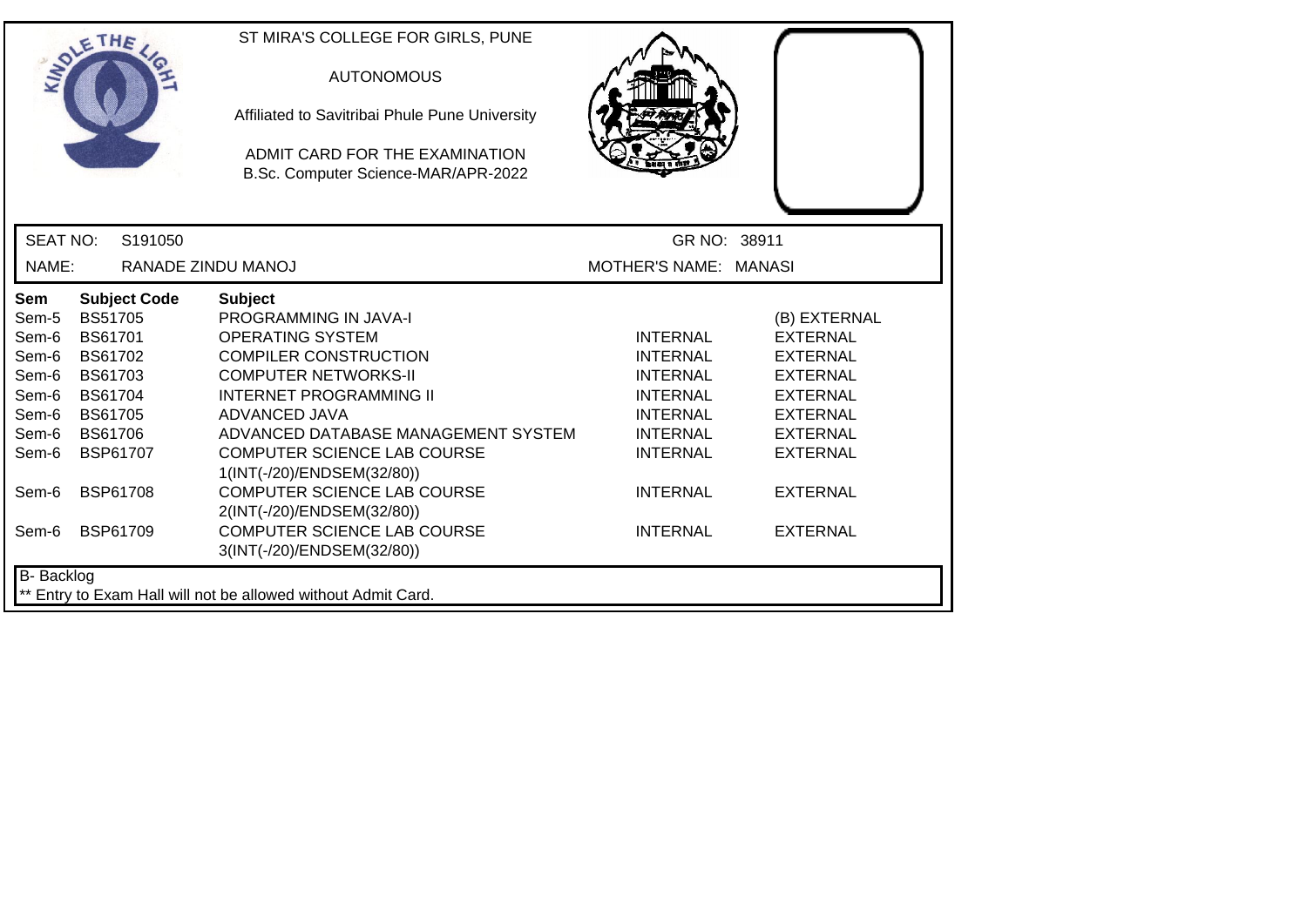|                   | OLETHE         |                     | ST MIRA'S COLLEGE FOR GIRLS, PUNE                                     |                        |                 |
|-------------------|----------------|---------------------|-----------------------------------------------------------------------|------------------------|-----------------|
|                   |                |                     | <b>AUTONOMOUS</b>                                                     |                        |                 |
|                   |                |                     | Affiliated to Savitribai Phule Pune University                        |                        |                 |
|                   |                |                     | ADMIT CARD FOR THE EXAMINATION<br>B.Sc. Computer Science-MAR/APR-2022 |                        |                 |
| <b>SEAT NO:</b>   |                | S191054             |                                                                       |                        | GR NO: 39280    |
| NAME:             |                |                     | <b>SAWANT BHAKTI UDAY</b>                                             | MOTHER'S NAME: SANGITA |                 |
| <b>Sem</b>        |                | <b>Subject Code</b> | <b>Subject</b>                                                        |                        |                 |
| Sem-6             | <b>BS61701</b> |                     | <b>OPERATING SYSTEM</b>                                               | <b>INTERNAL</b>        | <b>EXTERNAL</b> |
| Sem-6             | <b>BS61702</b> |                     | <b>COMPILER CONSTRUCTION</b>                                          | <b>INTERNAL</b>        | <b>EXTERNAL</b> |
| Sem-6             | BS61703        |                     | <b>COMPUTER NETWORKS-II</b>                                           | <b>INTERNAL</b>        | <b>EXTERNAL</b> |
| Sem-6             | <b>BS61704</b> |                     | <b>INTERNET PROGRAMMING II</b>                                        | <b>INTERNAL</b>        | <b>EXTERNAL</b> |
| Sem-6             | <b>BS61705</b> |                     | ADVANCED JAVA                                                         | <b>INTERNAL</b>        | <b>EXTERNAL</b> |
| Sem-6             | <b>BS61706</b> |                     | ADVANCED DATABASE MANAGEMENT SYSTEM                                   | <b>INTERNAL</b>        | <b>EXTERNAL</b> |
| Sem-6             |                | <b>BSP61707</b>     | <b>COMPUTER SCIENCE LAB COURSE</b><br>1(INT(-/20)/ENDSEM(32/80))      | <b>INTERNAL</b>        | <b>EXTERNAL</b> |
| Sem-6             |                | <b>BSP61708</b>     | <b>COMPUTER SCIENCE LAB COURSE</b><br>2(INT(-/20)/ENDSEM(32/80))      | <b>INTERNAL</b>        | <b>EXTERNAL</b> |
| Sem-6             |                | <b>BSP61709</b>     | <b>COMPUTER SCIENCE LAB COURSE</b><br>3(INT(-/20)/ENDSEM(32/80))      | <b>INTERNAL</b>        | <b>EXTERNAL</b> |
| <b>B-</b> Backlog |                |                     |                                                                       |                        |                 |
|                   |                |                     | ** Entry to Exam Hall will not be allowed without Admit Card.         |                        |                 |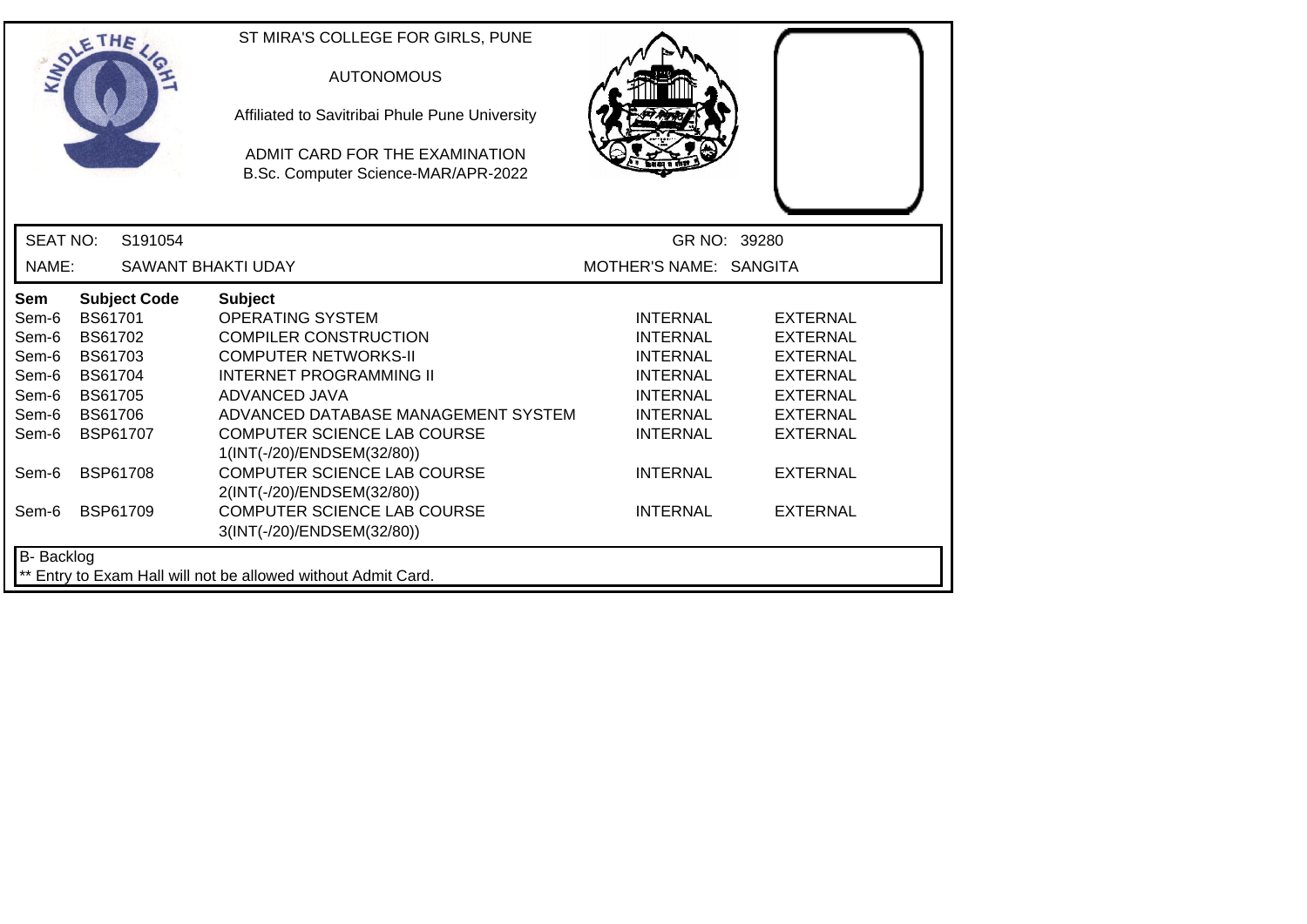|                   | THE                 | ST MIRA'S COLLEGE FOR GIRLS, PUNE                                     |                     |                 |
|-------------------|---------------------|-----------------------------------------------------------------------|---------------------|-----------------|
|                   |                     | <b>AUTONOMOUS</b>                                                     |                     |                 |
|                   |                     | Affiliated to Savitribai Phule Pune University                        |                     |                 |
|                   |                     | ADMIT CARD FOR THE EXAMINATION<br>B.Sc. Computer Science-MAR/APR-2022 |                     |                 |
|                   |                     |                                                                       |                     |                 |
| <b>SEAT NO:</b>   | S191055             |                                                                       | GR NO: 36501        |                 |
| NAME:             |                     | SHARMA POOJA UPDESH                                                   | MOTHER'S NAME: MAYA |                 |
| <b>Sem</b>        | <b>Subject Code</b> | <b>Subject</b>                                                        |                     |                 |
| Sem-4             | BSP41611            | <b>ELECTRONICS PRACTICAL</b>                                          | (B) EXTERNAL        |                 |
| Sem-6             | BS61701             | <b>OPERATING SYSTEM</b>                                               | <b>INTERNAL</b>     | <b>EXTERNAL</b> |
| Sem-6             | BS61702             | <b>COMPILER CONSTRUCTION</b>                                          | <b>INTERNAL</b>     | <b>EXTERNAL</b> |
| Sem-6             | BS61703             | <b>COMPUTER NETWORKS-II</b>                                           | <b>INTERNAL</b>     | <b>EXTERNAL</b> |
| Sem-6             | BS61704             | <b>INTERNET PROGRAMMING II</b>                                        | <b>INTERNAL</b>     | <b>EXTERNAL</b> |
| Sem-6             | <b>BS61705</b>      | ADVANCED JAVA                                                         | <b>INTERNAL</b>     | <b>EXTERNAL</b> |
| Sem-6             | <b>BS61706</b>      | ADVANCED DATABASE MANAGEMENT SYSTEM                                   | <b>INTERNAL</b>     | <b>EXTERNAL</b> |
| Sem-6             | <b>BSP61707</b>     | COMPUTER SCIENCE LAB COURSE<br>1(INT(-/20)/ENDSEM(32/80))             | <b>INTERNAL</b>     | <b>EXTERNAL</b> |
| Sem-6             | <b>BSP61708</b>     | <b>COMPUTER SCIENCE LAB COURSE</b><br>2(INT(-/20)/ENDSEM(32/80))      | <b>INTERNAL</b>     | <b>EXTERNAL</b> |
| Sem-6             | <b>BSP61709</b>     | COMPUTER SCIENCE LAB COURSE<br>3(INT(-/20)/ENDSEM(32/80))             | <b>INTERNAL</b>     | <b>EXTERNAL</b> |
| <b>B-</b> Backlog |                     |                                                                       |                     |                 |
|                   |                     | ** Entry to Exam Hall will not be allowed without Admit Card.         |                     |                 |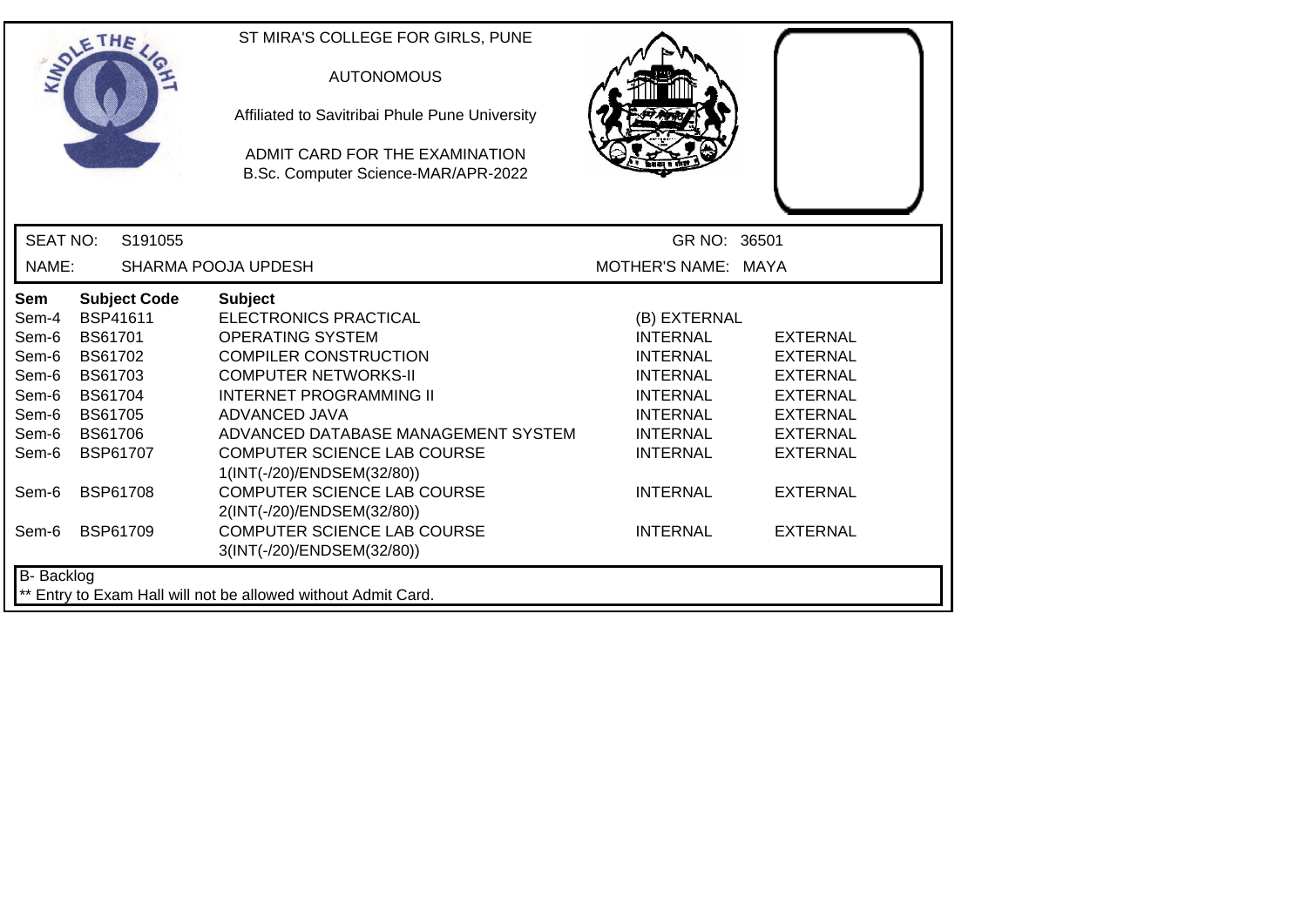| ETHE                                                                                                                                                                                                                                                                                                               | ST MIRA'S COLLEGE FOR GIRLS, PUNE<br><b>AUTONOMOUS</b><br>Affiliated to Savitribai Phule Pune University<br>ADMIT CARD FOR THE EXAMINATION<br>B.Sc. Computer Science-MAR/APR-2022                                                                                                                                                                                                                                                                        |                                                                                                                                                                                                         |                                                                                                                                                                         |
|--------------------------------------------------------------------------------------------------------------------------------------------------------------------------------------------------------------------------------------------------------------------------------------------------------------------|----------------------------------------------------------------------------------------------------------------------------------------------------------------------------------------------------------------------------------------------------------------------------------------------------------------------------------------------------------------------------------------------------------------------------------------------------------|---------------------------------------------------------------------------------------------------------------------------------------------------------------------------------------------------------|-------------------------------------------------------------------------------------------------------------------------------------------------------------------------|
| <b>SEAT NO:</b><br>S191058                                                                                                                                                                                                                                                                                         |                                                                                                                                                                                                                                                                                                                                                                                                                                                          | GR NO: 38918                                                                                                                                                                                            |                                                                                                                                                                         |
| NAME:                                                                                                                                                                                                                                                                                                              | SHINDE SAKSHI SHAMRAO                                                                                                                                                                                                                                                                                                                                                                                                                                    | MOTHER'S NAME: JAYASHREE                                                                                                                                                                                |                                                                                                                                                                         |
| <b>Subject Code</b><br><b>Sem</b><br><b>BS31606</b><br>Sem-3<br>BSP41611<br>Sem-4<br><b>BS61701</b><br>Sem-6<br>Sem-6<br>BS61702<br>BS61703<br>Sem-6<br><b>BS61704</b><br>Sem-6<br><b>BS61705</b><br>Sem-6<br>Sem-6<br><b>BS61706</b><br>BSP61707<br>Sem-6<br><b>BSP61708</b><br>Sem-6<br><b>BSP61709</b><br>Sem-6 | <b>Subject</b><br><b>ANALOG SYSTEM</b><br><b>ELECTRONICS PRACTICAL</b><br><b>OPERATING SYSTEM</b><br><b>COMPILER CONSTRUCTION</b><br><b>COMPUTER NETWORKS-II</b><br><b>INTERNET PROGRAMMING II</b><br>ADVANCED JAVA<br>ADVANCED DATABASE MANAGEMENT SYSTEM<br>COMPUTER SCIENCE LAB COURSE<br>1(INT(-/20)/ENDSEM(32/80))<br>COMPUTER SCIENCE LAB COURSE<br>2(INT(-/20)/ENDSEM(32/80))<br><b>COMPUTER SCIENCE LAB COURSE</b><br>3(INT(-/20)/ENDSEM(32/80)) | (B) INTERNAL<br>(B) EXTERNAL<br><b>INTERNAL</b><br><b>INTERNAL</b><br><b>INTERNAL</b><br><b>INTERNAL</b><br><b>INTERNAL</b><br><b>INTERNAL</b><br><b>INTERNAL</b><br><b>INTERNAL</b><br><b>INTERNAL</b> | <b>EXTERNAL</b><br><b>EXTERNAL</b><br><b>EXTERNAL</b><br><b>EXTERNAL</b><br><b>EXTERNAL</b><br><b>EXTERNAL</b><br><b>EXTERNAL</b><br><b>EXTERNAL</b><br><b>EXTERNAL</b> |
| B- Backlog                                                                                                                                                                                                                                                                                                         | ** Entry to Exam Hall will not be allowed without Admit Card.                                                                                                                                                                                                                                                                                                                                                                                            |                                                                                                                                                                                                         |                                                                                                                                                                         |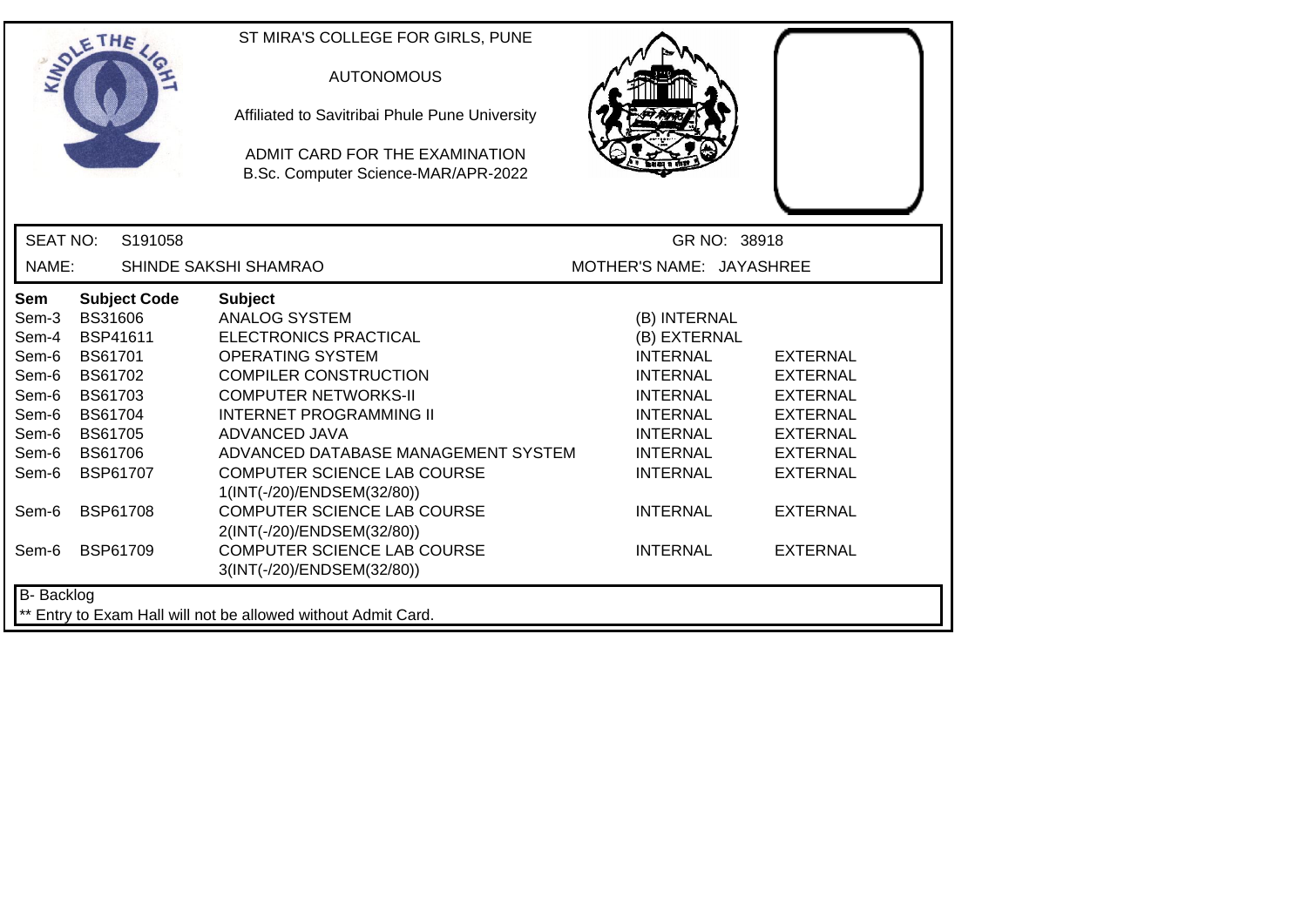| SOLETHE ,                                                                   | ST MIRA'S COLLEGE FOR GIRLS, PUNE<br><b>AUTONOMOUS</b><br>Affiliated to Savitribai Phule Pune University<br>ADMIT CARD FOR THE EXAMINATION<br>B.Sc. Computer Science-MAR/APR-2022 |                        |
|-----------------------------------------------------------------------------|-----------------------------------------------------------------------------------------------------------------------------------------------------------------------------------|------------------------|
| <b>SEAT NO:</b><br>S191060                                                  |                                                                                                                                                                                   | GR NO: 38902           |
| NAME:<br>SHINDE SAKSHI SACHIN                                               |                                                                                                                                                                                   | MOTHER'S NAME: PRAMILA |
| <b>Subject Code</b><br>Sem<br>Sem-4<br>BSP41611                             | <b>Subject</b><br>ELECTRONICS PRACTICAL                                                                                                                                           | (B) EXTERNAL           |
| B- Backlog<br>** Entry to Exam Hall will not be allowed without Admit Card. |                                                                                                                                                                                   |                        |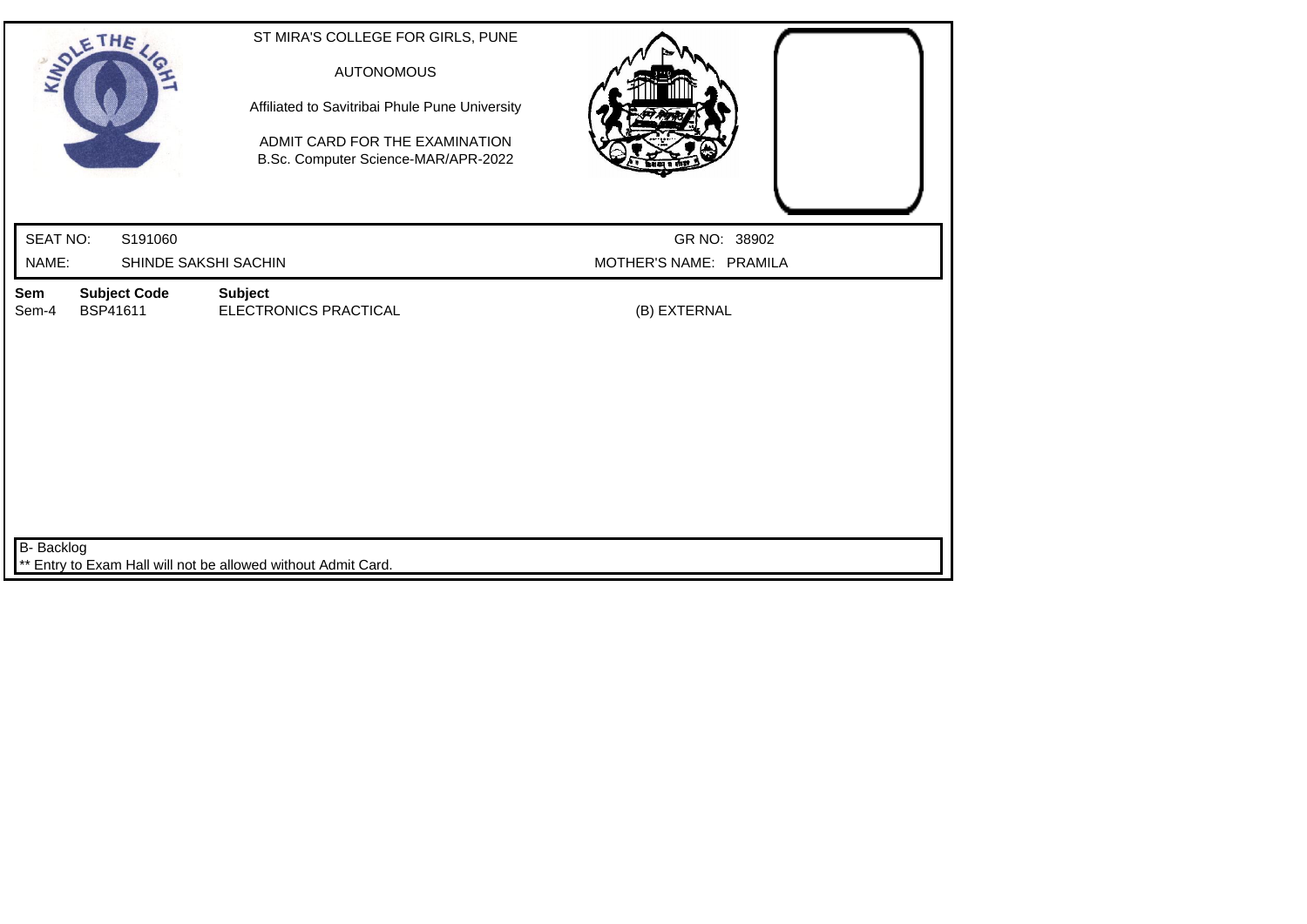| SOLE THE          |                 |                     | ST MIRA'S COLLEGE FOR GIRLS, PUNE<br><b>AUTONOMOUS</b><br>Affiliated to Savitribai Phule Pune University<br>ADMIT CARD FOR THE EXAMINATION<br>B.Sc. Computer Science-MAR/APR-2022 |                        |                 |
|-------------------|-----------------|---------------------|-----------------------------------------------------------------------------------------------------------------------------------------------------------------------------------|------------------------|-----------------|
| <b>SEAT NO:</b>   |                 | S191062             |                                                                                                                                                                                   | GR NO: 38889           |                 |
| NAME:             |                 |                     | SHINOLKAR NIKITA MAHESH                                                                                                                                                           | MOTHER'S NAME: MANISHA |                 |
| <b>Sem</b>        |                 | <b>Subject Code</b> | <b>Subject</b>                                                                                                                                                                    |                        |                 |
| Sem-6             | <b>BS61701</b>  |                     | <b>OPERATING SYSTEM</b>                                                                                                                                                           | <b>INTERNAL</b>        | <b>EXTERNAL</b> |
| Sem-6             | BS61702         |                     | <b>COMPILER CONSTRUCTION</b>                                                                                                                                                      | <b>INTERNAL</b>        | <b>EXTERNAL</b> |
| Sem-6             | <b>BS61703</b>  |                     | <b>COMPUTER NETWORKS-II</b>                                                                                                                                                       | <b>INTERNAL</b>        | <b>EXTERNAL</b> |
| Sem-6             | <b>BS61704</b>  |                     | <b>INTERNET PROGRAMMING II</b>                                                                                                                                                    | <b>INTERNAL</b>        | <b>EXTERNAL</b> |
| Sem-6             | <b>BS61705</b>  |                     | ADVANCED JAVA                                                                                                                                                                     | <b>INTERNAL</b>        | <b>EXTERNAL</b> |
| Sem-6             | <b>BS61706</b>  |                     | ADVANCED DATABASE MANAGEMENT SYSTEM                                                                                                                                               | <b>INTERNAL</b>        | <b>EXTERNAL</b> |
| Sem-6             | BSP61707        |                     | <b>COMPUTER SCIENCE LAB COURSE</b>                                                                                                                                                | <b>INTERNAL</b>        | <b>EXTERNAL</b> |
|                   |                 |                     | 1(INT(-/20)/ENDSEM(32/80))                                                                                                                                                        |                        |                 |
| Sem-6             | <b>BSP61708</b> |                     | <b>COMPUTER SCIENCE LAB COURSE</b>                                                                                                                                                | <b>INTERNAL</b>        | <b>EXTERNAL</b> |
|                   |                 |                     | 2(INT(-/20)/ENDSEM(32/80))                                                                                                                                                        |                        |                 |
| Sem-6             | <b>BSP61709</b> |                     | <b>COMPUTER SCIENCE LAB COURSE</b>                                                                                                                                                | <b>INTERNAL</b>        | <b>EXTERNAL</b> |
|                   |                 |                     | 3(INT(-/20)/ENDSEM(32/80))                                                                                                                                                        |                        |                 |
| <b>B-</b> Backlog |                 |                     |                                                                                                                                                                                   |                        |                 |
|                   |                 |                     | ** Entry to Exam Hall will not be allowed without Admit Card.                                                                                                                     |                        |                 |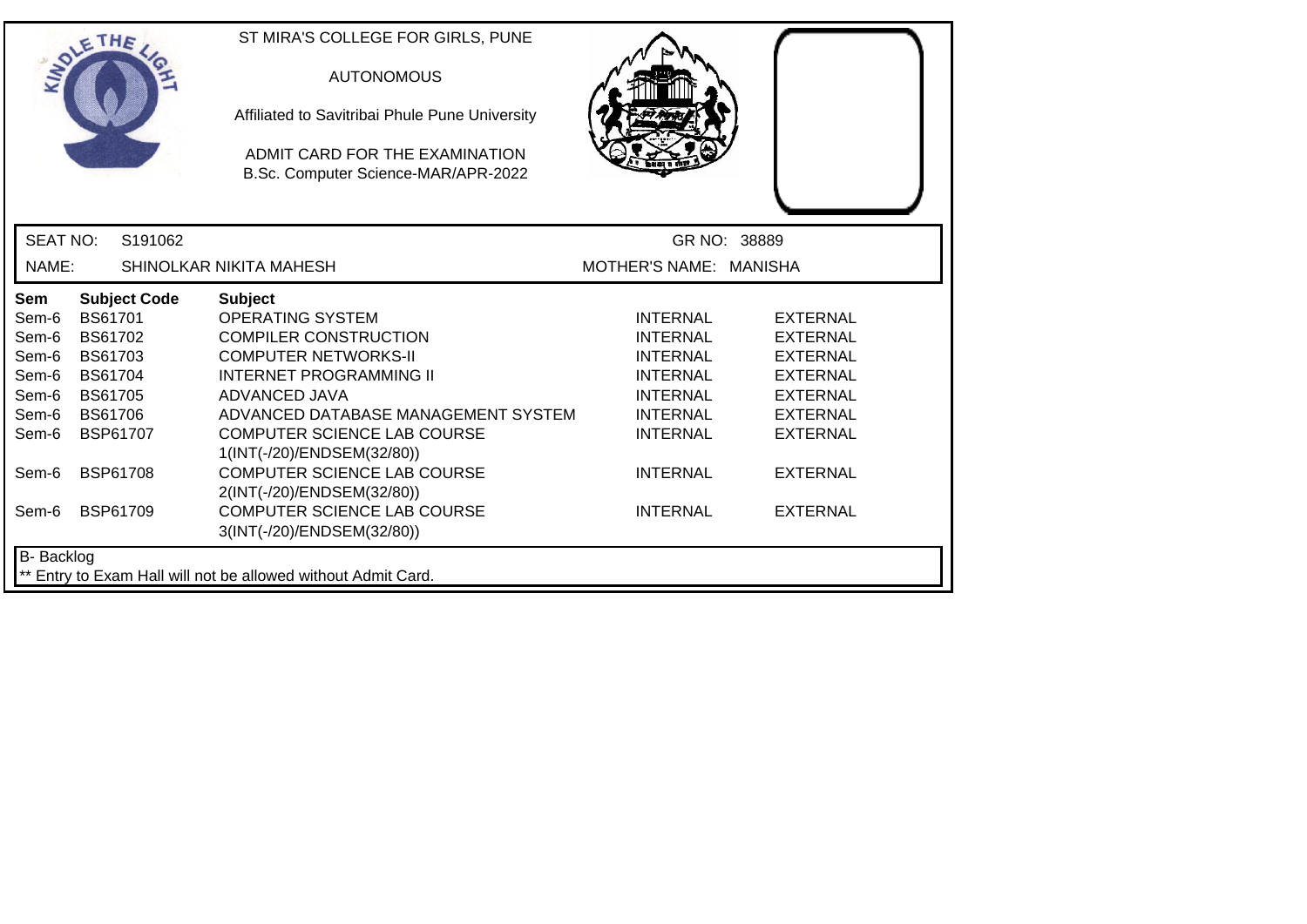|                 | SOLE THE            | ST MIRA'S COLLEGE FOR GIRLS, PUNE<br><b>AUTONOMOUS</b><br>Affiliated to Savitribai Phule Pune University<br>ADMIT CARD FOR THE EXAMINATION<br>B.Sc. Computer Science-MAR/APR-2022 |                        |                 |
|-----------------|---------------------|-----------------------------------------------------------------------------------------------------------------------------------------------------------------------------------|------------------------|-----------------|
| <b>SEAT NO:</b> | S191063             |                                                                                                                                                                                   |                        | GR NO: 37614    |
| NAME:           |                     | SUKHADARE RASHIKA SUDHIR                                                                                                                                                          | MOTHER'S NAME: SUPRIYA |                 |
| Sem             | <b>Subject Code</b> | <b>Subject</b>                                                                                                                                                                    |                        |                 |
| Sem-6           | <b>BS61701</b>      | <b>OPERATING SYSTEM</b>                                                                                                                                                           | <b>INTERNAL</b>        | <b>EXTERNAL</b> |
| Sem-6           | <b>BS61702</b>      | <b>COMPILER CONSTRUCTION</b>                                                                                                                                                      | <b>INTERNAL</b>        | <b>EXTERNAL</b> |
| Sem-6           | BS61703             | <b>COMPUTER NETWORKS-II</b>                                                                                                                                                       | <b>INTERNAL</b>        | <b>EXTERNAL</b> |
| Sem-6           | <b>BS61704</b>      | <b>INTERNET PROGRAMMING II</b>                                                                                                                                                    | <b>INTERNAL</b>        | <b>EXTERNAL</b> |
| Sem-6           | <b>BS61705</b>      | ADVANCED JAVA                                                                                                                                                                     | <b>INTERNAL</b>        | <b>EXTERNAL</b> |
| Sem-6           | <b>BS61706</b>      | ADVANCED DATABASE MANAGEMENT SYSTEM                                                                                                                                               | <b>INTERNAL</b>        | <b>EXTERNAL</b> |
| Sem-6           | BSP61707            | COMPUTER SCIENCE LAB COURSE                                                                                                                                                       | <b>INTERNAL</b>        | <b>EXTERNAL</b> |
|                 |                     | 1(INT(-/20)/ENDSEM(32/80))                                                                                                                                                        |                        |                 |
| Sem-6           | <b>BSP61708</b>     | <b>COMPUTER SCIENCE LAB COURSE</b><br>2(INT(-/20)/ENDSEM(32/80))                                                                                                                  | <b>INTERNAL</b>        | <b>EXTERNAL</b> |
| Sem-6           | <b>BSP61709</b>     | <b>COMPUTER SCIENCE LAB COURSE</b>                                                                                                                                                | <b>INTERNAL</b>        | <b>EXTERNAL</b> |
|                 |                     | 3(INT(-/20)/ENDSEM(32/80))                                                                                                                                                        |                        |                 |
| B- Backlog      |                     | ** Entry to Exam Hall will not be allowed without Admit Card.                                                                                                                     |                        |                 |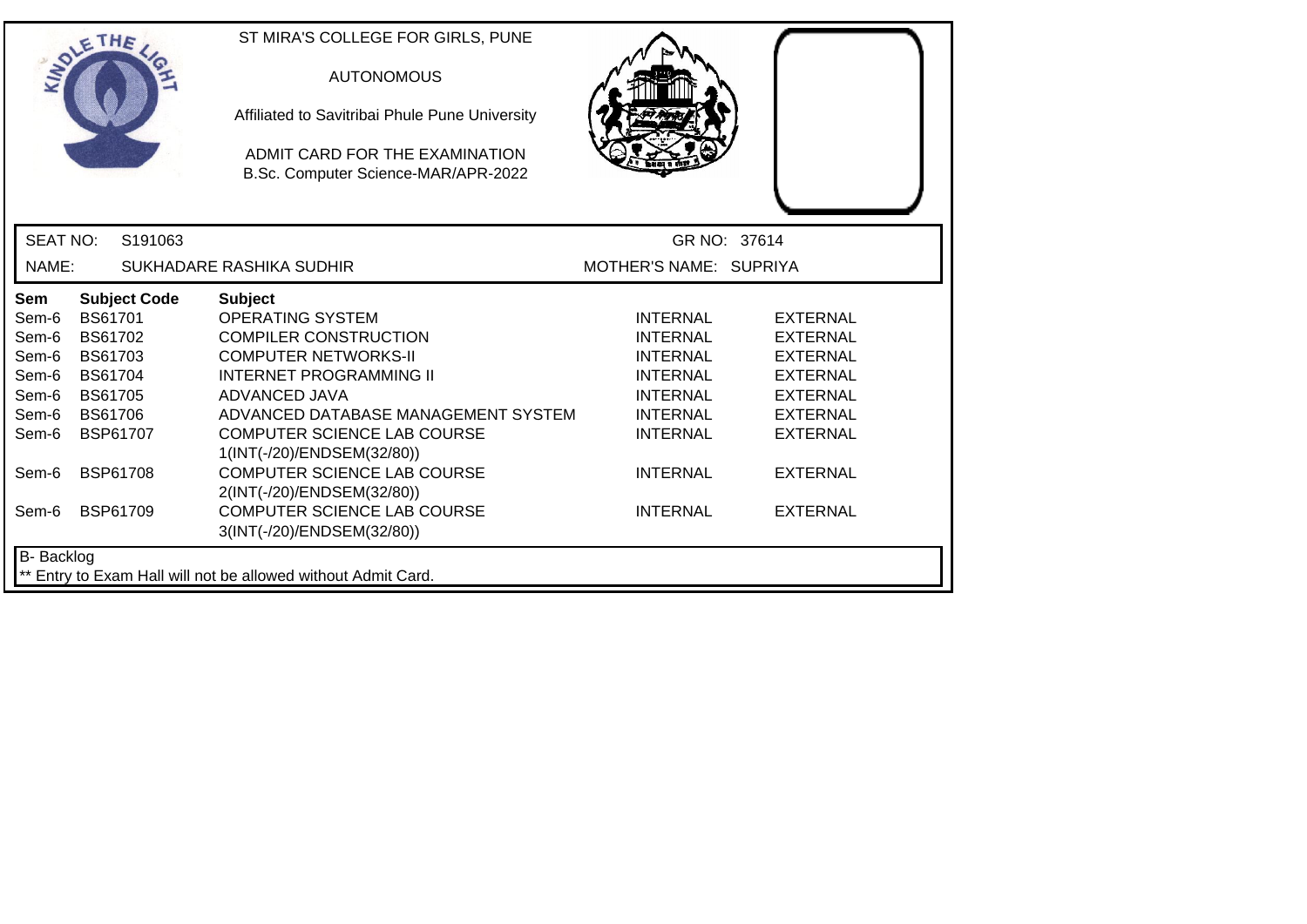| SOLE THE          |                 |                     | ST MIRA'S COLLEGE FOR GIRLS, PUNE<br><b>AUTONOMOUS</b><br>Affiliated to Savitribai Phule Pune University<br>ADMIT CARD FOR THE EXAMINATION<br>B.Sc. Computer Science-MAR/APR-2022 |                      |                 |
|-------------------|-----------------|---------------------|-----------------------------------------------------------------------------------------------------------------------------------------------------------------------------------|----------------------|-----------------|
| <b>SEAT NO:</b>   |                 | S191064             |                                                                                                                                                                                   | GR NO: 38906         |                 |
| NAME:             |                 |                     | SHRADDHA RASIK SURVE                                                                                                                                                              | MOTHER'S NAME: REKHA |                 |
| Sem               |                 | <b>Subject Code</b> | <b>Subject</b>                                                                                                                                                                    |                      |                 |
| Sem-6             | BS61701         |                     | <b>OPERATING SYSTEM</b>                                                                                                                                                           | <b>INTERNAL</b>      | <b>EXTERNAL</b> |
| Sem-6             | <b>BS61702</b>  |                     | <b>COMPILER CONSTRUCTION</b>                                                                                                                                                      | <b>INTERNAL</b>      | <b>EXTERNAL</b> |
| Sem-6             | BS61703         |                     | <b>COMPUTER NETWORKS-II</b>                                                                                                                                                       | <b>INTERNAL</b>      | <b>EXTERNAL</b> |
| Sem-6             | <b>BS61704</b>  |                     | <b>INTERNET PROGRAMMING II</b>                                                                                                                                                    | <b>INTERNAL</b>      | <b>EXTERNAL</b> |
| Sem-6             | BS61705         |                     | ADVANCED JAVA                                                                                                                                                                     | <b>INTERNAL</b>      | <b>EXTERNAL</b> |
| Sem-6             | <b>BS61706</b>  |                     | ADVANCED DATABASE MANAGEMENT SYSTEM                                                                                                                                               | <b>INTERNAL</b>      | <b>EXTERNAL</b> |
| Sem-6             | <b>BSP61707</b> |                     | COMPUTER SCIENCE LAB COURSE<br>1(INT(-/20)/ENDSEM(32/80))                                                                                                                         | <b>INTERNAL</b>      | <b>EXTERNAL</b> |
| Sem-6             | BSP61708        |                     | <b>COMPUTER SCIENCE LAB COURSE</b><br>2(INT(-/20)/ENDSEM(32/80))                                                                                                                  | <b>INTERNAL</b>      | <b>EXTERNAL</b> |
| Sem-6             | <b>BSP61709</b> |                     | <b>COMPUTER SCIENCE LAB COURSE</b><br>3(INT(-/20)/ENDSEM(32/80))                                                                                                                  | <b>INTERNAL</b>      | <b>EXTERNAL</b> |
| <b>B-</b> Backlog |                 |                     | ** Entry to Exam Hall will not be allowed without Admit Card.                                                                                                                     |                      |                 |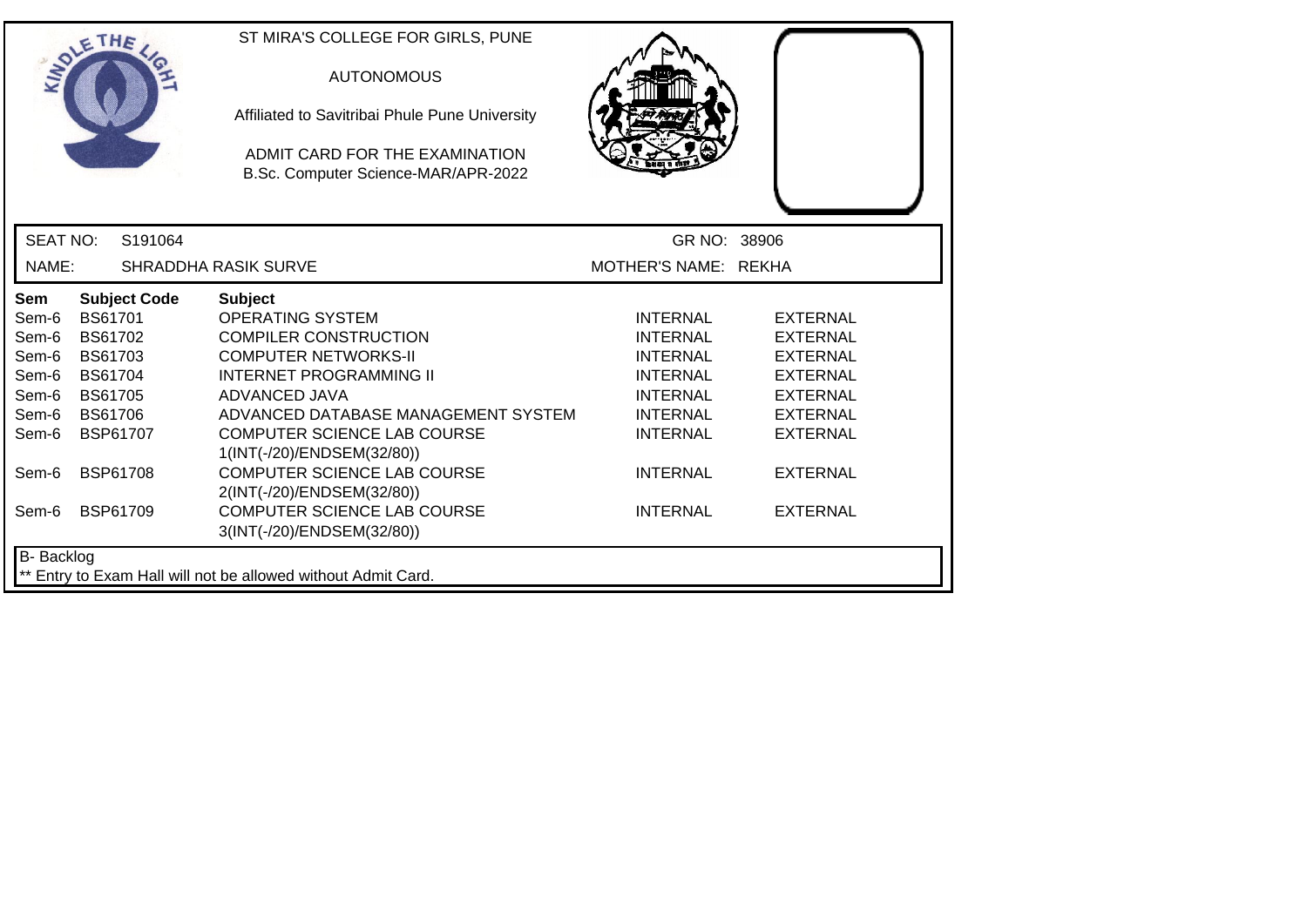|                 | THE                 | ST MIRA'S COLLEGE FOR GIRLS, PUNE                             |                       |                 |
|-----------------|---------------------|---------------------------------------------------------------|-----------------------|-----------------|
|                 |                     | <b>AUTONOMOUS</b>                                             |                       |                 |
|                 |                     | Affiliated to Savitribai Phule Pune University                |                       |                 |
|                 |                     | ADMIT CARD FOR THE EXAMINATION                                |                       |                 |
|                 |                     | B.Sc. Computer Science-MAR/APR-2022                           |                       |                 |
|                 |                     |                                                               |                       |                 |
| <b>SEAT NO:</b> | S191066             |                                                               | GR NO: 37561          |                 |
| NAME:           |                     | <b>TODKAR SHRUTI VITTHAL</b>                                  | MOTHER'S NAME: SARIKA |                 |
| Sem             | <b>Subject Code</b> | <b>Subject</b>                                                |                       |                 |
| Sem-4           | BS41606             | <b>COMMUNICATION PRINCIPLES</b>                               | (B) INTERNAL          |                 |
| Sem-4           | <b>BSP41611</b>     | ELECTRONICS PRACTICAL                                         | (B) EXTERNAL          |                 |
| Sem-6           | <b>BS61701</b>      | OPERATING SYSTEM                                              | <b>INTERNAL</b>       | <b>EXTERNAL</b> |
| Sem-6           | <b>BS61702</b>      | <b>COMPILER CONSTRUCTION</b>                                  | <b>INTERNAL</b>       | <b>EXTERNAL</b> |
| Sem-6           | <b>BS61703</b>      | <b>COMPUTER NETWORKS-II</b>                                   | <b>INTERNAL</b>       | <b>EXTERNAL</b> |
| Sem-6           | <b>BS61704</b>      | <b>INTERNET PROGRAMMING II</b>                                | <b>INTERNAL</b>       | <b>EXTERNAL</b> |
| Sem-6           | <b>BS61705</b>      | ADVANCED JAVA                                                 | <b>INTERNAL</b>       | <b>EXTERNAL</b> |
| Sem-6           | BS61706             | ADVANCED DATABASE MANAGEMENT SYSTEM                           | <b>INTERNAL</b>       | <b>EXTERNAL</b> |
| Sem-6           | <b>BSP61707</b>     | <b>COMPUTER SCIENCE LAB COURSE</b>                            | <b>INTERNAL</b>       | <b>EXTERNAL</b> |
|                 |                     | 1(INT(-/20)/ENDSEM(32/80))                                    |                       |                 |
| Sem-6           | <b>BSP61708</b>     | <b>COMPUTER SCIENCE LAB COURSE</b>                            | <b>INTERNAL</b>       | <b>EXTERNAL</b> |
|                 |                     | 2(INT(-/20)/ENDSEM(32/80))                                    |                       |                 |
| Sem-6           | <b>BSP61709</b>     | <b>COMPUTER SCIENCE LAB COURSE</b>                            | <b>INTERNAL</b>       | <b>EXTERNAL</b> |
|                 |                     | 3(INT(-/20)/ENDSEM(32/80))                                    |                       |                 |
| B- Backlog      |                     |                                                               |                       |                 |
|                 |                     | ** Entry to Exam Hall will not be allowed without Admit Card. |                       |                 |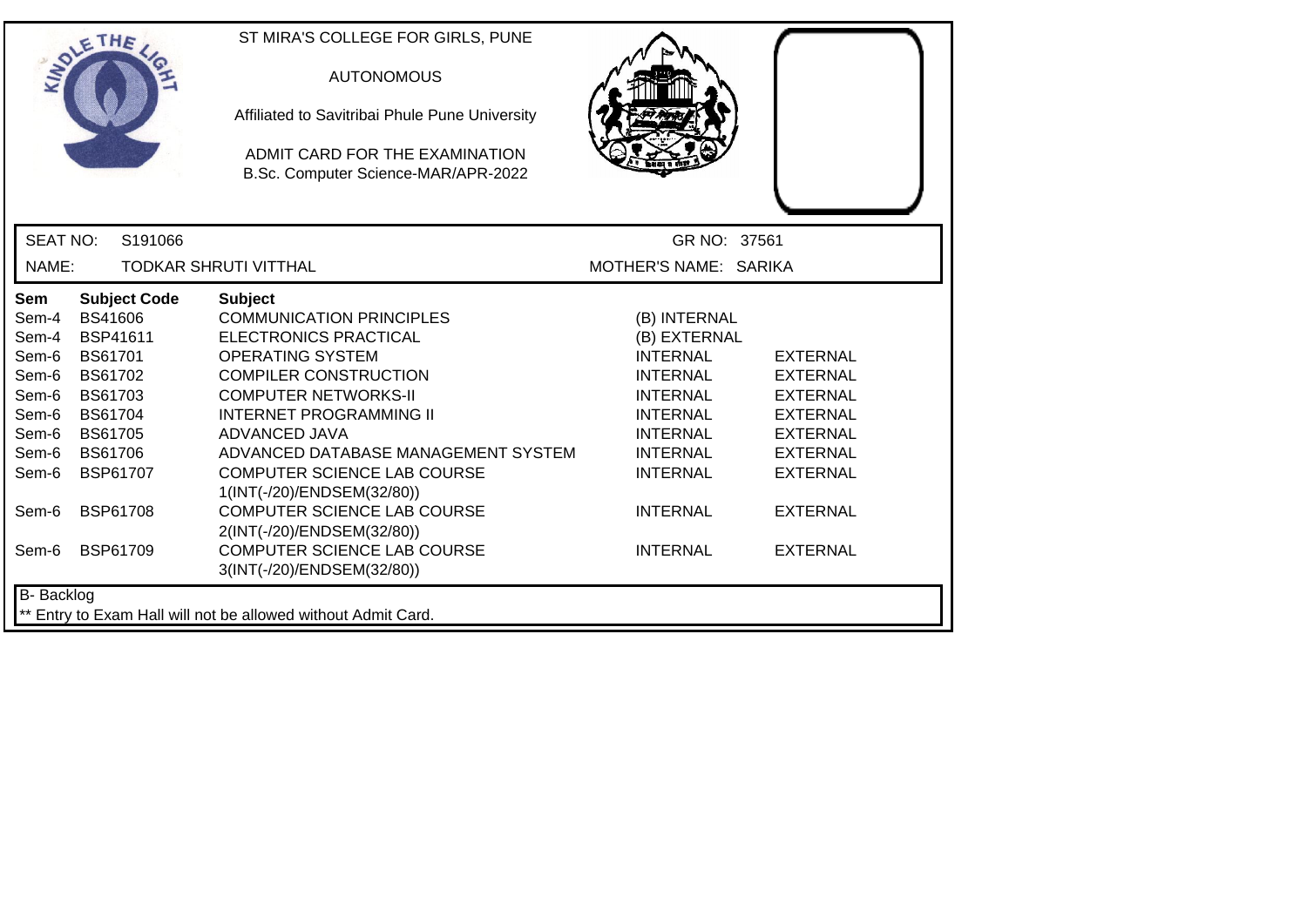|                   | SOLE THE            | ST MIRA'S COLLEGE FOR GIRLS, PUNE<br><b>AUTONOMOUS</b><br>Affiliated to Savitribai Phule Pune University<br>ADMIT CARD FOR THE EXAMINATION<br>B.Sc. Computer Science-MAR/APR-2022 |                          |                 |
|-------------------|---------------------|-----------------------------------------------------------------------------------------------------------------------------------------------------------------------------------|--------------------------|-----------------|
| <b>SEAT NO:</b>   | S191067             |                                                                                                                                                                                   |                          | GR NO: 38890    |
| NAME:             |                     | TUPE AKSHADA GANESH                                                                                                                                                               | MOTHER'S NAME: AASHALATA |                 |
| Sem               | <b>Subject Code</b> | <b>Subject</b>                                                                                                                                                                    |                          |                 |
| Sem-6             | BS61701             | <b>OPERATING SYSTEM</b>                                                                                                                                                           | <b>INTERNAL</b>          | <b>EXTERNAL</b> |
| Sem-6             | BS61702             | <b>COMPILER CONSTRUCTION</b>                                                                                                                                                      | <b>INTERNAL</b>          | <b>EXTERNAL</b> |
| Sem-6             | <b>BS61703</b>      | <b>COMPUTER NETWORKS-II</b>                                                                                                                                                       | <b>INTERNAL</b>          | <b>EXTERNAL</b> |
| Sem-6             | <b>BS61704</b>      | <b>INTERNET PROGRAMMING II</b>                                                                                                                                                    | <b>INTERNAL</b>          | <b>EXTERNAL</b> |
| Sem-6             | <b>BS61705</b>      | ADVANCED JAVA                                                                                                                                                                     | <b>INTERNAL</b>          | <b>EXTERNAL</b> |
| Sem-6             | <b>BS61706</b>      | ADVANCED DATABASE MANAGEMENT SYSTEM                                                                                                                                               | <b>INTERNAL</b>          | <b>EXTERNAL</b> |
| Sem-6             | BSP61707            | COMPUTER SCIENCE LAB COURSE                                                                                                                                                       | <b>INTERNAL</b>          | <b>EXTERNAL</b> |
|                   |                     | 1(INT(-/20)/ENDSEM(32/80))                                                                                                                                                        |                          |                 |
| Sem-6             | <b>BSP61708</b>     | <b>COMPUTER SCIENCE LAB COURSE</b>                                                                                                                                                | <b>INTERNAL</b>          | <b>EXTERNAL</b> |
|                   |                     | 2(INT(-/20)/ENDSEM(32/80))                                                                                                                                                        |                          |                 |
| Sem-6             | <b>BSP61709</b>     | <b>COMPUTER SCIENCE LAB COURSE</b>                                                                                                                                                | <b>INTERNAL</b>          | <b>EXTERNAL</b> |
|                   |                     | 3(INT(-/20)/ENDSEM(32/80))                                                                                                                                                        |                          |                 |
| <b>B-</b> Backlog |                     |                                                                                                                                                                                   |                          |                 |
|                   |                     | ** Entry to Exam Hall will not be allowed without Admit Card.                                                                                                                     |                          |                 |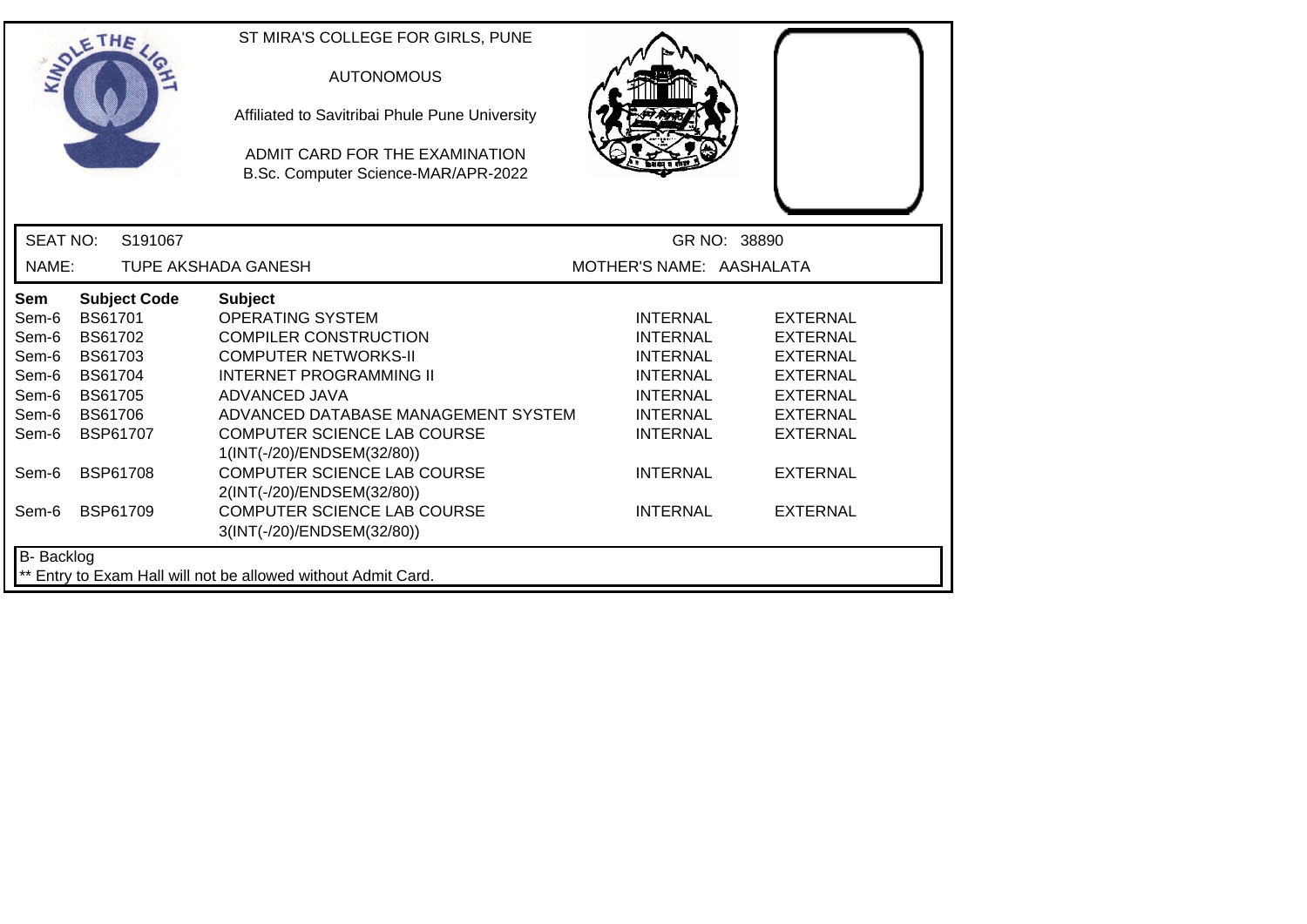|                   | SOLE THE            | ST MIRA'S COLLEGE FOR GIRLS, PUNE<br><b>AUTONOMOUS</b><br>Affiliated to Savitribai Phule Pune University<br>ADMIT CARD FOR THE EXAMINATION<br>B.Sc. Computer Science-MAR/APR-2022 |                        |                 |
|-------------------|---------------------|-----------------------------------------------------------------------------------------------------------------------------------------------------------------------------------|------------------------|-----------------|
| <b>SEAT NO:</b>   | S191068             |                                                                                                                                                                                   |                        | GR NO: 37593    |
| NAME:             |                     | <b>VERMA POONAM RAJENDRA</b>                                                                                                                                                      | MOTHER'S NAME: KANCHAN |                 |
| <b>Sem</b>        | <b>Subject Code</b> | <b>Subject</b>                                                                                                                                                                    |                        |                 |
| Sem-6             | <b>BS61701</b>      | <b>OPERATING SYSTEM</b>                                                                                                                                                           | <b>INTERNAL</b>        | <b>EXTERNAL</b> |
| Sem-6             | BS61702             | <b>COMPILER CONSTRUCTION</b>                                                                                                                                                      | <b>INTERNAL</b>        | <b>EXTERNAL</b> |
| Sem-6             | BS61703             | <b>COMPUTER NETWORKS-II</b>                                                                                                                                                       | <b>INTERNAL</b>        | <b>EXTERNAL</b> |
| Sem-6             | <b>BS61704</b>      | <b>INTERNET PROGRAMMING II</b>                                                                                                                                                    | <b>INTERNAL</b>        | <b>EXTERNAL</b> |
| Sem-6             | <b>BS61705</b>      | ADVANCED JAVA                                                                                                                                                                     | <b>INTERNAL</b>        | <b>EXTERNAL</b> |
| Sem-6             | <b>BS61706</b>      | ADVANCED DATABASE MANAGEMENT SYSTEM                                                                                                                                               | <b>INTERNAL</b>        | <b>EXTERNAL</b> |
| Sem-6             | BSP61707            | COMPUTER SCIENCE LAB COURSE                                                                                                                                                       | <b>INTERNAL</b>        | <b>EXTERNAL</b> |
|                   |                     | 1(INT(-/20)/ENDSEM(32/80))                                                                                                                                                        |                        |                 |
| Sem-6             | <b>BSP61708</b>     | <b>COMPUTER SCIENCE LAB COURSE</b>                                                                                                                                                | <b>INTERNAL</b>        | <b>EXTERNAL</b> |
|                   |                     | 2(INT(-/20)/ENDSEM(32/80))                                                                                                                                                        |                        |                 |
| Sem-6             | <b>BSP61709</b>     | <b>COMPUTER SCIENCE LAB COURSE</b>                                                                                                                                                | <b>INTERNAL</b>        | <b>EXTERNAL</b> |
|                   |                     | 3(INT(-/20)/ENDSEM(32/80))                                                                                                                                                        |                        |                 |
| <b>B-</b> Backlog |                     |                                                                                                                                                                                   |                        |                 |
|                   |                     | ** Entry to Exam Hall will not be allowed without Admit Card.                                                                                                                     |                        |                 |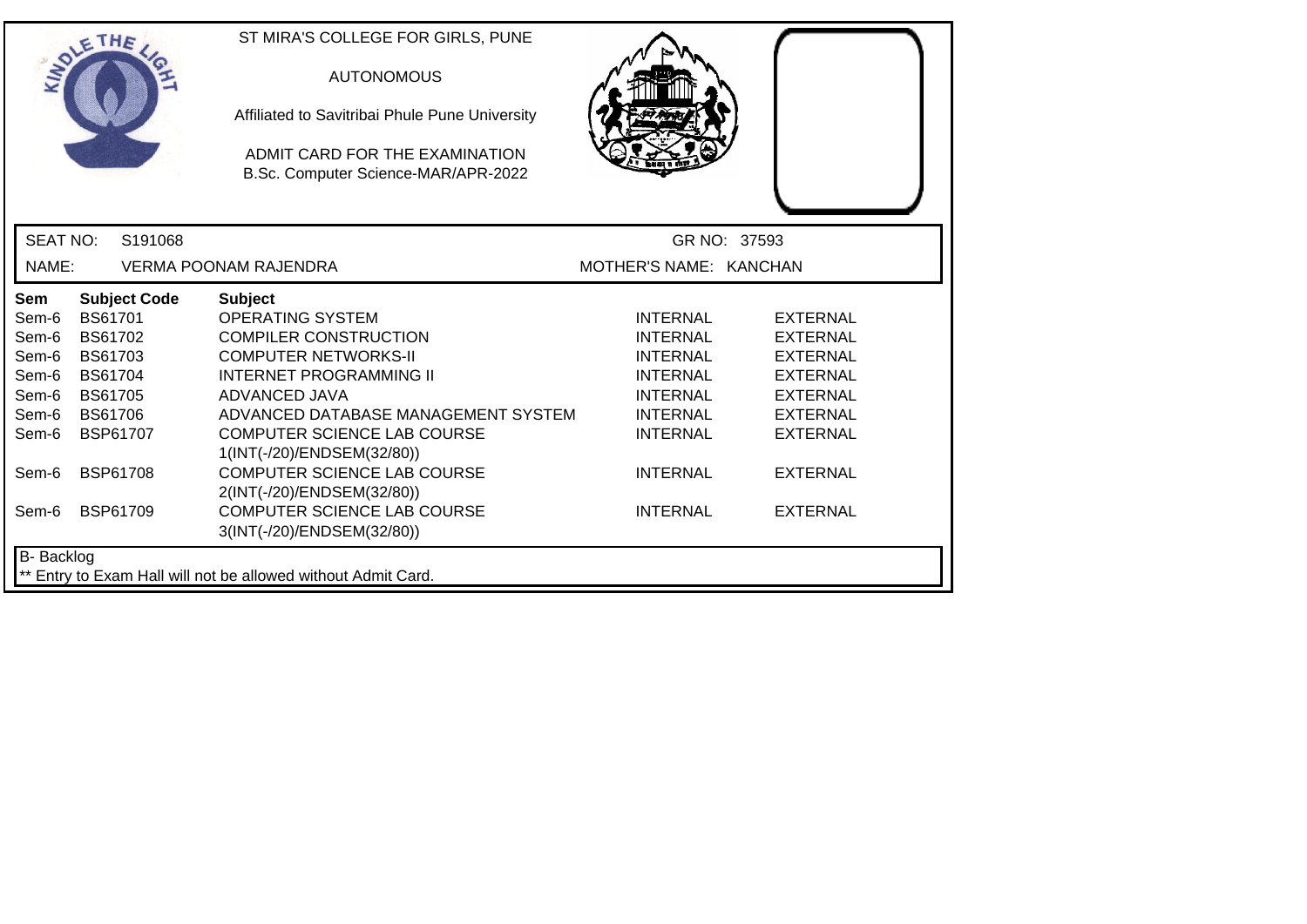| SOLE THE        |                |                     | ST MIRA'S COLLEGE FOR GIRLS, PUNE<br><b>AUTONOMOUS</b><br>Affiliated to Savitribai Phule Pune University<br>ADMIT CARD FOR THE EXAMINATION<br>B.Sc. Computer Science-MAR/APR-2022 |                     |                 |
|-----------------|----------------|---------------------|-----------------------------------------------------------------------------------------------------------------------------------------------------------------------------------|---------------------|-----------------|
| <b>SEAT NO:</b> |                | S191069             |                                                                                                                                                                                   | GR NO: 38920        |                 |
| NAME:           |                |                     | ZAWARE SAKSHI GOVARDHAN                                                                                                                                                           | MOTHER'S NAME: ALKA |                 |
| Sem             |                | <b>Subject Code</b> | <b>Subject</b>                                                                                                                                                                    |                     |                 |
| Sem-6           | BS61701        |                     | <b>OPERATING SYSTEM</b>                                                                                                                                                           | INTERNAL            | <b>EXTERNAL</b> |
| Sem-6           | <b>BS61702</b> |                     | <b>COMPILER CONSTRUCTION</b>                                                                                                                                                      | <b>INTERNAL</b>     | <b>EXTERNAL</b> |
| Sem-6           | BS61703        |                     | <b>COMPUTER NETWORKS-II</b>                                                                                                                                                       | <b>INTERNAL</b>     | <b>EXTERNAL</b> |
| Sem-6           | <b>BS61704</b> |                     | <b>INTERNET PROGRAMMING II</b>                                                                                                                                                    | <b>INTERNAL</b>     | <b>EXTERNAL</b> |
| Sem-6           | <b>BS61705</b> |                     | ADVANCED JAVA                                                                                                                                                                     | <b>INTERNAL</b>     | <b>EXTERNAL</b> |
| Sem-6           | <b>BS61706</b> |                     | ADVANCED DATABASE MANAGEMENT SYSTEM                                                                                                                                               | <b>INTERNAL</b>     | <b>EXTERNAL</b> |
| Sem-6           |                | BSP61707            | COMPUTER SCIENCE LAB COURSE                                                                                                                                                       | <b>INTERNAL</b>     | <b>EXTERNAL</b> |
|                 |                |                     | 1(INT(-/20)/ENDSEM(32/80))<br><b>COMPUTER SCIENCE LAB COURSE</b>                                                                                                                  |                     |                 |
| Sem-6           |                | <b>BSP61708</b>     | 2(INT(-/20)/ENDSEM(32/80))                                                                                                                                                        | <b>INTERNAL</b>     | <b>EXTERNAL</b> |
| Sem-6           |                | <b>BSP61709</b>     | <b>COMPUTER SCIENCE LAB COURSE</b>                                                                                                                                                | <b>INTERNAL</b>     | <b>EXTERNAL</b> |
|                 |                |                     | 3(INT(-/20)/ENDSEM(32/80))                                                                                                                                                        |                     |                 |
| B- Backlog      |                |                     |                                                                                                                                                                                   |                     |                 |
|                 |                |                     | ** Entry to Exam Hall will not be allowed without Admit Card.                                                                                                                     |                     |                 |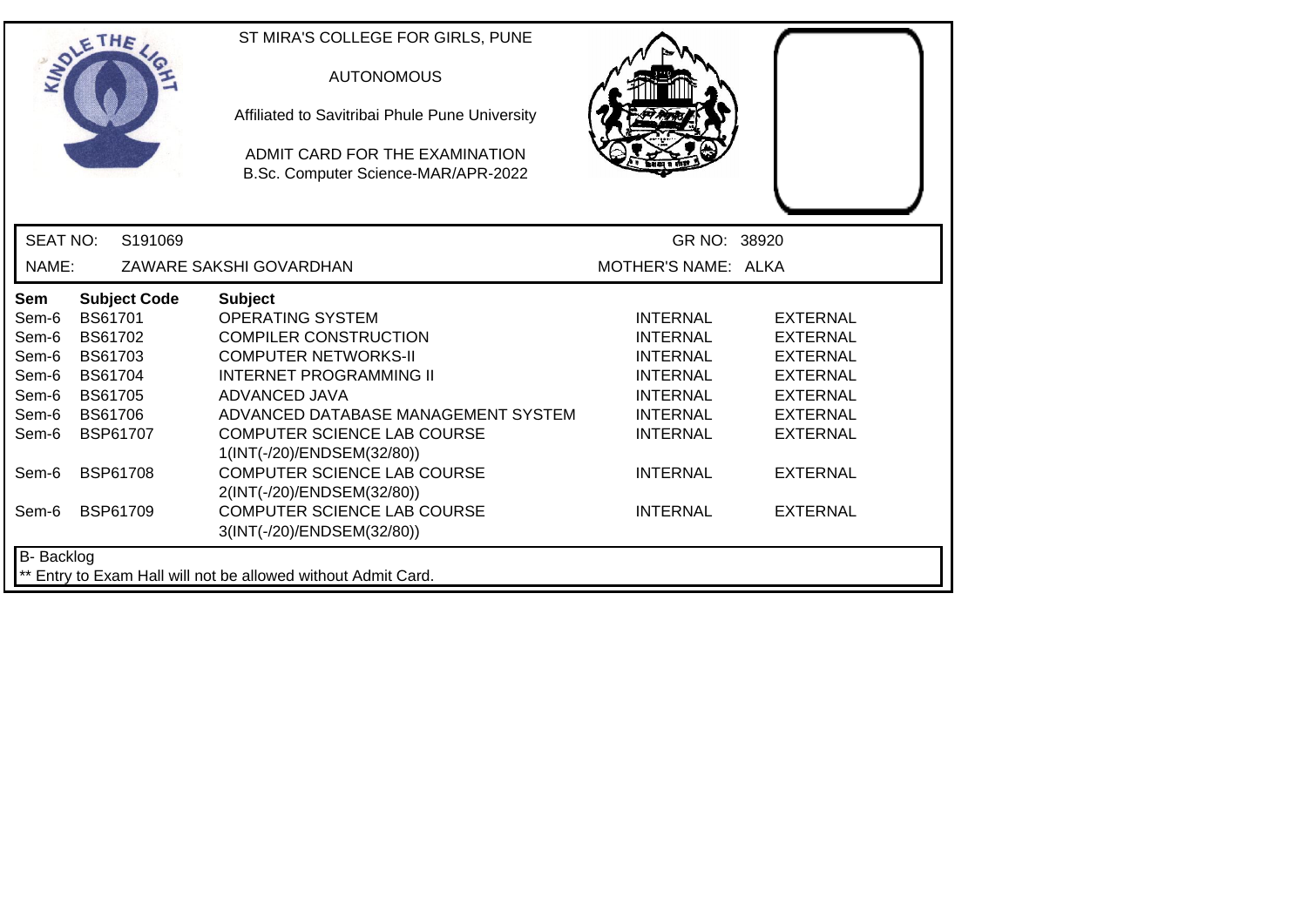|                 | SOLETHE .                                                                          | ST MIRA'S COLLEGE FOR GIRLS, PUNE<br><b>AUTONOMOUS</b><br>Affiliated to Savitribai Phule Pune University<br>ADMIT CARD FOR THE EXAMINATION<br>B.Sc. Computer Science-MAR/APR-2022 |                             |                 |  |  |
|-----------------|------------------------------------------------------------------------------------|-----------------------------------------------------------------------------------------------------------------------------------------------------------------------------------|-----------------------------|-----------------|--|--|
| <b>SEAT NO:</b> | S201003                                                                            |                                                                                                                                                                                   |                             | GR NO: 40160    |  |  |
| NAME:           |                                                                                    | POOJA NARAYANA BATTAL                                                                                                                                                             | MOTHER'S NAME: Chandravathi |                 |  |  |
| Sem             | <b>Subject Code</b>                                                                | <b>Subject</b>                                                                                                                                                                    |                             |                 |  |  |
| Sem-4           | BS42101                                                                            | DATA STRUCTURES AND ALGORITHMS-II                                                                                                                                                 | <b>INTERNAL</b>             | <b>EXTERNAL</b> |  |  |
| Sem-4           | BS42102                                                                            | <b>COMPUTER NETWORKS-I</b>                                                                                                                                                        | <b>INTERNAL</b>             | <b>EXTERNAL</b> |  |  |
| Sem-4           | BS42103                                                                            | <b>COMPUTATIONAL GEOMETRY</b>                                                                                                                                                     | <b>INTERNAL</b>             | <b>EXTERNAL</b> |  |  |
| Sem-4           | BS42104                                                                            | <b>OPERATIONS RESEARCH</b>                                                                                                                                                        | <b>INTERNAL</b>             | <b>EXTERNAL</b> |  |  |
| Sem-4           | BS42105                                                                            | <b>EMBEDDED SYSTEM DESIGN</b>                                                                                                                                                     | <b>INTERNAL</b>             | <b>EXTERNAL</b> |  |  |
| Sem-4           | <b>BS42106</b>                                                                     | WIRELESS COMMUNICATION AND INTERNET OF<br><b>THINGS</b>                                                                                                                           | <b>INTERNAL</b>             | <b>EXTERNAL</b> |  |  |
| Sem-4           | BS42107                                                                            | <b>INGENIOUS LITERATURE</b>                                                                                                                                                       | <b>INTERNAL</b>             | <b>EXTERNAL</b> |  |  |
| Sem-4           | BSP42108                                                                           | PRACTICAL ON DATA STRUCTURES AND ALGORITHMS INTERNAL<br><b>II AND COMPUTER NETWORKS-I</b>                                                                                         |                             | <b>EXTERNAL</b> |  |  |
| Sem-4           | BSP42109                                                                           | <b>PYTHON PROGRAMMING LANGUAGE-II</b>                                                                                                                                             | <b>INTERNAL</b>             | <b>EXTERNAL</b> |  |  |
| Sem-4           | BSP42110                                                                           | ELECTRONICS PRACTICAL                                                                                                                                                             | <b>INTERNAL</b>             | <b>EXTERNAL</b> |  |  |
|                 | <b>B-</b> Backlog<br>** Entry to Exam Hall will not be allowed without Admit Card. |                                                                                                                                                                                   |                             |                 |  |  |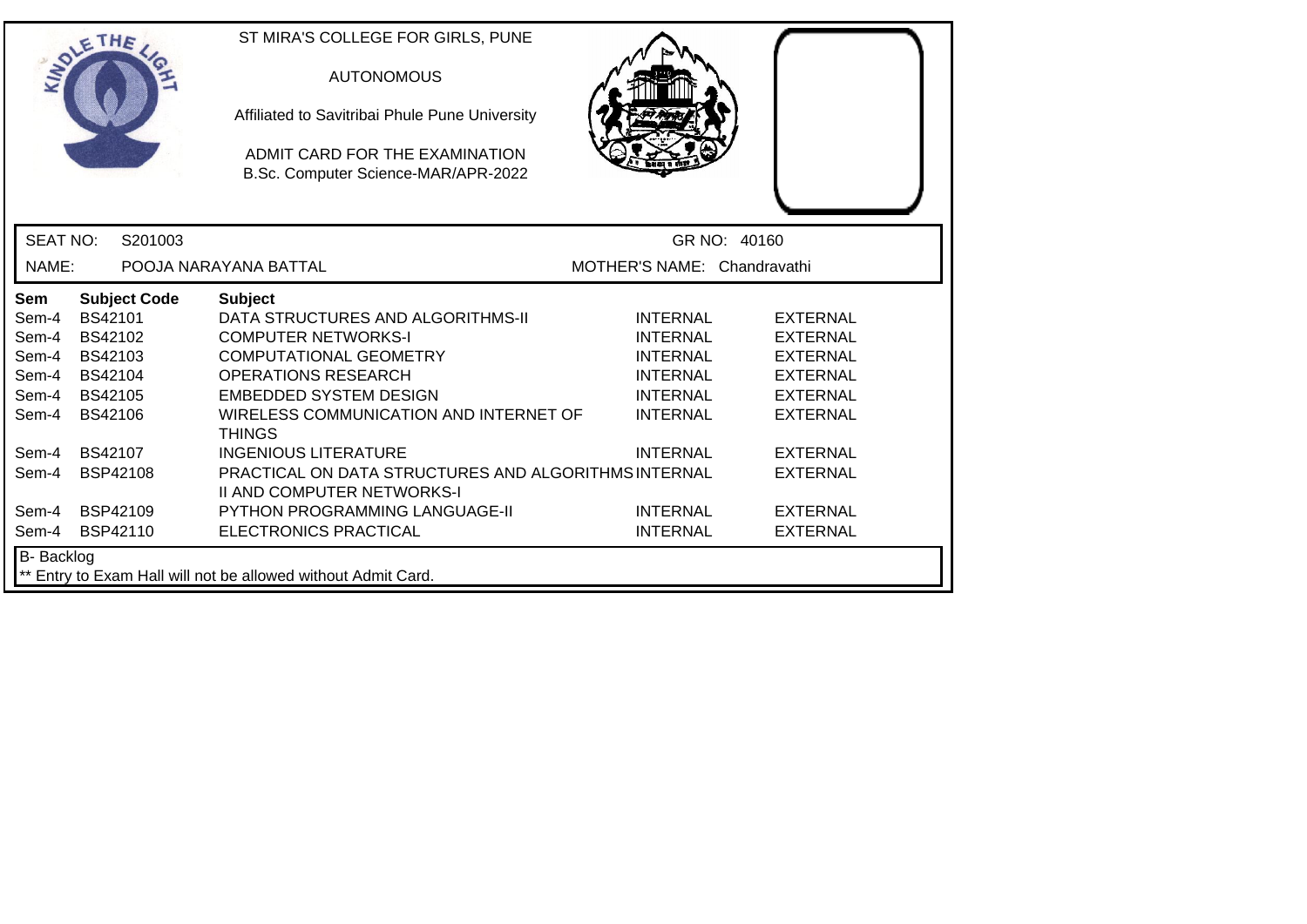|                                                                                                               | ETHE                                                                                                                                                    | ST MIRA'S COLLEGE FOR GIRLS, PUNE<br><b>AUTONOMOUS</b><br>Affiliated to Savitribai Phule Pune University<br>ADMIT CARD FOR THE EXAMINATION<br>B.Sc. Computer Science-MAR/APR-2022                                                                                                                                                                                                                                                                                                 |                                                                                                                                                                         |                                                                                                                                                                                                            |
|---------------------------------------------------------------------------------------------------------------|---------------------------------------------------------------------------------------------------------------------------------------------------------|-----------------------------------------------------------------------------------------------------------------------------------------------------------------------------------------------------------------------------------------------------------------------------------------------------------------------------------------------------------------------------------------------------------------------------------------------------------------------------------|-------------------------------------------------------------------------------------------------------------------------------------------------------------------------|------------------------------------------------------------------------------------------------------------------------------------------------------------------------------------------------------------|
| <b>SEAT NO:</b>                                                                                               | S201004                                                                                                                                                 |                                                                                                                                                                                                                                                                                                                                                                                                                                                                                   | GR NO: 40037                                                                                                                                                            |                                                                                                                                                                                                            |
| NAME:                                                                                                         |                                                                                                                                                         | <b>BHUJBAL RAJLAXMI MAHESH</b>                                                                                                                                                                                                                                                                                                                                                                                                                                                    | MOTHER'S NAME: Sadhana                                                                                                                                                  |                                                                                                                                                                                                            |
| <b>Sem</b><br>Sem-2<br>Sem-4<br>Sem-4<br>Sem-4<br>Sem-4<br>Sem-4<br>Sem-4<br>Sem-4<br>Sem-4<br>Sem-4<br>Sem-4 | <b>Subject Code</b><br>BSP22012<br>BS42101<br>BS42102<br>BS42103<br>BS42104<br>BS42105<br>BS42106<br>BS42107<br><b>BSP42108</b><br>BSP42109<br>BSP42110 | <b>Subject</b><br><b>ELECTRONICS PRACTICAL</b><br>DATA STRUCTURES AND ALGORITHMS-II<br><b>COMPUTER NETWORKS-I</b><br><b>COMPUTATIONAL GEOMETRY</b><br><b>OPERATIONS RESEARCH</b><br><b>EMBEDDED SYSTEM DESIGN</b><br>WIRELESS COMMUNICATION AND INTERNET OF<br><b>THINGS</b><br><b>INGENIOUS LITERATURE</b><br>PRACTICAL ON DATA STRUCTURES AND ALGORITHMS INTERNAL<br><b>II AND COMPUTER NETWORKS-I</b><br><b>PYTHON PROGRAMMING LANGUAGE-II</b><br><b>ELECTRONICS PRACTICAL</b> | <b>INTERNAL</b><br><b>INTERNAL</b><br><b>INTERNAL</b><br><b>INTERNAL</b><br><b>INTERNAL</b><br><b>INTERNAL</b><br><b>INTERNAL</b><br><b>INTERNAL</b><br><b>INTERNAL</b> | (B) EXTERNAL<br><b>EXTERNAL</b><br><b>EXTERNAL</b><br><b>EXTERNAL</b><br><b>EXTERNAL</b><br><b>EXTERNAL</b><br><b>EXTERNAL</b><br><b>EXTERNAL</b><br><b>EXTERNAL</b><br><b>EXTERNAL</b><br><b>EXTERNAL</b> |
| B- Backlog                                                                                                    |                                                                                                                                                         | ** Entry to Exam Hall will not be allowed without Admit Card.                                                                                                                                                                                                                                                                                                                                                                                                                     |                                                                                                                                                                         |                                                                                                                                                                                                            |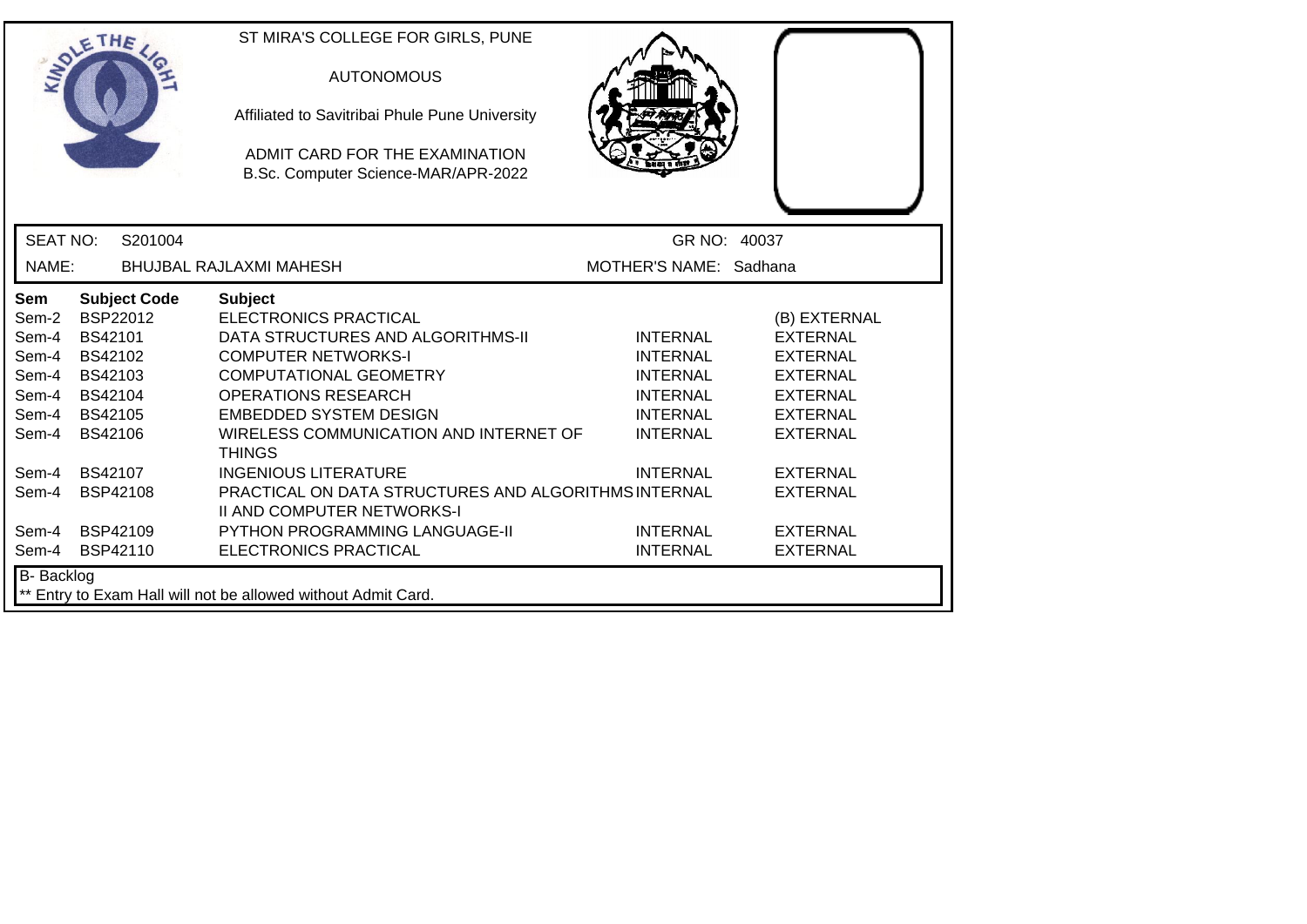| SOLETHE .         |                |                     | ST MIRA'S COLLEGE FOR GIRLS, PUNE<br><b>AUTONOMOUS</b><br>Affiliated to Savitribai Phule Pune University<br>ADMIT CARD FOR THE EXAMINATION<br>B.Sc. Computer Science-MAR/APR-2022 |                         |                 |
|-------------------|----------------|---------------------|-----------------------------------------------------------------------------------------------------------------------------------------------------------------------------------|-------------------------|-----------------|
| <b>SEAT NO:</b>   |                | S201006             |                                                                                                                                                                                   |                         | GR NO: 40030    |
| NAME:             |                |                     | CHALIKANDY ASHWINI SAJITH                                                                                                                                                         | MOTHER'S NAME: Shabeena |                 |
| <b>Sem</b>        |                | <b>Subject Code</b> | <b>Subject</b>                                                                                                                                                                    |                         |                 |
| Sem-4             | BS42101        |                     | DATA STRUCTURES AND ALGORITHMS-II                                                                                                                                                 | <b>INTERNAL</b>         | <b>EXTERNAL</b> |
| Sem-4             | BS42102        |                     | <b>COMPUTER NETWORKS-I</b>                                                                                                                                                        | <b>INTERNAL</b>         | <b>EXTERNAL</b> |
| Sem-4             | BS42103        |                     | <b>COMPUTATIONAL GEOMETRY</b>                                                                                                                                                     | <b>INTERNAL</b>         | <b>EXTERNAL</b> |
| Sem-4             | BS42104        |                     | <b>OPERATIONS RESEARCH</b>                                                                                                                                                        | <b>INTERNAL</b>         | <b>EXTERNAL</b> |
| Sem-4             | BS42105        |                     | <b>EMBEDDED SYSTEM DESIGN</b>                                                                                                                                                     | <b>INTERNAL</b>         | <b>EXTERNAL</b> |
| Sem-4             | <b>BS42106</b> |                     | WIRELESS COMMUNICATION AND INTERNET OF<br><b>THINGS</b>                                                                                                                           | <b>INTERNAL</b>         | <b>EXTERNAL</b> |
| Sem-4             | BS42107        |                     | <b>INGENIOUS LITERATURE</b>                                                                                                                                                       | <b>INTERNAL</b>         | <b>EXTERNAL</b> |
| Sem-4             | BSP42108       |                     | PRACTICAL ON DATA STRUCTURES AND ALGORITHMS INTERNAL<br><b>II AND COMPUTER NETWORKS-I</b>                                                                                         |                         | <b>EXTERNAL</b> |
| Sem-4             | BSP42109       |                     | <b>PYTHON PROGRAMMING LANGUAGE-II</b>                                                                                                                                             | <b>INTERNAL</b>         | <b>EXTERNAL</b> |
| Sem-4             | BSP42110       |                     | ELECTRONICS PRACTICAL                                                                                                                                                             | <b>INTERNAL</b>         | <b>EXTERNAL</b> |
| <b>B-</b> Backlog |                |                     | ** Entry to Exam Hall will not be allowed without Admit Card.                                                                                                                     |                         |                 |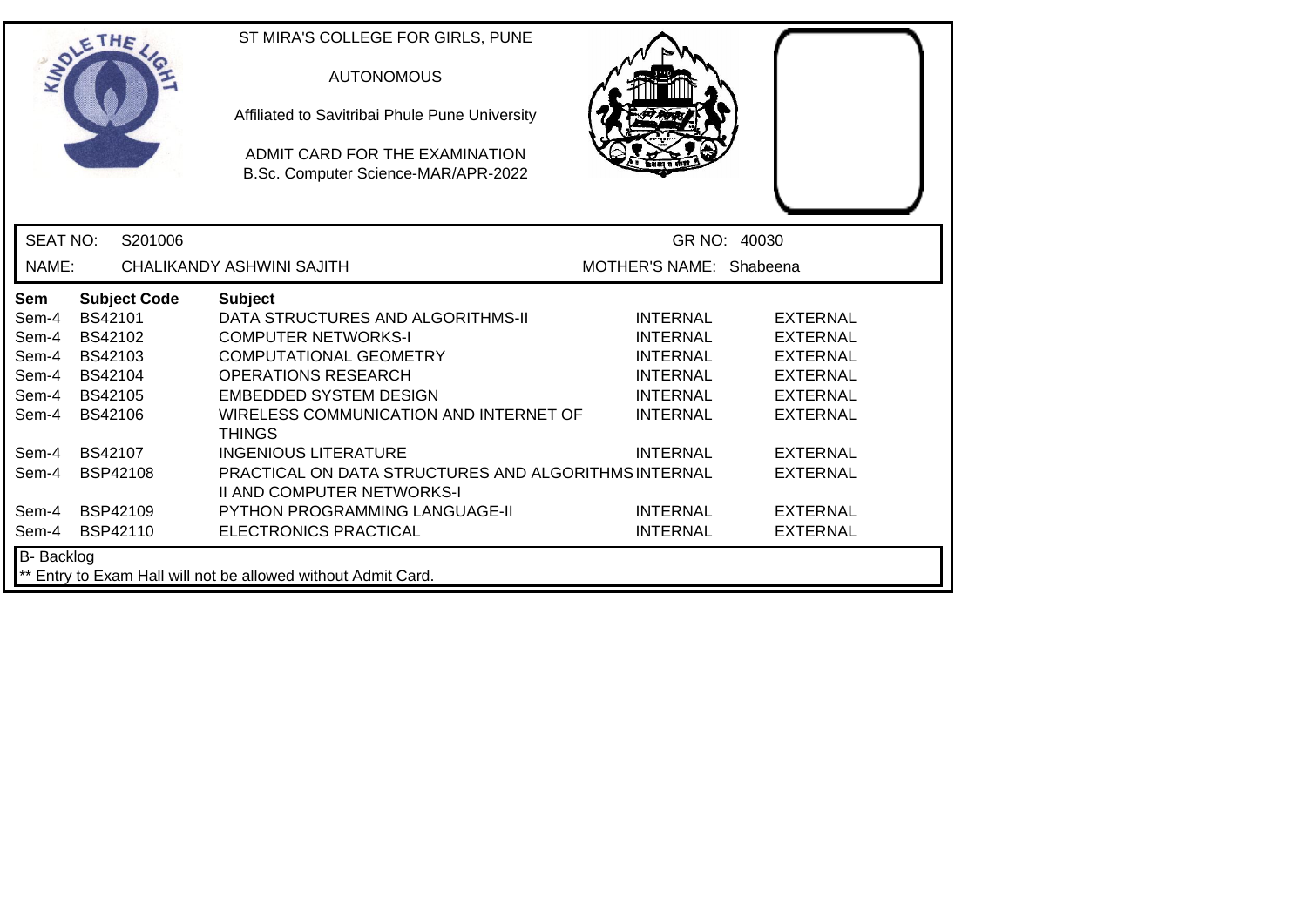|                 | SOLETHE .           | ST MIRA'S COLLEGE FOR GIRLS, PUNE<br><b>AUTONOMOUS</b><br>Affiliated to Savitribai Phule Pune University<br>ADMIT CARD FOR THE EXAMINATION<br>B.Sc. Computer Science-MAR/APR-2022 |                        |                 |  |
|-----------------|---------------------|-----------------------------------------------------------------------------------------------------------------------------------------------------------------------------------|------------------------|-----------------|--|
| <b>SEAT NO:</b> | S201007             |                                                                                                                                                                                   | GR NO: 38716           |                 |  |
| NAME:           |                     | DEOKAR RENUKA SANTOSH                                                                                                                                                             | MOTHER'S NAME: Ashwini |                 |  |
| <b>Sem</b>      | <b>Subject Code</b> | <b>Subject</b>                                                                                                                                                                    |                        |                 |  |
| Sem-4           | BS42101             | DATA STRUCTURES AND ALGORITHMS-II                                                                                                                                                 | <b>INTERNAL</b>        | <b>EXTERNAL</b> |  |
| Sem-4           | BS42102             | <b>COMPUTER NETWORKS-I</b>                                                                                                                                                        | <b>INTERNAL</b>        | <b>EXTERNAL</b> |  |
| Sem-4           | BS42103             | <b>COMPUTATIONAL GEOMETRY</b>                                                                                                                                                     | <b>INTERNAL</b>        | <b>EXTERNAL</b> |  |
| Sem-4           | BS42104             | <b>OPERATIONS RESEARCH</b>                                                                                                                                                        | <b>INTERNAL</b>        | <b>EXTERNAL</b> |  |
| Sem-4           | BS42105             | <b>EMBEDDED SYSTEM DESIGN</b>                                                                                                                                                     | <b>INTERNAL</b>        | <b>EXTERNAL</b> |  |
| Sem-4           | BS42106             | WIRELESS COMMUNICATION AND INTERNET OF<br><b>THINGS</b>                                                                                                                           | <b>INTERNAL</b>        | <b>EXTERNAL</b> |  |
| Sem-4           | <b>BS42107</b>      | <b>INGENIOUS LITERATURE</b>                                                                                                                                                       | <b>INTERNAL</b>        | <b>EXTERNAL</b> |  |
| Sem-4           | BSP42108            | PRACTICAL ON DATA STRUCTURES AND ALGORITHMS INTERNAL<br><b>II AND COMPUTER NETWORKS-I</b>                                                                                         |                        | <b>EXTERNAL</b> |  |
| Sem-4           | <b>BSP42109</b>     | <b>PYTHON PROGRAMMING LANGUAGE-II</b>                                                                                                                                             | <b>INTERNAL</b>        | <b>EXTERNAL</b> |  |
| Sem-4           | <b>BSP42110</b>     | ELECTRONICS PRACTICAL                                                                                                                                                             | <b>INTERNAL</b>        | <b>EXTERNAL</b> |  |
| B- Backlog      |                     | ** Entry to Exam Hall will not be allowed without Admit Card.                                                                                                                     |                        |                 |  |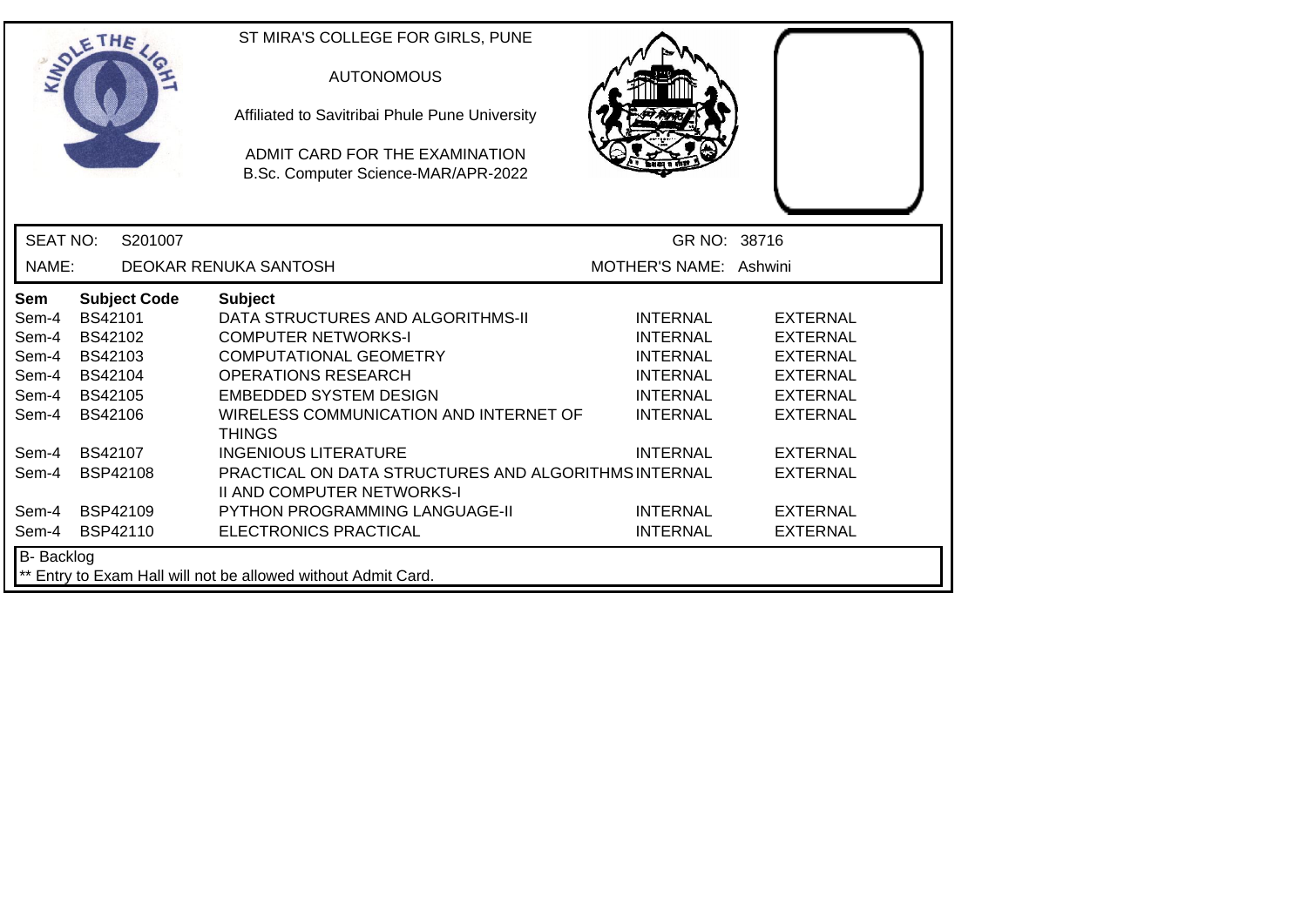|                                                                                               | ETHE                                                                                                                                                    | ST MIRA'S COLLEGE FOR GIRLS, PUNE<br><b>AUTONOMOUS</b><br>Affiliated to Savitribai Phule Pune University<br>ADMIT CARD FOR THE EXAMINATION<br>B.Sc. Computer Science-MAR/APR-2022                                                                                                                                                                                                                                                                            |                                                                                                                                   |                                                                                                                                                                                                |
|-----------------------------------------------------------------------------------------------|---------------------------------------------------------------------------------------------------------------------------------------------------------|--------------------------------------------------------------------------------------------------------------------------------------------------------------------------------------------------------------------------------------------------------------------------------------------------------------------------------------------------------------------------------------------------------------------------------------------------------------|-----------------------------------------------------------------------------------------------------------------------------------|------------------------------------------------------------------------------------------------------------------------------------------------------------------------------------------------|
| <b>SEAT NO:</b>                                                                               | S201008                                                                                                                                                 |                                                                                                                                                                                                                                                                                                                                                                                                                                                              | GR NO: 40155                                                                                                                      |                                                                                                                                                                                                |
| NAME:                                                                                         |                                                                                                                                                         | RENUKA VITTHAL DHAGE                                                                                                                                                                                                                                                                                                                                                                                                                                         | MOTHER'S NAME: Vanita                                                                                                             |                                                                                                                                                                                                |
| Sem<br>Sem-1<br>Sem-2<br>Sem-3<br>Sem-3<br>Sem-3<br>Sem-4<br>Sem-4<br>Sem-4<br>Sem-4<br>Sem-4 | <b>Subject Code</b><br>BSP12012<br>BSP22012<br>BSP32108<br>BSP32109<br>BSP32110<br>BS42101<br>BS42102<br>BS42103<br>BS42104<br>Sem-4 BS42105<br>BS42106 | <b>Subject</b><br>ELECTRONICS PRACTICAL<br><b>ELECTRONICS PRACTICAL</b><br>PRACTICAL ON DATA STRUCTURES AND ALGORITHMS INTERNAL<br>I AND SOFTWARE ENGINEERING<br>PYTHON PROGRAMMING LANGUAGE-I<br><b>ELECTRONICS PRACTICAL</b><br>DATA STRUCTURES AND ALGORITHMS-II<br><b>COMPUTER NETWORKS-I</b><br><b>COMPUTATIONAL GEOMETRY</b><br><b>OPERATIONS RESEARCH</b><br><b>EMBEDDED SYSTEM DESIGN</b><br>WIRELESS COMMUNICATION AND INTERNET OF<br><b>THINGS</b> | <b>INTERNAL</b><br><b>INTERNAL</b><br><b>INTERNAL</b><br><b>INTERNAL</b><br><b>INTERNAL</b><br><b>INTERNAL</b><br><b>INTERNAL</b> | (B) EXTERNAL<br>(B) EXTERNAL<br>(B) EXTERNAL<br>(B) EXTERNAL<br>(B) EXTERNAL<br><b>EXTERNAL</b><br><b>EXTERNAL</b><br><b>EXTERNAL</b><br><b>EXTERNAL</b><br><b>EXTERNAL</b><br><b>EXTERNAL</b> |
| Sem-4<br>Sem-4<br>Sem-4<br>Sem-4                                                              | BS42107<br><b>BSP42108</b><br><b>BSP42109</b><br>BSP42110                                                                                               | <b>INGENIOUS LITERATURE</b><br>PRACTICAL ON DATA STRUCTURES AND ALGORITHMS INTERNAL<br><b>II AND COMPUTER NETWORKS-I</b><br>PYTHON PROGRAMMING LANGUAGE-II<br>ELECTRONICS PRACTICAL                                                                                                                                                                                                                                                                          | <b>INTERNAL</b><br><b>INTERNAL</b><br><b>INTERNAL</b>                                                                             | <b>EXTERNAL</b><br><b>EXTERNAL</b><br><b>EXTERNAL</b><br><b>EXTERNAL</b>                                                                                                                       |
| <b>B-</b> Backlog<br>** Entry to Exam Hall will not be allowed without Admit Card.            |                                                                                                                                                         |                                                                                                                                                                                                                                                                                                                                                                                                                                                              |                                                                                                                                   |                                                                                                                                                                                                |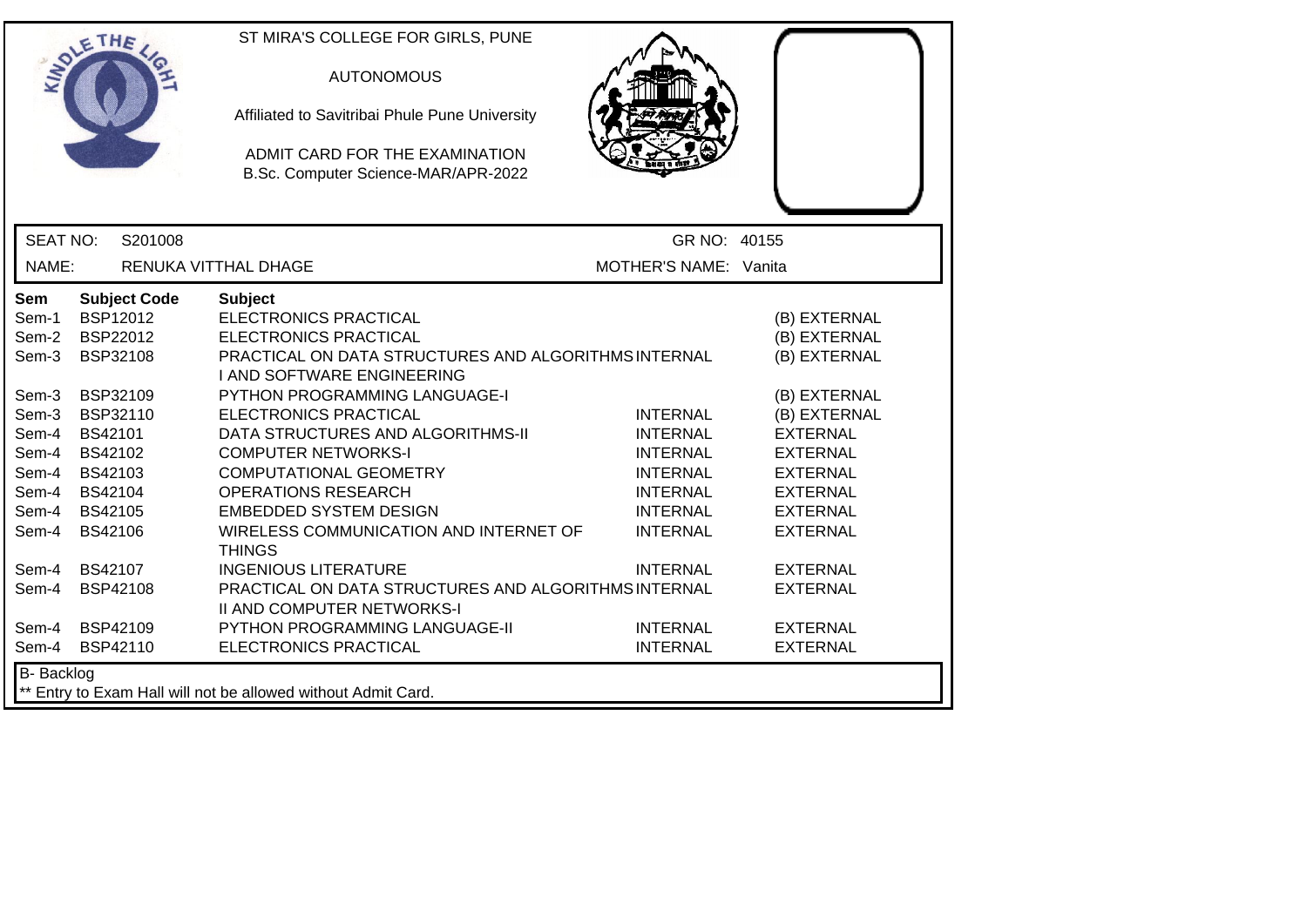|                   | SOLETHE .           | ST MIRA'S COLLEGE FOR GIRLS, PUNE<br><b>AUTONOMOUS</b><br>Affiliated to Savitribai Phule Pune University<br>ADMIT CARD FOR THE EXAMINATION<br>B.Sc. Computer Science-MAR/APR-2022 |                         |                 |  |
|-------------------|---------------------|-----------------------------------------------------------------------------------------------------------------------------------------------------------------------------------|-------------------------|-----------------|--|
| <b>SEAT NO:</b>   | S201009             |                                                                                                                                                                                   | GR NO: 40153            |                 |  |
| NAME:             |                     | HARSHADA SHARAD DHAMDHERE                                                                                                                                                         | MOTHER'S NAME: Vaishali |                 |  |
| <b>Sem</b>        | <b>Subject Code</b> | <b>Subject</b>                                                                                                                                                                    |                         |                 |  |
| Sem-4             | <b>BS42101</b>      | DATA STRUCTURES AND ALGORITHMS-II                                                                                                                                                 | <b>INTERNAL</b>         | <b>EXTERNAL</b> |  |
| Sem-4             | BS42102             | <b>COMPUTER NETWORKS-I</b>                                                                                                                                                        | <b>INTERNAL</b>         | <b>EXTERNAL</b> |  |
| Sem-4             | BS42103             | <b>COMPUTATIONAL GEOMETRY</b>                                                                                                                                                     | <b>INTERNAL</b>         | <b>EXTERNAL</b> |  |
| Sem-4             | <b>BS42104</b>      | <b>OPERATIONS RESEARCH</b>                                                                                                                                                        | <b>INTERNAL</b>         | <b>EXTERNAL</b> |  |
| Sem-4             | <b>BS42105</b>      | <b>EMBEDDED SYSTEM DESIGN</b>                                                                                                                                                     | <b>INTERNAL</b>         | <b>EXTERNAL</b> |  |
| Sem-4             | BS42106             | WIRELESS COMMUNICATION AND INTERNET OF<br><b>THINGS</b>                                                                                                                           | <b>INTERNAL</b>         | <b>EXTERNAL</b> |  |
| Sem-4             | <b>BS42107</b>      | <b>INGENIOUS LITERATURE</b>                                                                                                                                                       | <b>INTERNAL</b>         | <b>EXTERNAL</b> |  |
| Sem-4             | <b>BSP42108</b>     | PRACTICAL ON DATA STRUCTURES AND ALGORITHMS INTERNAL<br><b>II AND COMPUTER NETWORKS-I</b>                                                                                         |                         | <b>EXTERNAL</b> |  |
| Sem-4             | BSP42109            | PYTHON PROGRAMMING LANGUAGE-II                                                                                                                                                    | <b>INTERNAL</b>         | <b>EXTERNAL</b> |  |
| Sem-4             | <b>BSP42110</b>     | ELECTRONICS PRACTICAL                                                                                                                                                             | <b>INTERNAL</b>         | <b>EXTERNAL</b> |  |
| <b>B-</b> Backlog |                     | ** Entry to Exam Hall will not be allowed without Admit Card.                                                                                                                     |                         |                 |  |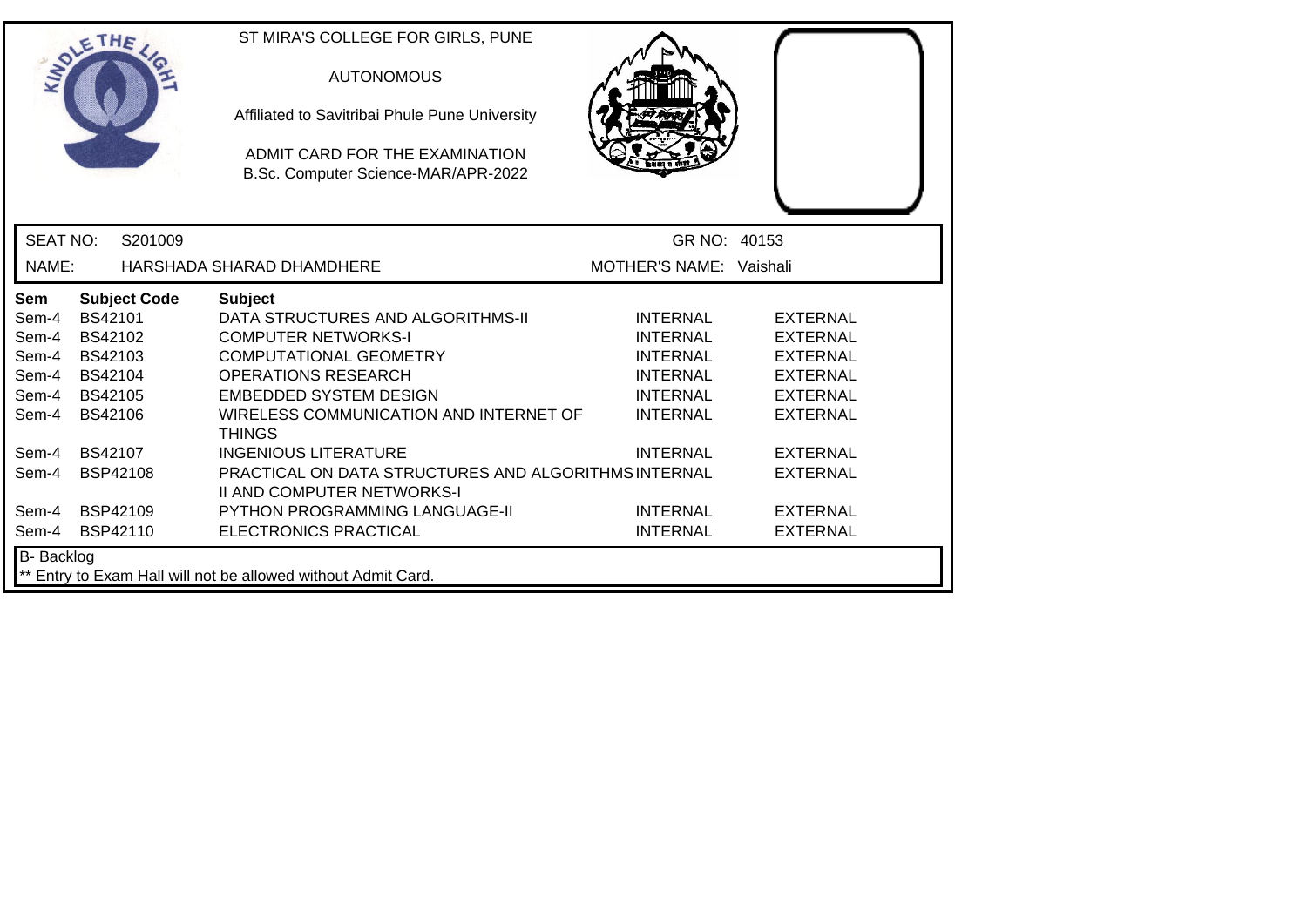|                   |                     | ST MIRA'S COLLEGE FOR GIRLS, PUNE                                                         |                         |                 |
|-------------------|---------------------|-------------------------------------------------------------------------------------------|-------------------------|-----------------|
|                   | SOLETHE .           | <b>AUTONOMOUS</b>                                                                         |                         |                 |
|                   |                     | Affiliated to Savitribai Phule Pune University                                            |                         |                 |
|                   |                     | ADMIT CARD FOR THE EXAMINATION                                                            |                         |                 |
|                   |                     | B.Sc. Computer Science-MAR/APR-2022                                                       |                         |                 |
|                   |                     |                                                                                           |                         |                 |
| <b>SEAT NO:</b>   | S201010             |                                                                                           | GR NO: 40157            |                 |
| NAME:             | ANUJA ANIL GAIKWAD  |                                                                                           | MOTHER'S NAME: Paurnima |                 |
| Sem               | <b>Subject Code</b> | <b>Subject</b>                                                                            |                         |                 |
| Sem-2             | BSP22012            | <b>ELECTRONICS PRACTICAL</b>                                                              |                         | (B) EXTERNAL    |
| Sem-3             | BSP32110            | <b>ELECTRONICS PRACTICAL</b>                                                              |                         | (B) EXTERNAL    |
| Sem-4             | <b>BS42101</b>      | DATA STRUCTURES AND ALGORITHMS-II                                                         | <b>INTERNAL</b>         | <b>EXTERNAL</b> |
| Sem-4             | BS42102             | <b>COMPUTER NETWORKS-I</b>                                                                | <b>INTERNAL</b>         | <b>EXTERNAL</b> |
| Sem-4             | BS42103             | <b>COMPUTATIONAL GEOMETRY</b>                                                             | <b>INTERNAL</b>         | <b>EXTERNAL</b> |
| Sem-4             | <b>BS42104</b>      | <b>OPERATIONS RESEARCH</b>                                                                | <b>INTERNAL</b>         | <b>EXTERNAL</b> |
| Sem-4             | BS42105             | <b>EMBEDDED SYSTEM DESIGN</b>                                                             | <b>INTERNAL</b>         | <b>EXTERNAL</b> |
| Sem-4             | <b>BS42106</b>      | WIRELESS COMMUNICATION AND INTERNET OF<br><b>THINGS</b>                                   | <b>INTERNAL</b>         | <b>EXTERNAL</b> |
| Sem-4             | <b>BS42107</b>      | <b>INGENIOUS LITERATURE</b>                                                               | <b>INTERNAL</b>         | <b>EXTERNAL</b> |
| Sem-4             | <b>BSP42108</b>     | PRACTICAL ON DATA STRUCTURES AND ALGORITHMS INTERNAL<br><b>II AND COMPUTER NETWORKS-I</b> |                         | <b>EXTERNAL</b> |
| Sem-4             | <b>BSP42109</b>     | <b>PYTHON PROGRAMMING LANGUAGE-II</b>                                                     | <b>INTERNAL</b>         | <b>EXTERNAL</b> |
| Sem-4             | BSP42110            | ELECTRONICS PRACTICAL                                                                     | <b>INTERNAL</b>         | <b>EXTERNAL</b> |
| <b>B-</b> Backlog |                     |                                                                                           |                         |                 |
|                   |                     | ** Entry to Exam Hall will not be allowed without Admit Card.                             |                         |                 |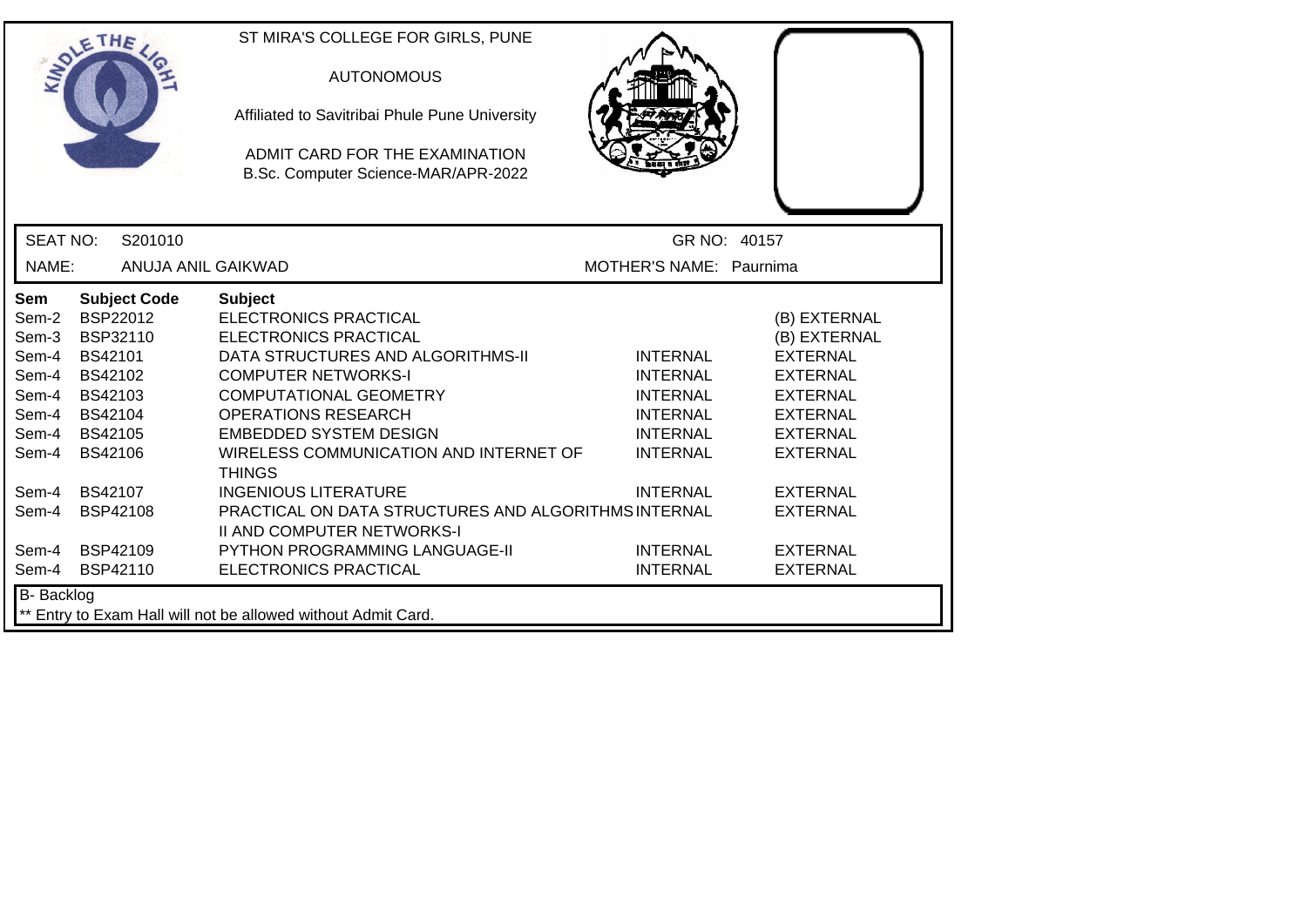| SOLETHE .         |                 |                     | ST MIRA'S COLLEGE FOR GIRLS, PUNE<br><b>AUTONOMOUS</b><br>Affiliated to Savitribai Phule Pune University<br>ADMIT CARD FOR THE EXAMINATION<br>B.Sc. Computer Science-MAR/APR-2022 |                       |                 |
|-------------------|-----------------|---------------------|-----------------------------------------------------------------------------------------------------------------------------------------------------------------------------------|-----------------------|-----------------|
| <b>SEAT NO:</b>   |                 | S201011             |                                                                                                                                                                                   | GR NO: 40039          |                 |
| NAME:             |                 |                     | <b>GAWDE SNEHA DINESH</b>                                                                                                                                                         | MOTHER'S NAME: Pushpa |                 |
| <b>Sem</b>        |                 | <b>Subject Code</b> | <b>Subject</b>                                                                                                                                                                    |                       |                 |
| Sem-4             | BS42101         |                     | DATA STRUCTURES AND ALGORITHMS-II                                                                                                                                                 | <b>INTERNAL</b>       | <b>EXTERNAL</b> |
| Sem-4             | BS42102         |                     | <b>COMPUTER NETWORKS-I</b>                                                                                                                                                        | <b>INTERNAL</b>       | <b>EXTERNAL</b> |
| Sem-4             | BS42103         |                     | <b>COMPUTATIONAL GEOMETRY</b>                                                                                                                                                     | <b>INTERNAL</b>       | <b>EXTERNAL</b> |
| Sem-4             | <b>BS42104</b>  |                     | <b>OPERATIONS RESEARCH</b>                                                                                                                                                        | <b>INTERNAL</b>       | <b>EXTERNAL</b> |
| Sem-4             | <b>BS42105</b>  |                     | <b>EMBEDDED SYSTEM DESIGN</b>                                                                                                                                                     | <b>INTERNAL</b>       | <b>EXTERNAL</b> |
| Sem-4             | BS42106         |                     | WIRELESS COMMUNICATION AND INTERNET OF<br><b>THINGS</b>                                                                                                                           | <b>INTERNAL</b>       | <b>EXTERNAL</b> |
| Sem-4             | <b>BS42107</b>  |                     | <b>INGENIOUS LITERATURE</b>                                                                                                                                                       | <b>INTERNAL</b>       | <b>EXTERNAL</b> |
| Sem-4             | BSP42108        |                     | PRACTICAL ON DATA STRUCTURES AND ALGORITHMS INTERNAL<br><b>II AND COMPUTER NETWORKS-I</b>                                                                                         |                       | <b>EXTERNAL</b> |
| Sem-4             | BSP42109        |                     | PYTHON PROGRAMMING LANGUAGE-II                                                                                                                                                    | <b>INTERNAL</b>       | <b>EXTERNAL</b> |
| Sem-4             | <b>BSP42110</b> |                     | ELECTRONICS PRACTICAL                                                                                                                                                             | <b>INTERNAL</b>       | <b>EXTERNAL</b> |
| <b>B-</b> Backlog |                 |                     | ** Entry to Exam Hall will not be allowed without Admit Card.                                                                                                                     |                       |                 |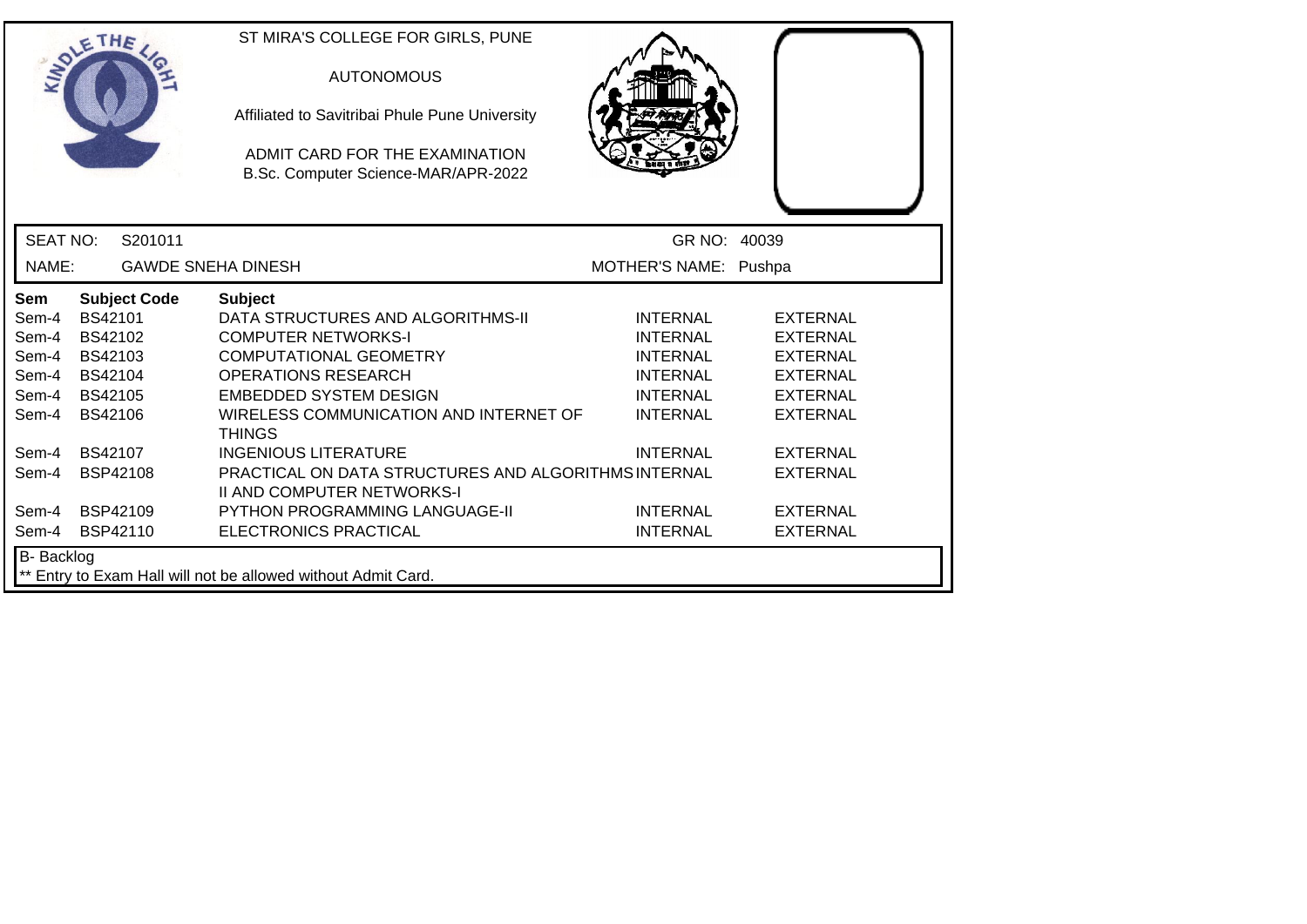|                   | SOLETHE .                 | ST MIRA'S COLLEGE FOR GIRLS, PUNE<br><b>AUTONOMOUS</b><br>Affiliated to Savitribai Phule Pune University<br>ADMIT CARD FOR THE EXAMINATION<br>B.Sc. Computer Science-MAR/APR-2022 |                     |                 |
|-------------------|---------------------------|-----------------------------------------------------------------------------------------------------------------------------------------------------------------------------------|---------------------|-----------------|
| <b>SEAT NO:</b>   | S201012                   |                                                                                                                                                                                   | GR NO: 40161        |                 |
| NAME:             | <b>SHIRIN SAJI GEORGE</b> |                                                                                                                                                                                   | MOTHER'S NAME: Maya |                 |
| Sem               | <b>Subject Code</b>       | <b>Subject</b>                                                                                                                                                                    |                     |                 |
| Sem-4             | BS42101                   | DATA STRUCTURES AND ALGORITHMS-II                                                                                                                                                 | <b>INTERNAL</b>     | <b>EXTERNAL</b> |
| Sem-4             | BS42102                   | <b>COMPUTER NETWORKS-I</b>                                                                                                                                                        | <b>INTERNAL</b>     | <b>EXTERNAL</b> |
| Sem-4             | BS42103                   | <b>COMPUTATIONAL GEOMETRY</b>                                                                                                                                                     | <b>INTERNAL</b>     | <b>EXTERNAL</b> |
| Sem-4             | BS42104                   | <b>OPERATIONS RESEARCH</b>                                                                                                                                                        | <b>INTERNAL</b>     | <b>EXTERNAL</b> |
| Sem-4             | <b>BS42105</b>            | <b>EMBEDDED SYSTEM DESIGN</b>                                                                                                                                                     | <b>INTERNAL</b>     | <b>EXTERNAL</b> |
| Sem-4             | BS42106                   | WIRELESS COMMUNICATION AND INTERNET OF<br><b>THINGS</b>                                                                                                                           | <b>INTERNAL</b>     | <b>EXTERNAL</b> |
| Sem-4             | <b>BS42107</b>            | <b>INGENIOUS LITERATURE</b>                                                                                                                                                       | <b>INTERNAL</b>     | <b>EXTERNAL</b> |
| Sem-4             | BSP42108                  | PRACTICAL ON DATA STRUCTURES AND ALGORITHMS INTERNAL<br><b>II AND COMPUTER NETWORKS-I</b>                                                                                         |                     | <b>EXTERNAL</b> |
| Sem-4             | <b>BSP42109</b>           | <b>PYTHON PROGRAMMING LANGUAGE-II</b>                                                                                                                                             | <b>INTERNAL</b>     | <b>EXTERNAL</b> |
| Sem-4             | <b>BSP42110</b>           | ELECTRONICS PRACTICAL                                                                                                                                                             | <b>INTERNAL</b>     | <b>EXTERNAL</b> |
| <b>B-</b> Backlog |                           | ** Entry to Exam Hall will not be allowed without Admit Card.                                                                                                                     |                     |                 |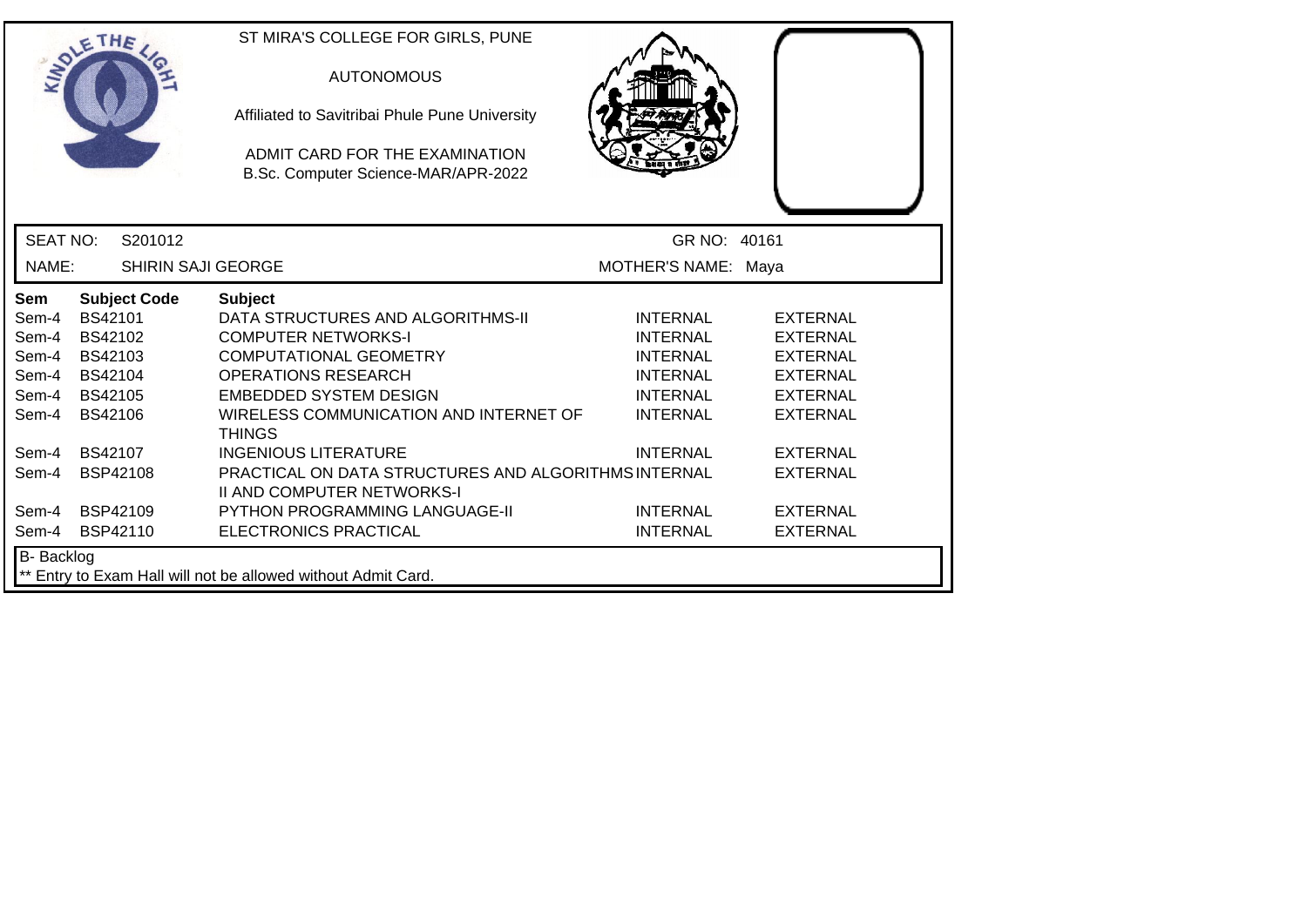|                 | SOLETHE .           | ST MIRA'S COLLEGE FOR GIRLS, PUNE<br><b>AUTONOMOUS</b><br>Affiliated to Savitribai Phule Pune University<br>ADMIT CARD FOR THE EXAMINATION<br>B.Sc. Computer Science-MAR/APR-2022 |                      |                 |
|-----------------|---------------------|-----------------------------------------------------------------------------------------------------------------------------------------------------------------------------------|----------------------|-----------------|
| <b>SEAT NO:</b> | S201013             |                                                                                                                                                                                   | GR NO: 40031         |                 |
| NAME:           |                     | VAISHNAVI KAMLAKAR GHAWATE                                                                                                                                                        | MOTHER'S NAME: Anita |                 |
| Sem             | <b>Subject Code</b> | <b>Subject</b>                                                                                                                                                                    |                      |                 |
| Sem-4           | BS42101             | DATA STRUCTURES AND ALGORITHMS-II                                                                                                                                                 | <b>INTERNAL</b>      | <b>EXTERNAL</b> |
| Sem-4           | BS42102             | <b>COMPUTER NETWORKS-I</b>                                                                                                                                                        | <b>INTERNAL</b>      | <b>EXTERNAL</b> |
| Sem-4           | BS42103             | COMPUTATIONAL GEOMETRY                                                                                                                                                            | <b>INTERNAL</b>      | <b>EXTERNAL</b> |
| Sem-4           | BS42104             | <b>OPERATIONS RESEARCH</b>                                                                                                                                                        | <b>INTERNAL</b>      | <b>EXTERNAL</b> |
| Sem-4           | <b>BS42105</b>      | <b>EMBEDDED SYSTEM DESIGN</b>                                                                                                                                                     | <b>INTERNAL</b>      | <b>EXTERNAL</b> |
| Sem-4           | <b>BS42106</b>      | WIRELESS COMMUNICATION AND INTERNET OF<br><b>THINGS</b>                                                                                                                           | <b>INTERNAL</b>      | <b>EXTERNAL</b> |
| Sem-4           | <b>BS42107</b>      | <b>INGENIOUS LITERATURE</b>                                                                                                                                                       | <b>INTERNAL</b>      | <b>EXTERNAL</b> |
| Sem-4           | <b>BSP42108</b>     | PRACTICAL ON DATA STRUCTURES AND ALGORITHMS INTERNAL<br><b>II AND COMPUTER NETWORKS-I</b>                                                                                         |                      | <b>EXTERNAL</b> |
| Sem-4           | BSP42109            | PYTHON PROGRAMMING LANGUAGE-II                                                                                                                                                    | <b>INTERNAL</b>      | <b>EXTERNAL</b> |
| Sem-4           | BSP42110            | ELECTRONICS PRACTICAL                                                                                                                                                             | <b>INTERNAL</b>      | <b>EXTERNAL</b> |
| B- Backlog      |                     |                                                                                                                                                                                   |                      |                 |
|                 |                     | ** Entry to Exam Hall will not be allowed without Admit Card.                                                                                                                     |                      |                 |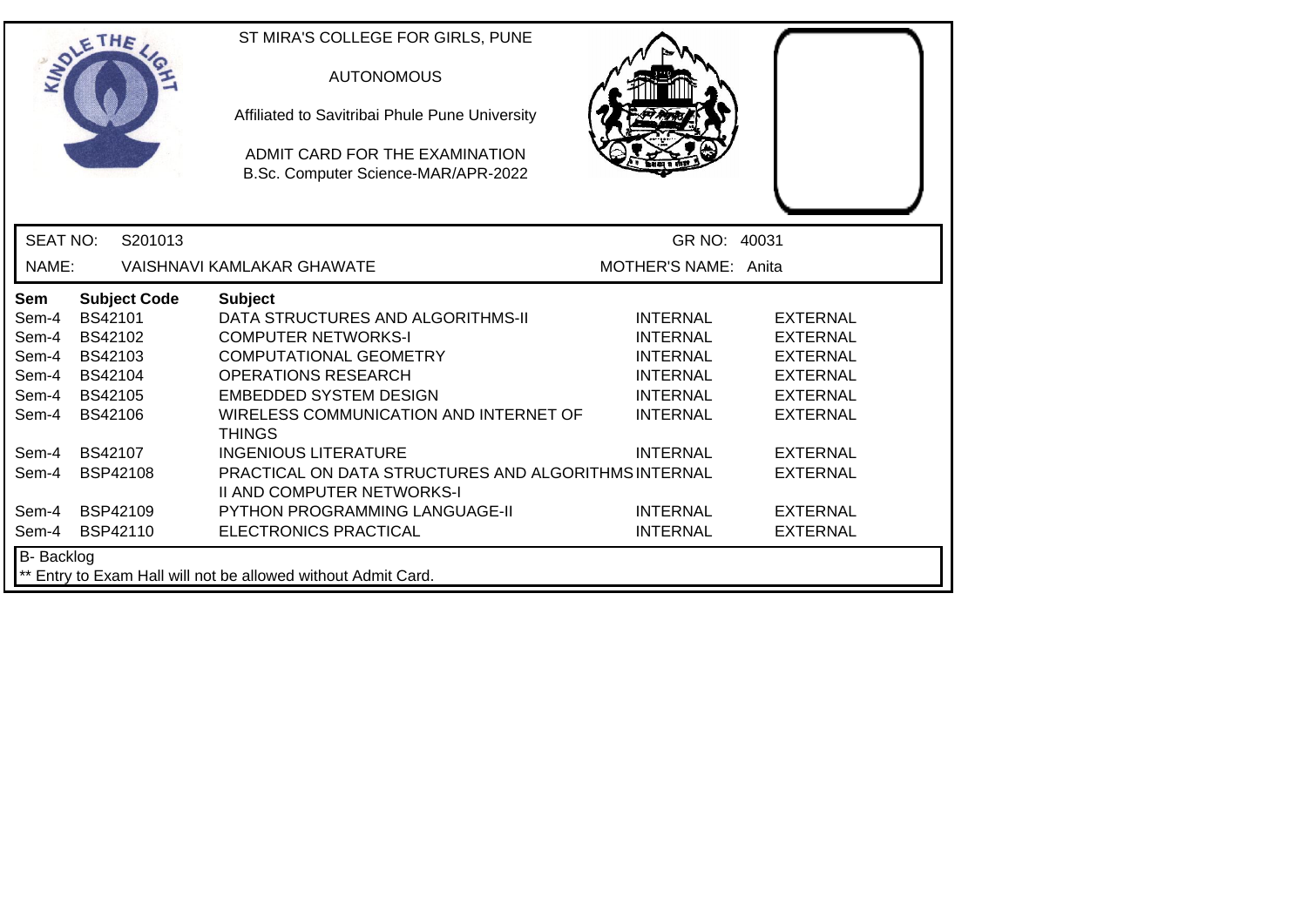| SOLETHE ,         |                |                     | ST MIRA'S COLLEGE FOR GIRLS, PUNE<br><b>AUTONOMOUS</b><br>Affiliated to Savitribai Phule Pune University<br>ADMIT CARD FOR THE EXAMINATION<br>B.Sc. Computer Science-MAR/APR-2022 |                       |                 |
|-------------------|----------------|---------------------|-----------------------------------------------------------------------------------------------------------------------------------------------------------------------------------|-----------------------|-----------------|
| <b>SEAT NO:</b>   |                | S201015             |                                                                                                                                                                                   | GR NO: 40158          |                 |
| NAME:             |                |                     | <b>INDALKAR TANVI DINESH</b>                                                                                                                                                      | MOTHER'S NAME: Nilima |                 |
| Sem               |                | <b>Subject Code</b> | <b>Subject</b>                                                                                                                                                                    |                       |                 |
| Sem-4             | BS42101        |                     | DATA STRUCTURES AND ALGORITHMS-II                                                                                                                                                 | <b>INTERNAL</b>       | <b>EXTERNAL</b> |
| Sem-4             | BS42102        |                     | <b>COMPUTER NETWORKS-I</b>                                                                                                                                                        | <b>INTERNAL</b>       | <b>EXTERNAL</b> |
| Sem-4             | BS42103        |                     | <b>COMPUTATIONAL GEOMETRY</b>                                                                                                                                                     | <b>INTERNAL</b>       | <b>EXTERNAL</b> |
| Sem-4             | BS42104        |                     | <b>OPERATIONS RESEARCH</b>                                                                                                                                                        | <b>INTERNAL</b>       | <b>EXTERNAL</b> |
| Sem-4             | <b>BS42105</b> |                     | <b>EMBEDDED SYSTEM DESIGN</b>                                                                                                                                                     | <b>INTERNAL</b>       | <b>EXTERNAL</b> |
| Sem-4             | <b>BS42106</b> |                     | WIRELESS COMMUNICATION AND INTERNET OF<br><b>THINGS</b>                                                                                                                           | <b>INTERNAL</b>       | <b>EXTERNAL</b> |
| Sem-4             | BS42107        |                     | <b>INGENIOUS LITERATURE</b>                                                                                                                                                       | <b>INTERNAL</b>       | <b>EXTERNAL</b> |
| Sem-4             | BSP42108       |                     | <b>PRACTICAL ON DATA STRUCTURES AND ALGORITHMS INTERNAL</b><br><b>II AND COMPUTER NETWORKS-I</b>                                                                                  |                       | <b>EXTERNAL</b> |
| Sem-4             | BSP42109       |                     | <b>PYTHON PROGRAMMING LANGUAGE-II</b>                                                                                                                                             | <b>INTERNAL</b>       | <b>EXTERNAL</b> |
| Sem-4             | BSP42110       |                     | ELECTRONICS PRACTICAL                                                                                                                                                             | <b>INTERNAL</b>       | <b>EXTERNAL</b> |
| <b>B-</b> Backlog |                |                     | ** Entry to Exam Hall will not be allowed without Admit Card.                                                                                                                     |                       |                 |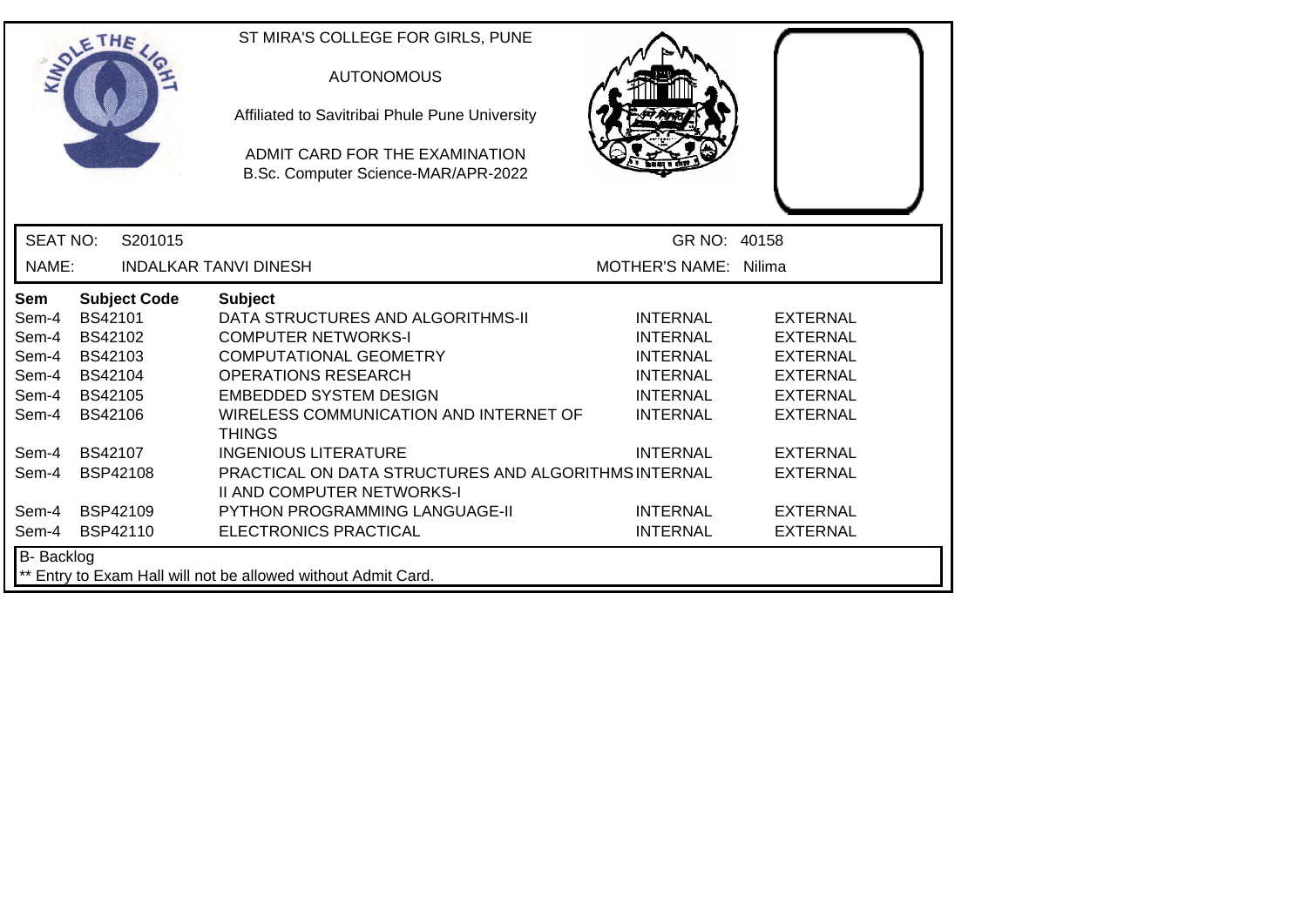|                   | ETHE                | ST MIRA'S COLLEGE FOR GIRLS, PUNE                                                         |                       |                 |
|-------------------|---------------------|-------------------------------------------------------------------------------------------|-----------------------|-----------------|
|                   |                     | <b>AUTONOMOUS</b>                                                                         |                       |                 |
|                   |                     | Affiliated to Savitribai Phule Pune University                                            |                       |                 |
|                   |                     | ADMIT CARD FOR THE EXAMINATION<br>B.Sc. Computer Science-MAR/APR-2022                     |                       |                 |
|                   |                     |                                                                                           |                       |                 |
| <b>SEAT NO:</b>   | S201020             |                                                                                           | GR NO: 38665          |                 |
| NAME:             |                     | <b>MAKHARE RITIKA SANTOSH</b>                                                             | MOTHER'S NAME: Sushma |                 |
| <b>Sem</b>        | <b>Subject Code</b> | <b>Subject</b>                                                                            |                       |                 |
| Sem-3             | BSP32110            | <b>ELECTRONICS PRACTICAL</b>                                                              |                       | (B) EXTERNAL    |
| Sem-4             | BS42101             | DATA STRUCTURES AND ALGORITHMS-II                                                         | <b>INTERNAL</b>       | <b>EXTERNAL</b> |
| Sem-4             | BS42102             | <b>COMPUTER NETWORKS-I</b>                                                                | <b>INTERNAL</b>       | <b>EXTERNAL</b> |
| Sem-4             | BS42103             | <b>COMPUTATIONAL GEOMETRY</b>                                                             | <b>INTERNAL</b>       | <b>EXTERNAL</b> |
| Sem-4             | <b>BS42104</b>      | <b>OPERATIONS RESEARCH</b>                                                                | <b>INTERNAL</b>       | <b>EXTERNAL</b> |
| Sem-4             | BS42105             | <b>EMBEDDED SYSTEM DESIGN</b>                                                             | <b>INTERNAL</b>       | <b>EXTERNAL</b> |
| Sem-4             | BS42106             | WIRELESS COMMUNICATION AND INTERNET OF<br><b>THINGS</b>                                   | <b>INTERNAL</b>       | <b>EXTERNAL</b> |
| Sem-4             | BS42107             | <b>INGENIOUS LITERATURE</b>                                                               | <b>INTERNAL</b>       | <b>EXTERNAL</b> |
| Sem-4             | <b>BSP42108</b>     | PRACTICAL ON DATA STRUCTURES AND ALGORITHMS INTERNAL<br><b>II AND COMPUTER NETWORKS-I</b> |                       | <b>EXTERNAL</b> |
| Sem-4             | BSP42109            | <b>PYTHON PROGRAMMING LANGUAGE-II</b>                                                     | <b>INTERNAL</b>       | <b>EXTERNAL</b> |
| Sem-4             | BSP42110            | ELECTRONICS PRACTICAL                                                                     | <b>INTERNAL</b>       | <b>EXTERNAL</b> |
| <b>B-</b> Backlog |                     |                                                                                           |                       |                 |
|                   |                     | ** Entry to Exam Hall will not be allowed without Admit Card.                             |                       |                 |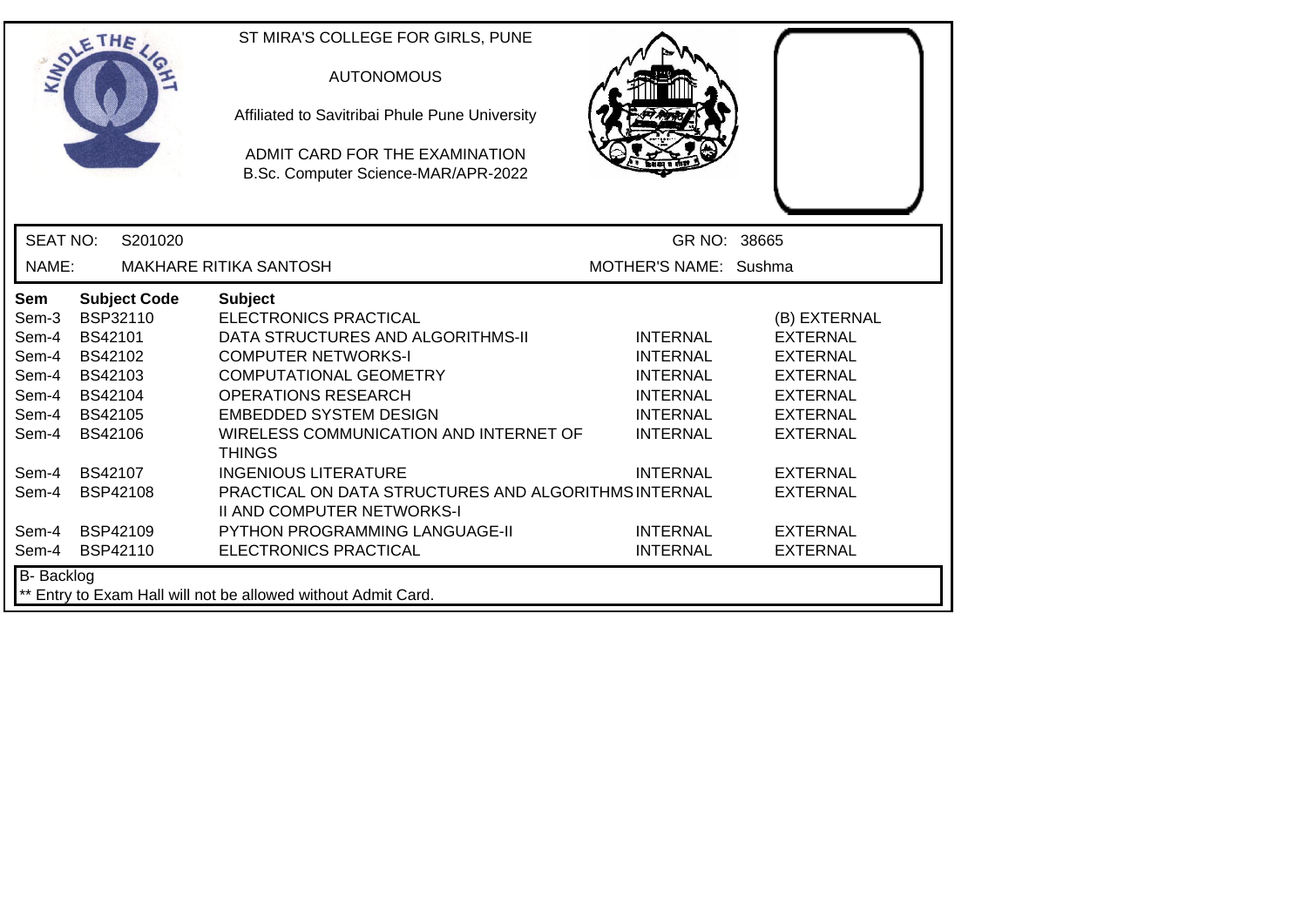| ETHE                                                                                                                                                                                                                                                                                                       | ST MIRA'S COLLEGE FOR GIRLS, PUNE<br><b>AUTONOMOUS</b><br>Affiliated to Savitribai Phule Pune University<br>ADMIT CARD FOR THE EXAMINATION<br>B.Sc. Computer Science-MAR/APR-2022                                                                                                                                                                                                                                                                               |                                                                                                                                                                                      |                                                                                                                                                                                                                |  |
|------------------------------------------------------------------------------------------------------------------------------------------------------------------------------------------------------------------------------------------------------------------------------------------------------------|-----------------------------------------------------------------------------------------------------------------------------------------------------------------------------------------------------------------------------------------------------------------------------------------------------------------------------------------------------------------------------------------------------------------------------------------------------------------|--------------------------------------------------------------------------------------------------------------------------------------------------------------------------------------|----------------------------------------------------------------------------------------------------------------------------------------------------------------------------------------------------------------|--|
| <b>SEAT NO:</b><br>S201022                                                                                                                                                                                                                                                                                 |                                                                                                                                                                                                                                                                                                                                                                                                                                                                 | GR NO: 40028                                                                                                                                                                         |                                                                                                                                                                                                                |  |
| NAME:                                                                                                                                                                                                                                                                                                      | SHRADDHA VINAYAK NIGHOT                                                                                                                                                                                                                                                                                                                                                                                                                                         | MOTHER'S NAME: Chitralekha                                                                                                                                                           |                                                                                                                                                                                                                |  |
| <b>Subject Code</b><br>Sem<br>BSP12012<br>Sem-1<br>BSP22010<br>Sem-2<br>BSP22012<br>Sem-2<br>Sem-3<br>BS32103<br>Sem-3<br>BS32104<br>BSP32109<br>Sem-3<br>BSP32110<br>Sem-3<br>Sem-4<br>BS42101<br>BS42102<br>Sem-4<br>Sem-4<br>BS42103<br>Sem-4<br>BS42104<br>Sem-4<br>BS42105<br><b>BS42106</b><br>Sem-4 | <b>Subject</b><br>ELECTRONICS PRACTICAL<br><b>MATHEMATICS PRACTICAL</b><br><b>ELECTRONICS PRACTICAL</b><br><b>GROUPS AND CODING THEORY</b><br><b>NUMERICAL ANALYSIS</b><br>PYTHON PROGRAMMING LANGUAGE-I<br>ELECTRONICS PRACTICAL<br>DATA STRUCTURES AND ALGORITHMS-II<br><b>COMPUTER NETWORKS-I</b><br><b>COMPUTATIONAL GEOMETRY</b><br><b>OPERATIONS RESEARCH</b><br><b>EMBEDDED SYSTEM DESIGN</b><br>WIRELESS COMMUNICATION AND INTERNET OF<br><b>THINGS</b> | (B) INTERNAL<br>(B) INTERNAL<br><b>INTERNAL</b><br><b>INTERNAL</b><br><b>INTERNAL</b><br><b>INTERNAL</b><br><b>INTERNAL</b><br><b>INTERNAL</b><br><b>INTERNAL</b><br><b>INTERNAL</b> | (B) EXTERNAL<br>(B) EXTERNAL<br>(B) EXTERNAL<br>(B) EXTERNAL<br>(B) EXTERNAL<br>(B) EXTERNAL<br><b>EXTERNAL</b><br><b>EXTERNAL</b><br><b>EXTERNAL</b><br><b>EXTERNAL</b><br><b>EXTERNAL</b><br><b>EXTERNAL</b> |  |
| <b>BS42107</b><br>Sem-4                                                                                                                                                                                                                                                                                    | <b>INGENIOUS LITERATURE</b>                                                                                                                                                                                                                                                                                                                                                                                                                                     | <b>INTERNAL</b>                                                                                                                                                                      | <b>EXTERNAL</b>                                                                                                                                                                                                |  |
| Sem-4<br><b>BSP42108</b><br><b>BSP42109</b><br>Sem-4<br>Sem-4<br>BSP42110                                                                                                                                                                                                                                  | PRACTICAL ON DATA STRUCTURES AND ALGORITHMS INTERNAL<br>II AND COMPUTER NETWORKS-I<br>PYTHON PROGRAMMING LANGUAGE-II<br>ELECTRONICS PRACTICAL                                                                                                                                                                                                                                                                                                                   | <b>INTERNAL</b><br><b>INTERNAL</b>                                                                                                                                                   | <b>EXTERNAL</b><br><b>EXTERNAL</b><br><b>EXTERNAL</b>                                                                                                                                                          |  |
| <b>B-</b> Backlog<br>** Entry to Exam Hall will not be allowed without Admit Card.                                                                                                                                                                                                                         |                                                                                                                                                                                                                                                                                                                                                                                                                                                                 |                                                                                                                                                                                      |                                                                                                                                                                                                                |  |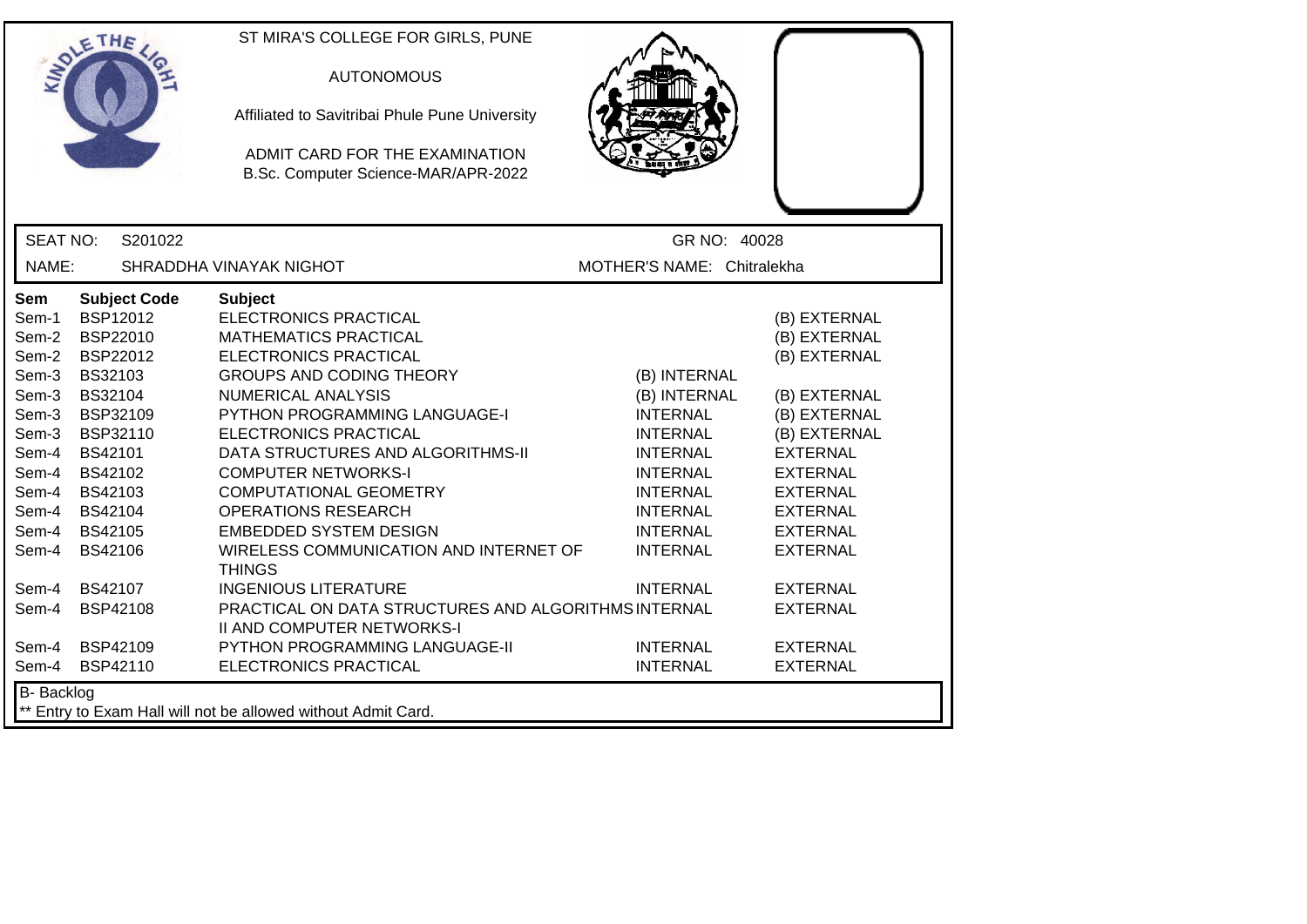| ETHE                                                                                                                                                                                                                                                                                             | ST MIRA'S COLLEGE FOR GIRLS, PUNE<br><b>AUTONOMOUS</b><br>Affiliated to Savitribai Phule Pune University<br>ADMIT CARD FOR THE EXAMINATION<br>B.Sc. Computer Science-MAR/APR-2022                                                                                                                                                                                                                                                                                                                     |                                                                                                                                                   |                                                                                                                                                                                                      |
|--------------------------------------------------------------------------------------------------------------------------------------------------------------------------------------------------------------------------------------------------------------------------------------------------|-------------------------------------------------------------------------------------------------------------------------------------------------------------------------------------------------------------------------------------------------------------------------------------------------------------------------------------------------------------------------------------------------------------------------------------------------------------------------------------------------------|---------------------------------------------------------------------------------------------------------------------------------------------------|------------------------------------------------------------------------------------------------------------------------------------------------------------------------------------------------------|
| <b>SEAT NO:</b><br>S201024                                                                                                                                                                                                                                                                       |                                                                                                                                                                                                                                                                                                                                                                                                                                                                                                       | GR NO: 40156                                                                                                                                      |                                                                                                                                                                                                      |
| NAME:                                                                                                                                                                                                                                                                                            | SAKSHI SANJAY PAWAR                                                                                                                                                                                                                                                                                                                                                                                                                                                                                   | MOTHER'S NAME: Ranjana                                                                                                                            |                                                                                                                                                                                                      |
| <b>Subject Code</b><br>Sem<br><b>BSP12012</b><br>Sem-1<br>BSP22012<br>Sem-2<br>BS32104<br>Sem-3<br>BSP32110<br>Sem-3<br>BS42101<br>Sem-4<br>BS42102<br>Sem-4<br>BS42103<br>Sem-4<br>Sem-4 BS42104<br>BS42105<br>Sem-4<br><b>BS42106</b><br>Sem-4<br>BS42107<br>Sem-4<br><b>BSP42108</b><br>Sem-4 | <b>Subject</b><br><b>ELECTRONICS PRACTICAL</b><br><b>ELECTRONICS PRACTICAL</b><br><b>NUMERICAL ANALYSIS</b><br><b>ELECTRONICS PRACTICAL</b><br>DATA STRUCTURES AND ALGORITHMS-II<br><b>COMPUTER NETWORKS-I</b><br><b>COMPUTATIONAL GEOMETRY</b><br><b>OPERATIONS RESEARCH</b><br><b>EMBEDDED SYSTEM DESIGN</b><br>WIRELESS COMMUNICATION AND INTERNET OF<br><b>THINGS</b><br><b>INGENIOUS LITERATURE</b><br>PRACTICAL ON DATA STRUCTURES AND ALGORITHMS INTERNAL<br><b>II AND COMPUTER NETWORKS-I</b> | (B) INTERNAL<br><b>INTERNAL</b><br><b>INTERNAL</b><br><b>INTERNAL</b><br><b>INTERNAL</b><br><b>INTERNAL</b><br><b>INTERNAL</b><br><b>INTERNAL</b> | (B) EXTERNAL<br>(B) EXTERNAL<br>(B) EXTERNAL<br><b>EXTERNAL</b><br><b>EXTERNAL</b><br><b>EXTERNAL</b><br><b>EXTERNAL</b><br><b>EXTERNAL</b><br><b>EXTERNAL</b><br><b>EXTERNAL</b><br><b>EXTERNAL</b> |
| <b>BSP42109</b><br>Sem-4<br>BSP42110<br>Sem-4                                                                                                                                                                                                                                                    | <b>PYTHON PROGRAMMING LANGUAGE-II</b><br>ELECTRONICS PRACTICAL                                                                                                                                                                                                                                                                                                                                                                                                                                        | <b>INTERNAL</b><br><b>INTERNAL</b>                                                                                                                | <b>EXTERNAL</b><br><b>EXTERNAL</b>                                                                                                                                                                   |
| <b>B-</b> Backlog                                                                                                                                                                                                                                                                                | Entry to Exam Hall will not be allowed without Admit Card.                                                                                                                                                                                                                                                                                                                                                                                                                                            |                                                                                                                                                   |                                                                                                                                                                                                      |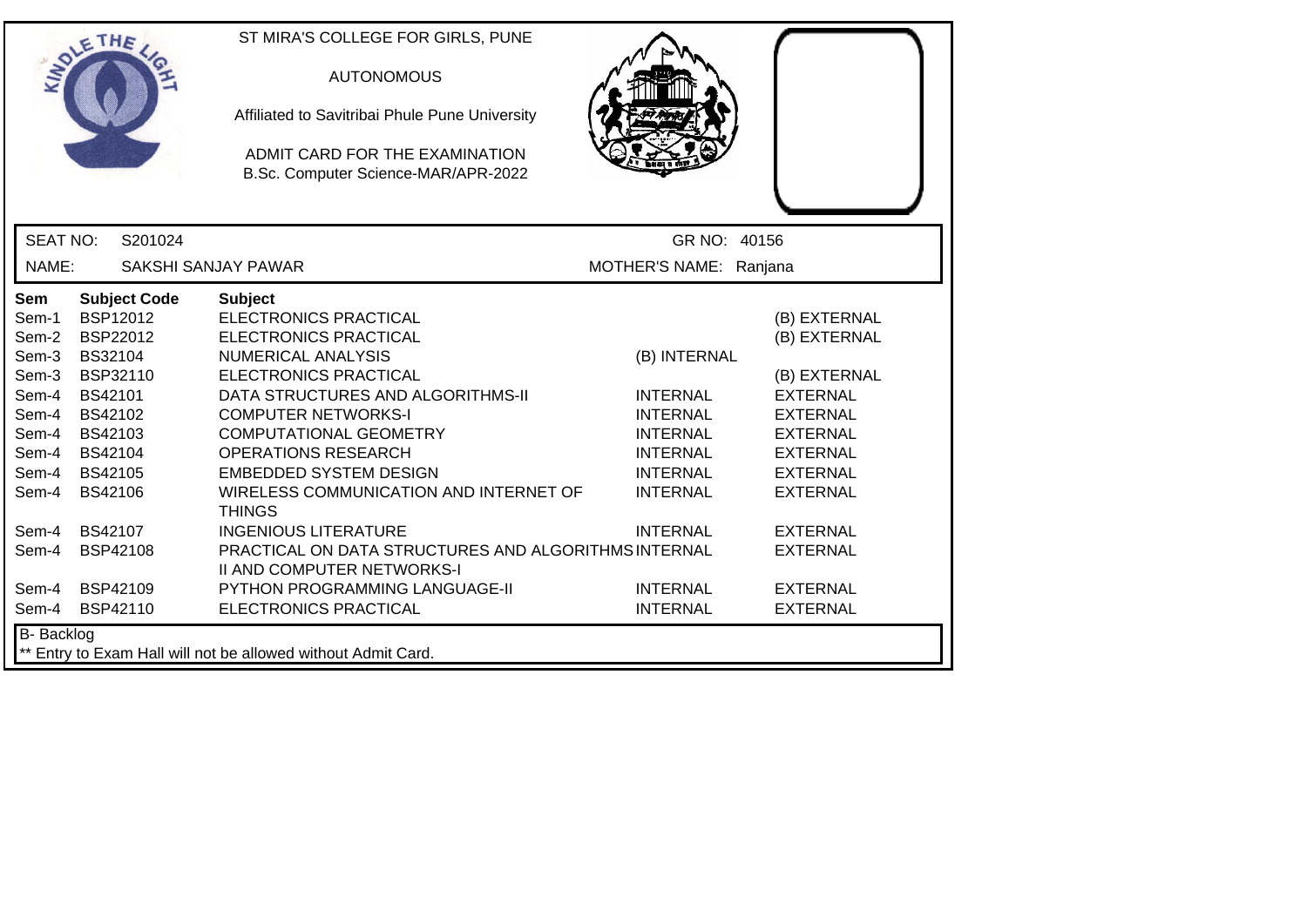| SOLE THE        |                                                                                    |                     | ST MIRA'S COLLEGE FOR GIRLS, PUNE<br><b>AUTONOMOUS</b><br>Affiliated to Savitribai Phule Pune University<br>ADMIT CARD FOR THE EXAMINATION<br>B.Sc. Computer Science-MAR/APR-2022 |                       |                 |  |
|-----------------|------------------------------------------------------------------------------------|---------------------|-----------------------------------------------------------------------------------------------------------------------------------------------------------------------------------|-----------------------|-----------------|--|
| <b>SEAT NO:</b> |                                                                                    | S201025             |                                                                                                                                                                                   | GR NO: 40032          |                 |  |
| NAME:           |                                                                                    |                     | RAJWANI INAARA RAFIQ                                                                                                                                                              | MOTHER'S NAME: Hamida |                 |  |
| Sem             |                                                                                    | <b>Subject Code</b> | <b>Subject</b>                                                                                                                                                                    |                       |                 |  |
| Sem-4           | BS42101                                                                            |                     | DATA STRUCTURES AND ALGORITHMS-II                                                                                                                                                 | <b>INTERNAL</b>       | <b>EXTERNAL</b> |  |
| Sem-4           | BS42102                                                                            |                     | <b>COMPUTER NETWORKS-I</b>                                                                                                                                                        | <b>INTERNAL</b>       | <b>EXTERNAL</b> |  |
| Sem-4           | BS42103                                                                            |                     | <b>COMPUTATIONAL GEOMETRY</b>                                                                                                                                                     | <b>INTERNAL</b>       | <b>EXTERNAL</b> |  |
| Sem-4           | BS42104                                                                            |                     | <b>OPERATIONS RESEARCH</b>                                                                                                                                                        | <b>INTERNAL</b>       | <b>EXTERNAL</b> |  |
| Sem-4           | BS42105                                                                            |                     | <b>EMBEDDED SYSTEM DESIGN</b>                                                                                                                                                     | <b>INTERNAL</b>       | <b>EXTERNAL</b> |  |
| Sem-4           | <b>BS42106</b>                                                                     |                     | WIRELESS COMMUNICATION AND INTERNET OF<br><b>THINGS</b>                                                                                                                           | <b>INTERNAL</b>       | <b>EXTERNAL</b> |  |
| Sem-4           | BS42107                                                                            |                     | <b>INGENIOUS LITERATURE</b>                                                                                                                                                       | <b>INTERNAL</b>       | <b>EXTERNAL</b> |  |
| Sem-4           | BSP42108                                                                           |                     | PRACTICAL ON DATA STRUCTURES AND ALGORITHMS INTERNAL<br><b>II AND COMPUTER NETWORKS-I</b>                                                                                         |                       | <b>EXTERNAL</b> |  |
| Sem-4           | BSP42109                                                                           |                     | <b>PYTHON PROGRAMMING LANGUAGE-II</b>                                                                                                                                             | <b>INTERNAL</b>       | <b>EXTERNAL</b> |  |
| Sem-4           | BSP42110                                                                           |                     | ELECTRONICS PRACTICAL                                                                                                                                                             | <b>INTERNAL</b>       | <b>EXTERNAL</b> |  |
|                 | <b>B-</b> Backlog<br>** Entry to Exam Hall will not be allowed without Admit Card. |                     |                                                                                                                                                                                   |                       |                 |  |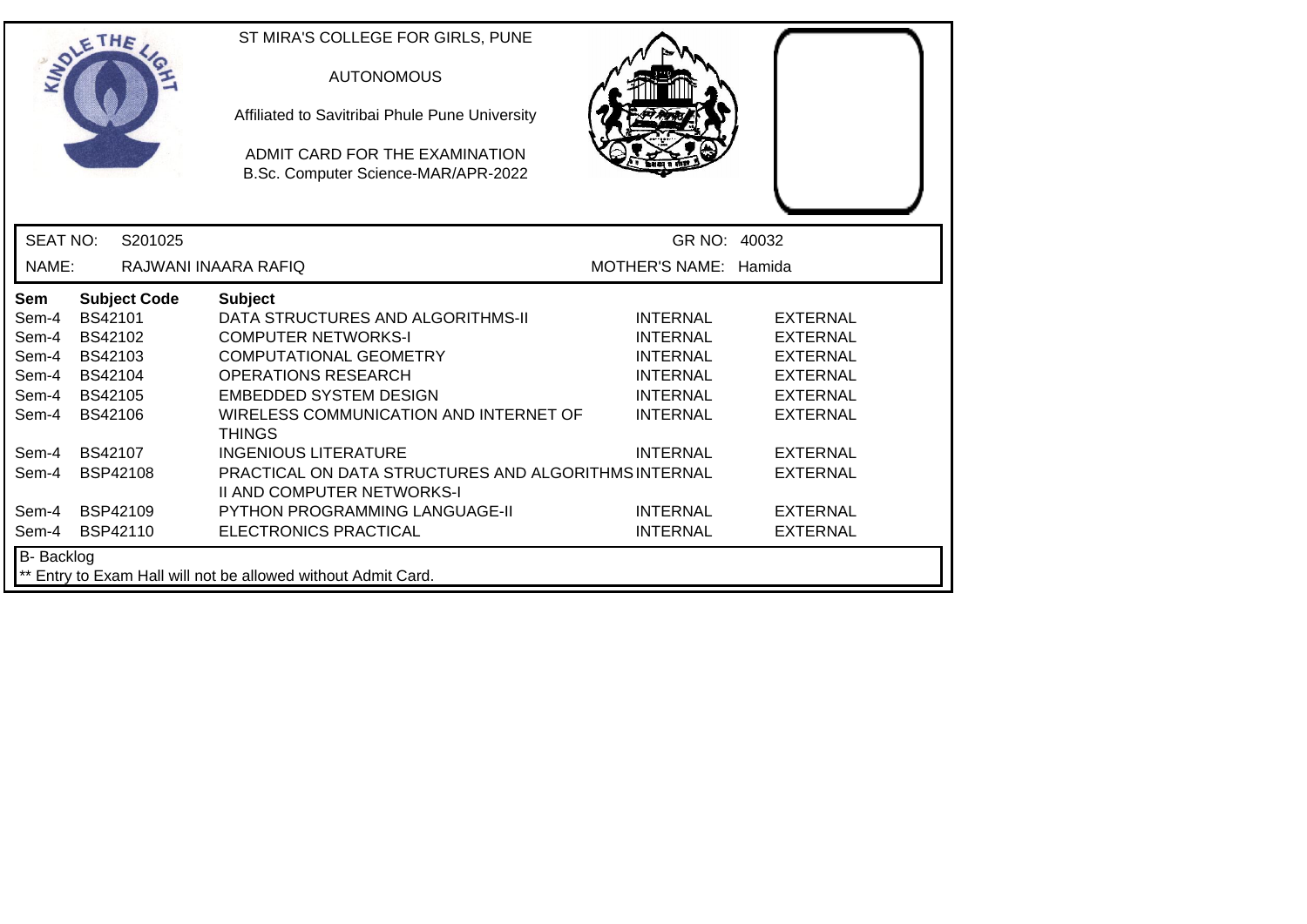|                                                                                                               | SOLE THE                                                                                                                                                                                  | ST MIRA'S COLLEGE FOR GIRLS, PUNE<br><b>AUTONOMOUS</b><br>Affiliated to Savitribai Phule Pune University<br>ADMIT CARD FOR THE EXAMINATION<br>B.Sc. Computer Science-MAR/APR-2022                                                                                                                                                                                                                                                                                          |                                                                                                                                                                      |                                                                                                                                                                                                         |
|---------------------------------------------------------------------------------------------------------------|-------------------------------------------------------------------------------------------------------------------------------------------------------------------------------------------|----------------------------------------------------------------------------------------------------------------------------------------------------------------------------------------------------------------------------------------------------------------------------------------------------------------------------------------------------------------------------------------------------------------------------------------------------------------------------|----------------------------------------------------------------------------------------------------------------------------------------------------------------------|---------------------------------------------------------------------------------------------------------------------------------------------------------------------------------------------------------|
| <b>SEAT NO:</b>                                                                                               | S201027                                                                                                                                                                                   |                                                                                                                                                                                                                                                                                                                                                                                                                                                                            | GR NO: 40038                                                                                                                                                         |                                                                                                                                                                                                         |
| NAME:                                                                                                         | RAUT SHRADDHA RAM                                                                                                                                                                         |                                                                                                                                                                                                                                                                                                                                                                                                                                                                            | MOTHER'S NAME: Sunita                                                                                                                                                |                                                                                                                                                                                                         |
| <b>Sem</b><br>Sem-2<br>Sem-2<br>Sem-4<br>Sem-4<br>Sem-4<br>Sem-4<br>Sem-4<br>Sem-4<br>Sem-4<br>Sem-4<br>Sem-4 | <b>Subject Code</b><br><b>BS22004</b><br>BSP22012<br>BS42101<br>BS42102<br>BS42103<br><b>BS42104</b><br>BS42105<br><b>BS42106</b><br><b>BS42107</b><br><b>BSP42108</b><br><b>BSP42109</b> | <b>Subject</b><br><b>LINEAR ALGEBRA</b><br><b>ELECTRONICS PRACTICAL</b><br>DATA STRUCTURES AND ALGORITHMS-II<br><b>COMPUTER NETWORKS-I</b><br><b>COMPUTATIONAL GEOMETRY</b><br><b>OPERATIONS RESEARCH</b><br><b>EMBEDDED SYSTEM DESIGN</b><br>WIRELESS COMMUNICATION AND INTERNET OF<br><b>THINGS</b><br><b>INGENIOUS LITERATURE</b><br>PRACTICAL ON DATA STRUCTURES AND ALGORITHMS INTERNAL<br><b>II AND COMPUTER NETWORKS-I</b><br><b>PYTHON PROGRAMMING LANGUAGE-II</b> | (B) INTERNAL<br><b>INTERNAL</b><br><b>INTERNAL</b><br><b>INTERNAL</b><br><b>INTERNAL</b><br><b>INTERNAL</b><br><b>INTERNAL</b><br><b>INTERNAL</b><br><b>INTERNAL</b> | (B) EXTERNAL<br>(B) EXTERNAL<br><b>EXTERNAL</b><br><b>EXTERNAL</b><br><b>EXTERNAL</b><br><b>EXTERNAL</b><br><b>EXTERNAL</b><br><b>EXTERNAL</b><br><b>EXTERNAL</b><br><b>EXTERNAL</b><br><b>EXTERNAL</b> |
| Sem-4                                                                                                         | BSP42110                                                                                                                                                                                  | ELECTRONICS PRACTICAL                                                                                                                                                                                                                                                                                                                                                                                                                                                      | <b>INTERNAL</b>                                                                                                                                                      | <b>EXTERNAL</b>                                                                                                                                                                                         |
| <b>B-</b> Backlog                                                                                             |                                                                                                                                                                                           | ** Entry to Exam Hall will not be allowed without Admit Card.                                                                                                                                                                                                                                                                                                                                                                                                              |                                                                                                                                                                      |                                                                                                                                                                                                         |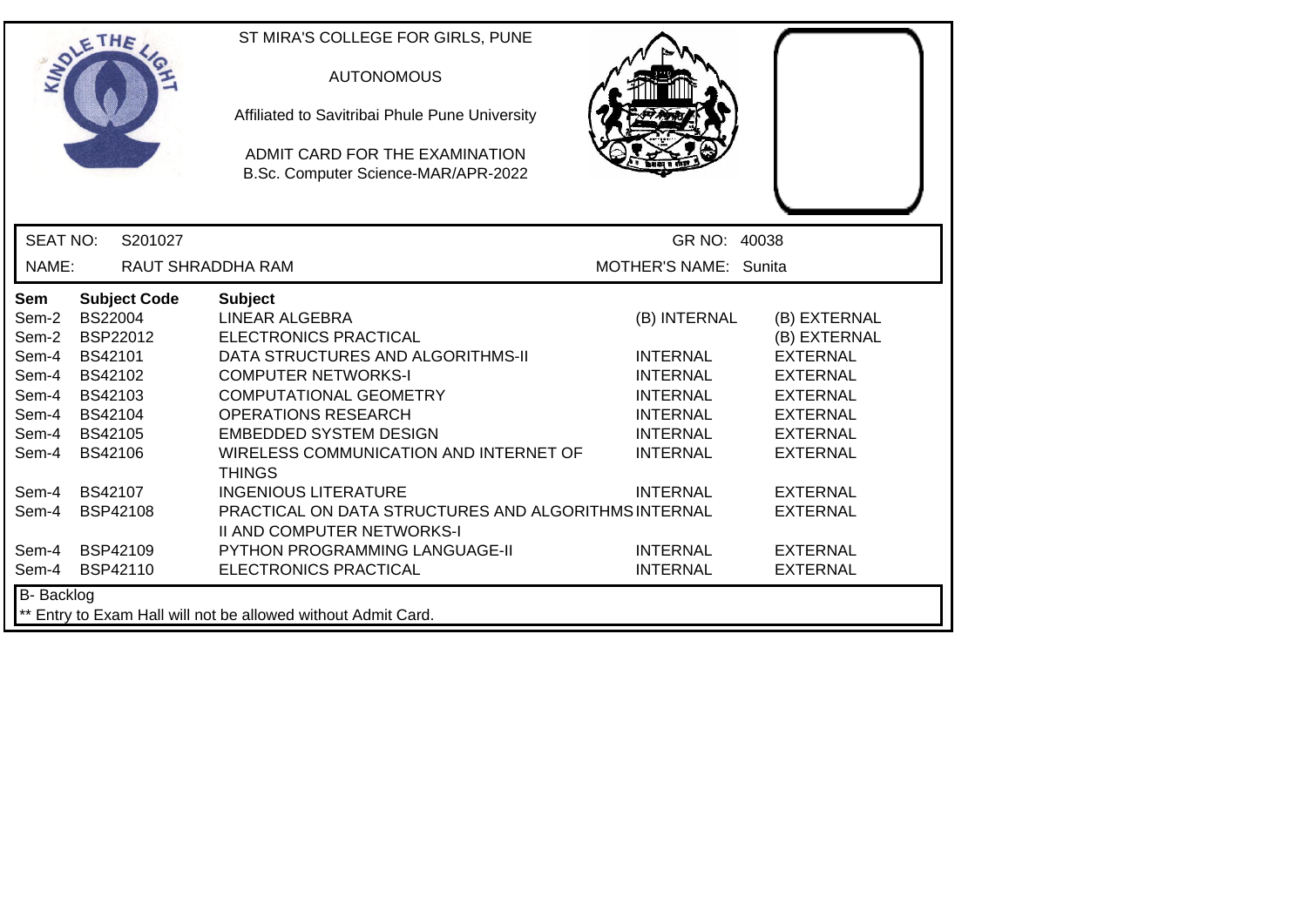| SOLETHE ,                                                                          |                 |                         | ST MIRA'S COLLEGE FOR GIRLS, PUNE<br><b>AUTONOMOUS</b><br>Affiliated to Savitribai Phule Pune University<br>ADMIT CARD FOR THE EXAMINATION<br>B.Sc. Computer Science-MAR/APR-2022 |                        |                 |
|------------------------------------------------------------------------------------|-----------------|-------------------------|-----------------------------------------------------------------------------------------------------------------------------------------------------------------------------------|------------------------|-----------------|
| <b>SEAT NO:</b>                                                                    |                 | S201028                 |                                                                                                                                                                                   | GR NO: 40036           |                 |
| NAME:                                                                              |                 | <b>SANJANA TRIPATHY</b> |                                                                                                                                                                                   | MOTHER'S NAME: Sachala |                 |
| Sem                                                                                |                 | <b>Subject Code</b>     | <b>Subject</b>                                                                                                                                                                    |                        |                 |
| Sem-4                                                                              | <b>BS42101</b>  |                         | DATA STRUCTURES AND ALGORITHMS-II                                                                                                                                                 | <b>INTERNAL</b>        | <b>EXTERNAL</b> |
| Sem-4                                                                              | BS42102         |                         | <b>COMPUTER NETWORKS-I</b>                                                                                                                                                        | <b>INTERNAL</b>        | <b>EXTERNAL</b> |
| Sem-4                                                                              | BS42103         |                         | <b>COMPUTATIONAL GEOMETRY</b>                                                                                                                                                     | <b>INTERNAL</b>        | <b>EXTERNAL</b> |
| Sem-4                                                                              | BS42104         |                         | <b>OPERATIONS RESEARCH</b>                                                                                                                                                        | <b>INTERNAL</b>        | <b>EXTERNAL</b> |
| Sem-4                                                                              | <b>BS42105</b>  |                         | <b>EMBEDDED SYSTEM DESIGN</b>                                                                                                                                                     | <b>INTERNAL</b>        | <b>EXTERNAL</b> |
| Sem-4                                                                              | <b>BS42106</b>  |                         | WIRELESS COMMUNICATION AND INTERNET OF<br><b>THINGS</b>                                                                                                                           | <b>INTERNAL</b>        | <b>EXTERNAL</b> |
| Sem-4                                                                              | <b>BS42107</b>  |                         | <b>INGENIOUS LITERATURE</b>                                                                                                                                                       | <b>INTERNAL</b>        | <b>EXTERNAL</b> |
| Sem-4                                                                              | <b>BSP42108</b> |                         | PRACTICAL ON DATA STRUCTURES AND ALGORITHMS INTERNAL<br><b>II AND COMPUTER NETWORKS-I</b>                                                                                         |                        | <b>EXTERNAL</b> |
| Sem-4                                                                              | <b>BSP42109</b> |                         | <b>PYTHON PROGRAMMING LANGUAGE-II</b>                                                                                                                                             | <b>INTERNAL</b>        | <b>EXTERNAL</b> |
| Sem-4                                                                              | BSP42110        |                         | ELECTRONICS PRACTICAL                                                                                                                                                             | <b>INTERNAL</b>        | <b>EXTERNAL</b> |
| <b>B-</b> Backlog<br>** Entry to Exam Hall will not be allowed without Admit Card. |                 |                         |                                                                                                                                                                                   |                        |                 |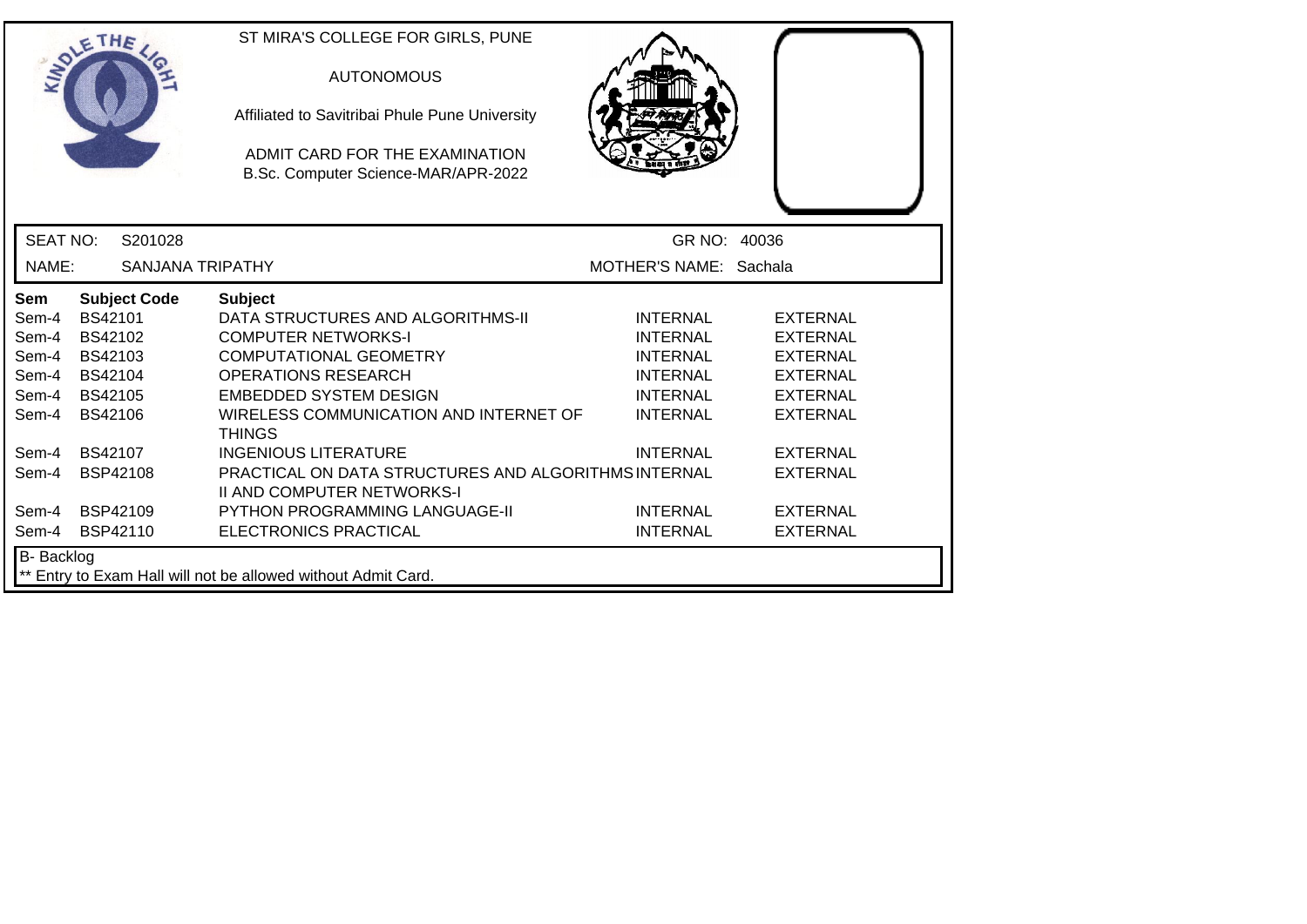|                 | SOLETHE .           |         | ST MIRA'S COLLEGE FOR GIRLS, PUNE<br><b>AUTONOMOUS</b><br>Affiliated to Savitribai Phule Pune University<br>ADMIT CARD FOR THE EXAMINATION<br>B.Sc. Computer Science-MAR/APR-2022 |                       |                 |
|-----------------|---------------------|---------|-----------------------------------------------------------------------------------------------------------------------------------------------------------------------------------|-----------------------|-----------------|
| <b>SEAT NO:</b> |                     | S201029 |                                                                                                                                                                                   | GR NO: 40027          |                 |
| NAME:           |                     |         | SAWANT KOMAL TANAJI                                                                                                                                                               | MOTHER'S NAME: Sunita |                 |
| Sem             | <b>Subject Code</b> |         | <b>Subject</b>                                                                                                                                                                    |                       |                 |
| Sem-4           | BS42101             |         | DATA STRUCTURES AND ALGORITHMS-II                                                                                                                                                 | <b>INTERNAL</b>       | <b>EXTERNAL</b> |
| Sem-4           | BS42102             |         | <b>COMPUTER NETWORKS-I</b>                                                                                                                                                        | <b>INTERNAL</b>       | <b>EXTERNAL</b> |
| Sem-4           | BS42103             |         | <b>COMPUTATIONAL GEOMETRY</b>                                                                                                                                                     | <b>INTERNAL</b>       | <b>EXTERNAL</b> |
| Sem-4           | <b>BS42104</b>      |         | <b>OPERATIONS RESEARCH</b>                                                                                                                                                        | <b>INTERNAL</b>       | <b>EXTERNAL</b> |
| Sem-4           | <b>BS42105</b>      |         | <b>EMBEDDED SYSTEM DESIGN</b>                                                                                                                                                     | <b>INTERNAL</b>       | <b>EXTERNAL</b> |
| Sem-4           | <b>BS42106</b>      |         | WIRELESS COMMUNICATION AND INTERNET OF<br><b>THINGS</b>                                                                                                                           | <b>INTERNAL</b>       | <b>EXTERNAL</b> |
| Sem-4           | <b>BS42107</b>      |         | <b>INGENIOUS LITERATURE</b>                                                                                                                                                       | <b>INTERNAL</b>       | <b>EXTERNAL</b> |
| Sem-4           | BSP42108            |         | PRACTICAL ON DATA STRUCTURES AND ALGORITHMS INTERNAL<br><b>II AND COMPUTER NETWORKS-I</b>                                                                                         |                       | <b>EXTERNAL</b> |
| Sem-4           | <b>BSP42109</b>     |         | <b>PYTHON PROGRAMMING LANGUAGE-II</b>                                                                                                                                             | <b>INTERNAL</b>       | <b>EXTERNAL</b> |
| Sem-4           | BSP42110            |         | ELECTRONICS PRACTICAL                                                                                                                                                             | <b>INTERNAL</b>       | <b>EXTERNAL</b> |
| B- Backlog      |                     |         | ** Entry to Exam Hall will not be allowed without Admit Card.                                                                                                                     |                       |                 |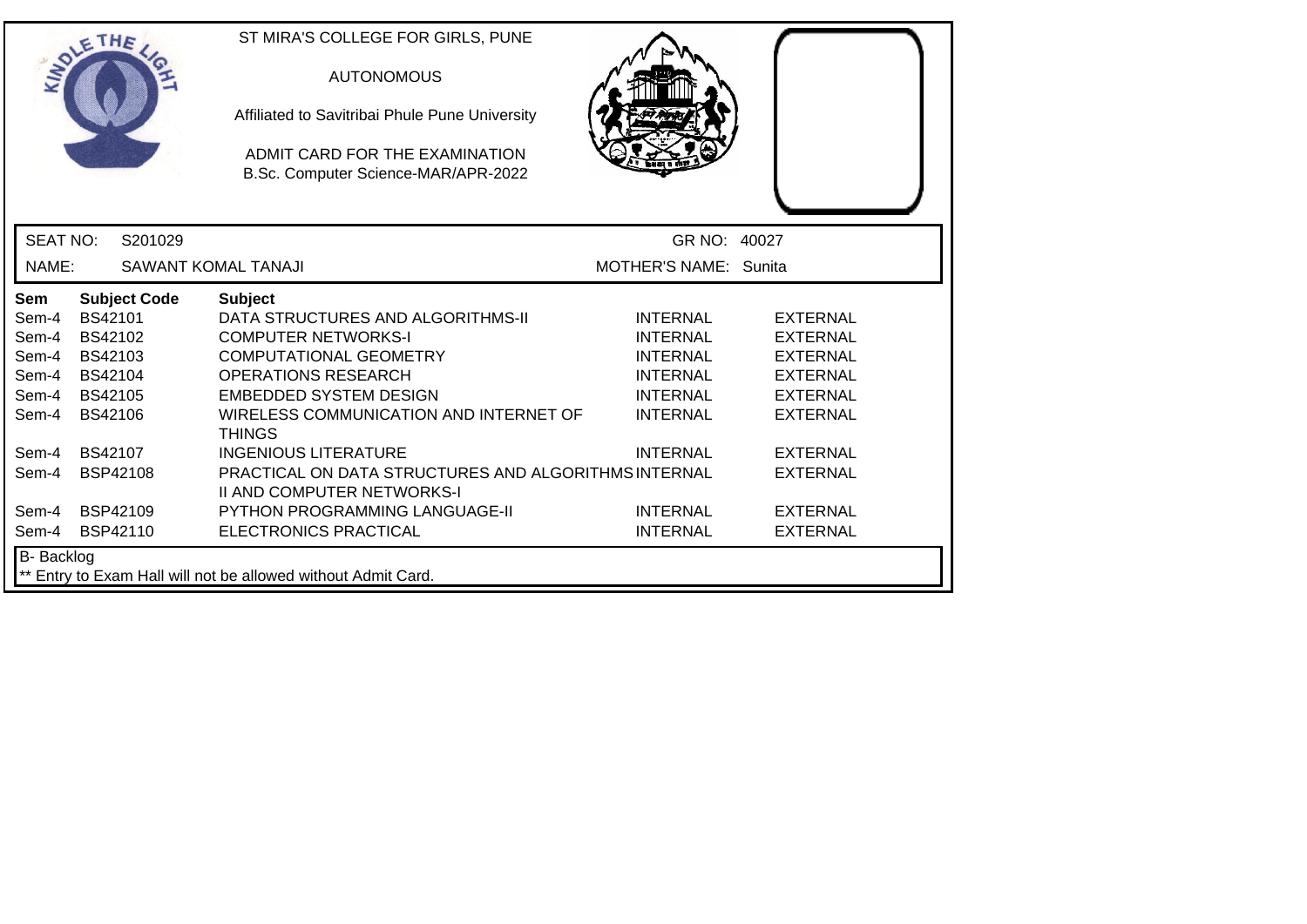|                 | SOLETHE .                                                                   | ST MIRA'S COLLEGE FOR GIRLS, PUNE<br><b>AUTONOMOUS</b><br>Affiliated to Savitribai Phule Pune University<br>ADMIT CARD FOR THE EXAMINATION<br>B.Sc. Computer Science-MAR/APR-2022 |                       |                 |  |  |
|-----------------|-----------------------------------------------------------------------------|-----------------------------------------------------------------------------------------------------------------------------------------------------------------------------------|-----------------------|-----------------|--|--|
| <b>SEAT NO:</b> | S201030                                                                     |                                                                                                                                                                                   | GR NO: 38727          |                 |  |  |
| NAME:           | SAYED SANIYA ASIF                                                           |                                                                                                                                                                                   | MOTHER'S NAME: Samina |                 |  |  |
| Sem             | <b>Subject Code</b>                                                         | <b>Subject</b>                                                                                                                                                                    |                       |                 |  |  |
| Sem-4           | BS42101                                                                     | DATA STRUCTURES AND ALGORITHMS-II                                                                                                                                                 | <b>INTERNAL</b>       | <b>EXTERNAL</b> |  |  |
| Sem-4           | BS42102                                                                     | <b>COMPUTER NETWORKS-I</b>                                                                                                                                                        | <b>INTERNAL</b>       | <b>EXTERNAL</b> |  |  |
| Sem-4           | BS42103                                                                     | <b>COMPUTATIONAL GEOMETRY</b>                                                                                                                                                     | <b>INTERNAL</b>       | <b>EXTERNAL</b> |  |  |
| Sem-4           | BS42104                                                                     | <b>OPERATIONS RESEARCH</b>                                                                                                                                                        | <b>INTERNAL</b>       | <b>EXTERNAL</b> |  |  |
| Sem-4           | <b>BS42105</b>                                                              | <b>EMBEDDED SYSTEM DESIGN</b>                                                                                                                                                     | <b>INTERNAL</b>       | <b>EXTERNAL</b> |  |  |
| Sem-4           | <b>BS42106</b>                                                              | WIRELESS COMMUNICATION AND INTERNET OF<br><b>THINGS</b>                                                                                                                           | <b>INTERNAL</b>       | <b>EXTERNAL</b> |  |  |
| Sem-4           | <b>BS42107</b>                                                              | <b>INGENIOUS LITERATURE</b>                                                                                                                                                       | <b>INTERNAL</b>       | <b>EXTERNAL</b> |  |  |
| Sem-4           | <b>BSP42108</b>                                                             | PRACTICAL ON DATA STRUCTURES AND ALGORITHMS INTERNAL<br><b>II AND COMPUTER NETWORKS-I</b>                                                                                         |                       | <b>EXTERNAL</b> |  |  |
| Sem-4           | <b>BSP42109</b>                                                             | <b>PYTHON PROGRAMMING LANGUAGE-II</b>                                                                                                                                             | <b>INTERNAL</b>       | <b>EXTERNAL</b> |  |  |
| Sem-4           | BSP42110                                                                    | ELECTRONICS PRACTICAL                                                                                                                                                             | <b>INTERNAL</b>       | <b>EXTERNAL</b> |  |  |
|                 | B- Backlog<br>** Entry to Exam Hall will not be allowed without Admit Card. |                                                                                                                                                                                   |                       |                 |  |  |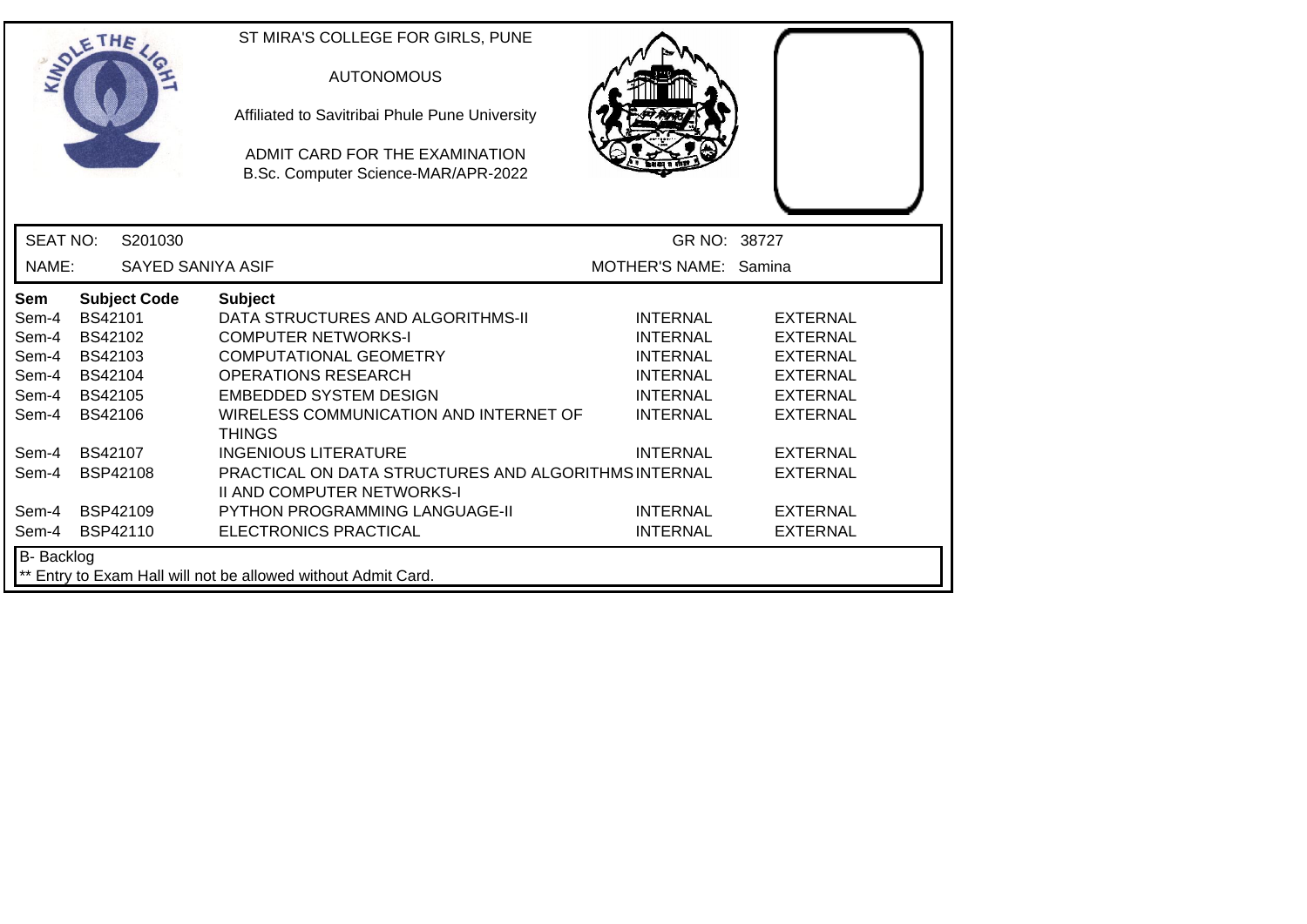| SOLETHE .       |                                                                                    |                           | ST MIRA'S COLLEGE FOR GIRLS, PUNE<br><b>AUTONOMOUS</b><br>Affiliated to Savitribai Phule Pune University<br>ADMIT CARD FOR THE EXAMINATION<br>B.Sc. Computer Science-MAR/APR-2022 |                       |                 |  |
|-----------------|------------------------------------------------------------------------------------|---------------------------|-----------------------------------------------------------------------------------------------------------------------------------------------------------------------------------|-----------------------|-----------------|--|
| <b>SEAT NO:</b> |                                                                                    | S201031                   |                                                                                                                                                                                   | GR NO: 38715          |                 |  |
| NAME:           |                                                                                    | <b>SHAIKH MAHEB SAJID</b> |                                                                                                                                                                                   | MOTHER'S NAME: Ameena |                 |  |
| Sem             |                                                                                    | <b>Subject Code</b>       | <b>Subject</b>                                                                                                                                                                    |                       |                 |  |
| Sem-4           | <b>BS42101</b>                                                                     |                           | DATA STRUCTURES AND ALGORITHMS-II                                                                                                                                                 | <b>INTERNAL</b>       | <b>EXTERNAL</b> |  |
| Sem-4           | BS42102                                                                            |                           | <b>COMPUTER NETWORKS-I</b>                                                                                                                                                        | <b>INTERNAL</b>       | <b>EXTERNAL</b> |  |
| Sem-4           | BS42103                                                                            |                           | <b>COMPUTATIONAL GEOMETRY</b>                                                                                                                                                     | <b>INTERNAL</b>       | <b>EXTERNAL</b> |  |
| Sem-4           | BS42104                                                                            |                           | <b>OPERATIONS RESEARCH</b>                                                                                                                                                        | <b>INTERNAL</b>       | <b>EXTERNAL</b> |  |
| Sem-4           | <b>BS42105</b>                                                                     |                           | <b>EMBEDDED SYSTEM DESIGN</b>                                                                                                                                                     | <b>INTERNAL</b>       | <b>EXTERNAL</b> |  |
| Sem-4           | <b>BS42106</b>                                                                     |                           | WIRELESS COMMUNICATION AND INTERNET OF<br><b>THINGS</b>                                                                                                                           | <b>INTERNAL</b>       | <b>EXTERNAL</b> |  |
| Sem-4           | <b>BS42107</b>                                                                     |                           | <b>INGENIOUS LITERATURE</b>                                                                                                                                                       | <b>INTERNAL</b>       | <b>EXTERNAL</b> |  |
| Sem-4           | <b>BSP42108</b>                                                                    |                           | PRACTICAL ON DATA STRUCTURES AND ALGORITHMS INTERNAL<br><b>II AND COMPUTER NETWORKS-I</b>                                                                                         |                       | <b>EXTERNAL</b> |  |
| Sem-4           | <b>BSP42109</b>                                                                    |                           | <b>PYTHON PROGRAMMING LANGUAGE-II</b>                                                                                                                                             | <b>INTERNAL</b>       | <b>EXTERNAL</b> |  |
| Sem-4           | BSP42110                                                                           |                           | ELECTRONICS PRACTICAL                                                                                                                                                             | <b>INTERNAL</b>       | <b>EXTERNAL</b> |  |
|                 | <b>B-</b> Backlog<br>** Entry to Exam Hall will not be allowed without Admit Card. |                           |                                                                                                                                                                                   |                       |                 |  |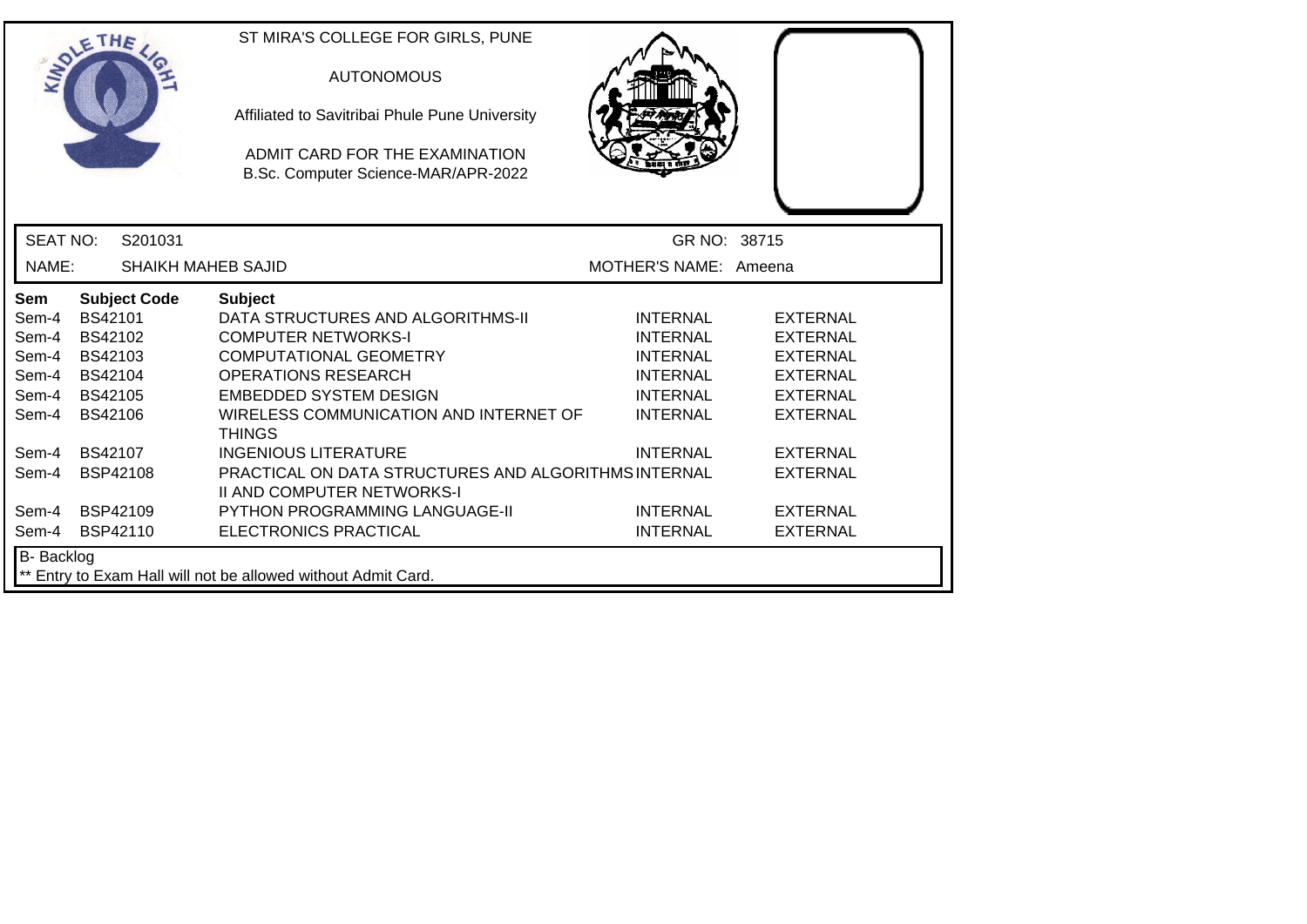|                                                                                                      | ETHE                                                                                                                                                   | ST MIRA'S COLLEGE FOR GIRLS, PUNE<br><b>AUTONOMOUS</b><br>Affiliated to Savitribai Phule Pune University<br>ADMIT CARD FOR THE EXAMINATION<br>B.Sc. Computer Science-MAR/APR-2022                                                                                                                                          |                                                                                             |                                                                                                                                                 |
|------------------------------------------------------------------------------------------------------|--------------------------------------------------------------------------------------------------------------------------------------------------------|----------------------------------------------------------------------------------------------------------------------------------------------------------------------------------------------------------------------------------------------------------------------------------------------------------------------------|---------------------------------------------------------------------------------------------|-------------------------------------------------------------------------------------------------------------------------------------------------|
| <b>SEAT NO:</b>                                                                                      | S201034                                                                                                                                                |                                                                                                                                                                                                                                                                                                                            | GR NO: 40162                                                                                |                                                                                                                                                 |
| NAME:                                                                                                |                                                                                                                                                        | <b>B SANJANA TIRUPATYYA</b>                                                                                                                                                                                                                                                                                                | MOTHER'S NAME: Subhashini                                                                   |                                                                                                                                                 |
| <b>Sem</b><br>Sem-1<br>Sem-1<br>Sem-2<br>Sem-2<br>Sem-2<br>Sem-2<br>Sem-3<br>Sem-3<br>Sem-3<br>Sem-4 | <b>Subject Code</b><br><b>BSP12011</b><br>BSP12012<br><b>BS22004</b><br>BSP22009<br>BSP22010<br>BSP22012<br>BS32104<br>BSP32109<br>BSP32110<br>BS42101 | <b>Subject</b><br><b>STATISTICS PRACTICAL</b><br>ELECTRONICS PRACTICAL<br><b>LINEAR ALGEBRA</b><br>COMPUTER SCIENCE LABORATORY COURSE<br><b>MATHEMATICS PRACTICAL</b><br>ELECTRONICS PRACTICAL<br><b>NUMERICAL ANALYSIS</b><br>PYTHON PROGRAMMING LANGUAGE-I<br>ELECTRONICS PRACTICAL<br>DATA STRUCTURES AND ALGORITHMS-II | <b>INTERNAL</b><br>(B) INTERNAL<br>(B) INTERNAL<br><b>INTERNAL</b><br><b>INTERNAL</b>       | (B) EXTERNAL<br>(B) EXTERNAL<br>(B) EXTERNAL<br>(B) EXTERNAL<br>(B) EXTERNAL<br>(B) EXTERNAL<br>(B) EXTERNAL<br>(B) EXTERNAL<br><b>EXTERNAL</b> |
| Sem-4<br>Sem-4<br>Sem-4<br>Sem-4<br>Sem-4                                                            | BS42102<br>BS42103<br>BS42104<br>BS42105<br>BS42106                                                                                                    | <b>COMPUTER NETWORKS-I</b><br>COMPUTATIONAL GEOMETRY<br><b>OPERATIONS RESEARCH</b><br><b>EMBEDDED SYSTEM DESIGN</b><br>WIRELESS COMMUNICATION AND INTERNET OF<br><b>THINGS</b>                                                                                                                                             | <b>INTERNAL</b><br><b>INTERNAL</b><br><b>INTERNAL</b><br><b>INTERNAL</b><br><b>INTERNAL</b> | <b>EXTERNAL</b><br><b>EXTERNAL</b><br><b>EXTERNAL</b><br><b>EXTERNAL</b><br><b>EXTERNAL</b>                                                     |
| Sem-4<br>Sem-4<br>Sem-4<br>Sem-4                                                                     | BS42107<br>BSP42108<br>BSP42109<br>BSP42110                                                                                                            | <b>INGENIOUS LITERATURE</b><br>PRACTICAL ON DATA STRUCTURES AND ALGORITHMS INTERNAL<br>II AND COMPUTER NETWORKS-I<br>PYTHON PROGRAMMING LANGUAGE-II<br>ELECTRONICS PRACTICAL                                                                                                                                               | <b>INTERNAL</b><br><b>INTERNAL</b><br><b>INTERNAL</b>                                       | <b>EXTERNAL</b><br><b>EXTERNAL</b><br><b>EXTERNAL</b><br><b>EXTERNAL</b>                                                                        |
| B-Backlog                                                                                            |                                                                                                                                                        | ** Entry to Exam Hall will not be allowed without Admit Card.                                                                                                                                                                                                                                                              |                                                                                             |                                                                                                                                                 |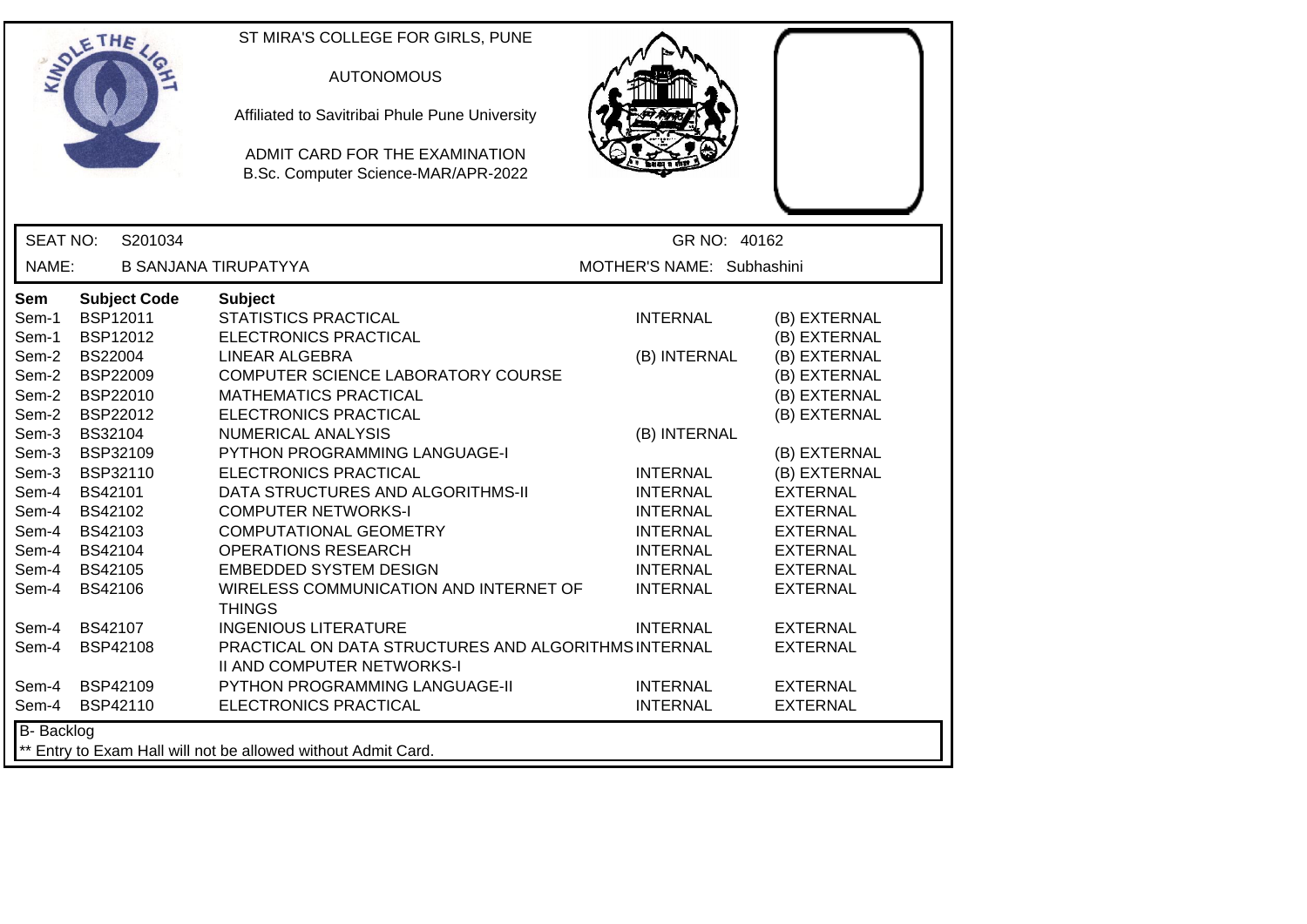| ETHE                                                                                                                                                                                                                                                                                                                                  | ST MIRA'S COLLEGE FOR GIRLS, PUNE<br><b>AUTONOMOUS</b><br>Affiliated to Savitribai Phule Pune University<br>ADMIT CARD FOR THE EXAMINATION<br>B.Sc. Computer Science-MAR/APR-2022                                                                                                                                                                                                                                                                                                 |                                                                                                                                                                                   |                                                                                                                                                                                                                                   |  |
|---------------------------------------------------------------------------------------------------------------------------------------------------------------------------------------------------------------------------------------------------------------------------------------------------------------------------------------|-----------------------------------------------------------------------------------------------------------------------------------------------------------------------------------------------------------------------------------------------------------------------------------------------------------------------------------------------------------------------------------------------------------------------------------------------------------------------------------|-----------------------------------------------------------------------------------------------------------------------------------------------------------------------------------|-----------------------------------------------------------------------------------------------------------------------------------------------------------------------------------------------------------------------------------|--|
| <b>SEAT NO:</b><br>S201035                                                                                                                                                                                                                                                                                                            |                                                                                                                                                                                                                                                                                                                                                                                                                                                                                   | GR NO: 40159                                                                                                                                                                      |                                                                                                                                                                                                                                   |  |
| NAME:                                                                                                                                                                                                                                                                                                                                 | URADI RAJRAJASHREE MAHADEV                                                                                                                                                                                                                                                                                                                                                                                                                                                        | MOTHER'S NAME: Sangeeta                                                                                                                                                           |                                                                                                                                                                                                                                   |  |
| <b>Subject Code</b><br><b>Sem</b><br><b>BS12004</b><br>Sem-1<br>BSP12012<br>Sem-1<br>Sem-2<br>BS22004<br>BSP22012<br>Sem-2<br>BS32103<br>Sem-3<br>BSP32109<br>Sem-3<br>Sem-3<br>BSP32110<br>BS42101<br>Sem-4<br>Sem-4<br>BS42102<br>Sem-4<br>BS42103<br>Sem-4 BS42104<br>Sem-4 BS42105<br>Sem-4<br><b>BS42106</b><br>Sem-4<br>BS42107 | <b>Subject</b><br>CALCULUS AND NUMBER THEORY<br>ELECTRONICS PRACTICAL<br><b>LINEAR ALGEBRA</b><br>ELECTRONICS PRACTICAL<br><b>GROUPS AND CODING THEORY</b><br>PYTHON PROGRAMMING LANGUAGE-I<br>ELECTRONICS PRACTICAL<br>DATA STRUCTURES AND ALGORITHMS-II<br><b>COMPUTER NETWORKS-I</b><br><b>COMPUTATIONAL GEOMETRY</b><br><b>OPERATIONS RESEARCH</b><br><b>EMBEDDED SYSTEM DESIGN</b><br>WIRELESS COMMUNICATION AND INTERNET OF<br><b>THINGS</b><br><b>INGENIOUS LITERATURE</b> | (B) INTERNAL<br>(B) INTERNAL<br>(B) INTERNAL<br><b>INTERNAL</b><br><b>INTERNAL</b><br><b>INTERNAL</b><br><b>INTERNAL</b><br><b>INTERNAL</b><br><b>INTERNAL</b><br><b>INTERNAL</b> | (B) EXTERNAL<br>(B) EXTERNAL<br>(B) EXTERNAL<br>(B) EXTERNAL<br>(B) EXTERNAL<br>(B) EXTERNAL<br><b>EXTERNAL</b><br><b>EXTERNAL</b><br><b>EXTERNAL</b><br><b>EXTERNAL</b><br><b>EXTERNAL</b><br><b>EXTERNAL</b><br><b>EXTERNAL</b> |  |
| BSP42108<br>Sem-4                                                                                                                                                                                                                                                                                                                     | PRACTICAL ON DATA STRUCTURES AND ALGORITHMS INTERNAL                                                                                                                                                                                                                                                                                                                                                                                                                              |                                                                                                                                                                                   | <b>EXTERNAL</b>                                                                                                                                                                                                                   |  |
| BSP42109<br>Sem-4<br>Sem-4<br>BSP42110<br>B-Backlog                                                                                                                                                                                                                                                                                   | <b>II AND COMPUTER NETWORKS-I</b><br>PYTHON PROGRAMMING LANGUAGE-II<br>ELECTRONICS PRACTICAL                                                                                                                                                                                                                                                                                                                                                                                      | <b>INTERNAL</b><br><b>INTERNAL</b>                                                                                                                                                | <b>EXTERNAL</b><br><b>EXTERNAL</b>                                                                                                                                                                                                |  |
| ** Entry to Exam Hall will not be allowed without Admit Card.                                                                                                                                                                                                                                                                         |                                                                                                                                                                                                                                                                                                                                                                                                                                                                                   |                                                                                                                                                                                   |                                                                                                                                                                                                                                   |  |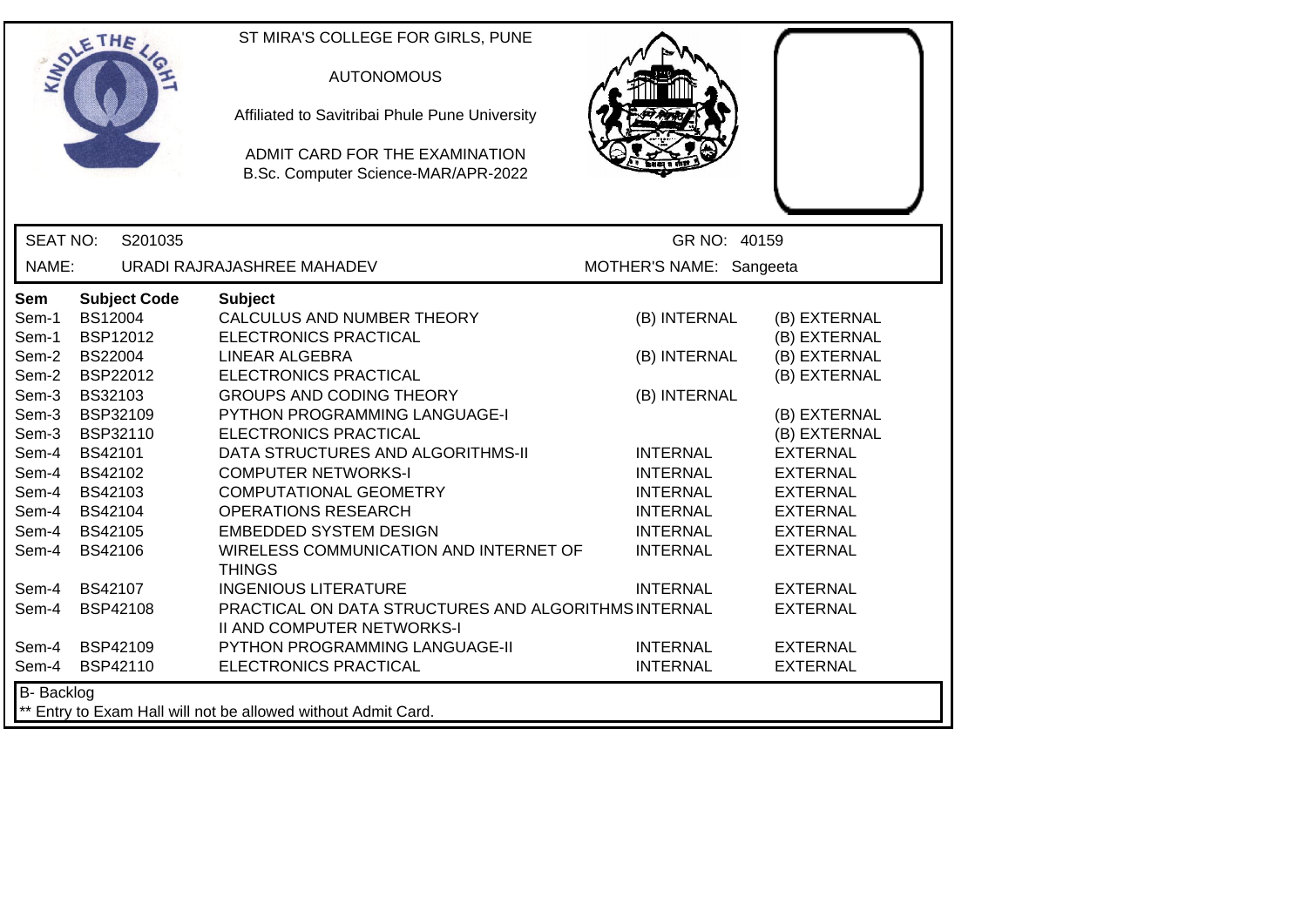|                                                                                      | ETHE                                                                                                                                                  | ST MIRA'S COLLEGE FOR GIRLS, PUNE<br><b>AUTONOMOUS</b><br>Affiliated to Savitribai Phule Pune University<br>ADMIT CARD FOR THE EXAMINATION<br>B.Sc. Computer Science-MAR/APR-2022                                                                                                                                                                    |                                                                                                                                   |                                                                                                                                                                |
|--------------------------------------------------------------------------------------|-------------------------------------------------------------------------------------------------------------------------------------------------------|------------------------------------------------------------------------------------------------------------------------------------------------------------------------------------------------------------------------------------------------------------------------------------------------------------------------------------------------------|-----------------------------------------------------------------------------------------------------------------------------------|----------------------------------------------------------------------------------------------------------------------------------------------------------------|
| <b>SEAT NO:</b>                                                                      | S201036                                                                                                                                               |                                                                                                                                                                                                                                                                                                                                                      |                                                                                                                                   | GR NO: 40170                                                                                                                                                   |
| NAME:                                                                                |                                                                                                                                                       | VANARSE AISHWARYA JAYANT                                                                                                                                                                                                                                                                                                                             | MOTHER'S NAME: Rajashree                                                                                                          |                                                                                                                                                                |
| Sem<br>Sem-2<br>Sem-3<br>Sem-3<br>Sem-4<br>Sem-4<br>Sem-4<br>Sem-4<br>Sem-4<br>Sem-4 | <b>Subject Code</b><br><b>BSP22012</b><br>BSP32109<br>BSP32110<br><b>BS42101</b><br>BS42102<br>BS42103<br>BS42104<br><b>BS42105</b><br><b>BS42106</b> | <b>Subject</b><br><b>ELECTRONICS PRACTICAL</b><br><b>PYTHON PROGRAMMING LANGUAGE-I</b><br><b>ELECTRONICS PRACTICAL</b><br>DATA STRUCTURES AND ALGORITHMS-II<br><b>COMPUTER NETWORKS-I</b><br><b>COMPUTATIONAL GEOMETRY</b><br><b>OPERATIONS RESEARCH</b><br><b>EMBEDDED SYSTEM DESIGN</b><br>WIRELESS COMMUNICATION AND INTERNET OF<br><b>THINGS</b> | <b>INTERNAL</b><br><b>INTERNAL</b><br><b>INTERNAL</b><br><b>INTERNAL</b><br><b>INTERNAL</b><br><b>INTERNAL</b><br><b>INTERNAL</b> | (B) EXTERNAL<br>(B) EXTERNAL<br>(B) EXTERNAL<br><b>EXTERNAL</b><br><b>EXTERNAL</b><br><b>EXTERNAL</b><br><b>EXTERNAL</b><br><b>EXTERNAL</b><br><b>EXTERNAL</b> |
| Sem-4<br>Sem-4<br>Sem-4<br>Sem-4                                                     | <b>BS42107</b><br>BSP42108<br><b>BSP42109</b><br>BSP42110                                                                                             | <b>INGENIOUS LITERATURE</b><br>PRACTICAL ON DATA STRUCTURES AND ALGORITHMS INTERNAL<br><b>II AND COMPUTER NETWORKS-I</b><br>PYTHON PROGRAMMING LANGUAGE-II<br>ELECTRONICS PRACTICAL                                                                                                                                                                  | <b>INTERNAL</b><br><b>INTERNAL</b><br><b>INTERNAL</b>                                                                             | <b>EXTERNAL</b><br><b>EXTERNAL</b><br><b>EXTERNAL</b><br><b>EXTERNAL</b>                                                                                       |
| <b>B-</b> Backlog                                                                    |                                                                                                                                                       | ** Entry to Exam Hall will not be allowed without Admit Card.                                                                                                                                                                                                                                                                                        |                                                                                                                                   |                                                                                                                                                                |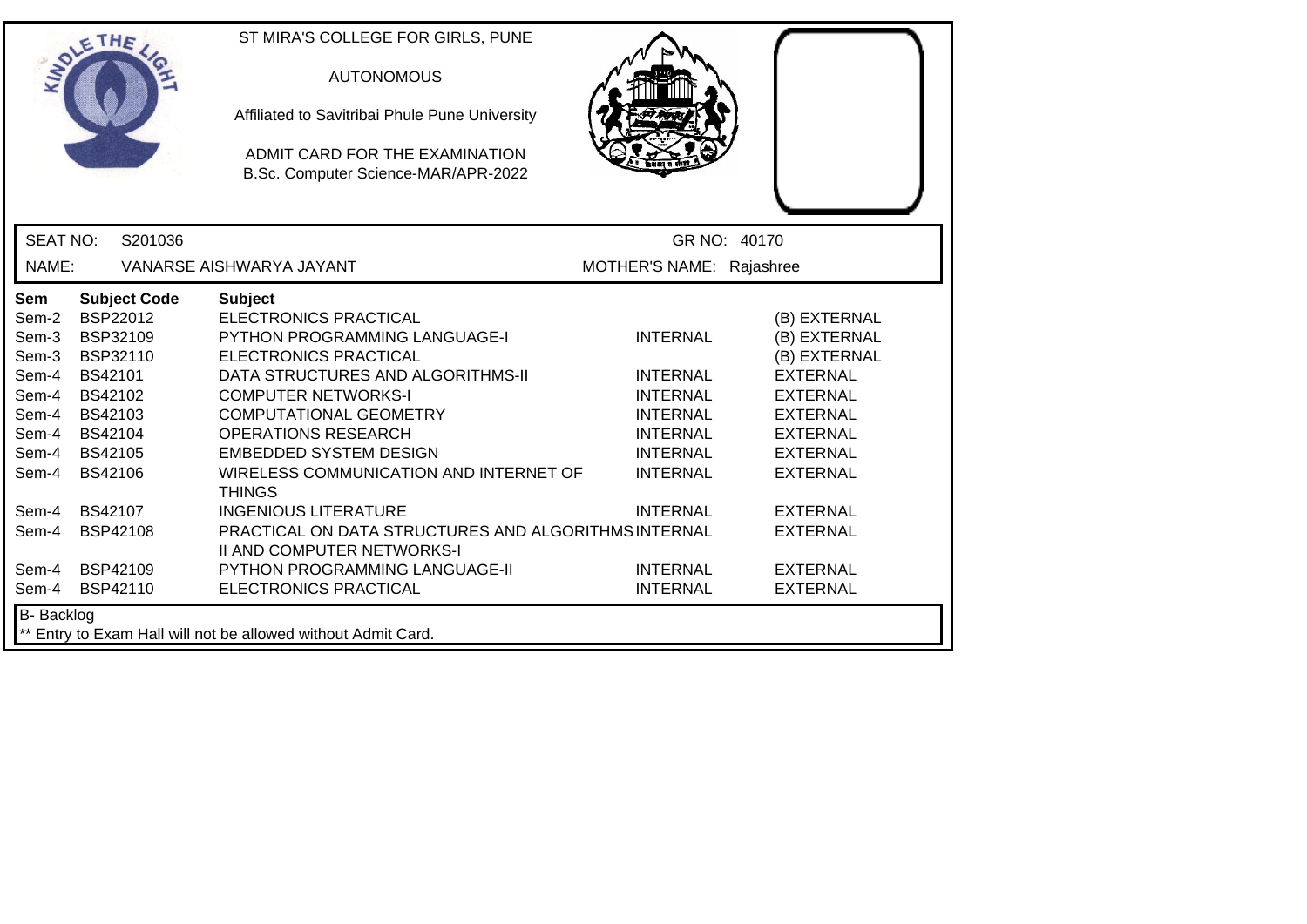|                                                                             | SOLETHE .            | ST MIRA'S COLLEGE FOR GIRLS, PUNE<br><b>AUTONOMOUS</b><br>Affiliated to Savitribai Phule Pune University |                      |                 |
|-----------------------------------------------------------------------------|----------------------|----------------------------------------------------------------------------------------------------------|----------------------|-----------------|
|                                                                             |                      | ADMIT CARD FOR THE EXAMINATION<br>B.Sc. Computer Science-MAR/APR-2022                                    |                      |                 |
| <b>SEAT NO:</b>                                                             | S201038              |                                                                                                          | GR NO: 40152         |                 |
| NAME:                                                                       | <b>AKANKSHA WARE</b> |                                                                                                          | MOTHER'S NAME: Swati |                 |
| Sem                                                                         | <b>Subject Code</b>  | <b>Subject</b>                                                                                           |                      |                 |
| Sem-4                                                                       | <b>BS42101</b>       | DATA STRUCTURES AND ALGORITHMS-II                                                                        | <b>INTERNAL</b>      | <b>EXTERNAL</b> |
| Sem-4                                                                       | BS42102              | <b>COMPUTER NETWORKS-I</b>                                                                               | <b>INTERNAL</b>      | <b>EXTERNAL</b> |
| Sem-4                                                                       | BS42103              | <b>COMPUTATIONAL GEOMETRY</b>                                                                            | <b>INTERNAL</b>      | <b>EXTERNAL</b> |
| Sem-4                                                                       | BS42104              | <b>OPERATIONS RESEARCH</b>                                                                               | <b>INTERNAL</b>      | <b>EXTERNAL</b> |
| Sem-4                                                                       | <b>BS42105</b>       | <b>EMBEDDED SYSTEM DESIGN</b>                                                                            | <b>INTERNAL</b>      | <b>EXTERNAL</b> |
| Sem-4                                                                       | <b>BS42106</b>       | WIRELESS COMMUNICATION AND INTERNET OF<br><b>THINGS</b>                                                  | <b>INTERNAL</b>      | <b>EXTERNAL</b> |
| Sem-4                                                                       | BS42107              | <b>INGENIOUS LITERATURE</b>                                                                              | <b>INTERNAL</b>      | <b>EXTERNAL</b> |
| Sem-4                                                                       | <b>BSP42108</b>      | PRACTICAL ON DATA STRUCTURES AND ALGORITHMS INTERNAL<br><b>II AND COMPUTER NETWORKS-I</b>                |                      | <b>EXTERNAL</b> |
| Sem-4                                                                       | <b>BSP42109</b>      | <b>PYTHON PROGRAMMING LANGUAGE-II</b>                                                                    | <b>INTERNAL</b>      | <b>EXTERNAL</b> |
| Sem-4                                                                       | <b>BSP42110</b>      | ELECTRONICS PRACTICAL                                                                                    | <b>INTERNAL</b>      | <b>EXTERNAL</b> |
| B- Backlog<br>** Entry to Exam Hall will not be allowed without Admit Card. |                      |                                                                                                          |                      |                 |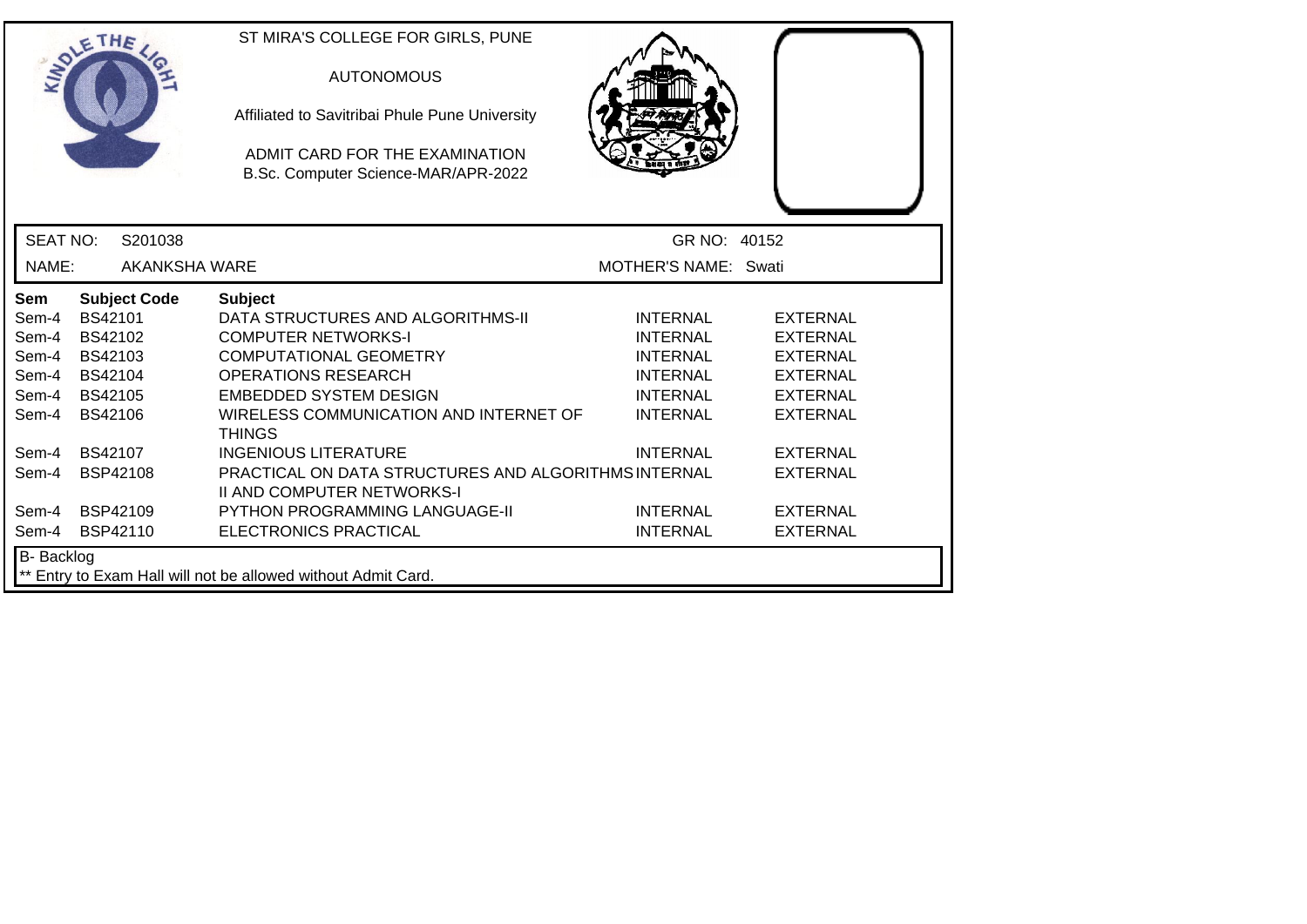|                 | ETHE                | ST MIRA'S COLLEGE FOR GIRLS, PUNE                                     |                              |                 |
|-----------------|---------------------|-----------------------------------------------------------------------|------------------------------|-----------------|
|                 |                     |                                                                       |                              |                 |
|                 |                     | <b>AUTONOMOUS</b>                                                     |                              |                 |
|                 |                     | Affiliated to Savitribai Phule Pune University                        |                              |                 |
|                 |                     | ADMIT CARD FOR THE EXAMINATION<br>B.Sc. Computer Science-MAR/APR-2022 |                              |                 |
| <b>SEAT NO:</b> | S201039             |                                                                       | GR NO: 40154                 |                 |
|                 |                     |                                                                       |                              |                 |
| NAME:           | YADAV NAINA RAMU    |                                                                       | MOTHER'S NAME: Mary          |                 |
| <b>Sem</b>      | <b>Subject Code</b> | <b>Subject</b>                                                        |                              |                 |
| Sem-1           | <b>BSP12012</b>     | ELECTRONICS PRACTICAL                                                 |                              | (B) EXTERNAL    |
| Sem-2           | BS22002             | RELATIONAL DATABASE MANAGEMENT SYSTEM                                 | (B) INTERNAL                 |                 |
| Sem-2           | BS22003             | <b>GRAPH THEORY</b>                                                   | (B) INTERNAL                 |                 |
| Sem-2           | BS22006             | CONTINUOUS PROBABILITY DISTRIBUTIONS AND                              | (B) INTERNAL                 |                 |
|                 |                     | <b>TESTING OF HYPOTHESIS</b>                                          |                              |                 |
| Sem-2           | BSP22012<br>BS32104 | ELECTRONICS PRACTICAL<br><b>NUMERICAL ANALYSIS</b>                    |                              | (B) EXTERNAL    |
| Sem-3<br>Sem-3  | BS32105             | MICROCONTROLLER ARCHITECTURE AND                                      | (B) INTERNAL<br>(B) INTERNAL | (B) EXTERNAL    |
|                 |                     | <b>PROGRAMMING</b>                                                    |                              |                 |
| Sem-3           | <b>BS32106</b>      | DIGITAL COMMUNICATION AND NETWORKING                                  | (B) INTERNAL                 | (B) EXTERNAL    |
| Sem-3           | BSP32108            | PRACTICAL ON DATA STRUCTURES AND ALGORITHMS                           |                              | (B) EXTERNAL    |
|                 |                     | I AND SOFTWARE ENGINEERING                                            |                              |                 |
| Sem-3           | BSP32109            | PYTHON PROGRAMMING LANGUAGE-I                                         |                              | (B) EXTERNAL    |
| Sem-3           | BSP32110            | ELECTRONICS PRACTICAL                                                 | <b>INTERNAL</b>              | (B) EXTERNAL    |
| Sem-4           | BS42101             | DATA STRUCTURES AND ALGORITHMS-II                                     | <b>INTERNAL</b>              | <b>EXTERNAL</b> |
| Sem-4           | BS42102             | <b>COMPUTER NETWORKS-I</b>                                            | <b>INTERNAL</b>              | <b>EXTERNAL</b> |
| Sem-4           | BS42103             | <b>COMPUTATIONAL GEOMETRY</b>                                         | <b>INTERNAL</b>              | <b>EXTERNAL</b> |
| Sem-4           | BS42104             | <b>OPERATIONS RESEARCH</b>                                            | <b>INTERNAL</b>              | <b>EXTERNAL</b> |
| Sem-4           | <b>BS42105</b>      | <b>EMBEDDED SYSTEM DESIGN</b>                                         | <b>INTERNAL</b>              | <b>EXTERNAL</b> |
| Sem-4           | BS42106             | WIRELESS COMMUNICATION AND INTERNET OF<br><b>THINGS</b>               | <b>INTERNAL</b>              | <b>EXTERNAL</b> |
| Sem-4           | BS42107             | <b>INGENIOUS LITERATURE</b>                                           | <b>INTERNAL</b>              | <b>EXTERNAL</b> |
| Sem-4           | <b>BSP42108</b>     | PRACTICAL ON DATA STRUCTURES AND ALGORITHMS INTERNAL                  |                              | <b>EXTERNAL</b> |
|                 |                     | II AND COMPUTER NETWORKS-I                                            |                              |                 |
| Sem-4           | <b>BSP42109</b>     | PYTHON PROGRAMMING LANGUAGE-II                                        | <b>INTERNAL</b>              | <b>EXTERNAL</b> |
| Sem-4           | BSP42110            | ELECTRONICS PRACTICAL                                                 | <b>INTERNAL</b>              | <b>EXTERNAL</b> |